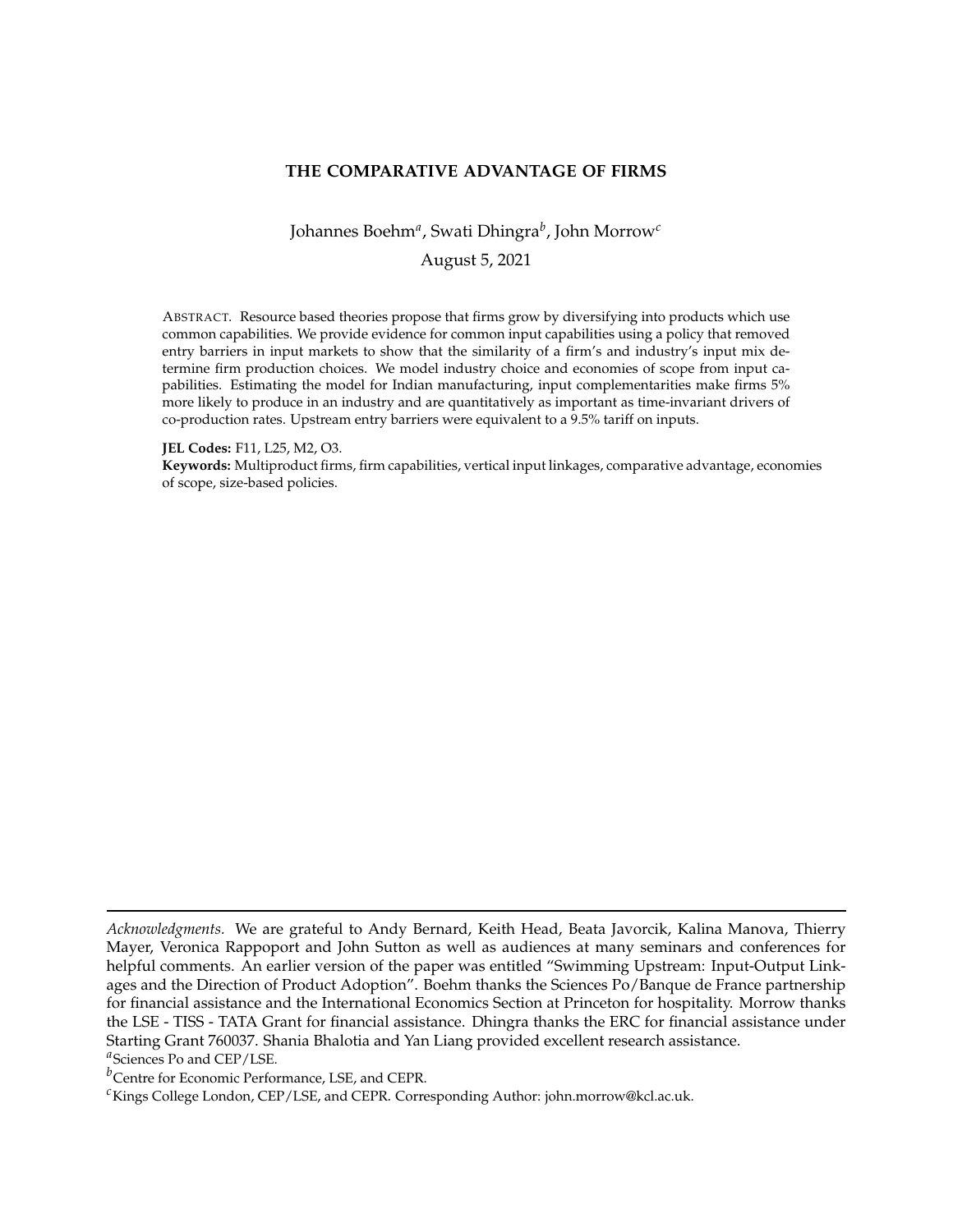#### 1. INTRODUCTION

Multiproduct firms dominate production and export activity. They are much larger than their single product counterparts and their product turnover contributes substantially to aggregate out-put growth.<sup>[1](#page-0-0)</sup> Recent work in international economics and industrial organization examines how many products firms make and the impact of economic changes on these choices. It emphasizes the importance of core products for firm growth, $^2$  $^2$  but less is known about why these products are 'core'. This paper examines firm decisions to make products across different industries, and provides reduced form evidence and structural estimates for comparative advantage arising from input capabilities and industrial co-production.

Early theoretical and empirical work recognises the sizable contribution of product diversification towards firm growth and aggregate productivity, and examines explanations for product diversification within firms (such as, [Stigler](#page-52-0) [\(1951\)](#page-52-0); [Scherer](#page-52-1) [\(1982\)](#page-52-1) and summarised in [Chandler](#page-48-0) [\(1992\)](#page-48-0); [Montgomery](#page-51-0) [\(1994\)](#page-51-0)). Explanations on the demand side include gaining market power through horizontal and vertical integration or internalising demand complementarities and network externalities across products (for example, [Willig et al.](#page-52-2) [\(1991\)](#page-52-2); [Bernheim and Whinston](#page-47-0) [\(1990\)](#page-47-0); [Jovanovic](#page-50-0) [and Gilbert](#page-50-0) [\(1993\)](#page-50-0); [Hoberg and Phillips](#page-50-1) [\(2016\)](#page-50-1)).

On the supply side, agency-based theories of the firm suggest diversification is motivated by internal labour and capital markets of the firm. For example, managers choose to diversify to reduce their human capital risk, to gain rents from utilising free cash flows, or to obfuscate when their own division is doing badly [\(Amihud and Lev](#page-46-0) [\(1981\)](#page-46-0); [Jensen](#page-50-2) [\(1986\)](#page-50-2); [Morck et al.](#page-51-1) [\(1990\)](#page-51-1)). This explained early trends of reduced firm valuations from diversification (for example, [Lichtenberg](#page-51-2) [\(1992\)](#page-51-2), see [Maksimovic and Phillips](#page-51-3) [\(2013\)](#page-51-3) for a survey). Resource-based theories of the firm, dating back to [Penrose](#page-51-4) [\(1955\)](#page-51-4), take a competing view that diversification enables firms to grow beyond the limits imposed by the size of a single product market. Entering new products requires resources, such as knowhow or inputs, that are costly to acquire and to transfer outside the firm. Firms therefore

 $^1$ For example, in the United States, multiproduct firms account for over 90 per cent of manufacturing output and multiproduct exporters account for over 95 per cent of exports. They are larger than single product firms in the same industry in terms of shipments (0.66 log points), employment (0.58), labour productivity (0.08) and TFP (0.02). About 89 per cent of multi-product firms vary their product mix within five years and these changes in the product mix make up a third of the increase in US manufacturing output [\(Bernard et al.](#page-47-1) [2007,](#page-47-1) [2010\)](#page-47-2). In India, multiproduct firms (that produce in more than one of 262 different industries) account for 32 per cent of firms and 62 per cent of sales (as we discuss later). Among publicly listed firms, [Goldberg et al.](#page-49-0) [\(2009\)](#page-49-0) find multiproduct firms, that produce in more than one of 108 4-digit NIC industries, make up 47 per cent of firms and 80 per cent of sales. They are 107 per cent bigger in output than single-product firms within the same industry.

<sup>&</sup>lt;sup>2</sup>[Bernard et al.](#page-47-2) [\(2010,](#page-47-2) [2011\)](#page-47-3); [Eckel and Neary](#page-49-1) [\(2010\)](#page-50-3); [Mayer et al.](#page-51-5) [\(2014\)](#page-51-5); [Iacovone and Javorcik](#page-50-3) (2010).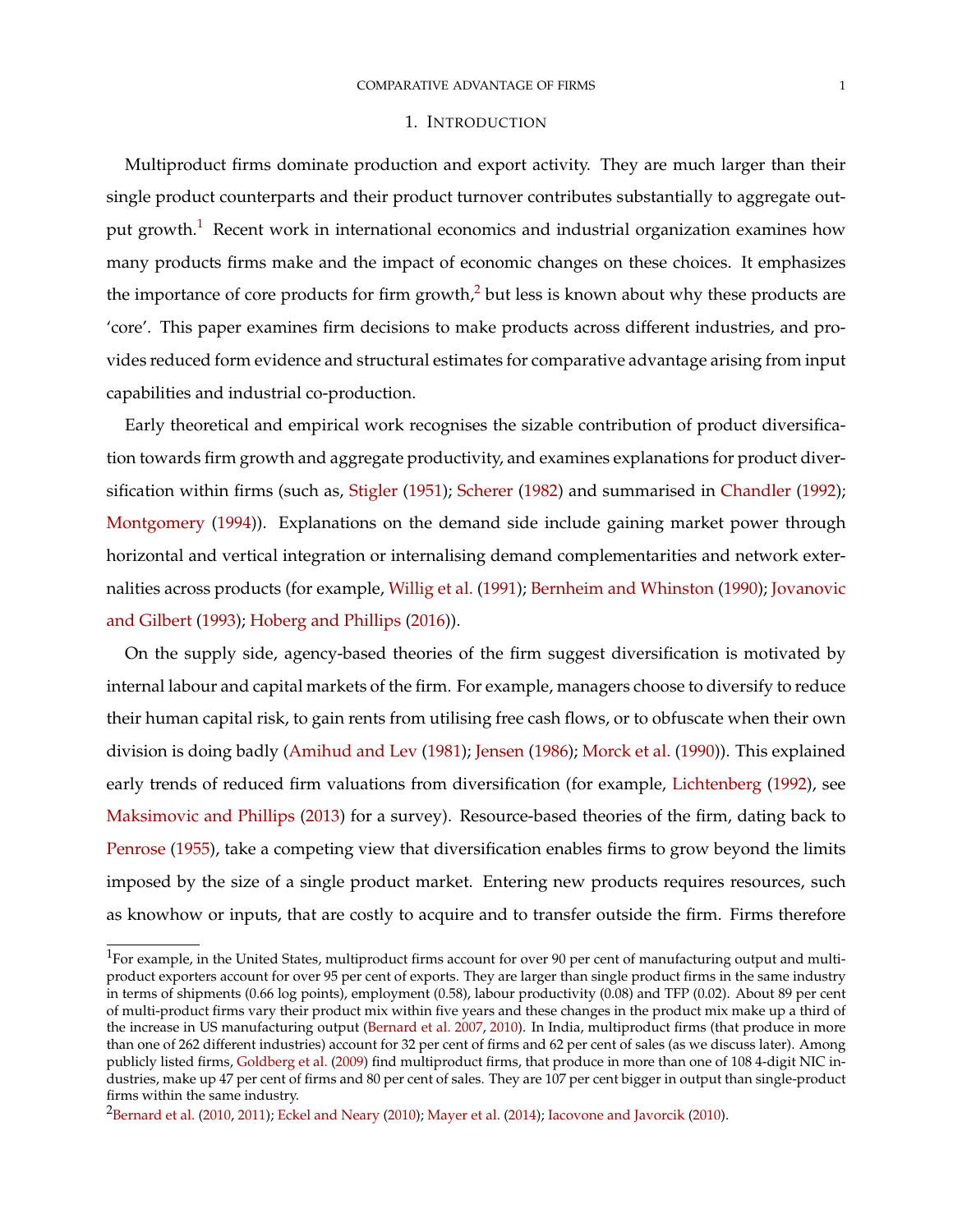gain economies of scope by diversifying into products that require similar knowhow or inputs to what their existing products use, as experienced during wartime when auto manufacturers quickly switched to making tanks, chemical companies to making explosives, and radio manufacturers to making radar [\(Teece](#page-52-3) [\(1982\)](#page-52-3); see [Baumol](#page-47-4) [\(1977\)](#page-47-4); [Panzar and Willig](#page-51-6) [\(1981\)](#page-51-6)).

Theories of product diversification have influenced a vast literature in economics, finance and management that examines which products firms choose to make. $^3$  $^3$  For example, recent microdata reveal that firms are much more likely to produce in certain pairs of industries [\(Bernard et al.](#page-47-2) [\(2010\)](#page-47-2)). Many firms that make Fabricated Metal Products also make Industrial Machinery. A challenge however has been to move beyond systematic correlations in co-production and product characteristics to disentangling evidence for specific theories of the firm. In the example, systematic co-production of metal and machinery could arise because they share common inputs and technologies like metal and metalworking (as in the resource based view) or because consumers who order fabricated metal products also need industrial machinery (as in demand side theories) or still further because machinery and metal is produced in firms with excess capital (as in agency-based theories). This paper examines product diversification within firms in the light of these theories of the firm and with a view to understanding the comparative advantage of firms in the product space.

Using plant-level data from Indian manufacturing, this paper starts with the striking observation that product diversification within firms is systematically related to shared input use across these products. Figure [1.1](#page-3-0) shows firms produce more in pairs of industries that require similar intermediate inputs. The left panel is the extent of co-production of industry pairs within plants (across 1 to 253 different industries) and the right panel is the input similarity between industry pairs.<sup>[4](#page-0-0)</sup> This is also borne out in findings from the United States, where stark examples of industry pairs that are co-produced and that have similar input requirements include Textile and Apparel, Lumber and Paper, Primary Metal and Fabricated Metal [\(Bernard et al.](#page-47-2) [\(2010\)](#page-47-2)).<sup>[5](#page-0-0)</sup>

 $3$ In early work, [Scherer](#page-52-1) [\(1982\)](#page-52-1) estimates technology flows across industries to examine business lines within firms and the related slowdown in aggregate productivity growth in the United States. Recent work has built on these findings to show a systematic relationship between demand relatedness, technological relatedness or input relatedness of products made by firms and various firm performance measures (for example, [Robins and Wiersema](#page-52-4) [\(1995\)](#page-52-4); [Bowen and Wiersema](#page-48-1) [\(2005\)](#page-48-1); [Bryce and Winter](#page-48-2) [\(2009\)](#page-48-2); [Fan and Lang](#page-49-2) [\(2000\)](#page-49-2); [Liu](#page-51-7) [\(2010\)](#page-51-7); [Rondi and Vannoni](#page-52-5) [\(2005\)](#page-52-5)).

<sup>&</sup>lt;sup>4</sup>The co-production cells contain the size-weighted average sales shares of plants that derive the largest share of revenue from products in the row industry. Darker values indicate higher shares. The input similarity cells contain the inner product of the industries' vector of intermediate input expenditure shares, calculated from single product plants in each industry.

 $^5$ Similar patterns emerge in firm-level data from the United Kingdom and Belgium [\(Hutchinson et al.](#page-50-4) [2010,](#page-50-4) [Bernard et al.](#page-47-5) [2018\)](#page-47-5).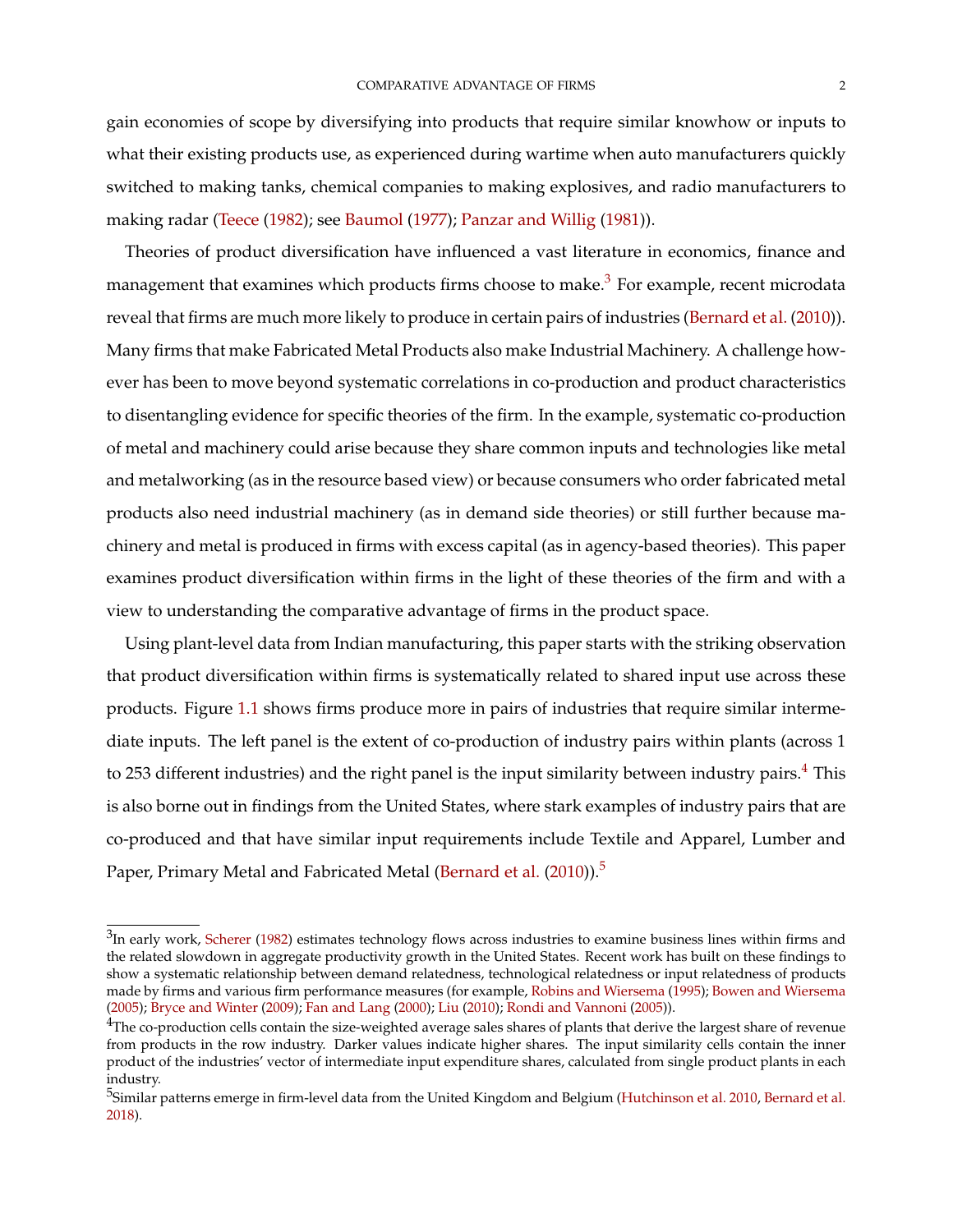<span id="page-3-1"></span><span id="page-3-0"></span>

FIGURE 1.1. Co-production and Input Similarity

<span id="page-3-2"></span>The left matrix shows, for plants with primary sales in the row industry, the fraction of sales coming from products in the column industry. The right matrix shows the inner product between the row and column industry's intermediate input expenditure share vectors. Intermediate input shares (right matrix) are constructed from single-industry plants only. Darker colours indicate larger relative values within each sub-Figure.

To disentangle input-based product diversification from other explanations, the paper leverages plausibly exogenous variation in input supply to relate product choices within firms with input similarity across products. Starting in the late nineties, the Indian government dismantled size-based entry barriers in several products that were previously reserved for production by small scale firms. The removal of entry barriers was driven primarily by an agenda to reform post-independence eco-nomic policy.<sup>[6](#page-0-0)</sup> As the entry barriers were lifted, firms acquired better access to inputs. Those firms that intensively used these inputs became more likely to grow by diversifying into products which are intensive in the use of liberalized inputs. To give a concrete example, when entry barriers to Cotton are lifted, a Cotton Apparel maker becomes more likely (than a Silk Apparel maker) to move into Cotton Textile production (than Silk Textile production). In fact, even within the Cotton Apparel industry, a firm that is relatively more intensive in Cotton use becomes relatively more likely to move into Cotton Textile production. In other words, firms diversified into industries in which they had input-based comparative advantage.

<sup>&</sup>lt;sup>6</sup>The original aim of the reservation policy was employment generation through small scale units that were expected to be more labour intensive than larger firms (though [Martin et al.](#page-51-8) [\(2017\)](#page-51-8) show that the dismantling of this policy in fact generated relatively more employment).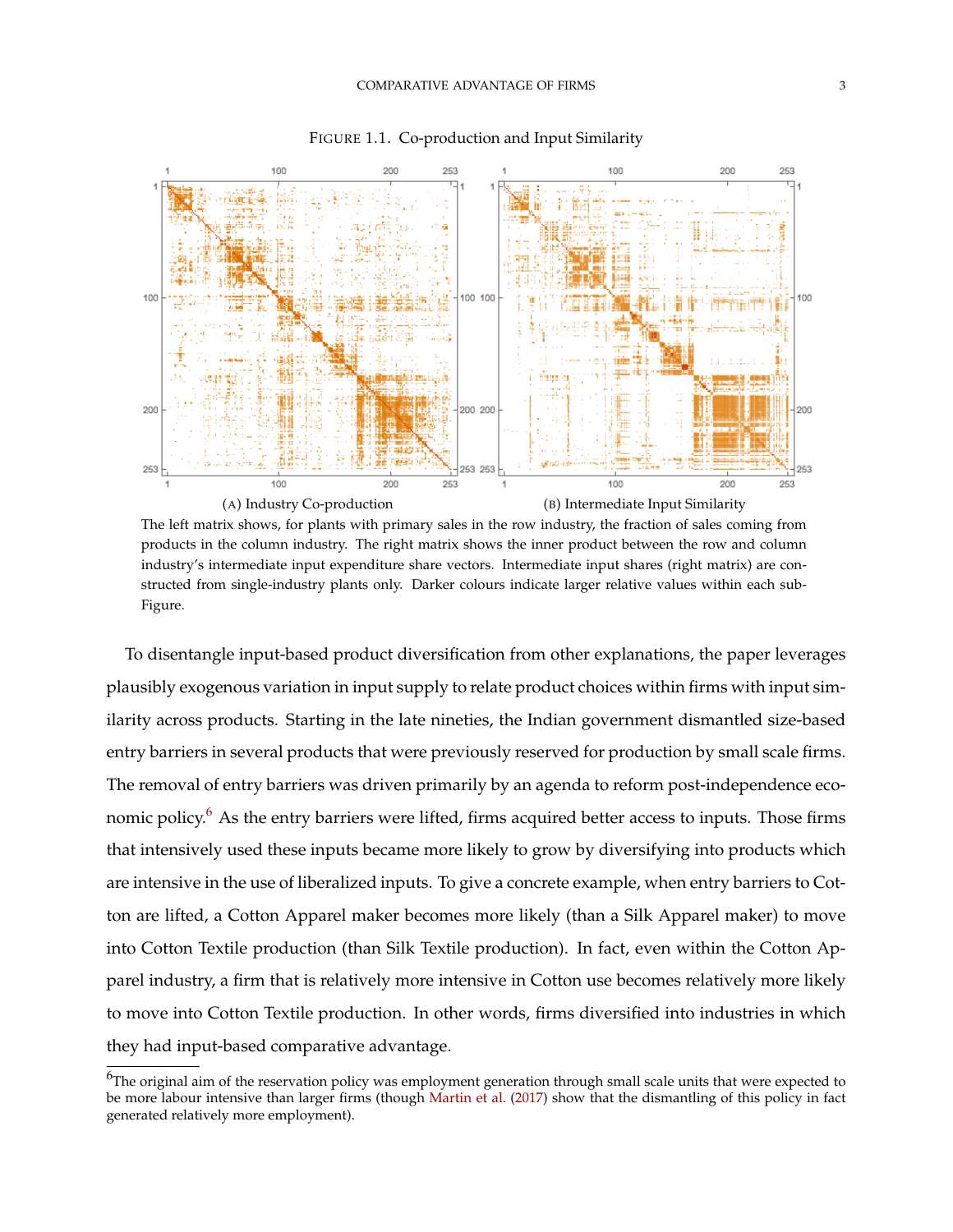This paper examines the extent to which better input supply enables firms to acquire comparative advantage in industries related by common inputs. According to comparative advantage theory, industries differ in their use of technologies or factor requirements and countries differ in their technological prowess or factor endowments. Countries therefore produce relatively more in industries in which they are more capable through better technologies or greater reliance on abundant factors. Translating this from countries and technologies/factors to firms and inputs, we examine whether firms produce more in their input-intensive industries relative to the typical firm in those industries and relative to other industries that firms could enter. Common input requirements provide well-measured proxies for shared technical know-how across products, which overcomes long-standing constraints associated with measuring technologies and intangible knowhow [\(Atalay et al.](#page-47-6) [\(2019\)](#page-47-6)). The focus on intermediate inputs enables direct examination of the empirical relevance of economies of scope and the extent to which these economies are determined by policy choices. In concrete terms, firms intensively using metal inputs have metalworking know-how and skills, and the policy change in metal inputs provides variation in supply complementarities which can be directly linked to production outcomes.

While the policy episode is best suited to examining economies of scope through inputs, the setting is amenable to disentangling competing explanations for product diversification. The production data can be used to distinguish various resources within firms, such as intermediate inputs and primary factors, which have been shown to be important constraints to firm growth in developing economies [\(Tybout](#page-52-6) [\(2000\)](#page-52-6); [Bloom et al.](#page-47-7) [\(2010\)](#page-47-7)). The rich microdata can also be leveraged to construct measures suggested by competing theories, such as vertical upstream/downstream linkages, capital intensity, and the diversification discount. In particular, firm-time, firm-industry and industry-time fixed effects control for unobserved reasons such as firms' financial and managerial conditions, industry technological shifts and other time-invariant firm-industry reasons for co-production. In the absence of direct measures of substitutability/complementarities across products and their evolution, industry-mix fixed effects can also be included to account for unobservable demand-side reasons for co-production. Accounting for the different theories of the firm, we find that the dominant explanation in our context and policy episode is that firms specialise in products where they have comparative advantage based on shared input use.

Having established the importance of input-based comparative advantage for firms, the paper provides a theoretical framework for input capabilities and their contribution to firm sales. Starting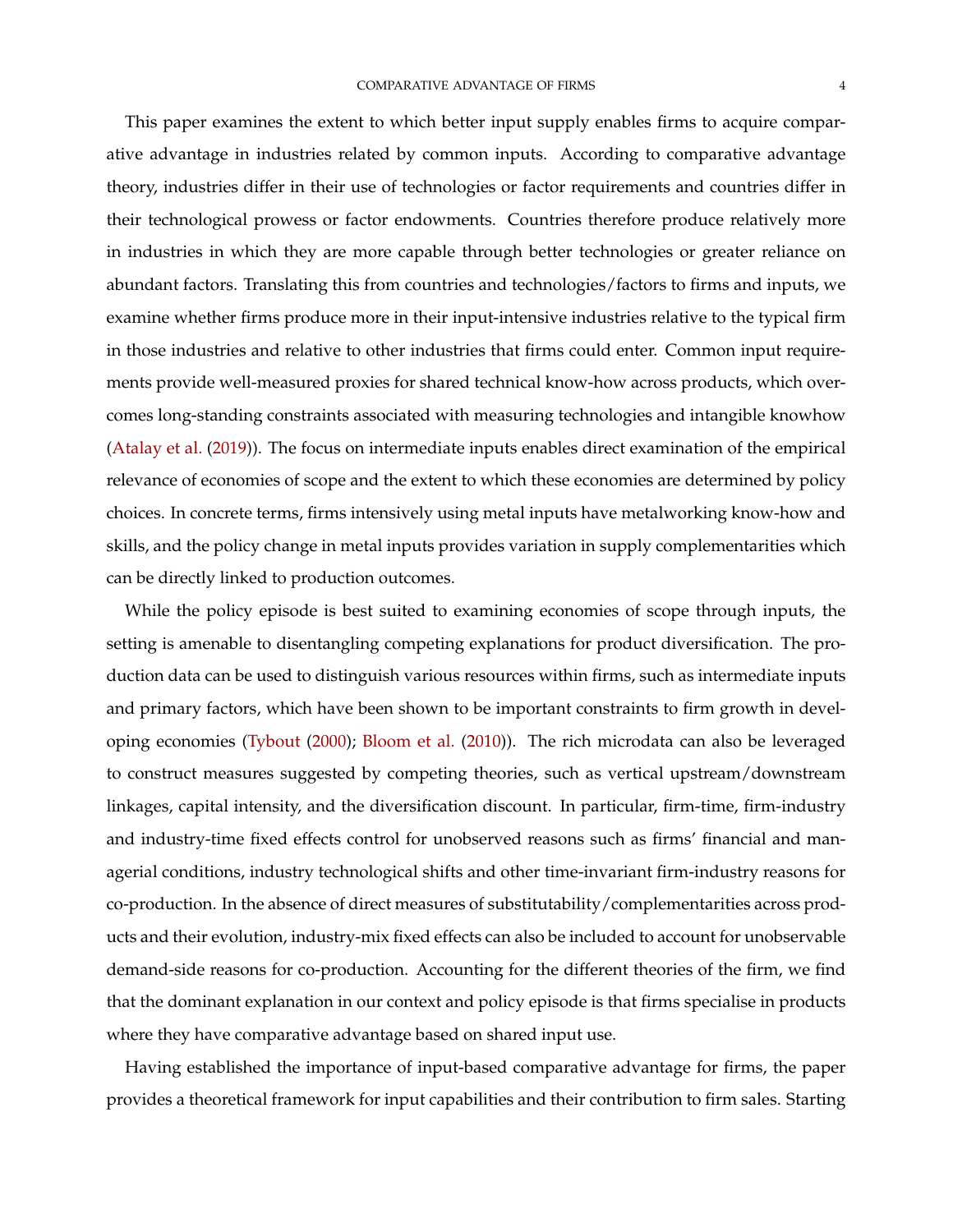from the primitive of industry-specific production functions, differences across industries arise from differences in their input requirements. Differences across firms arise from their endowed industryproductivities and from their decisions to invest in input capabilities, which can be shared across industries. Economies of scope induce co-production in industries that are intensive in the use of dynamically acquired input capabilities. Removal of entry barriers in input markets provides better access to those inputs, and confers an advantage to firms that have higher use for those inputs. These firms step up production, but much more so in industries which use these inputs more. In sum, policy-induced improvements in input supply enable firms to diversify into industries in which they have input-based *comparative* advantage relative to other firms, even *within* industry.

The theory allows for love or hate for input variety and for Jevon's paradox, by which *increased efficiency* of an input (due to more efficient coal engines) can result in a net increase in demand for the input (coal). A key insight of our framework is that economies of scope within multiproduct firms imply production choices and input capabilities are jointly determined. Since firms are heterogeneous in their costly-to-transfer resources, this joint determination of downstream input capabilities and production choices is around the revealed 'core competencies' of the firm, resulting in input-based comparative advantage. The framework generates structural estimating equations that explain the portfolio of industries a firm adopts based on the contemporaneous input similarity with each industry. The latter in turn is determined by policy changes that improve access to inputs and by demand and supply shocks that interact with a firm's industry mix. The theory guides estimation of common industry demand innovations and policy changes in input supply to predict contemporaneous input similarity, which in turn determines industry choice.

The estimates show that input capabilities are quantitatively important in determining the industry choice and scope of firms. On average, input-based comparative advantage makes single industry firms 5.2 percentage points more likely to produce in an industry. Multi-industry firms exhibit a distribution of such premia. Shared input capabilities provide advantages across multiple industries, but this decays as a firm diversifies into industries with more varied inputs. For instance, triple-industry firms are 6.1 pp more likely to enter their first industry, 2.3pp more likely to enter their second industry, and only 1.9 pp more likely to enter their third industry. However, as multi-industry firms are larger across the board, size weighted premia range as high as 46.8pp,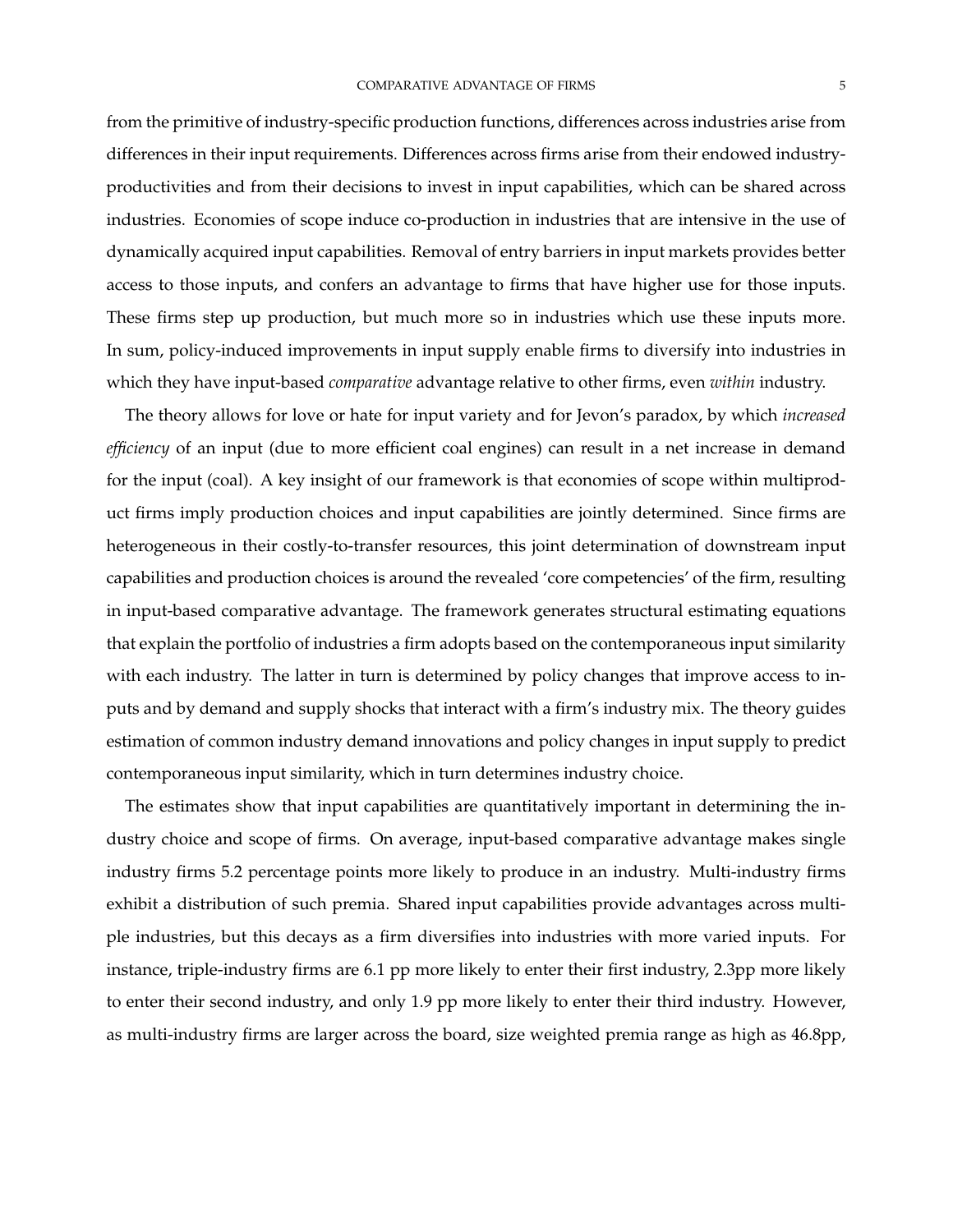showing they are important for firm growth**.** Overall, input-based comparative advantage is quantitatively as important a determinant of firm entry into industries as time-invariant industry-pair determinants of co-production rates.

**Related Literature.** The results relate to the multiproduct firm literature, that usually focuses on how many, not *which*, products firms make. We contribute to this literature by identifying the role of input linkages as a determinant of the core competencies of multiproduct firms.<sup>[7](#page-0-0)</sup>

A large literature studies the role of access to inputs on firm productivity.<sup>[8](#page-0-0)</sup> While we ask a different question, the focus on input supply is consistent with these studies. Specifically, [Goldberg et al.](#page-49-0) [\(2009\)](#page-49-0) highlight the importance of input supply in Indian manufacturing. They find that large firms in India increased the range of products they offered in response to India's input tariff liberalization of the nineties. Their focus is on the number of products firms make. We instead examine which products firms make and, in doing so, uncover input capabilities based comparative advantage of firms. [Goldberg et al.](#page-49-3) [\(2010\)](#page-49-3) differentiates the role of price and new variety channels of imported inputs in expanding firm product scope, finding a crucial role for new imported varieties and allowing for potential technological complementarity within firms or product lines, something we also find and structurally model. [Vandenbussche and Viegelahn](#page-52-7) [\(2018\)](#page-52-7) also show that Indian firms move away from inputs facing domestic anti-dumping measures by decreasing sales of products using these inputs. Similarly we find intermediate inputs drive output decisions. Distinct from their work, our reduced form analysis examines measures suggested by competing theories of product diversification, and we provide a structural estimating equation for the relationship between input linkages and output decisions.

While our focus is on supply side policies in a developing country context, the approach of characterizing firms and industries is similar to [Bloom et al.](#page-47-8) [\(2013\)](#page-47-8) and [Conley and Dupor](#page-48-3) [\(2003\)](#page-48-3). Bloom et al. construct technological and product market proximity measures to identify the causal effect of R&D spillovers across US firms by using changes in federal and state tax incentives for R&D. Conley and Dupor construct input similarity measures between sectors. They show that cross-sector productivity covariance tends to be greatest between sectors which are similar in inputs, and that

 $^{7}$ See also [Foster et al.](#page-49-4) [\(2008\)](#page-49-4); [Eckel and Neary](#page-49-1) [\(2010\)](#page-51-7); [Liu](#page-51-7) (2010); [Dhingra](#page-48-4) [\(2013\)](#page-48-4); [Mayer et al.](#page-51-5) [\(2014\)](#page-51-5) and [Eckel et al.](#page-49-5) [\(2015\)](#page-49-5) in the multiproduct literature and [Hottman et al.](#page-50-5) [\(2016\)](#page-50-5) and [Bernard et al.](#page-47-9) [\(2021\)](#page-47-9) in the firm heterogeneity literature.  $^8$ See, for example, [Amiti and Konings](#page-47-10) [\(2007\)](#page-46-1); [Acemoglu et al.](#page-46-1) (2007); [Kasahara and Rodrigue](#page-50-6) [\(2008\)](#page-50-6); [Kugler and Ver](#page-51-9)[hoogen](#page-51-9) [\(2009,](#page-51-9) [2012\)](#page-51-10); [Antras and Chor](#page-47-11) [\(2013\)](#page-47-11); [Halpern et al.](#page-50-7) [\(2015\)](#page-50-7). In recent work, [Lu et al.](#page-51-11) [\(2016\)](#page-51-11) model the inherently dynamic process of accumulating input capabilities and its role in increasing firm productivity.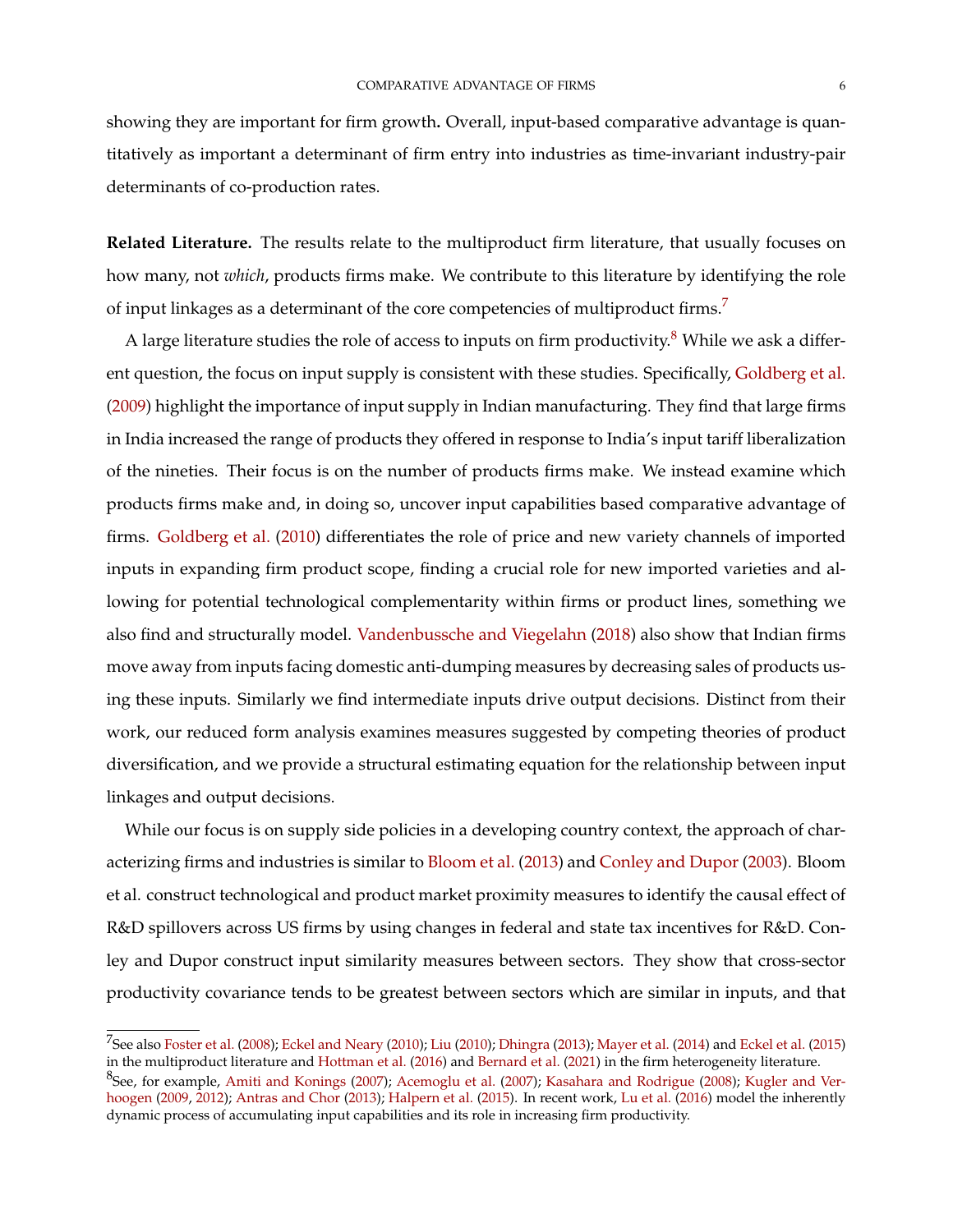this channel contributes substantially to the variance in aggregate productivity. We build on these ideas and show how plants internalize input linkages to achieve product diversification.

The question of product choice in a developing country setting is related to work by [Hausmann](#page-50-8) [et al.](#page-50-8) [\(2007\)](#page-50-8) and [Hidalgo et al.](#page-50-9) [\(2007\)](#page-50-9), which examine the product space of countries and the network structure of their products. They propose that products differ in the capabilities needed to make them and countries differ in the capabilities they have. Countries make products for which they have the requisite capabilities, and they tend to move to goods close to those they are currently specialized in [\(Hidalgo et al.](#page-50-9) [2007\)](#page-50-9). Introducing quality capabilities to this framework, [Sut](#page-52-8)[ton and Trefler](#page-52-8) [\(2016\)](#page-52-8) show a non-monotonic relationship between advances in countries' wealth and changes in their product mix and quality. We apply these ideas at the microeconomic level of a production unit and find empirical support for input-based diversification of the product space. This confirms the view of [Hausmann and Hidalgo](#page-50-10) [\(2011\)](#page-50-10) that developing a regional jet aircraft is likely to be less costly for those who have previously developed a transcontinental aircraft and a combustion engine, compared to those who previously produced only raw cocoa and coffee.

In innovative work at the firm level, [Flagge and Chaurey](#page-49-6) [\(2014\)](#page-49-6) use a moment inequality methodology to estimate bounds on the costs of adding products, including the role of product proximity measures. Like them, our work connects to studies documenting relatedness across products made by firms, though we differ in using policy variation to identify input-based comparative advantage. Using a different approach, [Aw and Lee](#page-47-12) [\(2009\)](#page-47-12) focus on four Taiwanese electronics industries and estimate cost functions to arrive at the incremental marginal cost of the core product when the firm adds a new product. The industrial policy we exploit eased entry barriers in previously reserved industries and has been of interest in understanding competition, employment generation, productivity growth and misallocations in manufacturing [\(Martin et al.](#page-51-8) [2017;](#page-51-8) [Garcia-Santana and](#page-49-7) [Pijoan-Mas](#page-49-7) [2014;](#page-49-7) [Galle](#page-49-8) [2015;](#page-49-8) [Bollard et al.](#page-48-5) [2013\)](#page-48-5). We show a new channel, input side complementarities, through which the policy affected the economy.

Our work is related more broadly to the literatures on industry linkages and entry barriers.<sup>[9](#page-0-0)</sup> We quantify entry barriers in terms of tariff rates that have equivalent effects on firm decisions to move into industries. On average, entry barriers from the policy to reserve products for small

<sup>&</sup>lt;sup>9</sup>There are a growing number of studies relating linkages to productivity (see the handbook chapter by [Combes and Go](#page-48-6)[billon](#page-48-6) [\(2015\)](#page-48-6)). In particular, [Lopez and Sudekum](#page-51-12) [\(2009\)](#page-51-12) find that upstream, but not downstream, linkages are associated with higher productivity, perhaps in part due to the stronger effect of upstream linkages on product adoption that we find.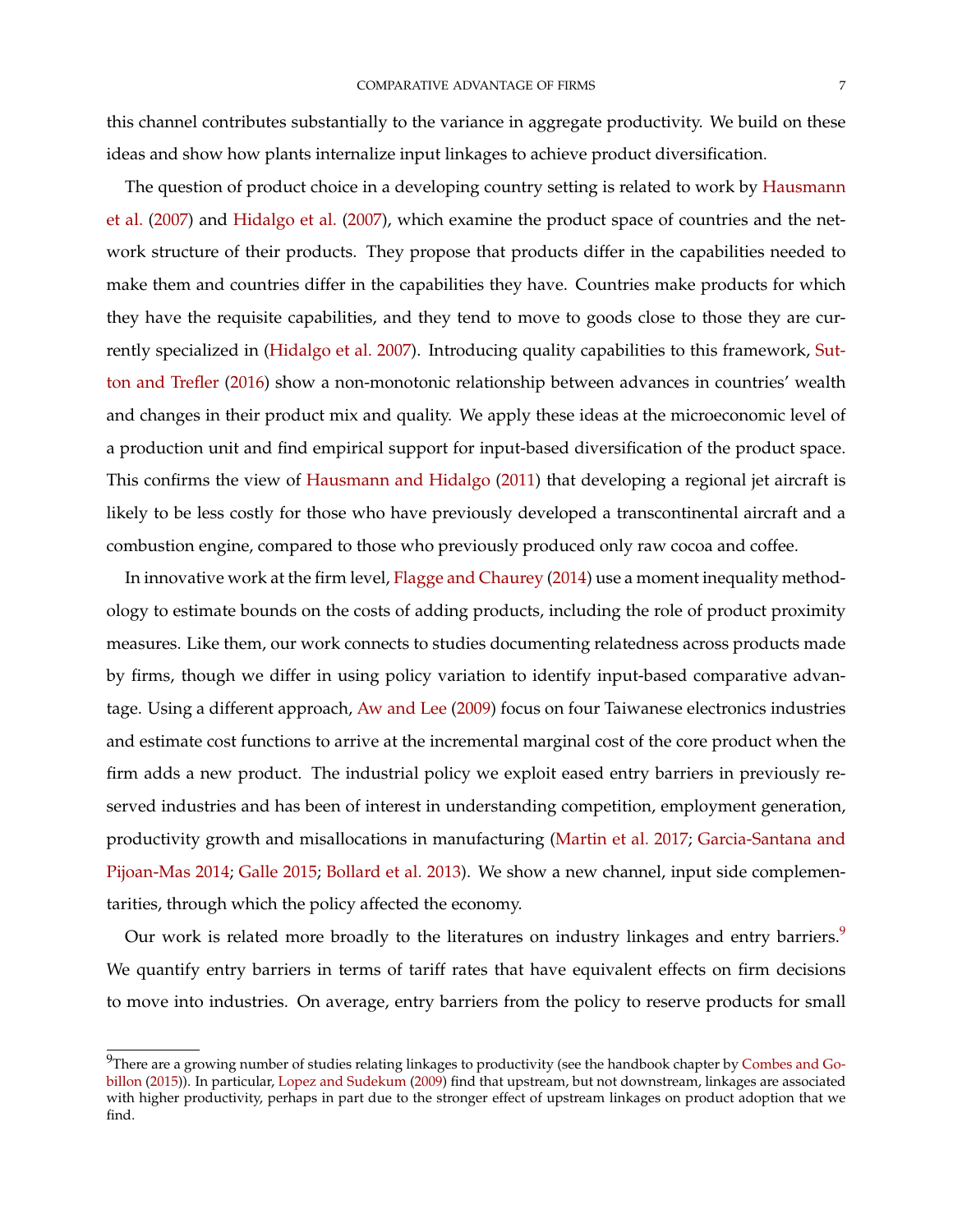scale plants are equivalent to input tariffs of 9.5 per cent. Domestic policies, like size-based entry barriers, are well understood to be a non-tariff barrier to doing business. Given their prevalence as a protectionist tool, a large literature in international economics has tried to quantify such policies in terms of tariffs that have an equivalent effect on outcomes of interest. But such quantification is typically fraught with difficulties for reasons such as limited variation in policies and correlation of policy changes with other shocks.<sup>[10](#page-0-0)</sup> The Indian context overcomes these problems to reveal the constraints placed by domestic policy on firms and its comparison with trade policy. Recent work has started to examine international trade as a driver of product choice of firms [\(Ding](#page-49-9) [\(2019\)](#page-49-9); [Rachapalli](#page-51-13) [\(2021\)](#page-51-13)).

The paper is also relevant for macroeconomic studies which stress the importance of input link-ages in amplifying micro shocks and policy effects.<sup>[11](#page-0-0)</sup> The development literature emphasizes their role in aggregate productivity and volatility [\(Koren and Tenreyro](#page-51-14) [\(2013\)](#page-51-14)), and in motivating policies such as domestic content requirements that have interested governments across the developing world [\(Harrison and Rodriguez-Clare](#page-50-11) [\(2010\)](#page-50-11)). While we do not look at product linkages across firms, our results for within-firm product linkages demonstrate the existence of cross-product spillovers through inputs. These have been harder to identify across firms due to confounding factors, such as unobserved demand shocks. Looking within firms controls for many of these confounding factors and provides a causal interpretation of shared input capabilities in product choice by drawing on variation driven by policy changes.

The remainder of the paper is organized as follows. Section 2 contains a description of the context, data and stylized facts. Section 3 shows the empirical relationship between input similarity and the industry mix of firms. Section 4 presents a model of capability choice and limit pricing suppliers, deriving structural estimation equations and an instrumentation strategy. Section 5 contains the results from estimation and quantification of input capabilities. Section 6 concludes.

### 2. DATA AND STYLIZED FACTS

2.1. **Data Description.** We use annual data on manufacturing firms from the Annual Survey of Industry (ASI), which is conducted by the Ministry of Statistics and Programme Implementation of the Government of India. The ASI is the Indian government's main source of industrial statistics

 $10$ In their Handbook Chapter, [Bown and Crowley](#page-48-7) [\(2016\)](#page-48-7) summarize that "the existing literature and data sources are not sufficiently developed" to answer key questions like the extent to which domestic policies affect economic activity and how they compare with trade policy instruments.

<sup>&</sup>lt;sup>11</sup>For example, [Acemoglu et al.](#page-46-2) [\(2012\)](#page-46-2), [Di Giovanni et al.](#page-49-10) [\(2014\)](#page-49-10), and early work by [Jovanovic](#page-50-12) [\(1987\)](#page-50-12) and [Durlauf](#page-49-11) [\(1993\)](#page-49-11).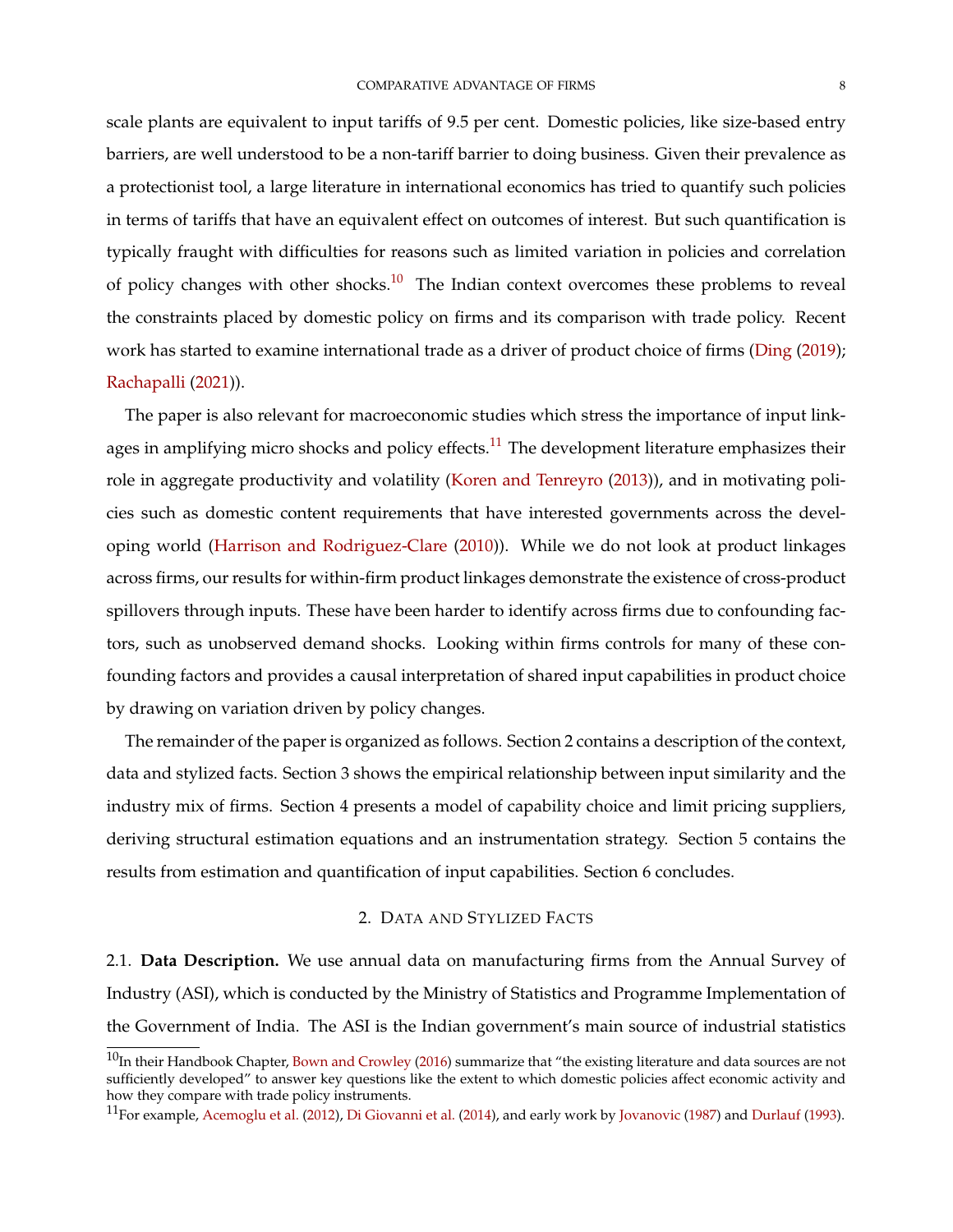on the formal manufacturing sector, and consists of two parts: a census of all manufacturing plants that are larger than 100 employees, and a random sample of one fifth of all plants that employ between 20 and 100 workers (between 10 and 100 workers if the plant uses power). The ASI's sampling methodology and product classifications have changed several times over the course of its history. In order to ensure consistency, we focus on the time frame of the fiscal years (April to March) 2000/01 to 2009/10.

The ASI has two unique aspects that make it particularly suitable for our analysis. Firstly, it contains detailed information on both intermediate inputs and outputs, hence allowing us to link the firm's input characteristics to their product mix decisions. All sales figures include exports and all purchases include imports. The same product codes are used to describe both inputs and outputs of plants. The data reports inputs and outputs at the 5-digit level (of which there are 5,204 codes). To look at the question of production in multiple industries, we aggregate these codes to the 3-digit level which corresponds to 253 codes, which we call "industries" and take to be our unit of analysis for diversification choices. We focus on 3-digit industries because the purpose is to capture differences in input needs across products. It also avoids the possibility of misclassification which is more acute at finer levels. Importantly, it keeps our analysis computationally feasible.<sup>[12](#page-0-0)</sup>

The three-digit industries are in 60 two-digit sectors. To give a sense of the level of detail in this classification, consider the sector "Cotton, Cotton yarn, and Fabrics" sector (ASIC 63) which has various 3-digit industries, such as Cotton fabrics including cotton hosiery fabrics (ASIC 633), Made up articles of cotton including apparel (ASIC 634) and Processing or services of cotton, cotton yarn and fabrics (ASIC 638). To take another example, the 3-digit industry "Stainless steel in primary and finished form" (ASIC 714) is an industry in the sector "Iron & Steel (incl. stainless steel), and articles thereof" (ASIC 71). A comparison of the dimensionality of products with other sources and descriptive statistics are provided in [Boehm et al.](#page-47-13) [\(2016,](#page-47-13) [2018\)](#page-48-8).

Secondly, the ASI is collected with the definition that the unit of production (factory or factories) must have the same management, combined accounts and resources that are not separately identifiable. This is particularly well-suited for examining the capability (or resource) theory of the firm. But it implies that we pick up plant-wide explanations, and not all firm-wide drivers of firm decisions. While we do not have firm identifiers and hence cannot aggregate plants under common ownership, we know that less than 7.5% of all plants are part of a multi-plant firm with sister plants

<sup>12</sup>According to the ASI, the product classification is stratified into 2-digit sectors, 3-digit industries and 5-digit products.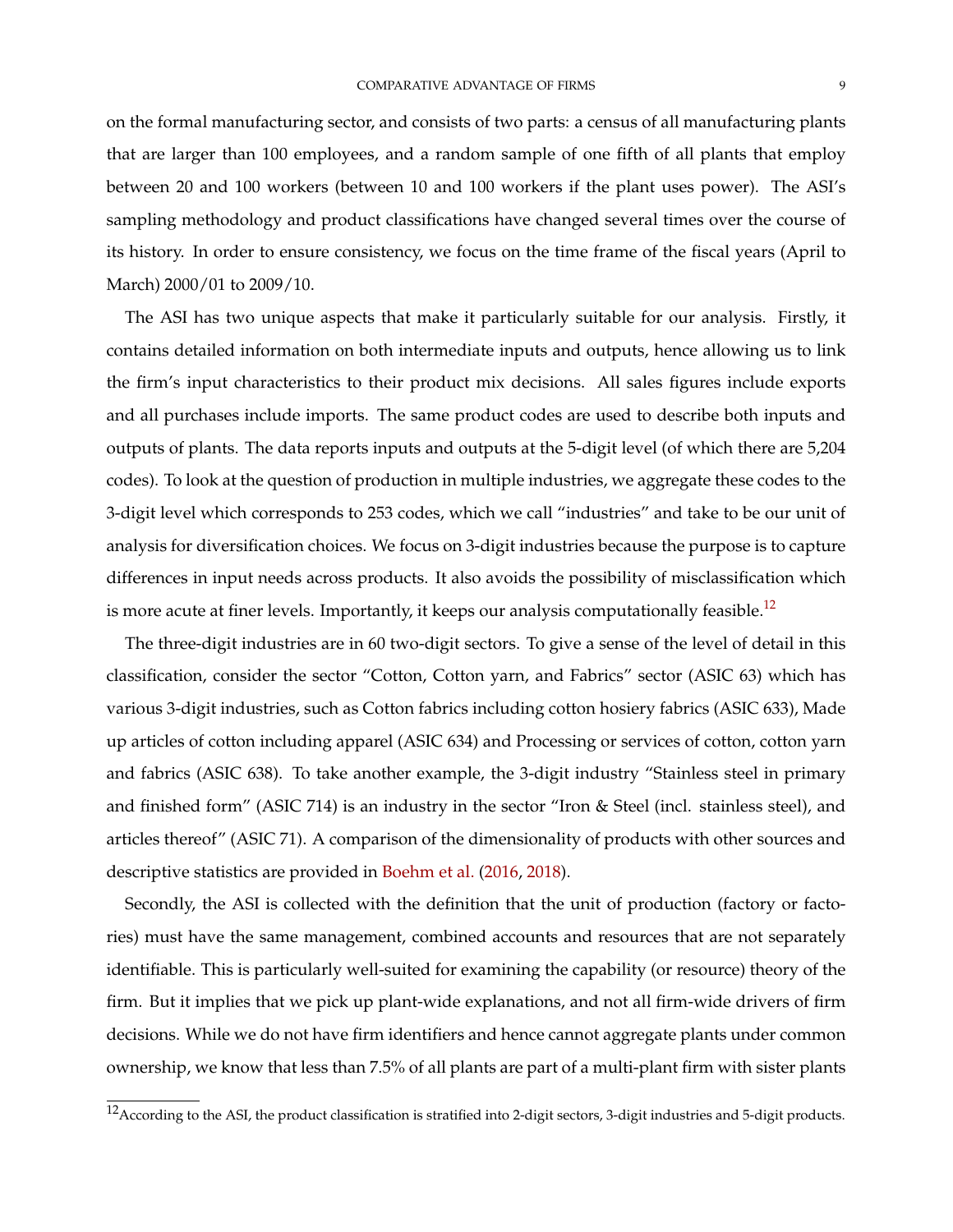that file separate survey returns. With that caveat in mind, we call the units of observation in our data "firms".

2.2. **The Industry Mix of Indian Manufacturing Firms.** We turn to documenting a set of facts related to the industry mix of firms in our sample. This set of facts motivates our subsequent empirical analysis.

2.2.1. *Multi-Industry Firms Dominate Production.* Like their counterparts in the United States and other countries, firms that span multiple industries account for a disproportionately large share of economic activity. Table [1](#page-10-0) shows the prevalence of multi-industry firms in our sample. Multiindustry firms account for 32.2% of observations, but for 62.2% of all sales. Firms that span three or more industries (11.2% of all observations) still account for more than 41% of total sales. This fact is well known and mirrors the results reported by [Bernard et al.](#page-47-2) [\(2010\)](#page-47-2) for the United States and by [Goldberg et al.](#page-49-0) [\(2009\)](#page-49-0) for the set of listed Indian firms.

<span id="page-10-0"></span>

|                 |     |        | 2-digits  |         | 3-digits |           |         |  |
|-----------------|-----|--------|-----------|---------|----------|-----------|---------|--|
|                 |     | Obs    | $%$ Firms | % Sales | Obs      | $%$ Firms | % Sales |  |
|                 |     | 250028 | 81        | 50      | 208881   | 68        | 38      |  |
|                 | 2   | 43048  | 14        | 28      | 63997    | 21        | 23      |  |
|                 | 3   | 10113  | 3         | 12      | 22723    | 7         | 14      |  |
| # of Industries | 4   | 2972   |           | 7       | 6843     |           | 8       |  |
|                 | 5   | 864    |           | 2       | 2835     |           | 6       |  |
|                 | 6   | 216    |           | 1       | 1198     |           | 6       |  |
|                 | 7   | 43     |           | 0       | 539      |           | າ       |  |
|                 | 8   |        |           | 0       | 183      |           |         |  |
|                 | 9   | 3      |           | 0       | 69       |           |         |  |
|                 | 10+ |        |           |         | 26       |           |         |  |

TABLE 1. Frequency and Sales Shares of Multi-Industry Firms

Note: Observations are firm-years. Source: Authors' calculations from ASI data.

<span id="page-10-1"></span>2.2.2. *Co-production Is Not Random.* We now turn to the question of which industries the firms produce in. Figure [1.2a](#page-3-1) in the Introduction shows two matrices. The left matrix shows the degree of co-production between industries. Each row contains the size-weighted average sales shares of plants that derive the largest share of revenue from products in the row industry. Darker values indicate higher shares. Hence, by construction, the diagonal contains the highest value in each row. There is substantial co-production across industries, as indicated by the off-diagonal dark areas. In particular, there is much co-production occurring within the metal product and machinery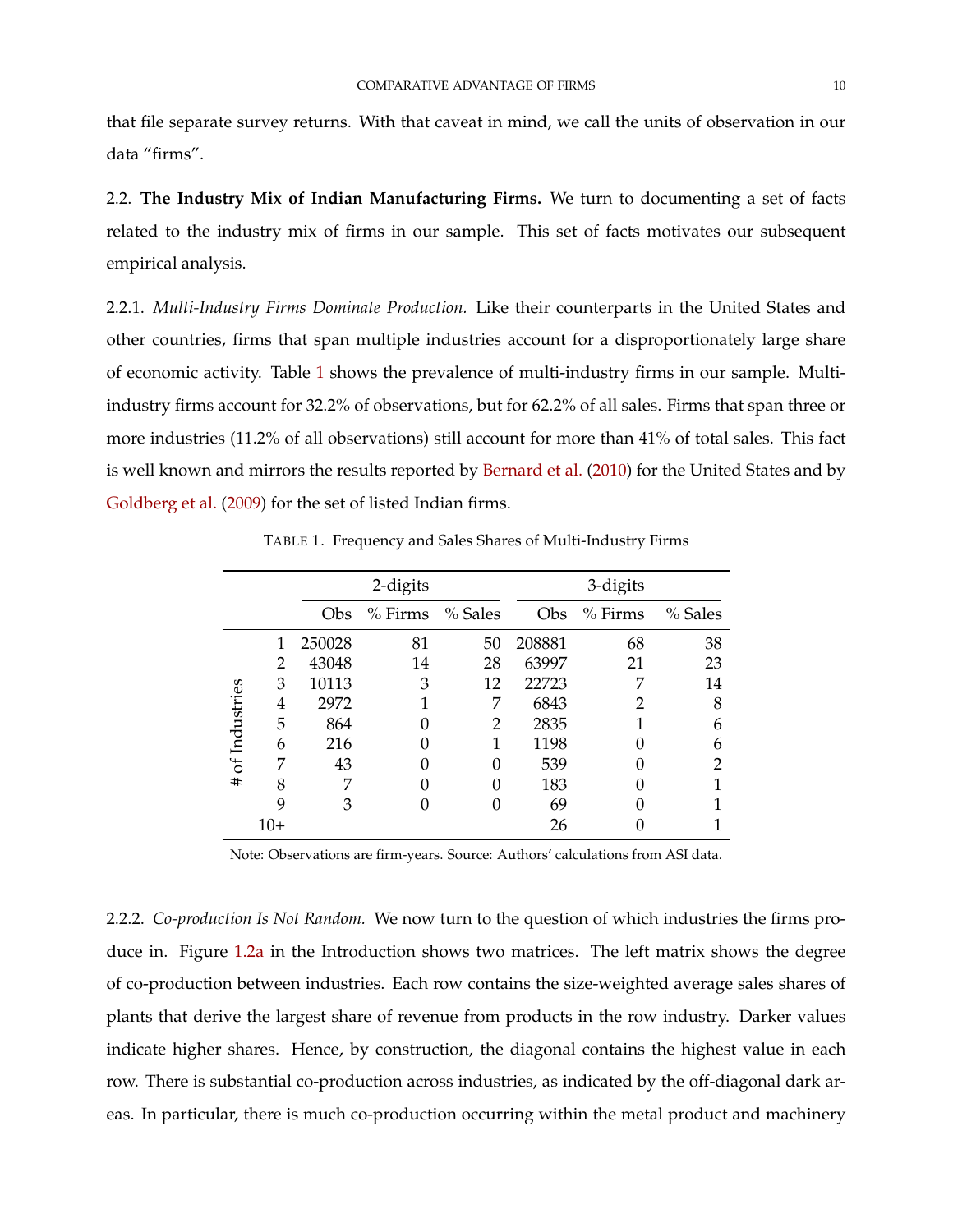manufacturing sectors (the large shaded square on the bottom right), in the chemicals and pharmaceuticals industries (the industries with indices between 55 and 93), as well as within the textiles and apparel sectors (150 to 170). Firms from a diverse range of industries choose to have auxiliary outputs from the plastic and rubber industries (columns 100 to 112). These patterns are similar to the co-production documented by [Bernard et al.](#page-47-2) [\(2010\)](#page-47-2) for the United States.

The right panel of Figure [1.2a](#page-3-1) shows a matrix that captures the similarity of the row and column industries' mix of intermediate inputs. Each element  $(k, k')$  is the inner product of the industries' vector of intermediate input expenditure shares:

$$
\overline{\text{IS}}_{kk'} = \sum_i \bar{\theta}_{ik} \bar{\theta}_{ik'}
$$

where  $\bar{\theta}_{ik}$  is the sum of expenditure of single-industry firms that only produce *k* on intermediate inputs from *i*, divided by total expenditure of these firms on intermediate inputs. This measure captures the overlap in intermediate input mixes between industry  $k$  and  $k'$ . While not identical, the two matrices look very similar. The metal product and machinery industries all rely on primary metals as inputs; the textiles and apparel industries share a dependence on textile fibres and yarns. Many base chemicals are applicable in different industrial processes. This correlation motivates an examination of firms' input mixes in determining their comparative advantage in the next Section.

#### 3. THE INPUT MIX AND COMPARATIVE ADVANTAGE OF FIRMS

Motivated by the strong positive relationship between co-production and common use of intermediate inputs at the aggregate level, we focus in particular on the role of firms' intermediate input mix in explaining revealed comparative advantage. We find that firms' intermediate input mix explains their subsequent movements in the product space, and that these input mixes interact with policy changes to shape revealed comparative advantage. Our regressions motivate a structural model of firm heterogeneity in input-biased productivity, which we present and estimate in Section 4. The estimating equation in that model bears a close resemblance to the reduced-form regressions from this Section, but provides a structural interpretation to the estimated coefficients.

3.1. **Input Similarity.** A natural way to bring the industry-level input similarity from above to the firm level is to consider the inner product of the *firm's* vector of intermediate input expenditure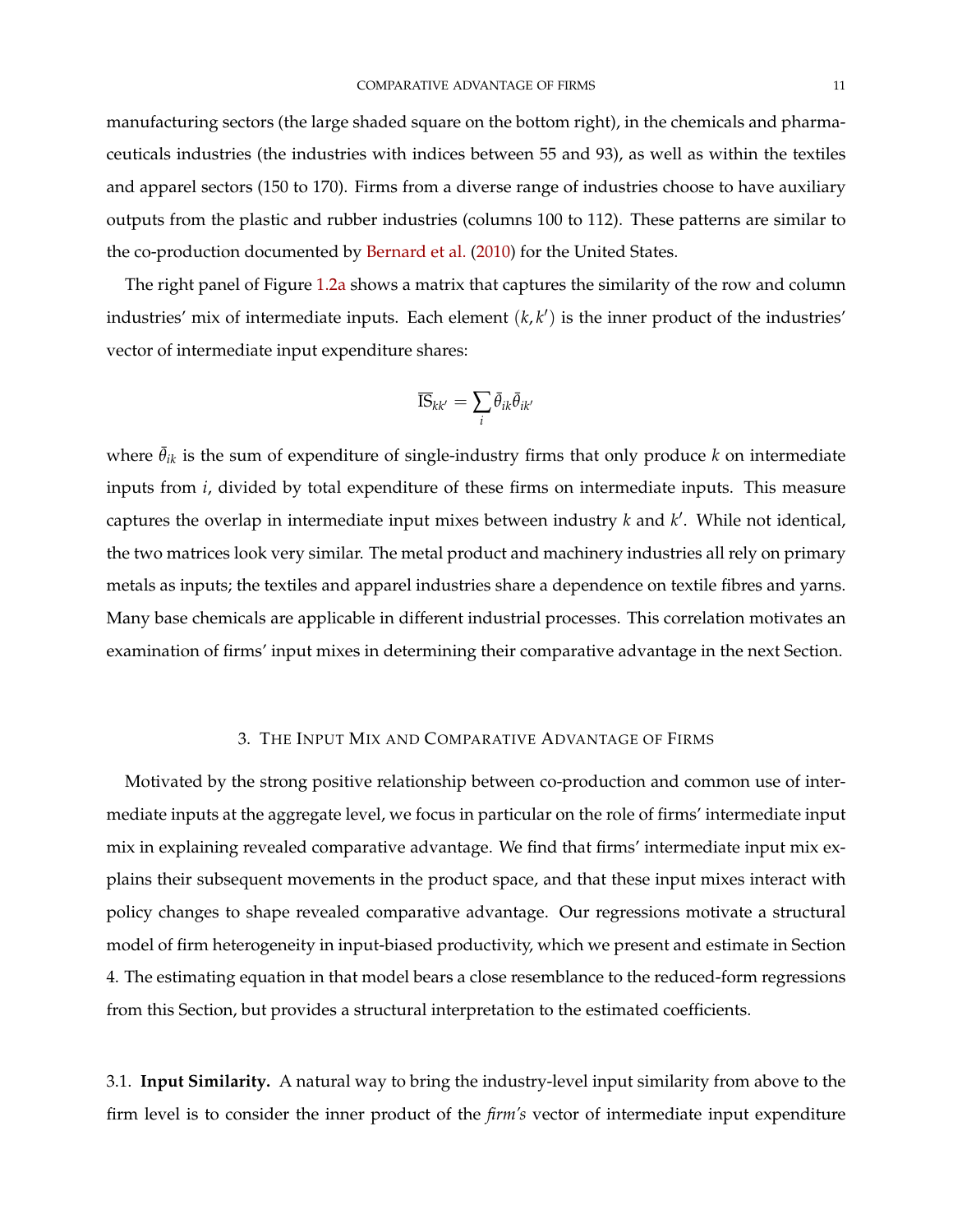shares, *θ<sup>j</sup>* , with the vector of intermediate input expenditure shares of an industry *k*:

$$
inputSimilarly_{jk}^{t} = \sum_{i=1}^{N} \theta_{ij}^{t} \overline{\theta}_{ik}
$$

where *i* indexes the expenditure shares of spending on three-digit inputs and *t* denotes time. We construct the aggregate intermediate input shares  $\bar{\theta}_{ik}$  by aggregating up the micro-data of singleindustry plants that only produce in industry *k*. The input similarity measure ranges from zero, when firm *j* and sector *k* have no three-digit inputs in common, to one, when the input expenditure shares of firm *j* and sector *k* are identical. The crucial difference between this firm-level input similarity and the aggregate input similarity constructed above in Section [2.2.2](#page-10-1) is that this one incorporates idiosyncratic firm-specific variation in input mixes. The firm's input mixes may deviate from the one observed in input-output tables because of the firm producing outputs belonging to multiple industries, or because of other sources of variation. This firm-specific variation is quantitatively important: a set of input-output dummies explains only 61% of the overall variation in firm's cost shares *θij*. The firm-industry input similarity measure is related to the measure of technological proximity of [Bloom et al.](#page-47-8) [\(2013\)](#page-47-8). Our model in Section 4 will provide a structural interpretation to the measure as the part of firm-level comparative advantage that comes from shared capabilities in intermediate input use.

3.2. **Estimating the Role of Input Similarity in Industry Adoption.** We use the input similarity measure to predict firm movements in the product space. To avoid the possibility that changes in the input mix predate an anticipated change in the product mix, we use the firms' sales and intermediate input shares at the time of the first observation (and denote the corresponding similarity measure by a '0' superscript).<sup>[13](#page-0-0)</sup> Our baseline specification is a linear model for the probability of firm *j* adding industry *k* between time *t* and  $t + 1$ :

<span id="page-12-0"></span>(3.1) 
$$
\text{Add}_{jt}^k = \beta \cdot \text{inputSimilarly}_{jk}^0 + \alpha_{jt} + \alpha_k^t + \alpha_{kk'}^t + \varepsilon_{jk}^t
$$

Here,  $\text{Add}_{jt}^k$  is one if and only if firm  $j$  does not produce in industry  $k$  at time  $t$  , but does at time  $t+1$ ; *αjt* is a firm-time fixed effect which captures the average rate of adding industries for each firm-year, leaving the regression to identify only the *direction* of change in the industry mix and not changes in the number of industries that the firm operates in.  $\alpha_k^t$  is an industry-time fixed effect which

 $13$ That said, the data on reported intermediate input use in the ASI is the expenditure on intermediate inputs that is being *consumed* in the current year. Hence, purchases of inventories should not show up in these variables.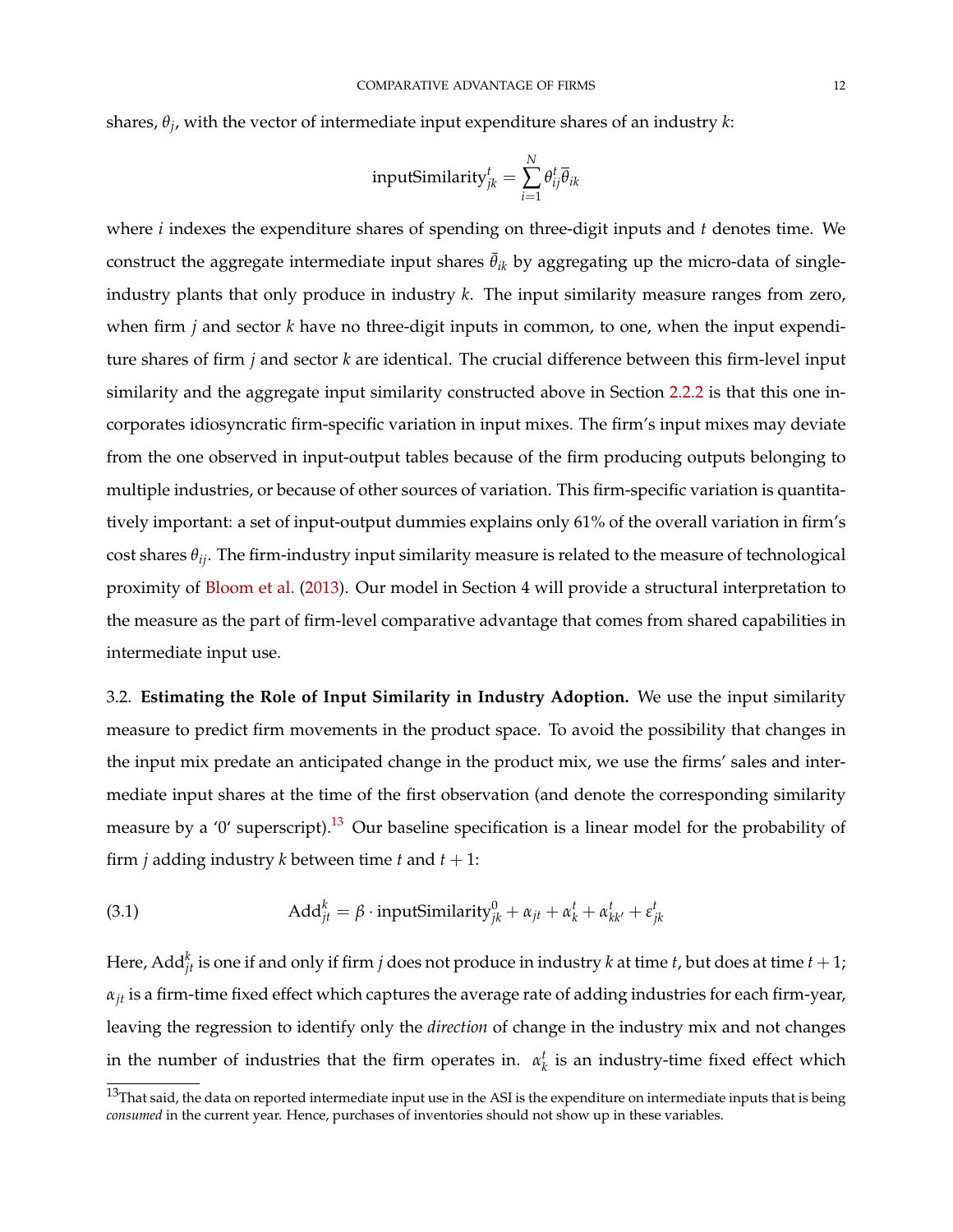captures any economic changes that determine entry into a particular industry at a particular point in time (such as demand shocks for *k*, or input cost shocks that affect all potential *k*-producing firms uniformly). In some specifications we refine this to industry-pair-time fixed effects,  $\alpha_{kk'}^t$ , with an additional dimension of the firm's industry k' from which it derives the highest fraction of revenue. These effects control for all shocks that might make all firms in industry *k'* more or less likely to start producing in industry *k*. Finally,  $\varepsilon_{jk}^t$  is an idiosyncratic error term. [A](#page-53-0)ppendix A shows summary statistics and correlation tables for all the variables in the regression.

Table [2](#page-13-0) shows the results of estimating equation [\(3.1\)](#page-12-0), with the inclusion of increasingly stringent fixed effects from left to right. The first specification contains only firm-year fixed effects, thereby estimating the *direction* of movement in the industry space. The estimated coefficient of the input similarity measure is positive and statistically significant: firms that have an initial input mix that is relatively intensive in inputs that an industry *k* relies on, are more likely to start producing in *k* (than in the average industry). The second specification additionally includes industry-time fixed effects for every period, which control for any systematic demand or supply shocks that could impact the probability of firms starting to produce in a particular industry. Finally, the third specification of Table [2](#page-13-0) is very stringent, in that it absorbs the average rate of product adoption for each product *k* and the main industry of each firm  $k'$  (as measured by sales) *for each period* through  $k \times k' \times t$  fixed effects. This means that any economic shocks (supply, demand, technology, infrastructure, etc.) that might affect industry co-production is accounted for and what remains are estimates of the direction of intra-industry product changes driven by idiosyncratic input-output linkages of each firm *within* its main industry. As the Table shows, input similarity remains important even in this specification.

<span id="page-13-0"></span>

|                                           | Dependent variable: Add <sub>ikt</sub> |            |            |  |  |  |
|-------------------------------------------|----------------------------------------|------------|------------|--|--|--|
|                                           | (1)                                    | (2)        | (3)        |  |  |  |
| InputSimilarity $_{ik}^0$                 | $0.0391**$                             | $0.0383**$ | $0.0281**$ |  |  |  |
|                                           | (0.00036)                              | (0.00036)  | (0.00057)  |  |  |  |
| Firm $\times$ Year FE $\alpha_{jt}$       | Yes                                    | Yes        | Yes        |  |  |  |
| Industry $\times$ Year FE $\alpha_{kt}$   |                                        | Yes        |            |  |  |  |
| $k \times k' \times t$ FE $\alpha_{kk't}$ |                                        |            | Yes        |  |  |  |
| $R^2$                                     | 0.00969                                | 0.0117     | 0.0575     |  |  |  |
| Observations                              | 52691029                               | 52691029   | 52666907   |  |  |  |

TABLE 2. Industry Entry: Input Similarity

Standard errors in parentheses, clustered at the firm-industry level. <sup>+</sup> *p* < 0.10, <sup>∗</sup> *p* < 0.05, ∗∗ *p* < 0.01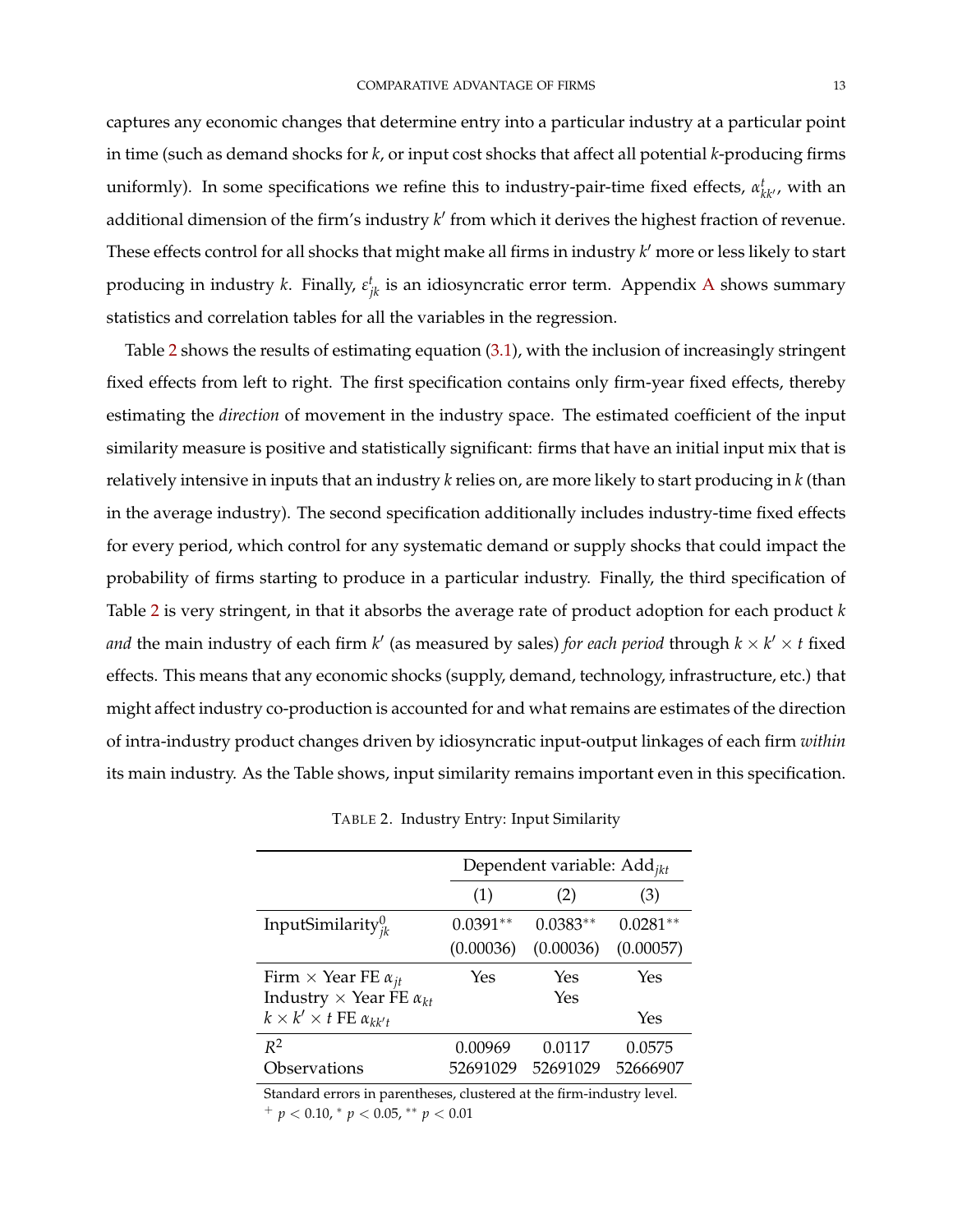Our preferred specification is presented in column 2 of Table [2,](#page-13-0) which controls for annual rates of product adoption at the firm level in addition to annual supply and demand shocks that occur at the product level. A 0.10 unit increase in the similarity between firm and industry cost shares is associated with a 0.38 percentage points (or  $75\%$ ) higher entry probability.<sup>[14](#page-0-0)</sup>

As in previous work examining product diversification, the results above constitute compelling correlations between firm characteristics and subsequent entry into industries by firms. To establish a causal channel and distinguish from competing theories, we now turn to exploiting a policy change that interacted with the firm's input mix to determine the direction of change in the output industry mix.

3.3. **Dereservation of Products from Small-Scale Production.** Since the 1950s, India has given particular attention to the development of its small-scale industry (SSI) sector, which contributes almost 40% to gross industrial value-added and is the second largest employer after agriculture.<sup>[15](#page-0-0)</sup> Starting in 1967, the government implemented a policy of reservation of certain products for exclusive manufacture by SSI firms. The stated aim of this policy was to ensure employment expansion, to achieve a more equitable distribution of income and "greater mobilization of private sector resources of capital and skills" [\(Government of India,](#page-50-13) [2009\)](#page-50-13). By the end of 1978, more than 800 products had been reserved; in 1996 it was more than a thousand.

By the early 1990s, the government realized that the reservation policy was inconsistent with the vast liberalization that had begun in the late 1980s and culminated in the new economic policy of 1991. According to the expert committee set up by the government to look into SSI policy, reservation did little to promote small enterprises and had negative consequences by keeping out large enterprises in these products. With free imports of most goods post-liberalization, the reservation policy was no longer relevant. It also did not cover the large majority of products manufactured by the small scale sector. Those industries that were covered such as light engineering and food processing were unable to grow and invest in better technologies due to the limitations imposed by SSI reservation. Consequently, the government was repeatedly advised to de-reserve products from the SSI list [\(Hussain,](#page-50-14) [1997\)](#page-50-14). Over the course of the year 1997 to 2008, the government dereserved almost all products (see Table [3\)](#page-15-0). The remaining 20 products were dereserved in 2015.

 $14$ To put this number in perspective, a firm experiencing a dereservation of one of its inputs (see sub-section 3.3) gets a shock equivalent to a 0.30 increase in input similarity for its most affected output industry, and 0.19 and 0.12 increases for its second- and third-highest affected output industries. In distributional terms, a one standard deviation increase in input similarity is associated with a 174% higher industry entry rate.

<sup>&</sup>lt;sup>15</sup>Development Commissioner, MSME, India (2018). Available at http://www.dcmsme.gov.in/publications/reserveditems/resvex.htm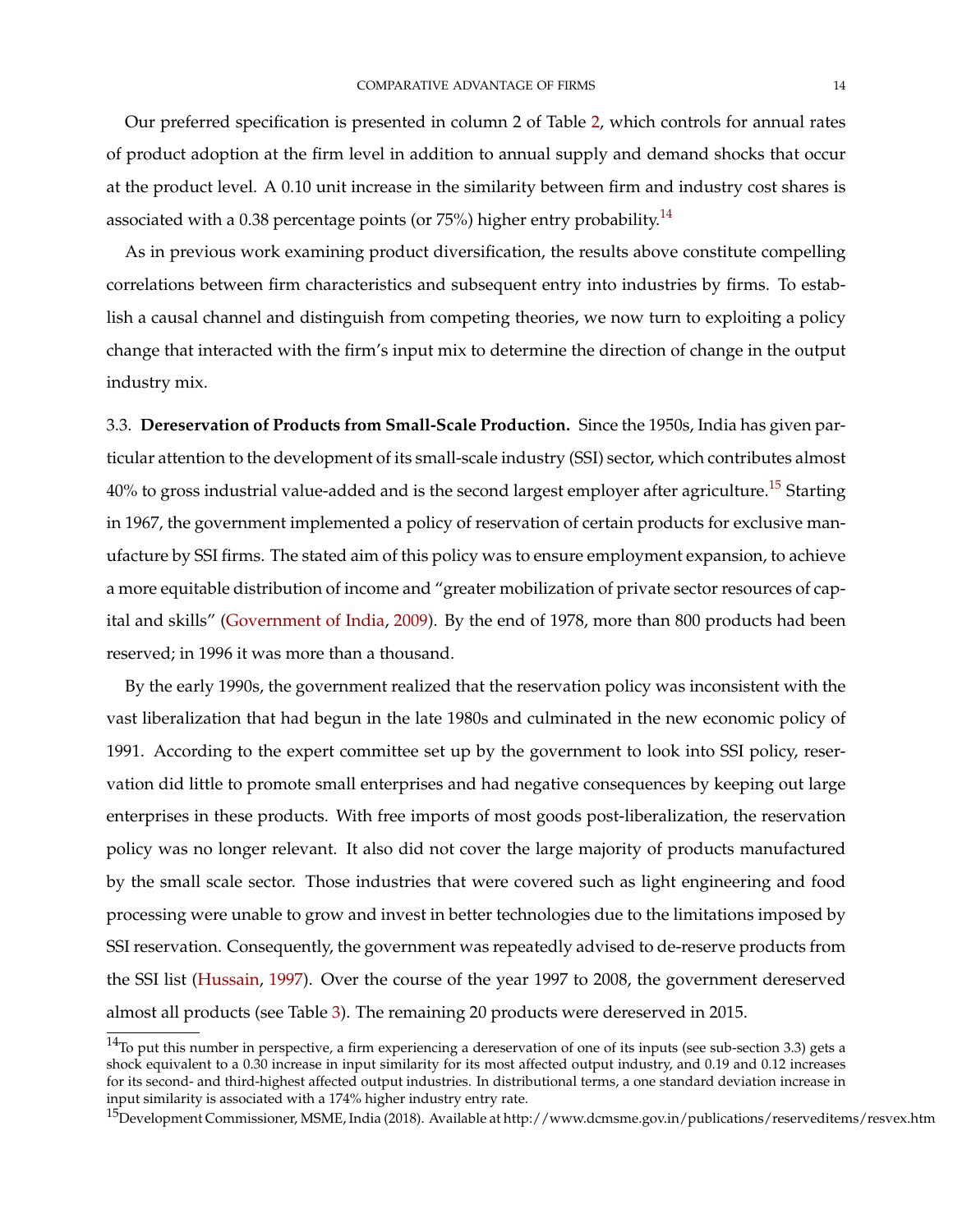TABLE 3. Dereservation of Products, By Year

<span id="page-15-0"></span>

| Year                                                                                                                  | 1997 | 1999 |  | 2001 2002 2003 2004 2005 2006 2007 2008 2010 2015 |  |  |  |  |  |          |    |
|-----------------------------------------------------------------------------------------------------------------------|------|------|--|---------------------------------------------------|--|--|--|--|--|----------|----|
| #Products 15 9 15 51 75 85 108 180 212 107                                                                            |      |      |  |                                                   |  |  |  |  |  | $\sim$ 1 | 20 |
| $C_1$ and $C_2$ is a set of $T$ . It is $M$ is the set $(M)$ as $C_2$ iffer a $TM$ . It is $T$ if $T$ is a set of $T$ |      |      |  |                                                   |  |  |  |  |  |          |    |

Source: Government of India, Ministry of Micro, Small and Medium Enterprises

The definition of small scale industries, and therefore the scope of reservation, changed over the period during which the reservation was in place. In 1955, SSI was defined as establishments with fixed investments of less than Rs 500,000 which employed less than 50 workers when working with power or less than 100 workers when not working with power. The employment criterion was dropped in 1960, and the SSI definition was based on the original value of investment in plant and machinery. The investment value was revised over time, and by 1999, the investment ceiling was Rs 10 million in plant and machinery (at historical cost).

The impact of the product dereservation on output markets has been thoroughly studied in the literature. The consensus is that the dereservation policy was not systematically related to industry characteristics. In the official report to the government, [Hussain](#page-50-14) [\(1997\)](#page-50-14) states that there was "no explanation in official documents anywhere how the list of reserved items have been selected,...the choice of products was somewhat arbitrary". The dereservation policy led to entry of large firms into the dereserved markets, which boosted overall industry output and employment: [Martin et al.](#page-51-8) [\(2017\)](#page-51-8) find that the aggregate employment response is on average above 40%, output increased by about 30%, wages by 6%, and the number of producers grew by about 13%. Most of the policy response occurred among new firms entering the dereserved product space, rather than old firms adding new products [\(Amirapu et al.](#page-46-3) [2018\)](#page-46-3).

In contrast to the existing literature, we use the dereservation as an unexpected change in the conditions that firms face on intermediate input markets; we are thus looking at firms that are downstream from the dereserved markets. Unit values paid by downstream firms using inputs from dereserved markets drop by about eight to twelve percent upon dereservation. (see Online Appendix for full results of regressing log unit values of domestic 5-digit inputs on a dereservation indicator with various fixed effects). We use the policy to obtain variation in input supply that is plausibly exogenous to the production decisions of using firms that were not in the small scale sector.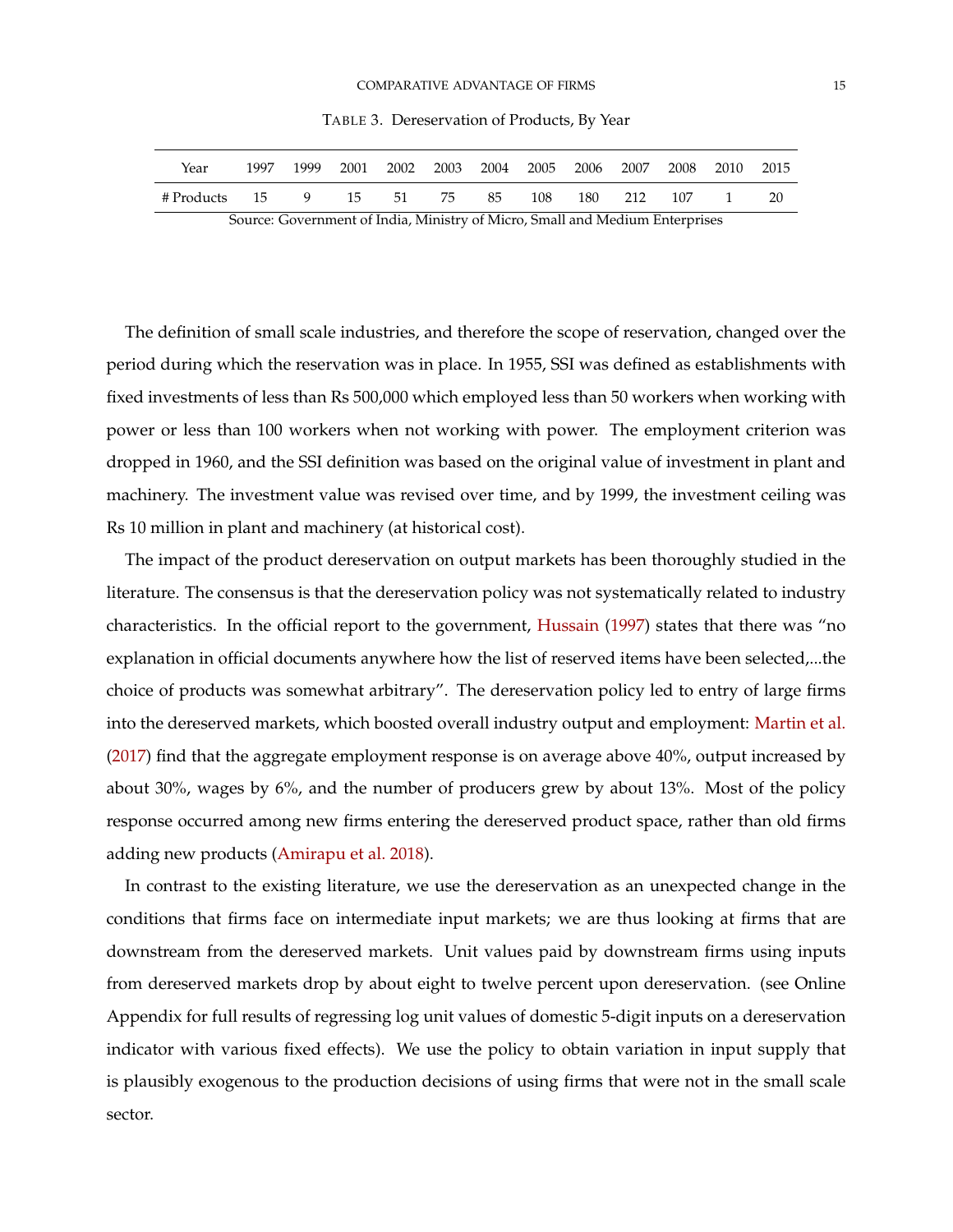3.4. **Input Similarity Weighted by Dereservation.** The official list of dereserved items is taken from the Ministry's website, and manually matched to 5-digit ASIC products. To define dereservation, let  $\delta_{i i t}$ <sup>*b*</sup> be one if and only if firm *j* at some point uses a five-digit in the three-digit category *i* 

that has been dereserved during or before year t'. We then interact the similarity measures by these dereservation indicators as follows:

<span id="page-16-1"></span>(3.2) (InputSimilarly-Dereservation)<sup>t</sup><sub>*jkt'*</sub> = 
$$
\sum_{i=1}^{N} \delta_{ijt'} \theta_{ij}^t \overline{\theta}_{ik}
$$

This measure 'selects' the portion of input industries in the inner product that have been dereserved.

To study how the dereservation interacts with firms' input mix in shaping their comparative advantage, the specification of Equation [3.1](#page-12-0) is estimated with the input similarity measure weighted by dereservation. Table [4](#page-16-0) shows that the estimated coefficient of the dereservation-weighted input similarity coefficient is positive and statistically significant in all specifications: when input *i* gets dereserved or faces reduced tariffs, firms that have been using *i* intensively are more likely to add products that rely heavily on *i*. Column 4 includes a tariff-change-weighted input similarity mea-sure, analogous to the dereservation-weighted input similarity.<sup>[16](#page-0-0)</sup> Later, the structural estimation provides a tariff equivalent for dereservation.

<span id="page-16-0"></span>

|                                           | Dependent variable: $Add_{ikt}$ |            |            |             |  |  |
|-------------------------------------------|---------------------------------|------------|------------|-------------|--|--|
|                                           | (1)                             | (2)        | (3)        | (4)         |  |  |
| InputSimilarity $v_{ik}^0$                | $0.0379**$                      | $0.0371**$ | $0.0273**$ | $0.0268**$  |  |  |
|                                           | (0.00036)                       | (0.00036)  | (0.00057)  | (0.00058)   |  |  |
| InputSimilarity-Dereservation $v_{ikt}^0$ | $0.0429**$                      | $0.0424**$ | $0.0203**$ | $0.0192**$  |  |  |
|                                           | (0.0025)                        | (0.0024)   | (0.0024)   | (0.0024)    |  |  |
| InputSimilarity-Tariff $v_{ikt}$          |                                 |            |            | $-0.0701**$ |  |  |
|                                           |                                 |            |            | (0.0095)    |  |  |
| Firm $\times$ Year FE $\alpha_{it}$       | Yes                             | Yes        | Yes        | Yes         |  |  |
| Industry $\times$ Year FE $\alpha_{kt}$   |                                 | Yes        |            |             |  |  |
| $k \times k' \times t$ FE $\alpha_{kk't}$ |                                 |            | Yes        | Yes         |  |  |
| $R^2$                                     | 0.00981                         | 0.0118     | 0.0575     | 0.0576      |  |  |
| Observations                              | 52691029                        | 52691029   | 52666907   | 52666907    |  |  |

TABLE 4. Industry Entry: The Impact of Dereservation

Standard errors in parentheses, clustered at the firm-industry level.

<sup>+</sup> *p* < 0.10, <sup>∗</sup> *p* < 0.05, ∗∗ *p* < 0.01

<sup>&</sup>lt;sup>16</sup>This is constructed by replacing the dereservation indicator  $\delta_{ijt}$ <sup>*i*</sup> with the change in India's import tariffs  $\Delta \tau_{ijt}$ *.* For the precise definition and data description, see Appendix [C.2.](#page-62-0)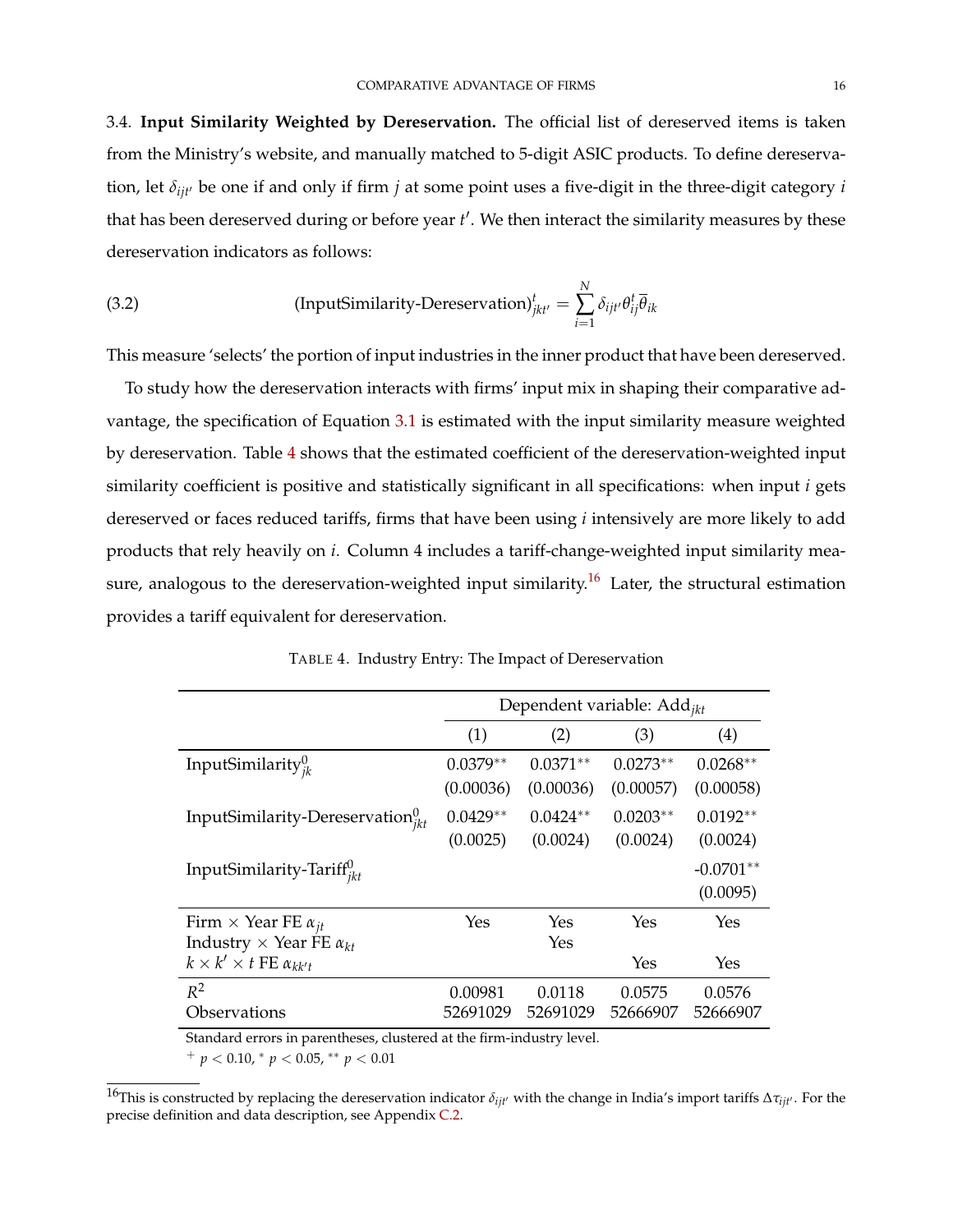3.5. **Case Study.** Dereservation reduced firm's input prices and we use the policy to obtain variation in input supply that is plausibly exogenous to the production decisions of using firms (that were not in the small scale sector). The reasoning for using the dereservation policy to study inputbased comparative advantage can be motivated by a notable example in comparative advantage driven by better input supply from dereservation.

India is the leading producer, consumer, and exporter of spices in the world, and produces 28 per cent of the world's spices. The spice industry in India traditionally specialized in bulk spice commodity production, but has now become a world supplier of high-value spice products (including oleoresins, seasonings, sterilized spices, and nutraceuticals). According to the Asian Development Bank, one of the main constraints faced by high-value spice producers is the difficulty in getting high quality and reliable supply of spices, for which they rely on small unorganized firms.

Spices were reserved for small scale production till 2008. On October 10, 2008, the government of India dereserved one of the main product categories - Ground and Processed Spices, which serves as an input into several related industries. The National Productivity Council of India documented that the dereservation led to a rise in employment per unit and an expansion in capital investment per unit in the ground and processed spices industry.

Immediately after the dereservation in November 2008, industry magazine, Spice India, suggested that it is "for the spice industry now to make use of the dereservation" to expand its processing capabilities and to enhance development in high value added segments. One of the top five sellers of spice oleoresins in the world is a good example of how the product mix of firms changed with the dereservation of spices.

Headquartered in Cochin, Kerala, the Akay Group is a large Indian firm with sales of over USD 45 million in 2017. It exports mostly to the United States, Europe, and China and is a leading producer of high value spice products. It initially specialized in food colouring, certain spices and flavoured oil. Following the dereservation, Akay expanded its product offerings to new products, which rely heavily on dereserved inputs, such as spiceuticals (spice-base health supplements) and various oleoresins (which are semi-solid spice oils such as capsicum oleoresin and cardamom oleoresin). Therefore, building on its earlier product portfolio, Akay has scaled up operations in products which use related dereserved inputs. Similar examples of moving towards spice-intensive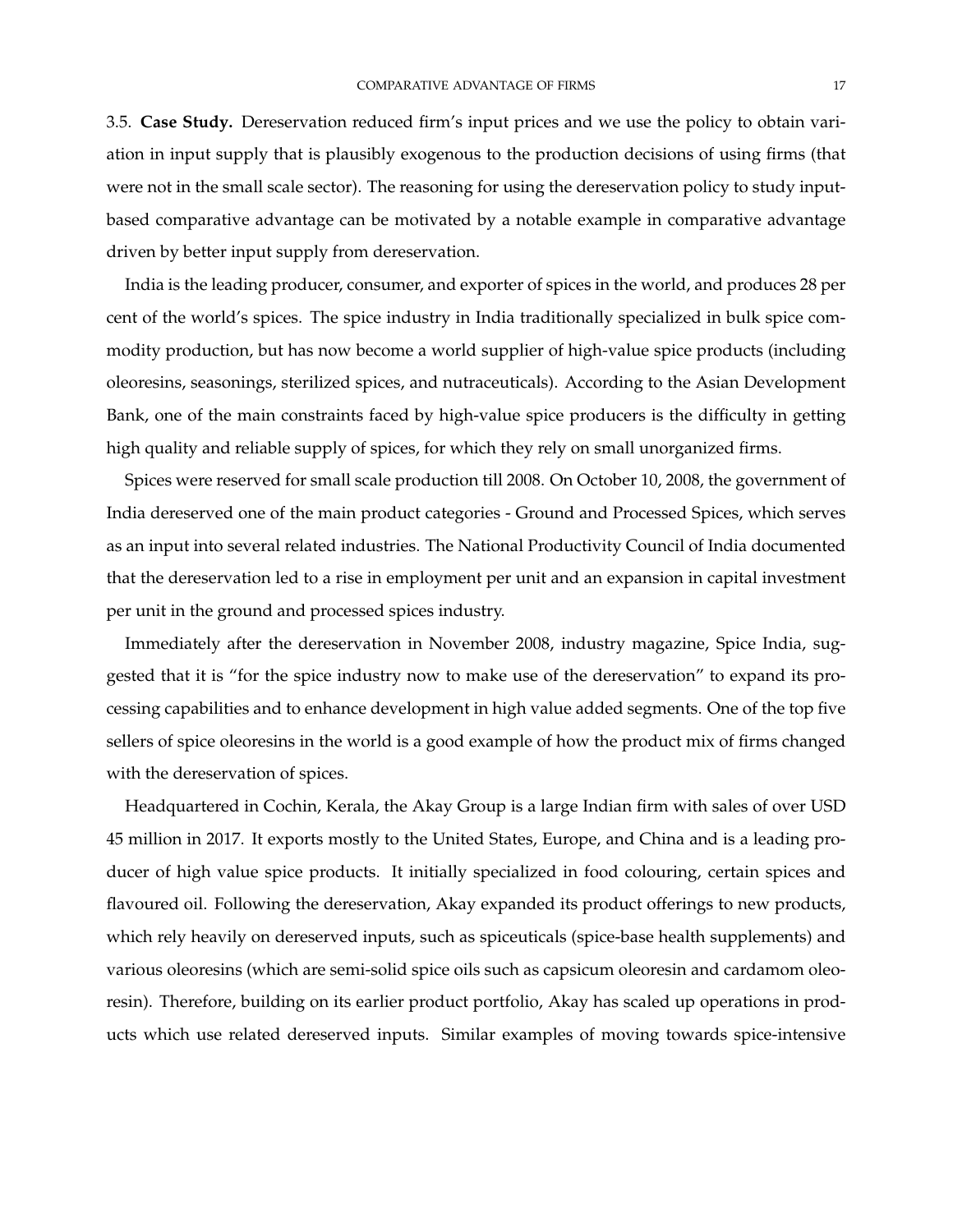products can be found in the ASI data for firms that were in related industries before the dereservation. Therefore, the case study provides a real-world example of the findings from the reduced form evidence.

3.6. **Alternative Theories of Product Diversification.** While the previous sub-sections control for a rich set of fixed effects to account for unobserved differences across firms, industries and industrypairs over time, co-production could arise due to other rationales suggested by theories of the firm, such as vertical integration and demand complementarities or substitutability. We discuss these in the remainder of this Section, and find that they are not confounding the findings for shared inputs driving product diversification.

3.6.1. *Vertical Diversification Measures.* Firms could diversify up and down their value chain to gain vertical efficiency (for example, [Stigler](#page-52-0) [1951;](#page-52-0) [Chandler](#page-48-0) [1992\)](#page-48-0). We use the constructed input-output shares  $\bar{\theta}$  to measure whether a sector *k* is upstream or downstream from the firm's current product mix. Let  $\sigma_{zj}^t$  denote the sales of firm *j* in industry *z* at time *t*, divided by the total of *j's* sales at time *t*. Accordingly, we define:

(3.3) 
$$
\text{upstream}_{jk}^t = \sum_{z=1}^N \sigma_{zj}^t \overline{\theta}_{kz}, \qquad \text{downstream}_{jk}^t = \sum_{z=1}^N \sigma_{zj}^t \overline{\theta}_{zk}.
$$

where *z* runs over the set of three-digit industries. To make sense of these definitions, consider the following analogy: imagine a firm *j* with observed sales shares  $\sigma_j^t$ . Then given the firm's output mix  $\sigma_j^t$  and the industry's average input expenditures for these outputs, one would expect the expenditure share upstream of *j* on *k* to be upstream*<sup>t</sup> jk*. This measure, for example, is positive for the car components industry when the firm being considered is in the car industry, and the value of the upstream measure rises with the share of car sales of the firm and with the input share of car components in making cars. Likewise, downstream $^t_{jk}$  is proportional to the expected expenditure share of downstream industry *k* on a firm with the output mix *σ t j* . It is positive, for example, for the car industry when the firm being considered makes car components, and the value of the downstream measure rises with the firm's sales share in car components and the input share of car components in the downstream car industry.

3.6.2. *Output Similarity Measures.* Firms might also enjoy other complementarities in outputs, by which firms who produce in one, or a certain set of industries, are able to obtain relatively higher prices or sales for products from another industry. We construct a measure of output similarity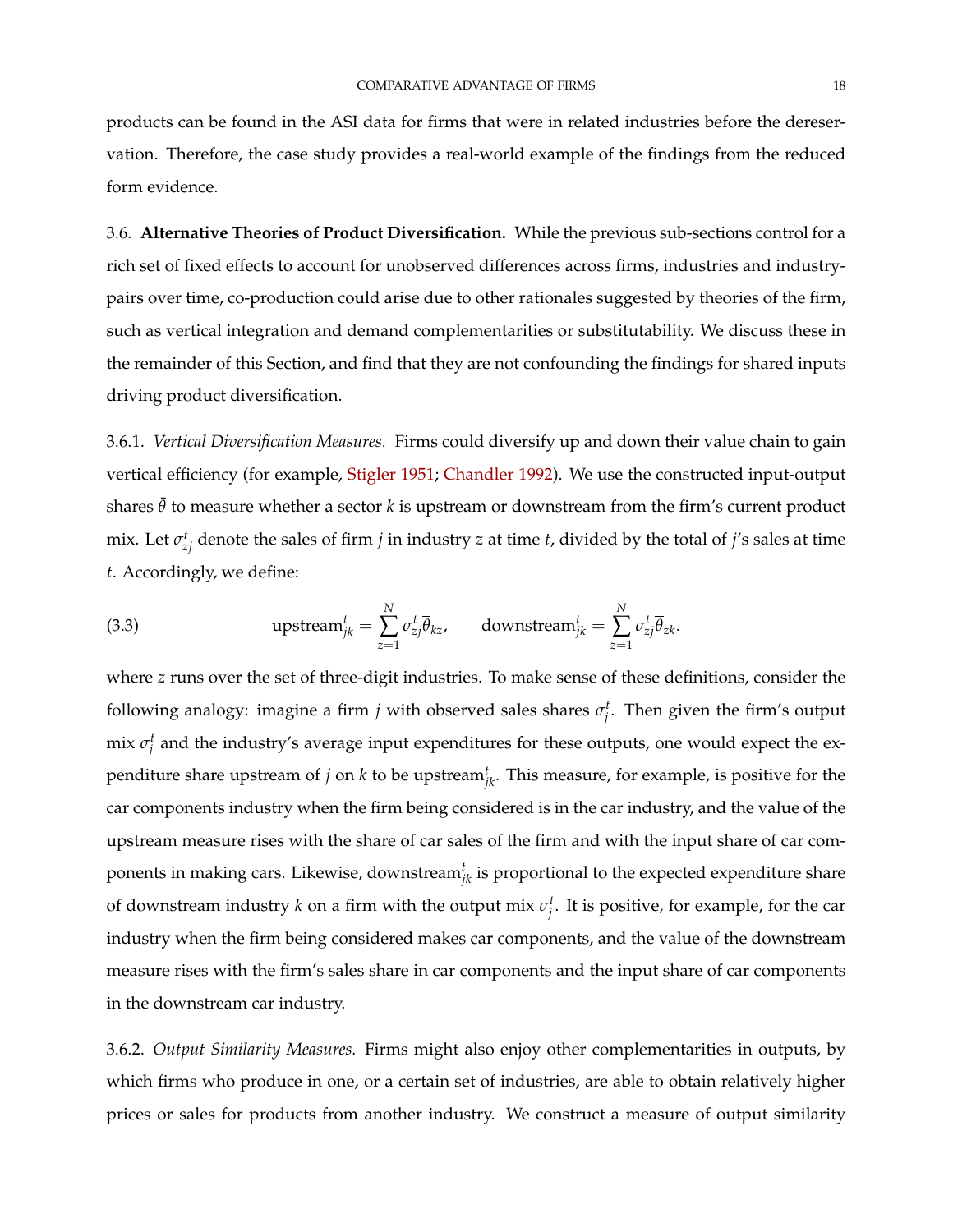analogously to our input similarity index as an inner product between firm *j*'s sales shares and the aggregate industry *k*'s sales shares:

outputSimilarly<sup>*t*</sup><sub>*jk*</sub> = 
$$
\sum_{i=1}^{N} \sigma_{ij}^{t} \overline{\sigma}_{ik}
$$
,

where *i* runs over the set of three-digit industries. The vector  $\overline{\sigma}_k$  denotes the (size-weighted) average *σ*<sub>*ij*</sub> among firms *j'* that derive their highest fraction of revenue from sales in *k*. Again, this measure captures the degree of overlap between firm *j*'s portfolio of sales (across industries), and the average portfolio of firms that sell most in *k*. We also construct an output similarity weighted by the dereservation dummies analogously to the input similarity measure in equation [\(3.2\)](#page-16-1).

Output similarity summarizes similar distributions of sales, which would be implied by the horizontal diversification motives of demand-side theories (for example, [Brander and Eaton](#page-48-9) [1984;](#page-48-9) [Shaked and Sutton](#page-52-9) [1990;](#page-52-9) [Willig et al.](#page-52-2) [1991;](#page-52-2) [Jovanovic and Gilbert](#page-50-0) [1993;](#page-50-0) [Dhingra](#page-48-4) [2013;](#page-48-4) [Bernard et al.](#page-47-5) [2018\)](#page-47-5). If firms diversify to internalise demand complementarities across products, it would show up as higher values of output similarity and there would then be a positive relationship between the output similarity measure and firm's product diversification. If firms diversify to gain market power by taking over substitutable products, then output similarity would be low and there would be a negative relationship with firm diversification.

The advantage of the output similarity measure is that it encapsulates various factors determining co-production in a way that is broadly applicable, relying on information from input-output tables. But like many inferred measures, output similarity embeds both demand and supply-side motivations.<sup>[17](#page-0-0)</sup> For our purposes, this means we cannot disentangle the different demand and supply side factors embedded in output similarity, but we can assess whether these factors confound the effects of input similarity in determining firm diversification.

Output and input similarity would be positively correlated with each other when the latter is an important contributor to co-production, as suggested by Figures [1.2a](#page-3-1) and [1.2b.](#page-3-2) There is however substantial independent variation across the two measures especially when they are interacted with the dereservation policy. The correlation of the dereservation interactions of input and output

 $17$ Product substitutability has also been measured in related work by [Broda and Weinstein](#page-48-10) [\(2006\)](#page-48-10) and [Hoberg and](#page-50-1) [Phillips](#page-50-1) [\(2016\)](#page-50-1), which construct demand substitutability measures respectively through trade data across various countries (where demand-side parameters are inferred structurally) and through computational linguistic methods to determine product similarity from textual product descriptions (which correlate well with demand-side expenditures such as advertising). These methods are applicable either only to exported products or rely on English language descriptions, which makes them less suited to other settings.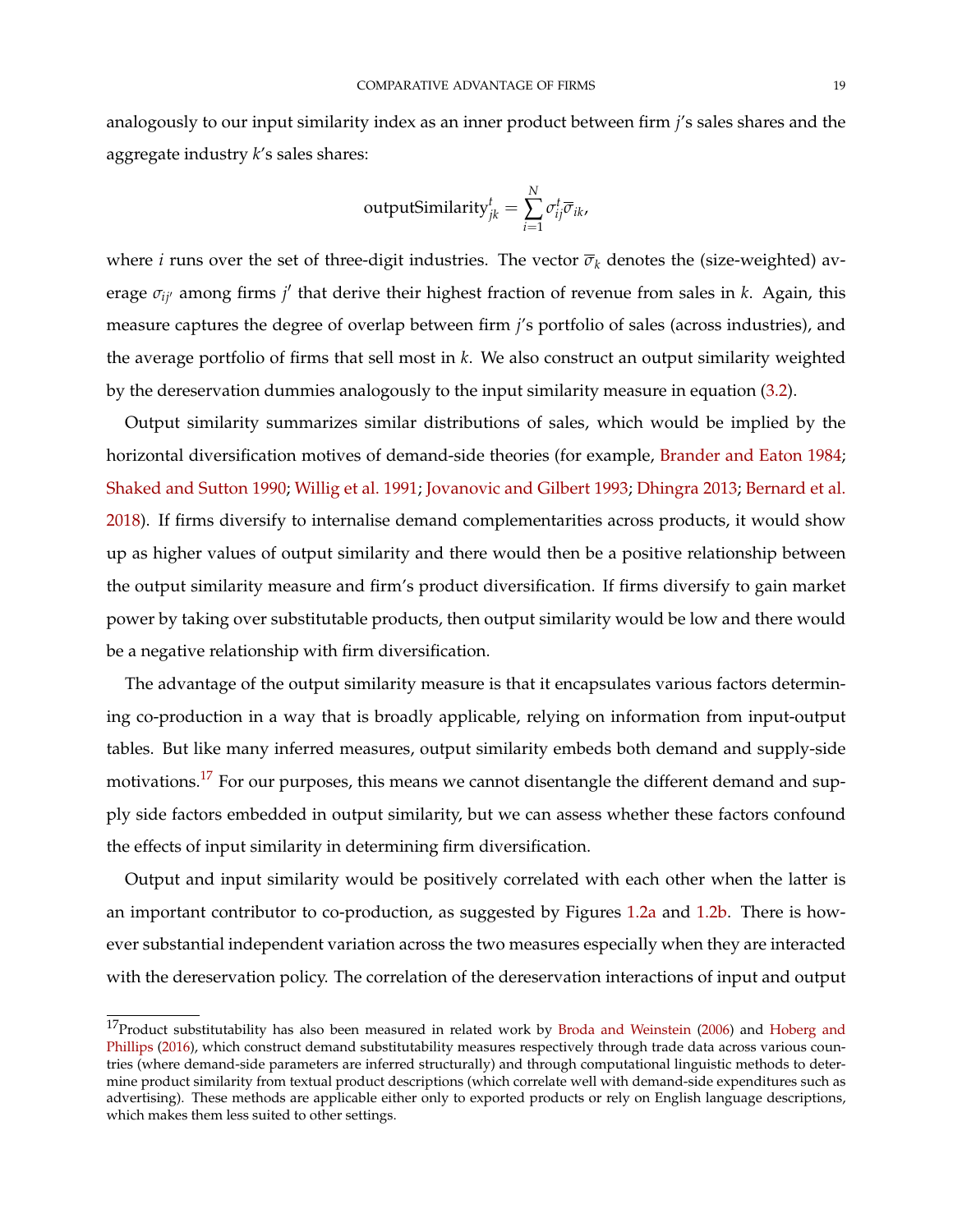similarity is tiny because the dereserved products could not generally be produced by firms (which were not "small" according to the policy).

<span id="page-20-0"></span>

|                                                                                | Dependent variable: $Add_{ikt}$ |                           |                           |                         |                         |  |
|--------------------------------------------------------------------------------|---------------------------------|---------------------------|---------------------------|-------------------------|-------------------------|--|
|                                                                                | (1)                             | (2)                       | (3)                       | (4)                     | (5)                     |  |
| InputSimilarity $v_{ik}^0$                                                     | $0.0379**$<br>(0.00036)         | $0.0251**$<br>(0.00044)   | $0.0245**$<br>(0.00045)   | $0.0199**$<br>(0.00057) | $0.0195**$<br>(0.00057) |  |
| InputSimilarity-Dereservation $v_{ikt}^0$                                      | $0.0429**$<br>(0.0025)          | $0.0383**$<br>(0.0024)    | $0.0378**$<br>(0.0024)    | $0.0155***$<br>(0.0023) | $0.0145**$<br>(0.0023)  |  |
| OutputSimilarity $y_{ik}^0$                                                    |                                 | $0.0136**$<br>(0.00063)   | $0.0136**$<br>(0.00063)   | $0.100**$<br>(0.0018)   | $0.100**$<br>(0.0018)   |  |
| OutputSimilarity-Dereservation $v_{ikt}^0$                                     |                                 | $0.0344**$<br>(0.0016)    | $0.0334**$<br>(0.0016)    | $0.0171**$<br>(0.0022)  | $0.0171**$<br>(0.0022)  |  |
| Upstream $_{ik}^0$                                                             |                                 | $0.0335**$<br>(0.00092)   | $0.0315**$<br>(0.00092)   | $0.0291**$<br>(0.0030)  | $0.0291**$<br>(0.0030)  |  |
| Downstream $_{ik}^0$                                                           |                                 | $-0.00826**$<br>(0.00056) | $-0.00756**$<br>(0.00056) | $-0.00351*$<br>(0.0014) | $-0.00356*$<br>(0.0014) |  |
| InputSimilarity-Tariff $v_{ikt}$                                               |                                 |                           |                           |                         | $-0.0640**$<br>(0.0095) |  |
| Firm $\times$ Year FE $\alpha_{it}$<br>Industry $\times$ Year FE $\alpha_{kt}$ | Yes                             | Yes                       | Yes<br>Yes                | Yes                     | Yes                     |  |
| $k \times k' \times t$ FE $\alpha_{kk't}$                                      |                                 |                           |                           | Yes                     | Yes                     |  |
| $R^2$<br>Observations                                                          | 0.00981<br>52691029             | 0.0122<br>52691029        | 0.0140<br>52691029        | 0.0646<br>52666907      | 0.0646<br>52666907      |  |

TABLE 5. Industry Entry: Robustness

Standard errors in parentheses, clustered at the firm-industry level.

<sup>+</sup> *p* < 0.10, <sup>∗</sup> *p* < 0.05, ∗∗ *p* < 0.01

Table [5](#page-20-0) shows the result of estimating equation [\(3.1\)](#page-12-0) controlling for the output similarity variable, the dereservation-weighted version of it, and for the two vertical relatedness measures. Firms are also slightly more likely to move upstream from their product mix, and slightly less likely to move downstream, showing again a role for inputs in product diversification. The estimated coefficient of output similarity is positive and significant, in particular in the specifications with  $k \times k' \times t$  fixed effects. This is not entirely surprising, and could be suggestive of other complementarities, such as demand complementarities, motivating product diversification. Most importantly, however, the estimated coefficients of input similarity and dereservation-weighted input similarity remain positive and statistically significant across different specifications.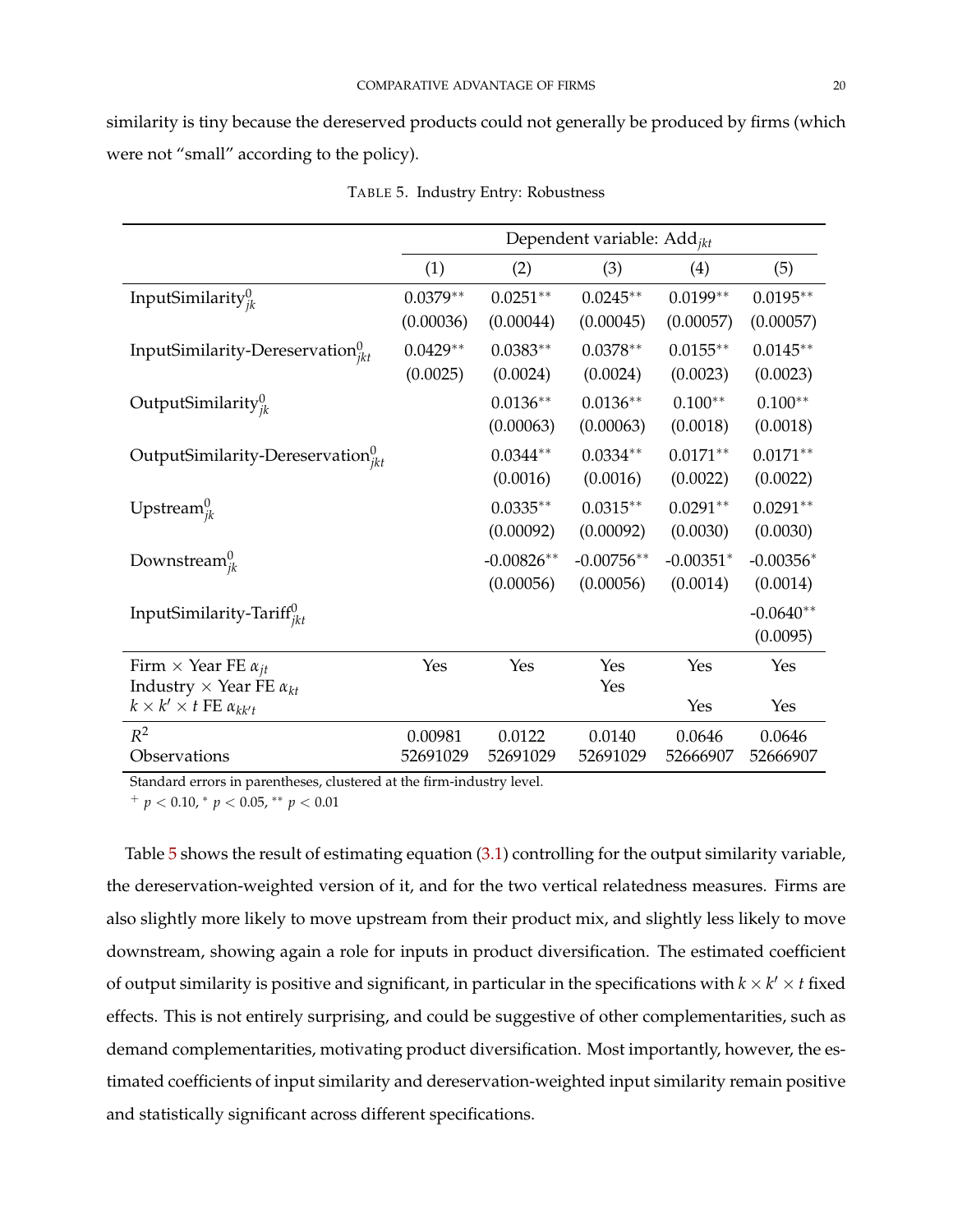3.6.3. *Alternative Output Complementarity Measures.* A non-parametric way of capturing demand complementarities is to include a vector of output industry  $mix \times year$  fixed effects for all observed output combinations (i.e. fixed effects at the industry mix-time level rather than just at the industry pair-time level). Table [6](#page-21-0) shows the entry regressions with fixed effects for  $k \times K(j) \times t$  groups, where  $K(j)$  is a set of dummies for the mix of goods produced by *j* at the time of first observation. These specifications show that among all producers of a particular product mix at a given time and for a particular industry *k*, entry rates are higher for firms that use input bundles more similar to those needed in industry *k*. The output mix fixed effects absorb time variation in the entry probabilities for *combinations* of industries, including those arising from demand complementarities. The coefficient of the input similarity measures remain positive and statistically significant. It is slightly smaller than the baseline specification with  $k \times k' \times t$  fixed effects (in Column (3) of Table [4\)](#page-16-0), as might be expected because the average input similarity effect is subsumed in the new fixed effects.

<span id="page-21-0"></span>

|                                                                                      | Dependent variable: Add <sub>ikt</sub> |                         |                          |                          |  |  |
|--------------------------------------------------------------------------------------|----------------------------------------|-------------------------|--------------------------|--------------------------|--|--|
|                                                                                      | (1)                                    | (2)                     | (3)                      | (4)                      |  |  |
| InputSimilarity $_{ik}^0$                                                            | $0.0145**$<br>(0.00058)                | $0.0143**$<br>(0.00058) | $0.0147**$<br>(0.00058)  | $0.0145**$<br>(0.00058)  |  |  |
| InputSimilarity-Dereservation $v_{ikt}^0$                                            | $0.0125**$<br>(0.0025)                 | $0.0121**$<br>(0.0025)  | $0.0122**$<br>(0.0025)   | $0.0118**$<br>(0.0025)   |  |  |
| InputSimilarity-Tariff <sup>U</sup> ikt                                              |                                        | $-0.0268**$<br>(0.010)  |                          | $-0.0269**$<br>(0.010)   |  |  |
| OutputSimilarity $_{ik}^0$                                                           |                                        |                         | $-0.0228**$<br>(0.0038)  | $-0.0228**$<br>(0.0038)  |  |  |
| OutputSimilarity-Dereservation ${}_{ikt}^{0}$                                        |                                        |                         | $0.00659**$<br>(0.0025)  | $0.00660**$<br>(0.0025)  |  |  |
| Upstream $_{ik}^0$                                                                   |                                        |                         | 0.00385<br>(0.0080)      | 0.00388<br>(0.0080)      |  |  |
| Downstream $_{ik}^{0}$                                                               |                                        |                         | $-0.0000240$<br>(0.0025) | $-0.0000356$<br>(0.0025) |  |  |
| Firm $\times$ Year FE $\alpha_{it}$<br>$k \times K(j) \times t$ FE $\alpha_{kK(j)t}$ | Yes<br>Yes                             | Yes<br>Yes              | Yes<br>Yes               | Yes<br>Yes               |  |  |
| $R^2$<br>Observations                                                                | 0.123<br>47136891                      | 0.123<br>47136891       | 0.123<br>47136891        | 0.123<br>47136891        |  |  |

TABLE 6. Industry Entry with Output-Mix Indicators

Standard errors in parentheses, clustered at the firm-industry level.

<sup>+</sup> *p* < 0.10, <sup>∗</sup> *p* < 0.05, ∗∗ *p* < 0.01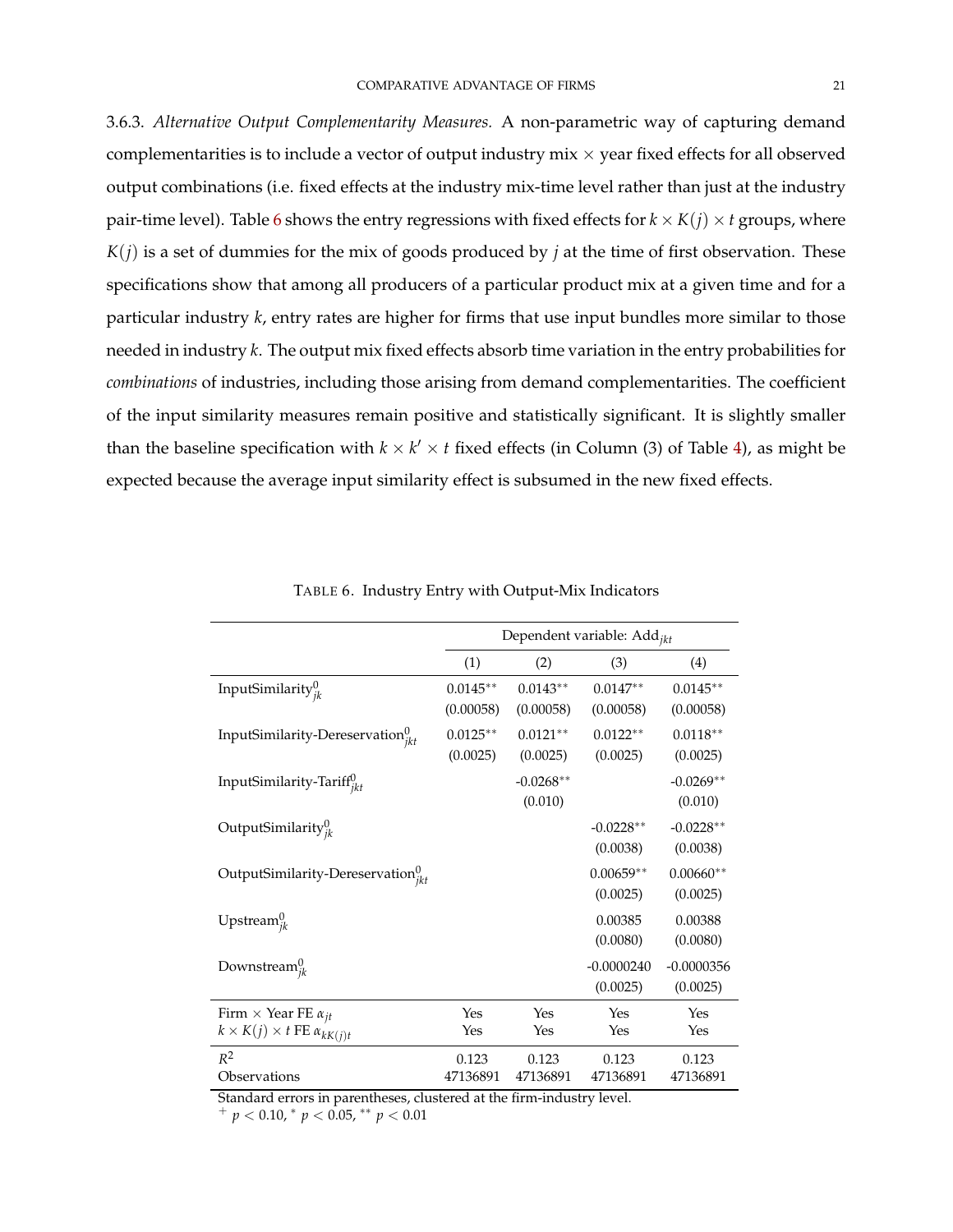Table [6](#page-21-0) confirms that input similarity is not confounded with demand-side motivations for changes in the output mix of firms as controlled for by the  $k \times K(j) \times t$  groups of all initial output mixes.<sup>[18](#page-0-0)</sup> It also reveals that firms move into industries similar in output to their main industry, but dissimilar in output to the rest of their industry mix. If output similarity is interpreted as capturing demand complementarities, then this is consistent with diversification into industries that receive positive demand spillovers from the main industry and into industries that differentiate the firm from its competitors that have the same industry mix.

3.6.4. *Diversification Discount.* Agency-based theories of the firm suggest that diversification reduces the value, growth or productivity of firms and that managers undertake diversification to deploy distressed assets away from core activities. It therefore might be that firm diversification into industries with shared inputs reflects weaker firms moving into new activities that would not be pursued by stronger firms to achieve growth. As a first examination of this weak firm hypothesis, Table [7](#page-23-0) estimates the heterogeneous effects across firms based on their initial size, which is often taken as a proxy for stronger performance. We run the baseline entry regressions but interact input similarity (and the dereservation-weighted version) with log sales of the firm at the time of first observation (to proxy for "strong" vs "weak" firms). The regressions clearly show that larger firms have a stronger correlation between input similarity and industry entry. The negative coefficient on InputSimilarity $^0_{jk}$  is completely dominated by the positive coefficient on the interaction, resulting in an almost zero correlation for the smallest firms (as log sales for the bottom percentile is about 12). The estimated coefficients are very similar to the ones from this table when using log sales at time *t* instead of at the time of first observation. Therefore there is little evidence to support that weaker firms select into input-similar industries.

 $18$ See, for instance, [Mayer et al.](#page-51-15) [\(2020\)](#page-51-15) who use a similar approach to control for firm-export destination effects.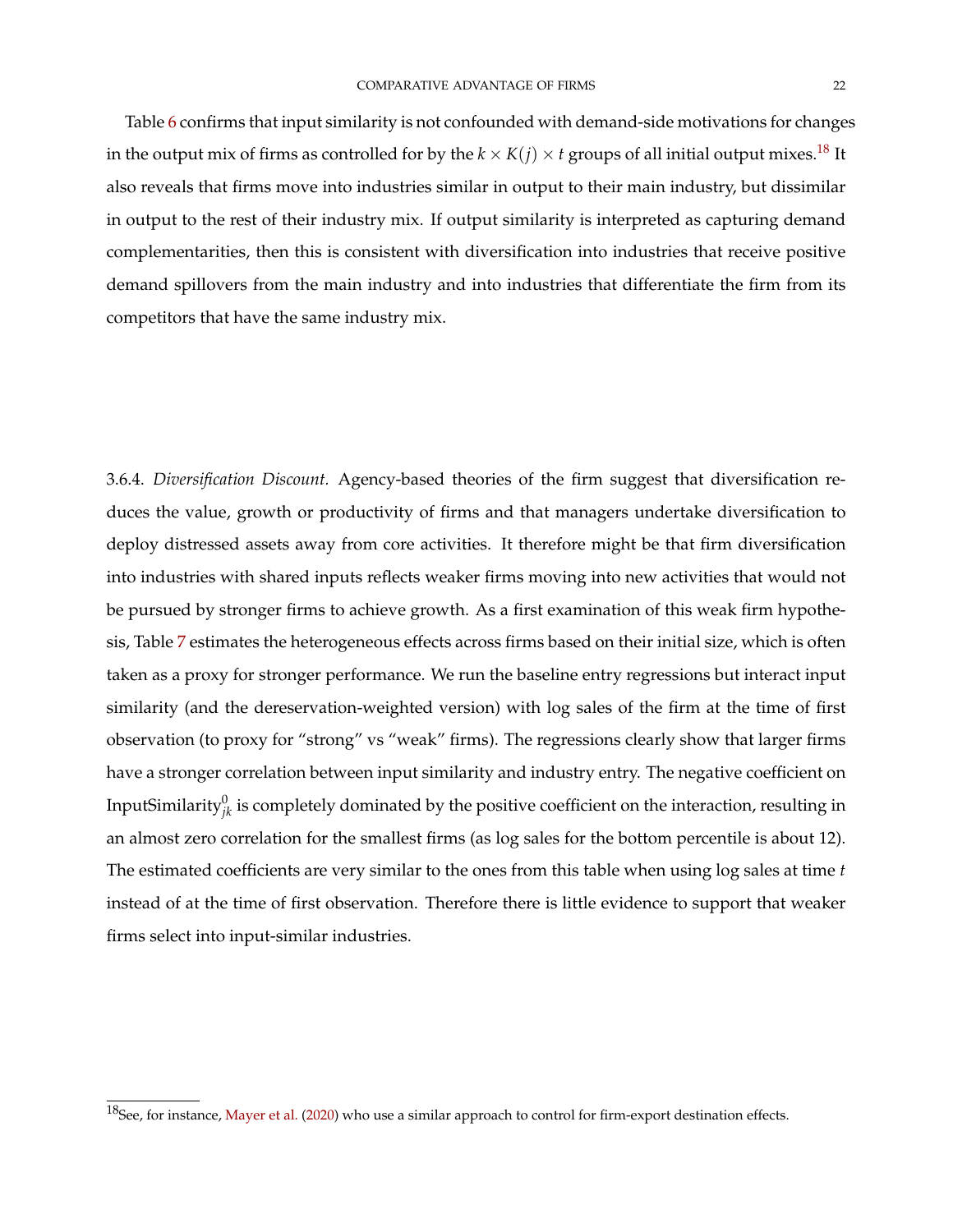<span id="page-23-0"></span>

|                                                                                      | Dependent variable: Add <sub>ikt</sub> |                          |                          |                          |                           |  |
|--------------------------------------------------------------------------------------|----------------------------------------|--------------------------|--------------------------|--------------------------|---------------------------|--|
|                                                                                      | (1)                                    | (2)                      | (3)                      | (4)                      | (5)                       |  |
| InputSimilarity $_{ik}^0$                                                            | $-0.0346**$<br>(0.0029)                | $-0.0348**$<br>(0.0028)  | $-0.0328**$<br>(0.0029)  | $-0.0396**$<br>(0.0029)  | $-0.0382**$<br>(0.0030)   |  |
| InputSimilarity $_{ik}^{0}$ × logSales $_{ik}^{0}$                                   | $0.00416**$<br>(0.00017)               | $0.00412**$<br>(0.00017) | $0.00398**$<br>(0.00017) | $0.00385**$<br>(0.00017) | $0.00375**$<br>(0.00018)  |  |
| InputSimilarity-Dereservation $v_{ikt}^0$                                            | $-0.0102$<br>(0.020)                   | $-0.00888$<br>(0.020)    | $-0.00314$<br>(0.020)    | $-0.0180$<br>(0.019)     | $-0.0139$<br>(0.019)      |  |
| InputSimilarity-Dereservation $_{ikt}^{0}$ × logSales $_{ik}^{0}$                    | $0.00285*$<br>(0.0011)                 | $0.00275*$<br>(0.0011)   | $0.00236*$<br>(0.0011)   | $0.00203+$<br>(0.0011)   | $0.00177^{+}$<br>(0.0011) |  |
| InputSimilarity-Tariff <sup>0</sup>                                                  |                                        |                          | $-0.156$<br>(0.10)       |                          | $-0.0898$<br>(0.094)      |  |
| InputSimilarity-Tariff ${}_{ikt}^{0}$ × logSales ${}_{jk}^{0}$                       |                                        |                          | 0.00470<br>(0.0053)      |                          | 0.00238<br>(0.0049)       |  |
| Firm $\times$ Year FE $\alpha_{it}$                                                  | Yes                                    | Yes                      | Yes                      | Yes                      | Yes                       |  |
| Industry $\times$ Year FE $\alpha_{kt}$<br>$k \times k' \times t$ FE $\alpha_{kk't}$ |                                        | Yes                      | Yes                      | Yes                      | Yes                       |  |
| $R^2$<br>Observations                                                                | 0.0100<br>52691029                     | 0.0120<br>52691029       | 0.0121<br>52691029       | 0.0577<br>52666907       | 0.0577<br>52666907        |  |

TABLE 7. Revealed Comparative Advantage – Sales Interactions

Standard errors in parentheses, clustered at the firm-industry level.

<sup>+</sup> *p* < 0.10, <sup>∗</sup> *p* < 0.05, ∗∗ *p* < 0.01

It may however be that firms that diversify into input-similar industries start to experience slower growth, which would again point towards weaker (low-growth) firms selecting into input similar industries. Table [8](#page-24-0) studies the relationship between post-entry sales growth and input similarity, and Tables [25,](#page-61-0) [26,](#page-61-1) and [27](#page-62-1) in the Appendix provide further checks with different sets of fixed effects to compare across firms by their entering and continuing industries. In particular, we examine the following specification:

$$
\log\left(\frac{\sum_{\tau=1}^{h}\text{Sales}_{jkt}}{\sum_{\tau=1}^{h}\mathbf{1}\left(\text{Firm } j \text{ observed at } t\right)}\right) = \beta_0 IS_{jk}^0 + \alpha_{kt} + \varepsilon_{jkt}
$$

on the sample of observations  $(j, k, t)$  where firm *j* is entering industry *k* between *t* and  $t + 1$  for  $h =$ 3 or 5 years. The dependent variable is log average sales of the firm in the industry it entered over a three-year and five-year horizon, where the average is taken across all years where we observe the firm (note that this may include zeros if the firm has exited the industry during that time window).<sup>[19](#page-0-0)</sup> Table [8](#page-24-0) includes industry-year fixed effects and therefore compares firms entering the same industry

 $19$ We choose this dependent variable because in any given year, smaller firms are only surveyed with about 20% probability. Given that we are conditioning on entry, sales in year  $t + 1$  are necessarily positive.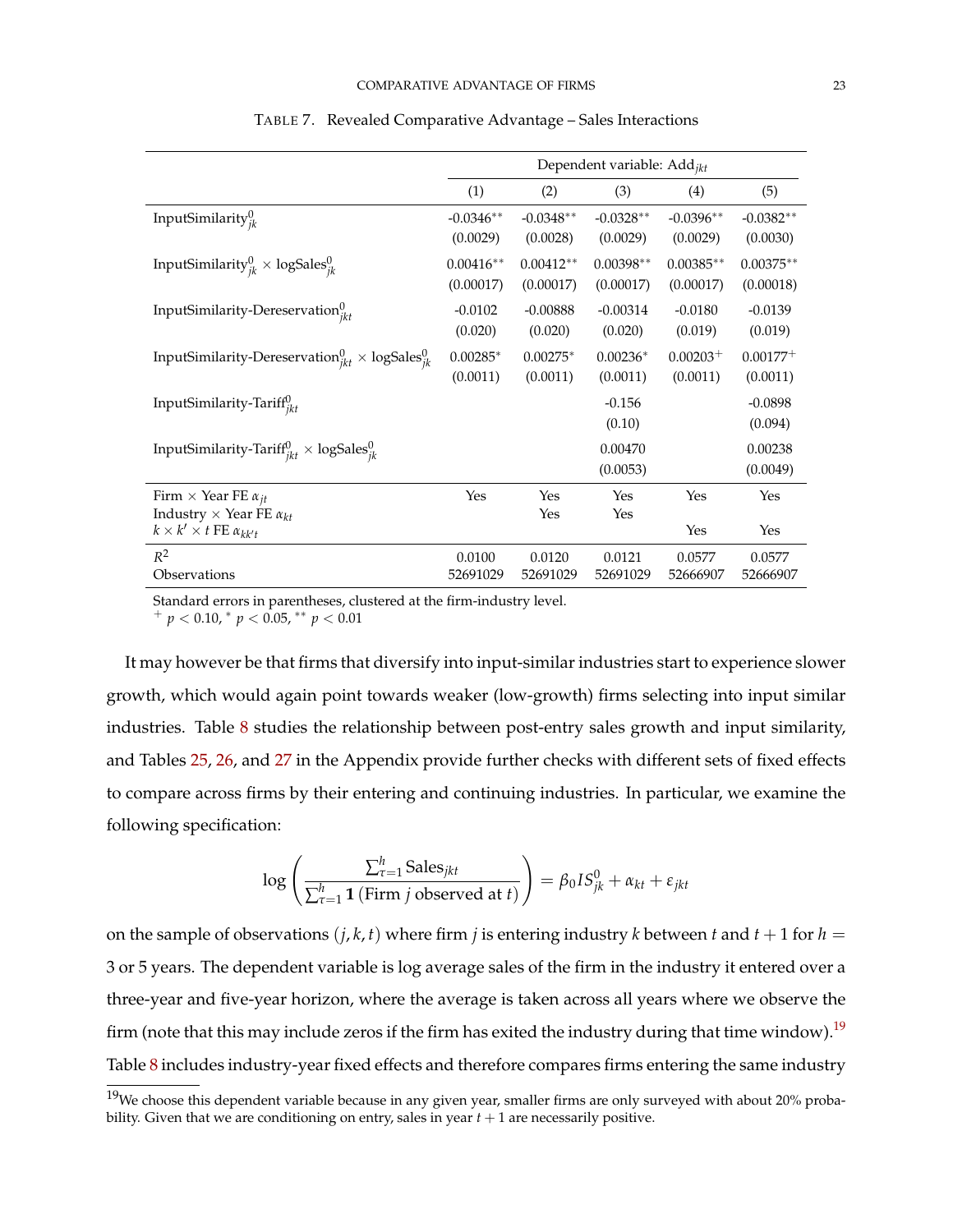*k* at time *t* that may have produced different outputs before. We find that firms whose input mix is more similar to *k* have higher post-entry sales, and not a diversification discount as predicted by many agency-based theories.

<span id="page-24-0"></span>

|                                           | Dep. var.: $\log (\text{Avg. Sales}_{ik}^{t,,t+3})$ |                      |                      | Dep. var.: $\log (\text{Avg. Sales}_{ik}^{t, \dots, t+5})$ |                      |                       |  |
|-------------------------------------------|-----------------------------------------------------|----------------------|----------------------|------------------------------------------------------------|----------------------|-----------------------|--|
|                                           | (1)                                                 | (2)                  | (3)                  | (4)                                                        | (5)                  | (6)                   |  |
| InputSimilarity $_{ik}^0$                 | $1.544**$<br>(0.086)                                | $1.489**$<br>(0.086) | $1.331**$<br>(0.088) | $1.740**$<br>(0.087)                                       | $1.684**$<br>(0.087) | $1.526***$<br>(0.089) |  |
| InputSimilarity-Dereservation $v_{ikt}^0$ |                                                     | $1.431**$<br>(0.33)  | $1.071**$<br>(0.33)  |                                                            | $1.467**$<br>(0.33)  | $1.106**$<br>(0.33)   |  |
| InputSimilarity-Tariff $u_{ikt}$          |                                                     |                      | $-21.54**$<br>(1.32) |                                                            |                      | $-21.63**$<br>(1.34)  |  |
| Industry $\times$ Year FE $\alpha_{kt}$   | Yes                                                 | Yes                  | Yes                  | Yes                                                        | Yes                  | Yes                   |  |
| $R^2$<br>Observations                     | 0.181<br>55318                                      | 0.181<br>55318       | 0.186<br>55318       | 0.188<br>55318                                             | 0.189<br>55318       | 0.194<br>55318        |  |

TABLE 8. Post-entry Growth: Within Entering Industries

Standard errors in parentheses, clustered at the firm-industry level.

<sup>+</sup> *p* < 0.10, <sup>∗</sup> *p* < 0.05, ∗∗ *p* < 0.01

Notes: Dependent variable is the log average sales by firm *j* in industry *k* between  $t + 1$  and  $t + h$  for  $h = 3$  or 5 years. Years where the firm is not surveyed are excluded in the calculation of the average.

3.6.5. *Other Explanations and Robustness.* Within the resource-based view of the firm, our focus has been on shared intermediate inputs because of the policy variation that we can directly leverage. Primary factors, like labour and capital, could also be shared across industries within the firm. This is explored in full detail in Section 5 after a simpler exposition with just intermediate inputs.

In Appendix [B](#page-54-0) we report a number of additional results and robustness checks: input similarity shapes revealed comparative advantage not only through industry entry, but also through the probability of dropping an industry from the mix, and through the intensive margin of production. The probability of dropping an industry falls with input similarity while sales in an industry rise with input similarity. This suggests that product turnover is not driving the relationship between diversification and input similarity, which is also reaffirmed in the post-entry sales growth specifications. We also show that results hold when focusing on (i) the set of large firms (100+ employees) that are sampled every year in the ASI; (ii) the set of firms that are single-plant firms; (iii) the sample when excluding industry-pairs  $(k, k')$  where there is never any co-production; (iv) the sample excluding few producing firms per industry-year; (v) the sample of firms that exclude those defined as wholesalers; and (vi) the sample of firms that are single product to begin with. Finally, the results are also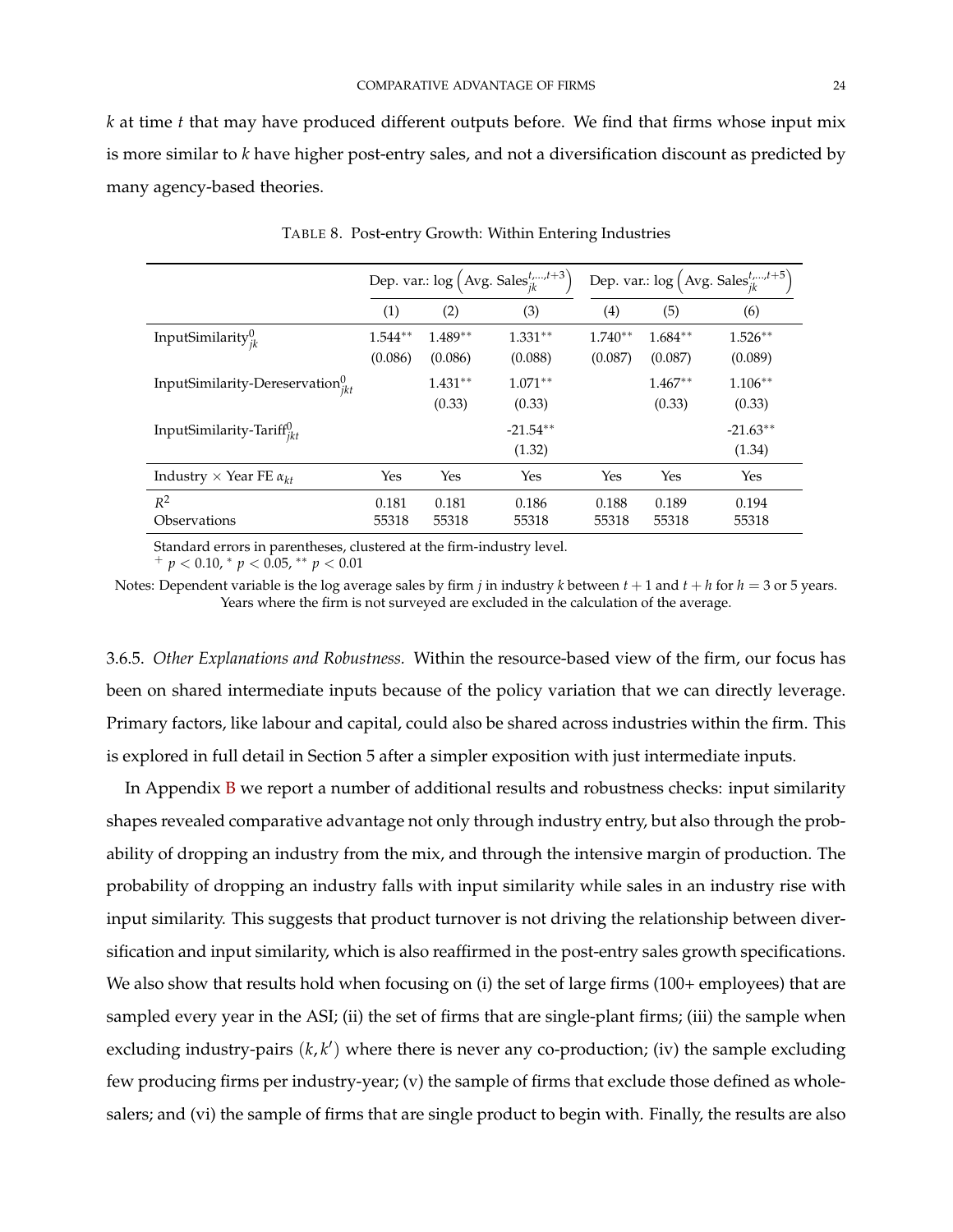robust to changing the estimator from OLS to Logit to better account for the discrete nature of the dependent variable. We conclude that input-based comparative advantage is robust to a number of explanations for product diversification proposed by theories of the firms.

The next Section investigates these reduced form findings by building a structural model that explains them and quantifies the role of firm level comparative advantage based on Input-Output mechanisms.

## 4. THEORY OF THE FIRM: PRODUCT DIVERSIFICATION AND INPUT SIMILARITY

This Section presents a theory of multiproduct firms including economies of scope. We focus on the simplest setting which yields a relationship between policy changes in the input market, supply of inputs, and production choices of multiproduct firms.

The model starts with the primitive of industry-specific production functions, which firms use with their endowed industry-specific productivities. Economies of scope arise because firms can invest in acquiring input-specific capabilities that can be shared across the industries that they produce in. This generates input-based comparative advantage, which makes firms more likely to produce in industries that share inputs. Increases in the depth of input supply, such as the removal of upstream entry barriers or reductions in input tariffs, operate to heighten these economies of scope. But as a firm goes on expanding its product range, its acquired capabilities get stretched further and the return to comparative advantage declines, as in models of core competencies. This endogenises the flexible manufacturing hypothesis of [Eaton and Schmitt](#page-49-12) [\(1994\)](#page-49-12); [Eckel and Neary](#page-49-1) [\(2010\)](#page-49-1); [Mayer et al.](#page-51-5) [\(2014\)](#page-51-5), where unit costs of production rise as firms move away from their core competencies.[20](#page-0-0)

The production model allows us to isolate upstream-downstream linkages and their role in multiproduct final good production. As we shall see, even here the interdependency of suppliers' entry choices and producers' capability choices that allow them to use better quality suppliers opens up a rich framework. Key to establishing the existence of a supplier equilibrium is avoiding Jevon's Paradox, namely that *increased efficiency* of an input (due to more efficient coal engines) can result in a net increase in demand for the input (coal), causing an outwardly spiralling feedback loop. In our case, increased entry lowers the input costs of downstream firms, spurring further demand and

 $20$ This also rationalizes the finding of [Fontagne et al.](#page-49-13) [\(2018\)](#page-49-13) that exporters have typical (essentially median) product vectors that are common across many markets but that there is also considerable fickleness of distinct product baskets across markets (perhaps due to country specific demand).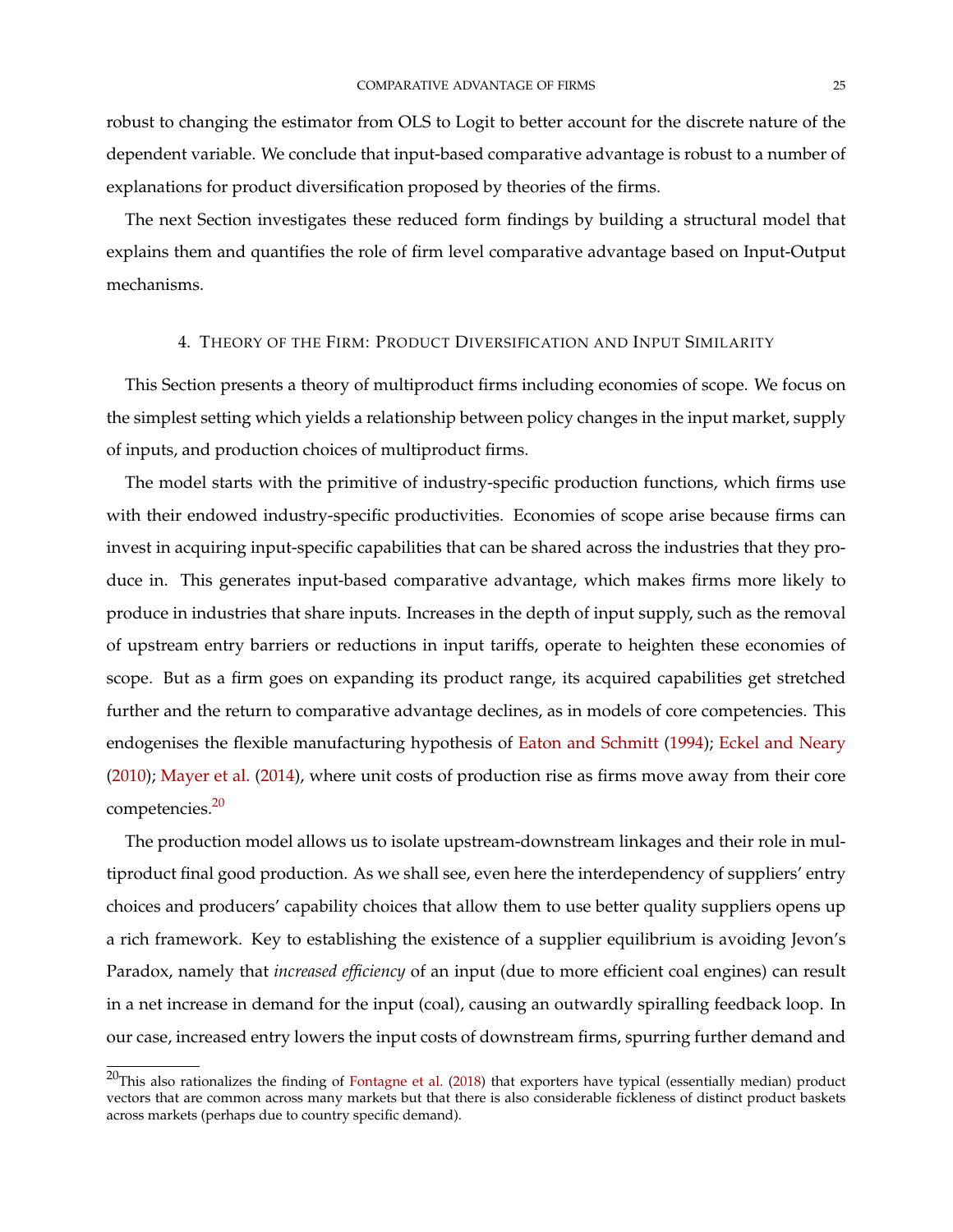therefore entry. The supplier model also shows that as parameters approach Jevon's Paradox, multiple supplier equilibria are possible, precisely as one would get with textbook falling average cost curve models. This echoes the literature on external scale economies going back to [Ethier](#page-49-14) [\(1982\)](#page-49-14), although in our case these arise endogenously from a downstream demand response to cutthroat competition by suppliers rather than from a technological assumption.

The model first solves for the optimal pricing and production choices of downstream firms for fixed capabilities, then turns to supplier behavior and establishes their production, pricing and entry choices. It then determines the capability choice of firms for exogenous industry-time demand shifters.<sup>[21](#page-0-0)</sup> In that sense, the model is not completely closed, remaining agnostic about the relationship of the demand-shifters since the empirics will allow for rich empirical substitution/complementarity patterns over time.

The key insight from the model is that unit costs across industries for multiproduct firms are interdependent through the portfolio of demand a firm faces because capabilities are chosen to maximize total profits, not minimize costs in any single industry. This extends the pioneering work by [Panzar and Willig](#page-51-6) [\(1981\)](#page-51-6) and [Baumol](#page-47-4) [\(1977\)](#page-47-4) as the existence of economies of scope brings in joint optimization considerations that alter the usual duality results. The framework generates an intuitive estimating equation that mirrors and interprets the input similarity results of the previous Section. The portfolio of products a firm produces and the impact that policy changes have on observed portfolios are determined by a firm's optimal input distance from an industry. Distance from an industry carries a productivity penalty as per the idea of core competence, which examination shows contains the Input Similarity measure

$$
-\sum_{i} (\theta_{ijt} - \overline{\theta}_{ik})^2 = 2 \underbrace{\sum_{i} \theta_{ijt} \overline{\theta}_{ik}}_{\text{Input Distance Penalty}} - \underbrace{\sum_{i} \theta_{ijt}^2}_{\text{Input Distance Penalty}} - \underbrace{\sum_{i} \overline{\theta}_{ik}^2}_{\text{Input Similarity}}.
$$

which can be interpreted in the light of theory. The theory motivates an instrumental variable (IV) strategy that uses common industry-time demand shocks to approximate how endogenous firm revenue shares would change, which maps onto input distance changes (separately from firmindustry-time changes holding last period's capability choices constant). This will allow us in the

 $^{21}$ The closest piece to our model of supplier behavior is [de Blas and Russ](#page-48-11) [\(2015\)](#page-48-11) who use Frechet cost draws and limit pricing for a discrete number of firms who sell to end consumers and our setting delivers analogues to their Propositions 1 and 2. In contrast, we examine the interplay of supplier entry and downstream feedback effects through demand that creates the possibility of Jevon's Paradox and multiple or non-existence of equilibria while still delivering a tractable model that can be readily estimated.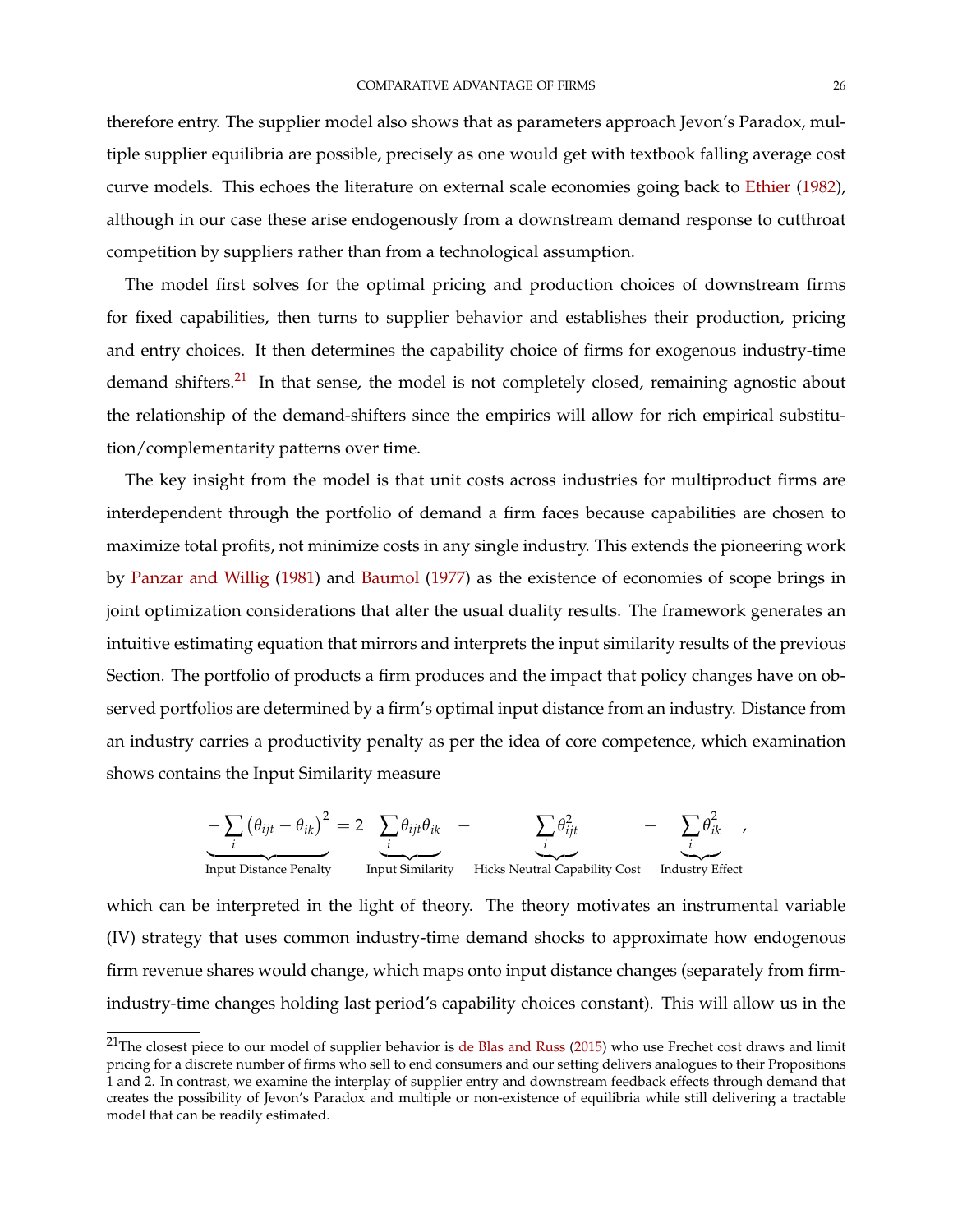next Section to use the structural estimates to quantify entry barriers in terms of equivalent tariffs and to determine the extent to which input-driven economies of scope explain the portfolios of multiproduct firms.

4.1. **Demand and Unit Costs.** In what follows, we take all prices in terms of a numeraire input or commodity (e.g. labor). Firm *j* can produce in multiple industries, indexed by *k*. In period *t*, firm *j* pays a fixed cost of  $f_{kt}$  to operate in industry *k* and faces inverse demand in industry *k* of<sup>[22](#page-0-0)</sup>

$$
p_{jkt}\left(q_{jkt}\right) = D_{kt}q_{jkt}^{o-1}
$$

where  $p_{jkt}$  are prices,  $q_{jkt}$  are quantities and  $D_{kt}$  is an industry-time demand shifter. To produce a quantity *qjkt* in industry *k* at time *t*, firm *j* combines inputs from industry *i*, *Mijkt*, using a constant return to scale Cobb-Douglas technology with industry input expenditure shares *θik* and industry productivity labeled *ϕjk*. [23](#page-0-0) As firms pay a fixed cost to produce in any industry each period, we can think of them as 'production loci' with firm-industry productivity vector types  $\varphi_j$  that produce different combinations of final goods each period depending on demand and supply conditions. At input prices  $S_{ijt}\psi_{it}$ , the unit cost of firm *j* to produce in industry *k* at time *t*, is therefore

$$
c_{jkt} \equiv \prod_i \left( S_{ijt} \psi_{it} / \overline{\theta}_{ik} \varphi_{jk} \right)^{\overline{\theta}_{ik}}.
$$

Thus *cjkt* is a vector of unit costs which are influenced by input prices and industry productivities.

4.2. **Unit Costs and Capabilities.** Inputs *Mijk* at the industry level are a composite of quantities *mιijkt* of varieties, indexed by *ι*. *Mijk* is the CES aggregator of varieties of input *i*:

(4.1) 
$$
M_{ijkl}^{(\sigma-1)/\sigma} = \int_0^\infty m_{ijkl}^{(\sigma-1)/\sigma} dt
$$

where variety *ι* of input *i* has a price  $s_{itt}$ . Firms have *capabilities* of using inputs with prices  $\left[\underline{c}_{ijt}, \infty\right)$ where  $c_{ijt}$  is chosen by the firm. Here lower  $c_{ijt}$  corresponds to both a greater variety of inputs and

 $22$ As is well known, this structure can be microfounded with CES preferences over varieties at the industry level. How one chooses to aggregate across industries has implications for the patterns across {*Dkt*} each period. We remain agnostic to allow for flexibility in the estimation.

<sup>&</sup>lt;sup>23</sup>In keeping with this section's focus on input capabilities,  $\varphi_{jk}$  could be modeled as a Cobb-Douglas aggregation of firm-input productivities:  $\varphi_{jk} = \prod_i A_{ij}^{\theta_{ik}}.$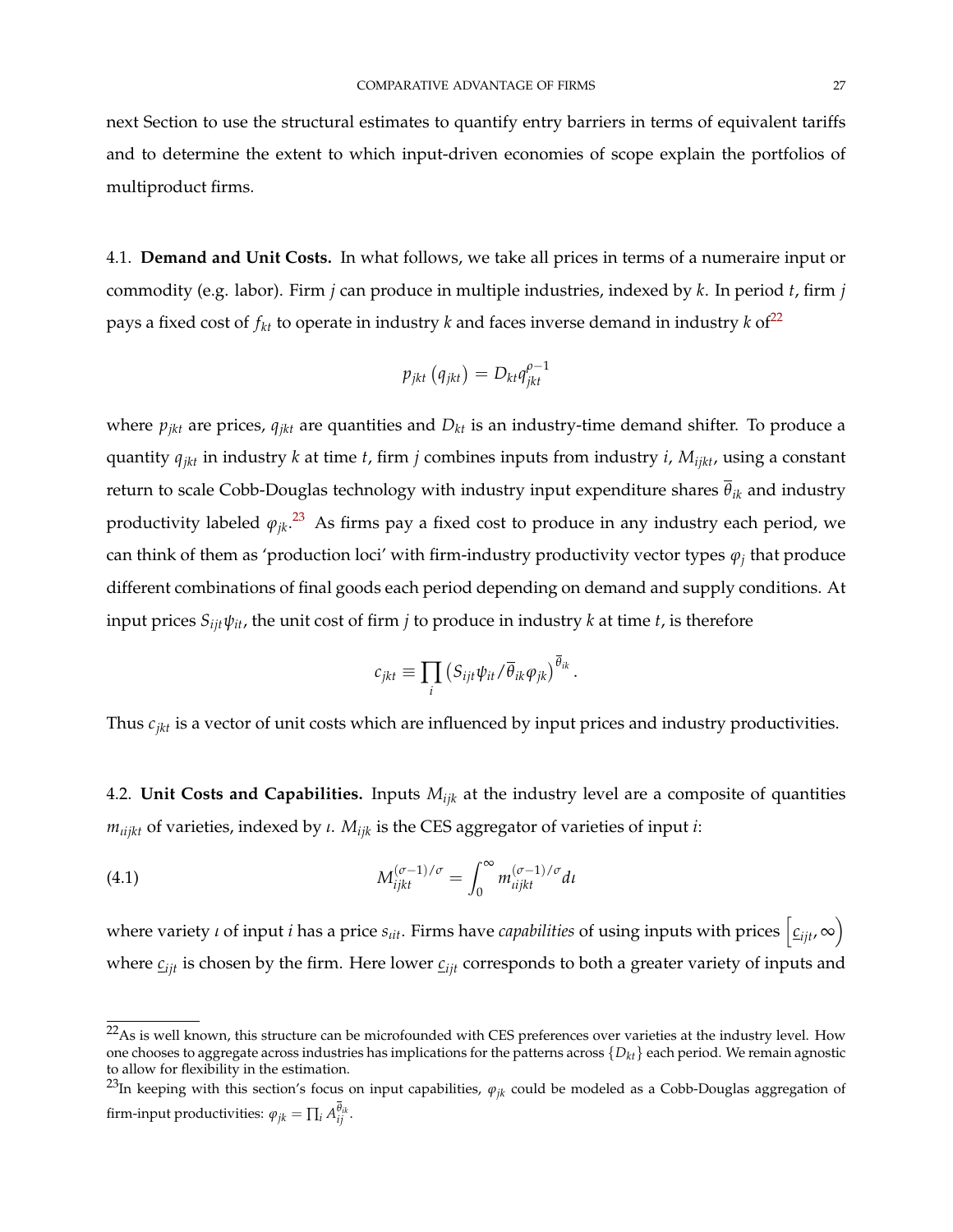lower average prices. This can be interpreted as firms screening their input suppliers by choosing a lower cost cutoff for suppliers that they meet. Firms then minimize costs to produce *Mijkt* conditional on *cijt*.

Suppliers can enter input market *i* by paying a fixed cost *f<sup>s</sup>* and receive a cost draw *b<sup>ι</sup>* with  $Pr(b_i \ge b) = (b/s_m)^{-\lambda}$  with  $0 < \lambda < 1$ . The resulting mass of entrants is  $N_{it}$ . Suppliers are monopolistically competitive across varieties *ι*, but within varieties inputs are perfect substitutes and so suppliers engage in limit pricing akin to [Bernard et al.](#page-47-14) [\(2003\)](#page-47-14). Supplier *ι* chooses price *sιit*, supplying a quantity *mιijt* to firm *j* and earns profits *ζιit* by selling to any interested downstream firms with the capability to purchase their variety. Since the minimum cost draw among *Nit* entrants is Pr $(b_{itt} \ge b) = (b/s_m)^{-\Omega_{it}}$  with  $\Omega_{it} \equiv \lambda N_{it}$ , increases in entry uniformly decrease supplier costs which are passed on downstream, and prices drop even further from limit pricing.

In what follows, we will assume  $N_{it} \ge \max\big\{1 + \frac{\sigma-2}{\lambda}, 1\big\}$  which is a continuous analogue of having at least two competitors, and is sufficient for limit pricing effects from entry. While supplier entry is endogenous, we will characterize when downstream demand from final good firms is sufficient to ensure this condition. In this setting, a firm's optimal choice of inputs can be summarized by the following Proposition (all proofs are in the Appendix):

**Proposition 1.** *Assume*  $\Omega_{it} > 1 - \sigma$  *which is necessary for non-degenerate variety choices. Define the cost index of input i for firm j as*  $S_{ijt}$  *for costs*  $S_{ijt}M_{ijkt}$ *.* 

(1) *The price index for input i for firm j is a function of capabilities*  $c_{jit}$  *and supplier entry*  $N_{it}$  *is* 

$$
S_{ijt}^{1-\sigma} = \frac{\lambda N_{it} \vartheta_{it}}{\lambda N_{it} + \sigma - 1} s_m^{\lambda N_{it}} \underline{c}_{jit}^{-\lambda N_{it} + 1 - \sigma}
$$

*where*  $\vartheta_{it} \equiv 1 + \frac{\sigma - 1}{\lambda(N_{it} - 1) + \sigma - 1}$  $(1 - ((\sigma - 1)/\sigma)^{\lambda(N_{it}-1)+\sigma-1}).$ 

- (2) *Since d* ln  $S_{ijt}/d$  ln  $C_{ijt} = 1 + \lambda N_{it}/(\sigma 1)$ , *it follows that when inputs are* 
	- (a) *substitutes (σ* > 1*), increasing varieties lowers costs (Love for Variety),*
	- (b) *complements (σ* < 1*), decreasing varieties lowers costs (Hate for Variety).*
- (3) *Unit costs cjkt are given by*

$$
c_{jkt} = \underbrace{\frac{1}{\varphi_{jk}} \prod_{i} \left( \psi_{it} \left( \frac{\Omega_{it} \vartheta_{it}}{\Omega_{it} + (\sigma - 1)} \right)^{1/(1-\sigma)} \frac{s_m^{\Omega_{it}}/(1-\sigma)}{\overline{\theta}_{ik}} \right)}_{\text{Supplier } (kt)} \underbrace{\prod_{i} \left( c_{ijt}^{1-\Omega_{it}/(1-\sigma)} \right)^{\overline{\theta}_{ik}}}_{\text{Capability } (jkt)}.
$$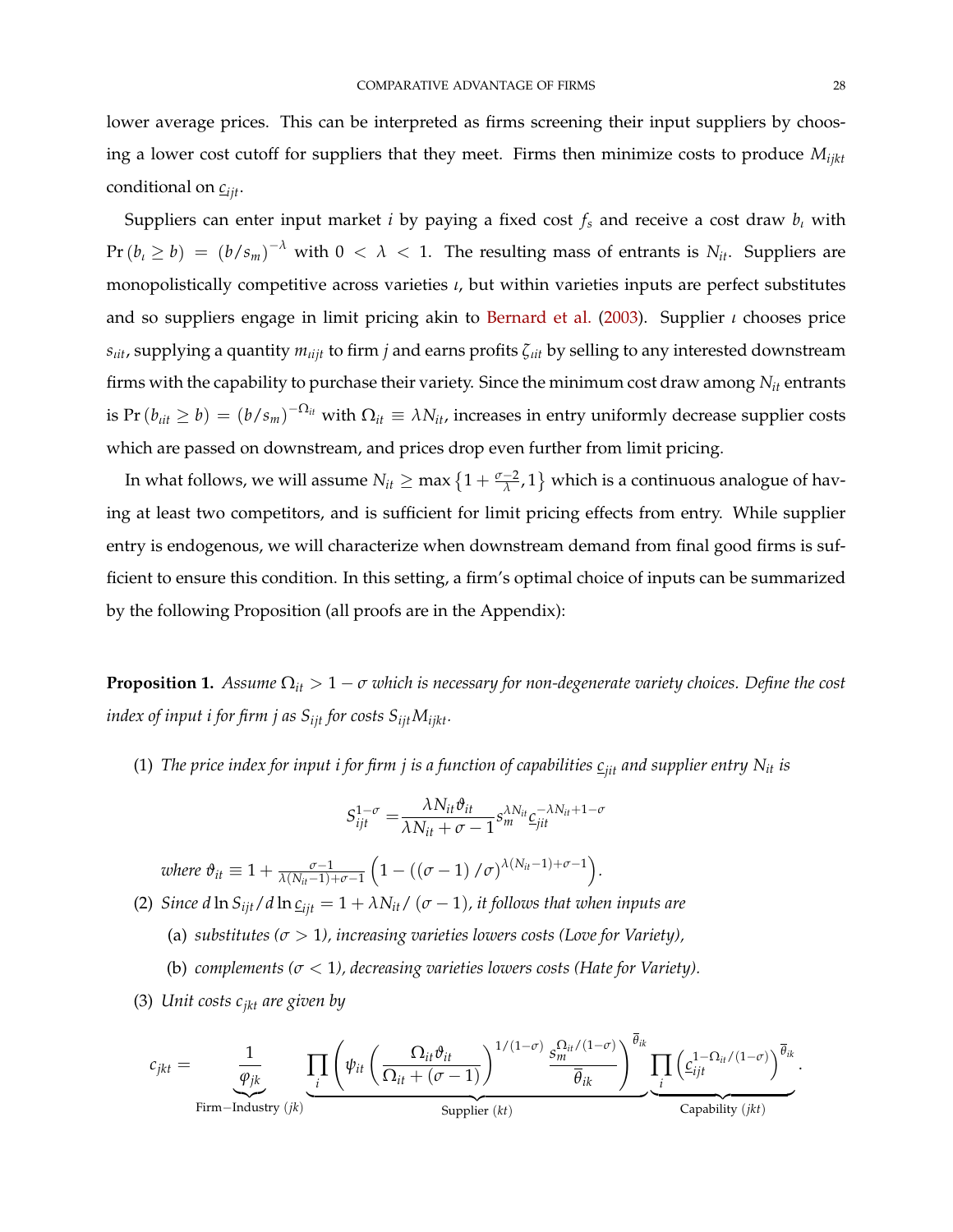We next discuss the interplay between capabilities and supplier entry, and the conditions under which Jevon's Paradox is avoided.

4.3. **Supplier Entry and Jevon's Paradox.** Since *ρRjk* are expenditures by a firm *j* in industry *k* and  $\overline{\theta}_{ik}$  is the share of those expenditures on input *i*,  $\sum_j \sum_k \rho \overline{\theta}_{ik} R_{jkt}$  are total expenditures on input *i*. Expected profits corresponding to these revenues under limit pricing are calculated by multiplying revenues by the *aggregate Lerner index*  $\mathcal{L}_{jit} = \text{E}\left[\min\left\{1/\sigma, 1-b_1/b_2\right\} \mid b_1\geq \underline{c}_{jit}\right]$  *where*  $b_1/b_2$  *is the* ratio of the lowest to second lowest cost draw of suppliers of the same variety. While the Lerner index varies by firm, the aggregate Lerner index only depends on the intensity of supplier competition at the industry level, even though each firm buys from a fraction  $\left(s_m/\underline{c_{jit}}\right)^{\lambda N_{it}}$  of all suppliers. Compared to the usual role of the Lerner index  $1/\sigma$  under CES preferences, this implies limit pricing is eating into supplier profits and passing the benefits of external scale economies downstream. The aggregate Lerner index is characterized by the following Proposition.

<span id="page-29-2"></span>**Proposition 2.** *The aggregate Lerner index that converts industry revenues weighted by active suppliers into profits,*

<span id="page-29-0"></span>(4.2) 
$$
\mathcal{L}_{it} \equiv \frac{E\left[\zeta_{itl}\right]}{\sum_{j} \sum_{k} \rho \overline{\theta}_{ik} R_{jkt} \left(s_m / \underline{c}_{jit}\right)^{\lambda N_{it}}}
$$

*decreases in entry, approaches zero and is given by*

$$
\mathcal{L}_{it} = \frac{1}{\sigma} \left( \frac{\sigma}{\sigma - 1} \right)^{-\lambda(N_{it} - 1)} + \frac{1}{\lambda (N_{it} - 1) + 1} \left( 1 - \left( \frac{\sigma}{\sigma - 1} \right)^{-\lambda(N_{it} - 1) - 1} \right) \leq \frac{1}{\sigma - 1}.
$$

The aggregate Lerner index functions like an average markup that decreases with entry due to increased competition from limit pricing. The free entry condition is expected supplier profits per mass of entrants  $E[\zeta_{it}] / N_{it}$  equal to the entry cost  $f_s$ , which with Equation [\(4.2\)](#page-29-0) gives the entry condition:

<span id="page-29-1"></span>(4.3) 
$$
\mathcal{L}_{it} = \frac{f_s}{\sum_j \sum_k \rho \overline{\theta}_{ik} R_{jkt} \left( s_m / c_{jit} \right)^{\lambda N_{it}} / N_{it}}.
$$

Equation [\(4.3\)](#page-29-1) will obtain if the left and right curves considered as functions of entry cross. The aggregate Lerner index decreases in entry, so this has the potential to hold if the right hand side increases in entry, i.e. average weighted revenues  $\sum_j\sum_k\rho\overline{\theta}_{ik}R_{jkt}\left(s_m/\underline{c}_{jit}\right)^{\lambda N_{it}}$  /  $N_{it}$  decreases.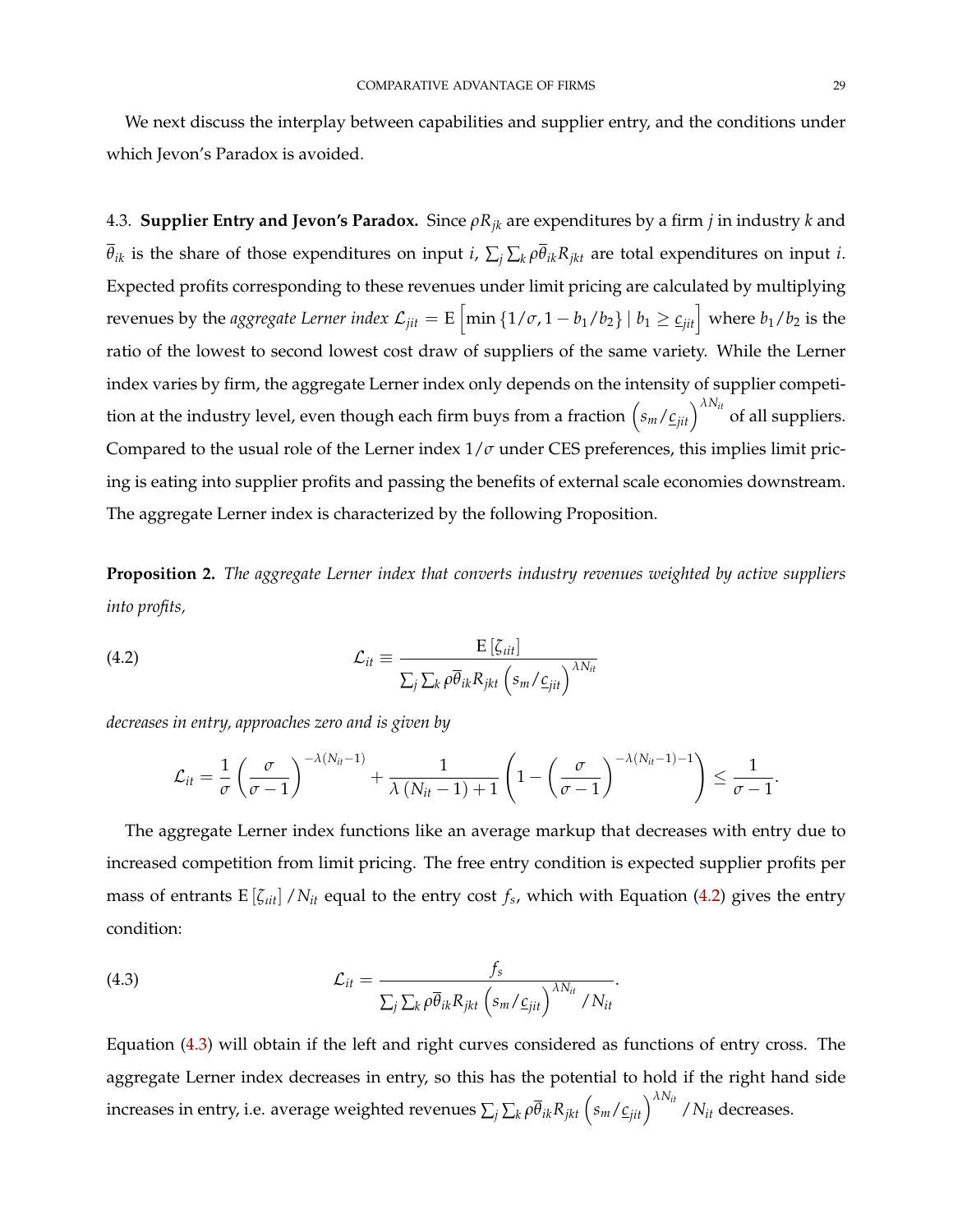However, there is no reason this has to be the case. As the depth of suppliers increases, downstream input costs decrease, which spurs further entry. Famously, this occurs under *Jevon's Paradox*, namely that *increased efficiency* of an input (due to more efficient coal engines) can result in a net increase in demand for the input (coal), causing an outwardly spiralling feedback loop. In our case, increased entry lowers the input costs of downstream firms, spurring further demand and therefore entry. Even while fixing the complex interrelationship of capability choice with input markets, it is crucial to examine whether this upstream-downstream feedback loop leads to Jevon's Paradox. This feedback loop can be understood through profit shifting. Increased entry by suppliers decreases downstream costs through downward price competition that shifts profits into cost savings downstream. This triggers the expansion of both profits and quantities downstream, spurring higher profits for suppliers and therefore entry. Looking at this profit channel, it is intuitive that if the profit takings downstream as measured by the Lerner index  $1 - \rho$  is greater than the upper bound  $1/\sigma$  for all upstream Learner indexes, then the Paradox is avoided:<sup>[24](#page-0-0)</sup>

<span id="page-30-0"></span>**Proposition 3.** *Holding downstream entry and capabilities constant, supplier entry drives average weighted revenues eventually down to zero, including demand feedbacks from lower input costs, provided*  $(1 - \rho) \sigma \geq 1$ 1 *which guarantees that downstream markups are high enough to absorb the upstream cost reductions, avoiding Jevon's Paradox.*

Returning to Equation [\(4.3\)](#page-29-1) with Propositions [2](#page-29-2) and [3](#page-30-0) in hand, one can picture the aggregate Lerner index drawn across levels of supplier entry, dropping down from  $1/(\sigma-1)$  towards an index of zero where limit pricing consumes all industry profits per unit mass of suppliers and average weighted revenues fall towards zero, sweeping the right hand side of Equation [\(4.3\)](#page-29-1) unboundedly upwards. These curves will cross so long as average revenues are high enough, which is true for sufficient downstream effective demand. This crossing need not be unique as even for fixed downstream entry choices, expected supplier profits E [*ζιit*] (the product of the aggregate Lerner index and average revenues) are not necessarily decreasing in entry. However they will be given the stronger conditions below which further dampen the feedback loop that is Jevon's Paradox. Once downstream entry is considered, then as input costs drop from supplier entry, downstream firms may enter new industries, spiking up revenues abruptly, so for Equation [\(4.3\)](#page-29-1) to hold, supplier

<sup>&</sup>lt;sup>24</sup>In fact, if the "No Jevon's Paradox Condition"  $(1 - \rho)\sigma \ge 1$  does not hold, then for high entry costs or low downstream demand, the market cannot support limit pricing, akin to markets that are too small to support the entry of more than one firm.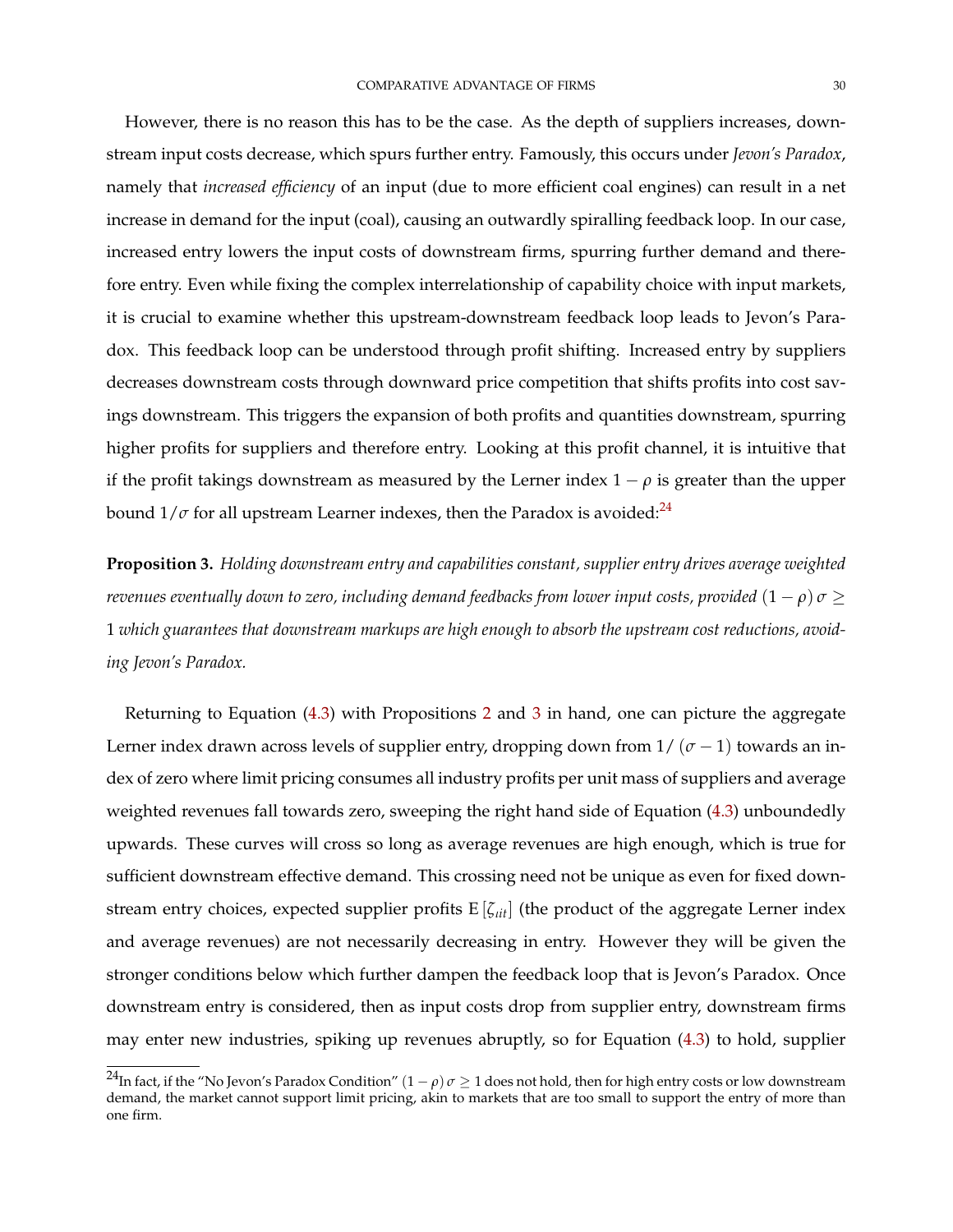entry must increase, potentially leading to multiple equilibria.<sup>[25](#page-0-0)</sup> We summarize these arguments and provide a sufficient condition for equilibrium holding downstream entry fixed in the following Proposition.

<span id="page-31-0"></span>**Proposition 4.** *Holding downstream entry and capabilities constant, an equilibrium exists when average weighted revenues are at least* (*σ* − 1) *f<sup>s</sup> at supplier mass Nit* = 1 + *<sup>σ</sup>*−<sup>2</sup> *λ . Supplier entry drives average expected profits monotonically down to zero, including demand feedbacks from lower input costs, provided*  $\sigma > 1 + \lambda$  and  $(1 - \rho) \sigma \geq 2$  *which further dampens Jevon's Paradox.* 

If capabilities are instead not held fixed, this implies that entry changes for one input *i* will have cascading effects on input demand for all inputs used in common production, causing changes in supplier entry in all such inputs. Further analytical results would depend on demand structures (see [Dhingra and Morrow](#page-48-12) [2019\)](#page-48-12), and general results are not likely because of the non-monotonicities just detailed. Just as in models of the location of production, this is to be expected from a rich model of interlinkages that allows for 'accidents of history' to occur.

When the condition of Proposition [4](#page-31-0) holds, Equation [\(4.3\)](#page-29-1) also provides two comparative statics we appeal to in the empirical specification. First, if supplier entry costs *f<sup>s</sup>* are reduced as from the removal of entry barriers, the right hand side of Equation [\(4.3\)](#page-29-1) shifts out, showing that the equilibrium mass of suppliers increases. Second, suppose that some of the suppliers are foreign and for expositional purposes, supply only to the domestic market. For *Nit* fixed, if supplier costs are reduced as through a tariff decrease in industry *i*, it is easy to show that the price index *Sit* decreases, increasing average weighted revenues and again shifting out the right hand side of Equation [\(4.3\)](#page-29-1) and increasing the equilibrium level of supplier entry.<sup>[26](#page-0-0)</sup> This yields the following Proposition.

# <span id="page-31-1"></span>**Proposition 5.** *Under the assumptions of Proposition [4:](#page-31-0)*

- (1) *Decreases in supplier entry costs increase supplier entry.*
- (2) *Decreases in tariffs increase supplier entry.*

4.4. **Capability Choice.** As derived above, unit costs are a function of chosen input capabilities which we now model. Economies of scope arise in this model because firms can use their acquired

 $25$ However, the result implies average weighted revenues must decrease to zero barring further entry, leading to an inductive proof of at least one equilibrium with the conditions above.

 $^{26}$ This can be modelled as a decrease in iceberg transport costs or a first order stochastic shift downwards in the cost distribution since constant markups and limit pricing will pass this through into lower prices.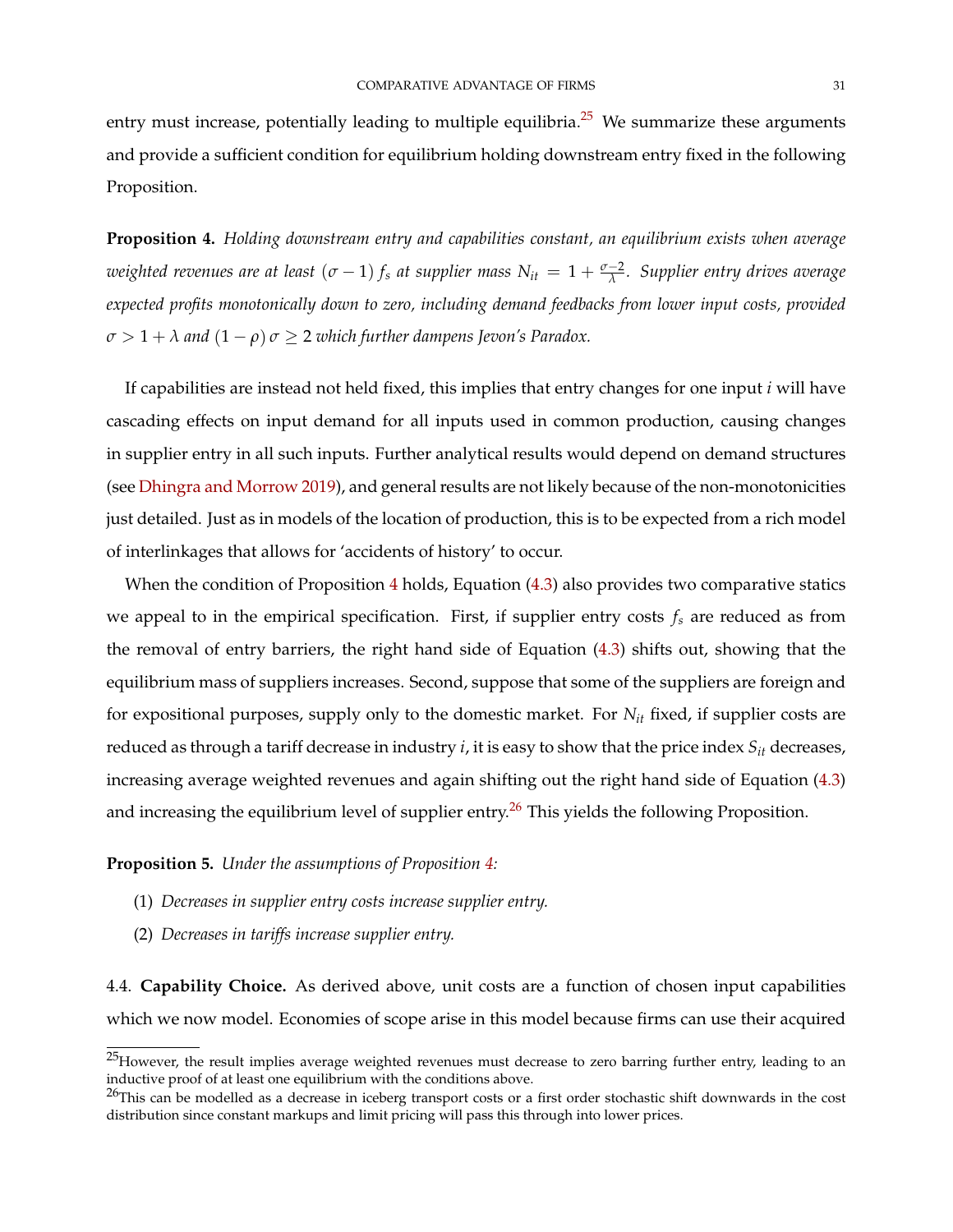capabilities across industries. The returns to acquired capabilities however decrease as firms become active in more industries. Then firms have to spread their input capabilities across a larger range of inputs and according to the different factor intensities of their outputs. The acquired capabilities are therefore not as tailored to the needs of each industry, as the industry mix gets wider.

We assume that all firms have an innate capability for inputs from industry *i*, *ci*<sup>0</sup> , and can adjust this capability due to demand and supply conditions subject to a Hicks neutral cost across produc-tion in all industries.<sup>[27](#page-0-0)</sup> Letting  $c_{it}$  denote the vector of acquired capabilities, the actual unit costs of a multiproduct firm are given by  $\gamma\left(\underline{c}_{jt}\right)c_{jkt}$  in each industry, where

$$
\gamma\left(\underline{c}_{jt}\right) \equiv \exp\left\{\sum_i \left(\ln \underline{c}_{i0} - \ln \underline{c}_{ijt}\right)^2/2\right\}.
$$

A firm can use its acquired capabilities across any number of products and re-optimizes by choosing  $c_{ijt}$  each period. In order to simplify the subsequent notation, we normalize  $c_{i0} = 1$ .<sup>[28](#page-0-0)</sup>

4.4.1. *Profits and Revenues.* The profit function of firm *j* at time *t* across all industries *k* is

$$
\pi_{jt} = \sum_{k} \pi_{jkt} = \sum_{k} p_{jkt} q_{jkt} - \sum_{k} \sum_{i} \gamma \left(\underline{c}_{jt}\right) S_{it} M_{ijkt} = \sum_{k} \left(D_{kt} q_{jkt}^{\rho} - \gamma \left(\underline{c}_{jt}\right) c_{jkt} q_{jkt}\right).
$$

A firm's profit maximizing capability and production choices considering product markets jointly are summarized in the following Proposition:

<span id="page-32-0"></span>**Proposition 6.** *Assume*  $\lambda N_{it} > 1 - \sigma$ . For firm-input expenditure shares  $\theta_{ijt}$ *, the optimal capability choice is*

$$
\ln \underline{c}_{ijt} = -\Theta_{it}\theta_{ijt}
$$

 $27$ The innate capability is assumed to be common for econometric reasons. It can be heterogeneous but will then need to be estimated with fixed effects beyond the combination of industry-time.

 $28$ This will not influence our estimating equations as it is an industry-time effect.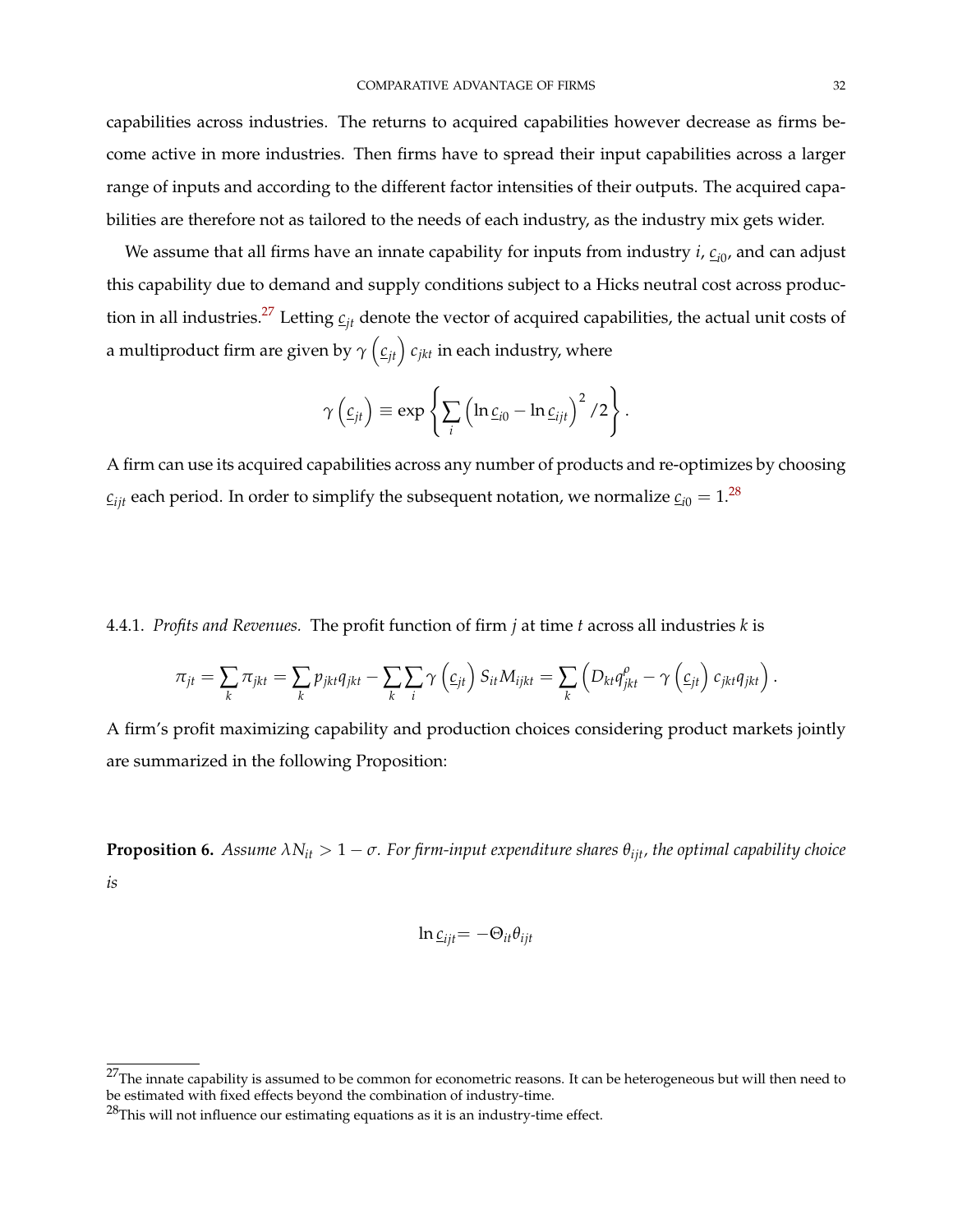*where*  $\Theta_{it} \equiv 1 + \lambda N_{it} / (\sigma - 1)$  *is the elasticity of input price w.r.t. capability. Firm-industry revenues are given by*

<span id="page-33-0"></span>(4.4)  
\n
$$
\ln R_{jkt} = \underbrace{\ln \left( \rho^{\frac{\rho}{1-\rho}} D_{kt}^{\frac{1}{1-\rho}} \right)}_{\text{Demand } (kt)} - \underbrace{\frac{\rho}{1-\rho} \sum_{i} \overline{\theta}_{ik} \ln \psi_{it} \vartheta_{it}^{\frac{1}{1-\sigma}} \left( 1 - \Theta_{it}^{-1} \right)^{\frac{1}{1-\sigma} \frac{S_{mi}^{\Theta_{it}} - 1}{\overline{\theta}_{ik}}}}_{\text{Supplier } (kt)} + \underbrace{\frac{\rho}{1-\rho} \ln \varphi_{jk} + \frac{\rho}{2(1-\rho)} \sum_{i} \Theta_{it}^{2} \overline{\theta}_{ik}^{2} - \frac{\rho}{2(1-\rho)} \sum_{i} \Theta_{it}^{2} \left( \theta_{ijt} - \overline{\theta}_{ik} \right)^{2}}_{\text{Imput Distance } (jkt)}}_{\text{Comparative Advantage } (jkt)}
$$

*with the dimension of variation listed below each term.*

Since  $\ln \underline{c}_{i t t} = -\Theta_{i t} \theta_{i t t}$ , it follows that firms sourcing from industry *i* increase their range of inputs under Love for Variety and decrease them under Hate for Variety. Since competency is costly, firms don't invest in capabilities for inputs they don't source, i.e. when  $\theta_{ijt} = 0$ . The addition to Equation [\(4.4\)](#page-33-0) of Comparative Advantage is beyond standard models and yields *input-based comparative advantage,* highlighted by the resource-based theory of the firm, through capability adjustment and different effective pools of suppliers for each firm.<sup>[29](#page-0-0)</sup> The Demand and Supplier terms can be estimated with Industry-Time fixed effects which capture production shifts from the changing demand and supply environment. The Revealed Comparative Advantage (RCA) terms capture idiosyncratic advantages a firm has across industries which are static and can be estimated with Industry-Firm fixed effects, captured here with the interpretation of industry specific combinations of idiosyncratic input productivities.

The remaining Comparative Advantage term captures the dynamic re-deployment of input capability and is sensitive to the depth of input markets (through *Nit* in Θ*it*). To interpret this term, the special case of the 'average' single product firm is useful with  $\theta_{ijt} = \overline{\theta}_{ik}$ , in which case the Input Distance term vanishes (the firm is exactly in its 'core' and tailors its inputs fully) and only a Supplier-Technology effect of the benefits from supplier depth by input intensity remains. To the extent that a multiproduct firm deviates from its core competency, this will be reflected in input

$$
N_{it} \cdot \left( s_m / \underline{c}_{jit} \right)^{\lambda N_{it}} = N_{it} s_m^{\lambda N_{it}} e^{\lambda N_{it} (1 + \lambda N_{it} / (\sigma - 1)) \theta_{ijt}}
$$

 $29$ Following Proposition [6,](#page-32-0) the effective mass of suppliers a firm chooses is

Since the vector of expenditure shares *θjt* is a function of contemporaneous demand and supply conditions and comparative advantage,  $\theta_{jt}\left(D_k,N_t,\phi_j\right)$ , there is firm heterogeneity in effective suppliers and ranks of supplier purchases from capability choice stemming from the joint production and sourcing decision.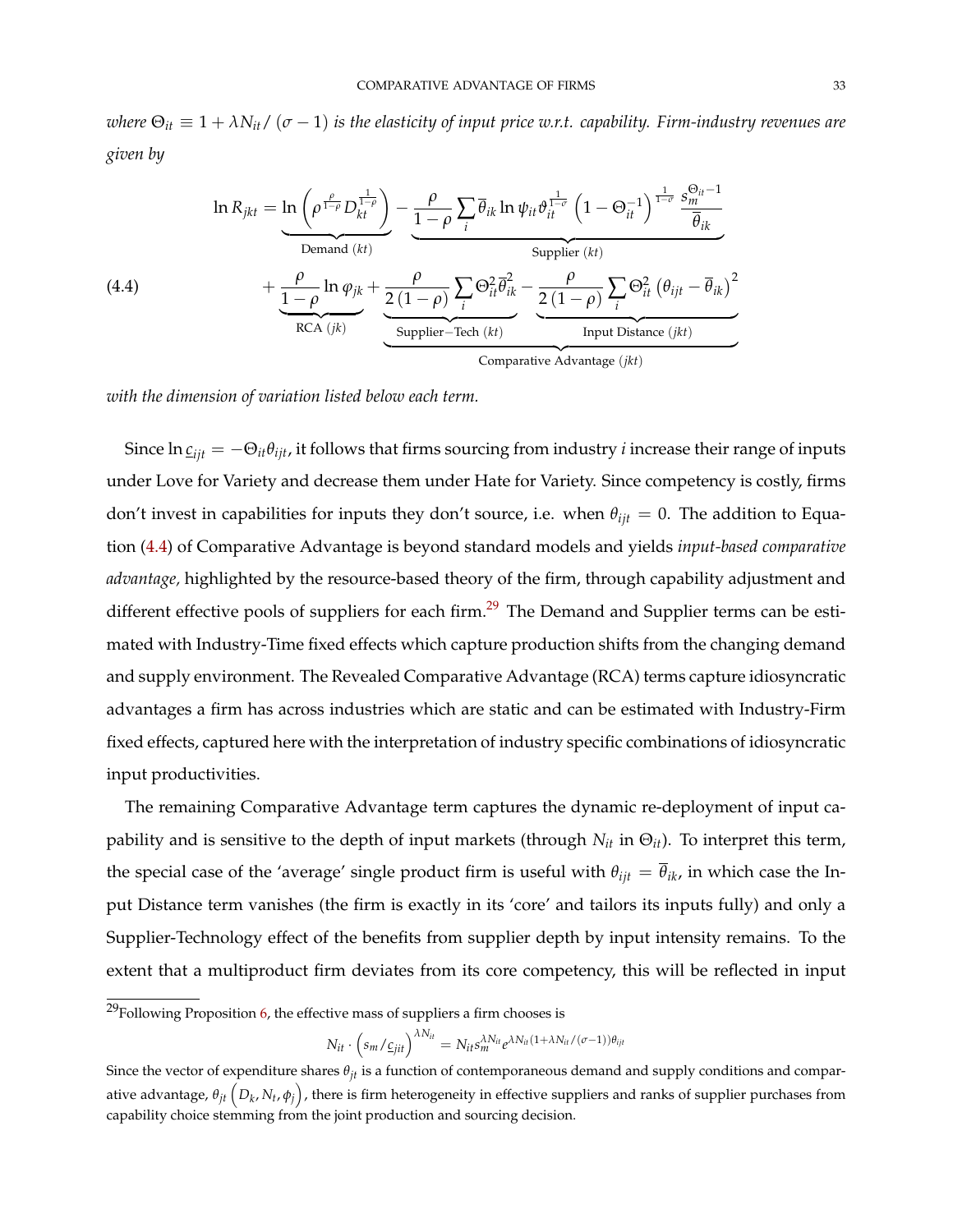shares  $\theta_{ijt}$  deviating from each  $\bar{\theta}_{ik}$  and penalizing industries far from the firm's core. In the case of identical supplier depth across markets, i.e. Θ*it* = Θ, the penalty takes the intuitive form of a  $\text{coefficient times Euclidean distance squared, \sum_i \left(\theta_{ijt} - \overline{\theta}_{ik}\right)^2.}$ 

A final result stemming from profit maximizing behavior is how firms approximately update their core distance from changes in industry level demand {*Dkt*}, holding capabilities constant. We will use this theory driven relationship in the instrumentation strategy below to correct for potential biases from unobserved firm-industry level shocks.

**Proposition 7.** *Input distance can be approximated by considering each firm holding capabilities constant and optimally updating to respond to industry demand shocks through the relationship*

$$
\sum_{i} (\theta_{ijt} - \overline{\theta}_{ik})^2 \approx \sum_{i} (\theta_{ijt-1} - \overline{\theta}_{ik})^2 - \gamma_{kt} \sum_{i} \chi_{jkt-1} (\theta_{ijt-1} - \overline{\theta}_{ik})^2
$$

*where χjkt are revenue shares of industry k for firm j in year t and γkt is a common industry demand innovation equal to* 2  $(D_{kt}/D_{kt-1} - 1) / (1 - \rho)$ *.* 

4.5. **Estimating Policy Effects.** Now consider an observable policy *P* that changes the depth of input markets of the form  $\Omega_{it} = \lambda N_t = \Omega_{i0} + \alpha_P P_{it}$ . Linearizing Equation [\(4.4\)](#page-33-0) around the initial policy state  $\Omega_{i0}$  and letting  $\kappa_x$  represent a fixed effect for characteristic *x* yields the following estimating equation:

<span id="page-34-0"></span>(4.5) 
$$
\ln R_{jkt} = \kappa_{kt} + \kappa_{jk} + \underbrace{\frac{\rho}{1-\rho}\sum_{i}\left[\Theta_{i0}^2 + \frac{2\Theta_{i0}}{\sigma-1}\alpha_P(P_{it} - P_{i0})\right]\left(\theta_{ijt}\overline{\theta}_{ik} - \theta_{ijt}^2/2\right)}_{\text{Comparative Advantage } (jkt)}.
$$

The theory implies that  $\Theta_{it}$  has the same sign as  $\sigma - 1$ , so estimating  $\alpha_P \cdot \Theta_{i0} / (\sigma - 1)$  allows for testing hypotheses about the sign of *αP*.

Two policy changes over this period that can be expected to increase the depth of the supplier market are dereservation and tariff changes, which change the number of potential suppliers available. We model these two policy changes as a discrete effect of entry barriers (reservation) *α<sup>B</sup>* within the three digit level (with *Bijt* equal to 1 if a five digit product the firm ever uses is reserved in industry *i* and zero otherwise) and a linear effect  $\alpha_{\tau}$  of tariffs on entry for three digit tariffs  $\tau_{ijt}$  (these are aggregated at the firm level from observed average firm level imports at the five digit level).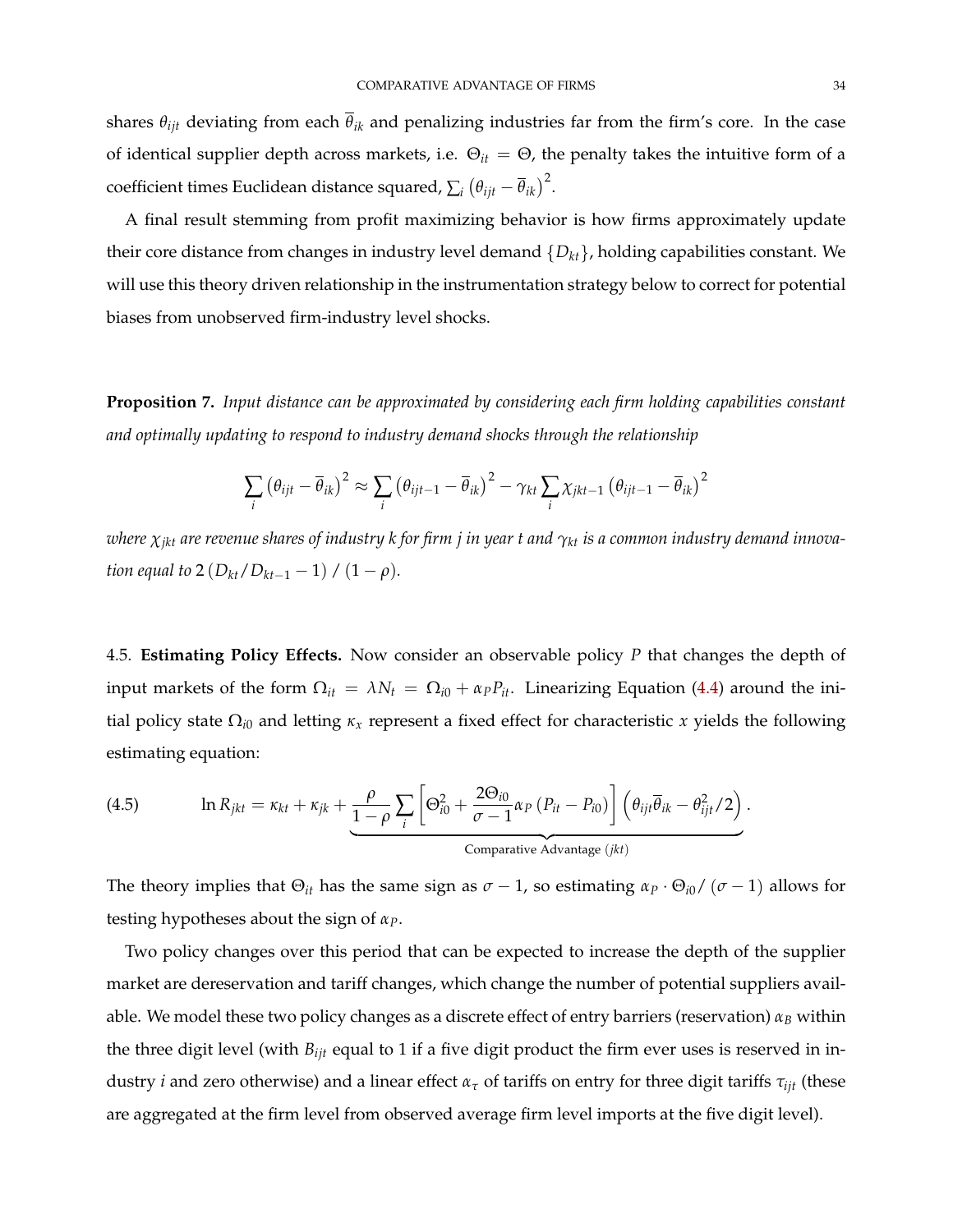For ease of estimation, we will impose that all supplier markets have the same depth  $\Omega_{i0} = \overline{\Omega}$ , so that

$$
\Omega_{it} = \overline{\Omega} + \alpha_B B_{ijt} + \alpha_\tau \tau_{ijt}.
$$

In light of the theory above, we can interpret these policy shifts as changing the depth of input markets with theory signing both *α<sup>B</sup>* and *α<sup>τ</sup>* to be negative, so that with no entry barriers and zero tariffs,  $\Omega_{i0} = \overline{\Omega}$  is the 'maximal' market depth. Therefore Equation [\(4.5\)](#page-34-0) approximates around a policy space of no entry barriers and no tariffs. This then implies the estimating equation

<span id="page-35-0"></span>(4.6) 
$$
\ln R_{jkt} = \kappa_{kt} + \kappa_{jk} + \kappa_0 \sum_i \left( \theta_{ijt} \overline{\theta}_{ik} - \theta_{ijt}^2 / 2 \right) + \kappa_1 \sum_i \left( \alpha_B B_{ijt} + \alpha_\tau \tau_{ijt} \right) \left( \theta_{ijt} \overline{\theta}_{ik} - \theta_{ijt}^2 / 2 \right).
$$

with  $\kappa_0 = \Theta_{i0}^2 \rho / (1 - \rho)$ ,  $\kappa_1 = 2\Theta_{i0} \rho / (1 - \rho) (\sigma - 1)$ . This estimating equation says that (log) firm revenues depend on industry-time Demand and Supply effects *κkt*, firm-industry effects *κjk*, a distance effect of industry *k* from the firm's core competency *κ*<sub>0</sub> and policy effects which exacerbate distance for each input *i* through  $\kappa_1 \alpha_B B_{ijt}$  and  $\kappa_1 \alpha_{\tau} \tau_{ijt}$ . Since deeper supply increases the returns to capabilities, and entry barriers and tariffs decrease supplier entry (Proposition [5\)](#page-31-1),  $\kappa_1 \alpha_B$  and  $\kappa_1 \alpha_{\tau}$ should be negative.

The tariff equivalent of dereservation can then be computed from  $\alpha_B\kappa_1/\alpha_\tau\kappa_1 = \alpha_B/\alpha_\tau$ . Because of the selection issues involved, we estimate the extensive margin of production implied by Equation [\(4.6\)](#page-35-0). Firms will produce in industry *k* exactly when  $R_{jkt} > (1 - \rho) f_{kt}$ , so we estimate Equation [\(4.6\)](#page-35-0) as a linear probability model for the outcome that observed revenues of the firm-industry are positive each period. $30$  As we are estimating probabilities, we can think of how comparative advantage shifts the *production probability frontier* of firms.

4.6. **Structural Instrumentation.** In Equation [\(4.6\)](#page-35-0), firm expenditure shares *θijt* are a function of time varying input prices  $\psi_{it}$ , demand shocks  $D_{kt}$ , firm-industry productivities  $\varphi_{jk}$  and fixed technology *θik*. Input price and demand shocks are estimated through industry-time fixed effects. Productivities are estimated through firm-industry fixed effects, expressed as Revealed Comparative

 $30$ This can be naturally extended to an extensive margin formulation with a logit type model, see Appendix. We implement this for the structural form as a robustness check but have difficulties with IV-Logit due to the high dimensional parameter space and well known sensitivity of that estimator.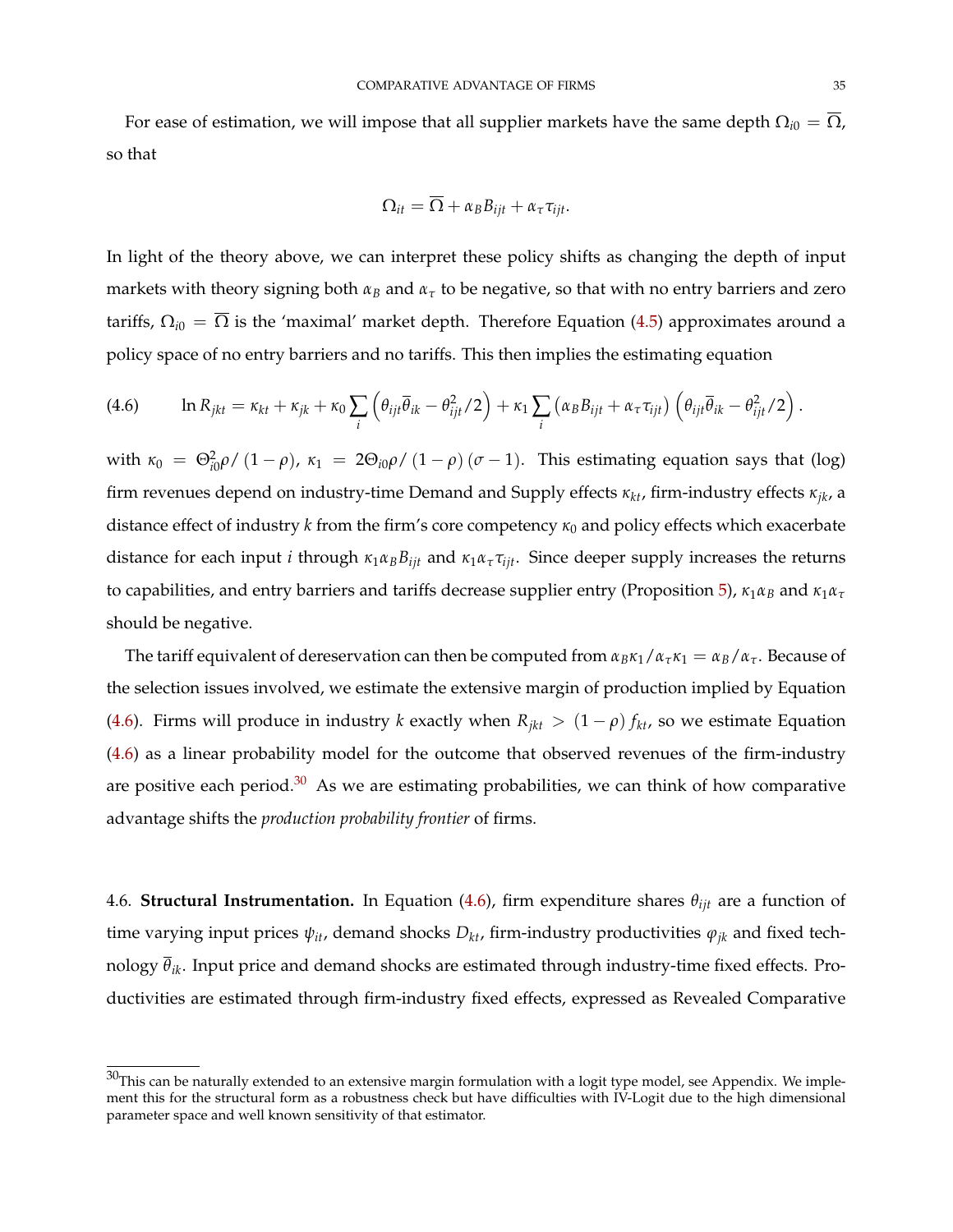Advantage. Technology is estimated with a large number of observations, so the risk of measurement error contaminating  $\bar{\theta}_{ik}$  is small, and similarly for demand and input shocks.<sup>[31](#page-0-0)</sup>

There might be omitted variables from our structural equation that cause *θijt* to change, which could bias our estimates of the role of capabilities. For example, demand or cost shocks at more disaggregated levels than the firm-industry would change input expenditures and revenues of a firm for reasons other than changes in input capabilities. It can be shown in these two cases for instance that bias will exist but run in opposite directions:

- Contemporaneous demand shocks *Djkt at the firm level* would be positively correlated with input similarity through the composition of firm activity.
- Contemporaneous supply shocks *ψijkt at the firm level* would be negatively correlated with input similarity through the composition of firm activity away from industries intensive in using input *i* (high  $\overline{\theta}_{ik}$ ).

A key econometric insight of Proposition [7](#page-34-0) is that omitted demand and supply shocks interact with a firm's industry mix which alters their input use and hence input similarity across industries, potentially introducing bias in estimating economies of scope or policy impacts. The theory motivates a novel instrumental variable strategy that uses common industry-time demand shocks to approximate how endogenous firm revenue shares would change input use. The instrumentation strategy is based on the assumption of common industry level demand innovations  $D_{kt}/D_{kt-1}$  across firms, which can be estimated precisely from the large number of observations and projected on to firm behaviour through theory. Recovering these common demand shocks allows us to predict changes in  $\theta_{ijt}$  based on shifts in the within firm distribution of activity.<sup>[32](#page-0-0)</sup> In fact, examining the estimating

$$
\sum_{i} \overline{\theta}_{ih} \theta_{ijt} = \frac{\sum_{i} \theta_{ih} \sum_{k} \overline{\theta}_{ik} D_{kt}^{1/(1-\rho)} \left( s_{kt} \underline{c}_{0}^{-(1+\Omega/(\sigma-1))^{2} \Sigma_{i} \overline{\theta}_{ih} \theta_{ijt}} / \varphi_{jk} \right)^{-\rho/(1-\rho)}}{\sum_{k} D_{kt}^{1/(1-\rho)} \left( s_{kt} \underline{c}_{0}^{-(1+\Omega/(\sigma-1))^{2} \Sigma_{i} \overline{\theta}_{ih} \theta_{ijt}} / \varphi_{jk} \right)^{-\rho/(1-\rho)}}
$$
\nwith  $s_{kt} \equiv \prod_{i} \left( \psi_{it} \left( \Omega / \left( \Omega + (\sigma - 1) \right) \right)^{1/(1-\sigma)} s_{m}^{\Omega/(1-\sigma)} / \overline{\theta}_{ik} \right)^{\overline{\theta}_{ik}}.$ 

<sup>31</sup>One potential concern is that dereservation systematically changes technology *<sup>θ</sup>ik*, in which case we could have instrumented for the change in input similarity with the interaction between reservation and initial input similarity, under the assumption that better input supply affects revenues only through the channel of input expenditure shares. Regression coefficients of the percentage of reserved inputs within a three digit category on  $\bar{\theta}_{ik}$  however have a mean of -0.010 with a standard deviation of 0.017, which is to say about zero in significance and magnitude. Since in addition, the value percentage of reserved inputs is generally much less than 100%, the implied changes are negligible. See the online Appendix for the histogram of estimated coefficients.

 $32$ In doing so, we will hold the role of capabilities constant in the instrumentation stage to avoid non-linearity as the full expression for input similarity is recursive. Even assuming common input markets for all inputs ( $\lambda N_{it} = \Omega$ ), the expression becomes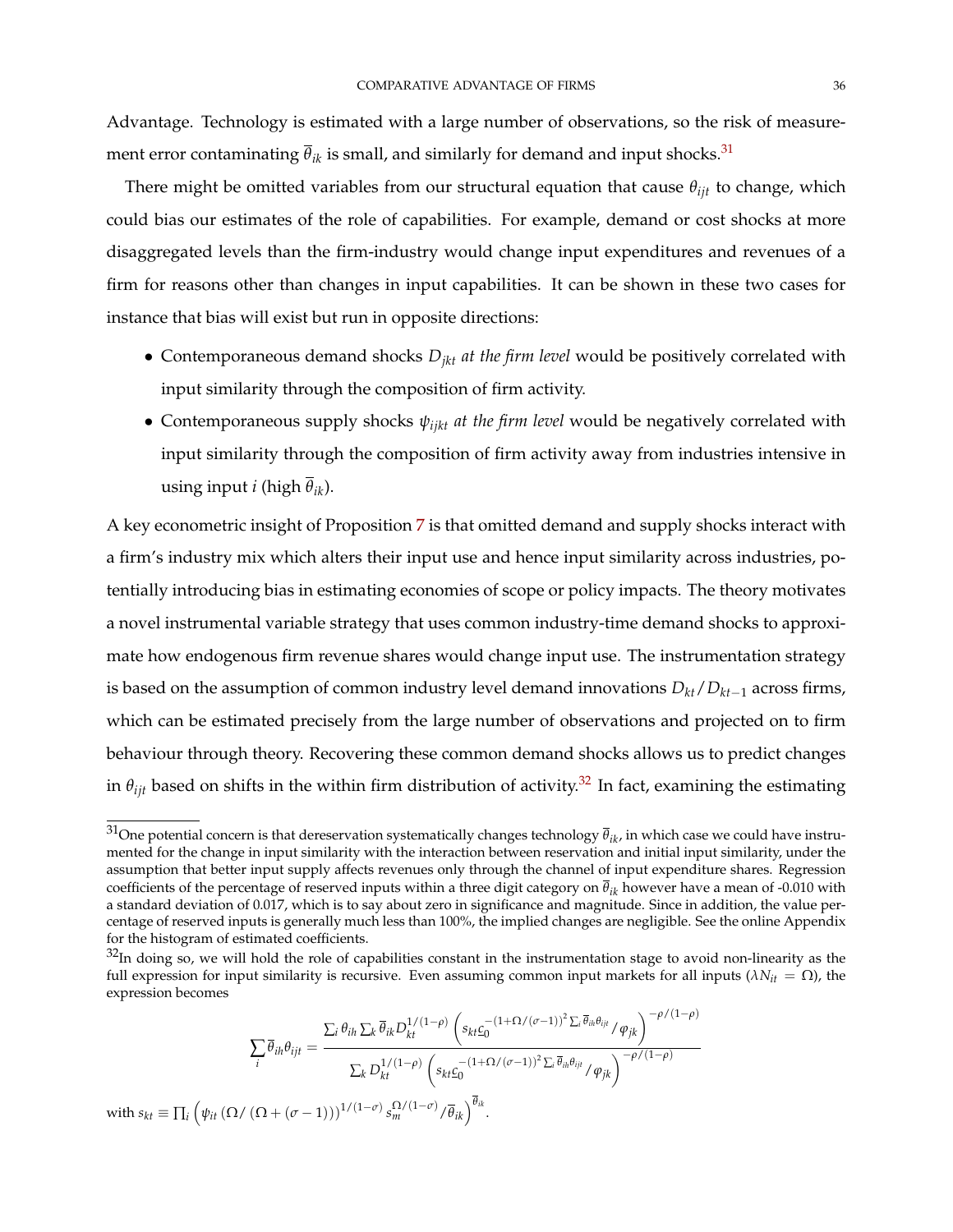Equation [\(4.5\)](#page-34-1), what is needed is not instruments for each  $\theta_{iit}$ , but rather an instrument for terms of the form  $\sum_i \left(\theta_{ijt}\overline{\theta}_{ik}-\theta_{ijt}^2/2\right)$  and  $\sum_i\left(P_{it}-P_{i0}\right)\left(\theta_{ijt}\overline{\theta}_{ik}-\theta_{ijt}^2/2\right)$ . The key insight here is that we need to instrument for comparative advantage and comparative advantage interacted with exogenous policy changes.

Proposition [7](#page-34-0) motivates the following instrumentation strategy. The current level of input similarity can be predicted from the levels of the past period, plus a linear approximation of the change in acquired comparative advantage one would expect from common industry demand shocks. Intuitively, this is akin to predicting current input expenditure levels from the previous year (and the revealed comparative advantage they contain) and then projecting them forward one period with a Bartik type instrument based on input expenditures from the Input-Output table.<sup>[33](#page-0-0)</sup> In the case of a single instrument for terms of the form  $\left(\theta_{ijt}\overline{\theta}_{ik}-\theta_{ijt}^2/2\right)$ , the first stage of an IV strategy following from Proposition [7](#page-34-0) is then:

<span id="page-37-0"></span>
$$
(4.7) \sum_{i} \left( \theta_{ijt} \overline{\theta}_{ik} - \frac{\theta_{ijt}^2}{2} \right) = \kappa_{kt} + \kappa_{jk} + \lambda \sum_{i} \left( \theta_{ijt-1} \overline{\theta}_{ik} - \frac{\theta_{ijt-1}^2}{2} \right) - \gamma_{kt} \sum_{i} \chi_{jkt-1} \left( \theta_{ijt-1} \overline{\theta}_{ik} - \frac{\theta_{ijt-1}^2}{2} \right).
$$

Equation [\(4.7\)](#page-37-0) is composed of three parts: the fixed effects found in the main structural equation for revenues, a lagged term for the endogenous sum  $\sum_i \left(\theta_{ijt}\overline{\theta}_{ik}-\theta_{ijt}^2/2\right)$ , and linear adjustment based on predicted input share changes from lagged revenue shares *χjkt*−<sup>1</sup> and contemporaneous industry level demand shocks *γkt*. This last term is essentially a (lagged) sales weighted 'technological distance' measure of the firm away from an industry *k* times the magnitude of the demand innovation which predicts the change in  $\sum_i \left( \theta_{ijt} \overline{\theta}_{ik} - \theta_{ijt}^2/2 \right)$  between periods.

However, as we need to instrument for both changes in input shares and these input shares interacted with two policy changes, we need three instruments of the type in Equation [\(4.7\)](#page-37-0), one for the shares and two for their two policy interactions. For this 2SLS estimator, we also need a system which includes all instruments in each first stage prediction equation. Accordingly, define both  $\widetilde{\theta}_{ijkl}\equiv\left(\theta_{ijt}\overline{\theta}_{ik}-\theta_{ijt}^2/2\right)$  and  $\widetilde{\chi}_{ijkl}\equiv\chi_{jkt}\left(\theta_{ijt}\overline{\theta}_{ik}-\theta_{ijt}^2/2\right)$  and the following sums for parameters  $\lambda$ 

 $33$ While this instrumentation strategy works for contemporaneous shocks, if the omitted shocks are serially correlated, they would appear in the previous period terms which are the basis for the IV strategy and the exclusion restriction would fail. There are two potential approaches to this problem, either 1) explicitly modelling the serial process such as shocks being AR(1) or 2) using even further lags in the first stage so that the serial correlation is lower. The former approach is popular but in our case would introduce a non-linear in parameters estimator that presents computational issues. The latter suffers from a large loss in observations, which would select towards larger firms because of the nature of the data sample.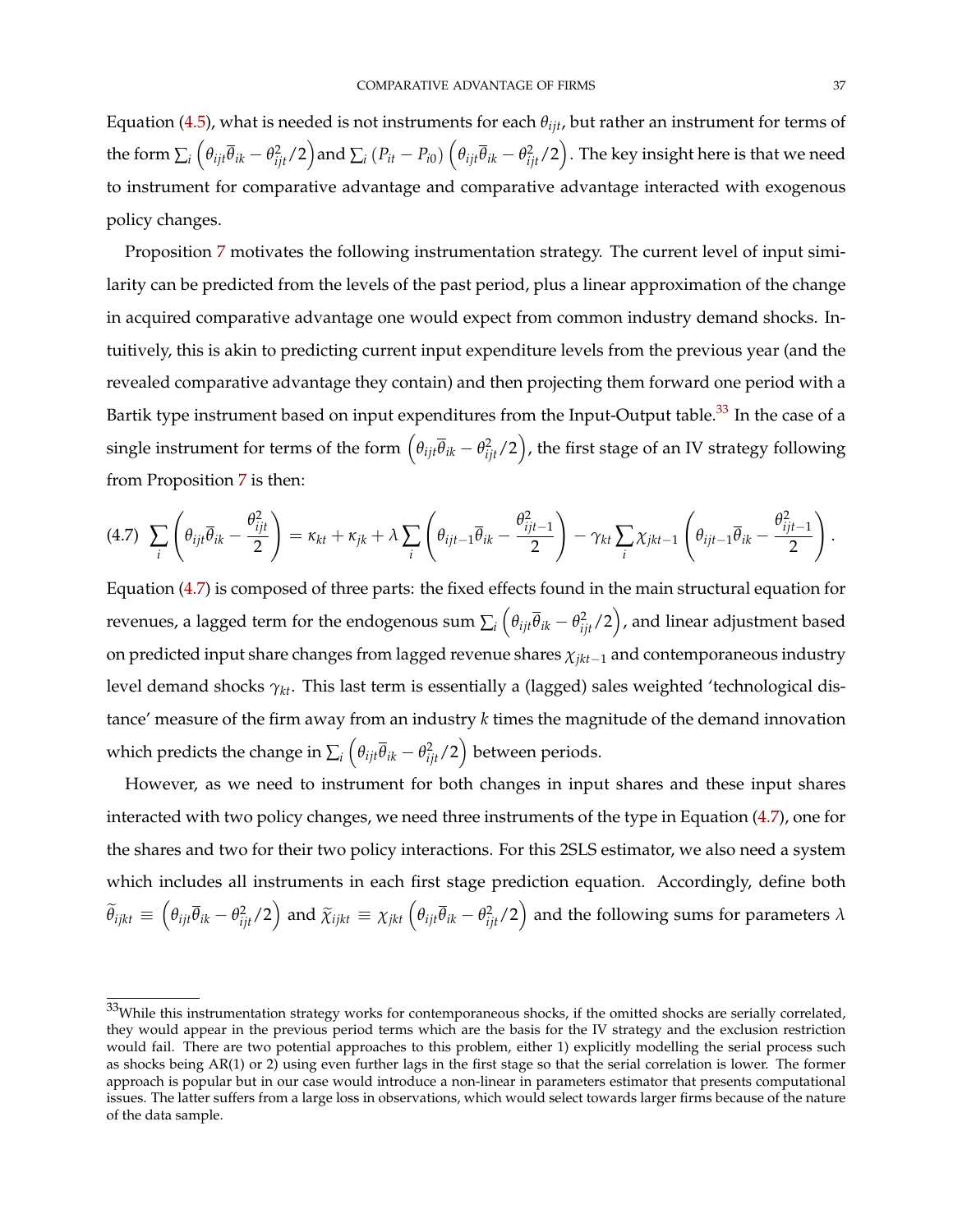and the  $K \times T$  vector  $\gamma$ :

$$
I_{jkt+1}^M \equiv \lambda \sum_i \widetilde{\theta}_{ijkt} - \gamma \sum_i \widetilde{\chi}_{ijkt}, \quad I_{jkt+1}^B \equiv \lambda \sum_i B_{ijt} \widetilde{\theta}_{ijkt} - \gamma \sum_i B_{ijt} \widetilde{\chi}_{ijkt}, \quad I_{jkt+1}^{\tau} \equiv \lambda \sum_i \tau_{ijt} \widetilde{\theta}_{ijkt} - \gamma \sum_i \tau_{ijt} \widetilde{\chi}_{ijkt}.
$$

The resulting first stage equations for our estimator are as follows: $34$ 

<span id="page-38-0"></span>(4.8) 
$$
\sum_{i} \widetilde{\theta}_{ijkt} = \kappa_{kt} + \kappa_{jk} + I_{jkt}^{M} \left( \lambda^{11}, \gamma^{11} \right) + I_{jkt}^{B} \left( \lambda^{12}, \gamma^{12} \right) + I_{jkt}^{\tau} \left( \lambda^{13}, \gamma^{13} \right) + \eta_{jkt}
$$

(4.9) 
$$
\sum_{i} B_{ijt} \tilde{\theta}_{ijkt} = \kappa_{kt} + \kappa_{jk} + I_{jkt}^{M} \left( \lambda^{21}, \gamma^{21} \right) + I_{jkt}^{B} \left( \lambda^{22}, \gamma^{22} \right) + I_{jkt}^{T} \left( \lambda^{23}, \gamma^{23} \right) + \eta_{jkt}^{B}
$$

<span id="page-38-1"></span>
$$
(4.10) \qquad \sum_i \tau_{ijt} \widetilde{\theta}_{ijkt} = \kappa_{kt} + \kappa_{jk} + I_{jkt}^M \left( \lambda^{31}, \gamma^{31} \right) + I_{jkt}^B \left( \lambda^{32}, \gamma^{32} \right) + I_{jkt}^{\tau} \left( \lambda^{33}, \gamma^{33} \right) + \eta_{jkt}^{\tau}
$$

We implement the instrumental variable estimator of the structural coefficients in Equation [\(4.6\)](#page-35-0) as a manual 2SLS estimator, which allows us to calculate the fitted values of the first stage without having to recover the high number of demand innovation coefficients *γkt* of the instruments in [\(4.8-](#page-38-0) [4.10\)](#page-38-1) and accordingly we do not report them. We correct for the well-known misspecification of the residual variance estimator in manual 2SLS (see Chapter 4.2.1 of [Angrist and Pischke](#page-47-0) [2008\)](#page-47-0) and cluster standard errors at the firm-industry level as proposed by [Cameron and Miller](#page-48-0) [\(2015\)](#page-48-0). The resulting estimator is equivalent to those obtained through one-stage IV estimation with clustered standard errors.

## 5. RESULTS AND THE ECONOMIC RELEVANCE OF INPUT CAPABILITIES

This Section first presents our structural estimates of the industry portfolio of firms. The estimates predict which industries firms operate in following policy changes, showing how acquired comparative advantage generates core competencies. We then turn to examples and counterfactuals that demonstrate the role of input capabilities in predicting firm industry scope. A quantification of input-based comparative advantage follows relative to aggregate industry movements and coproduction rates, before ending with an extension of the structural estimates to primary factors.

5.1. **Structural Estimates.** Table [9](#page-39-0) shows the OLS and IV estimates for the extensive margin version of Equation [\(4.6\)](#page-35-0). The estimated coefficient on the deviation of the input similarity measure is

 $34$ In practice, sales within a firm-industry group are unlikely to be a balanced panel as the extensive margin of a firm's industries is liable to change (we in fact model and estimate this with a logit model). Consequently, our one period lag strategy may lose some observations but it reduces the number of parameters that must be estimated simultaneously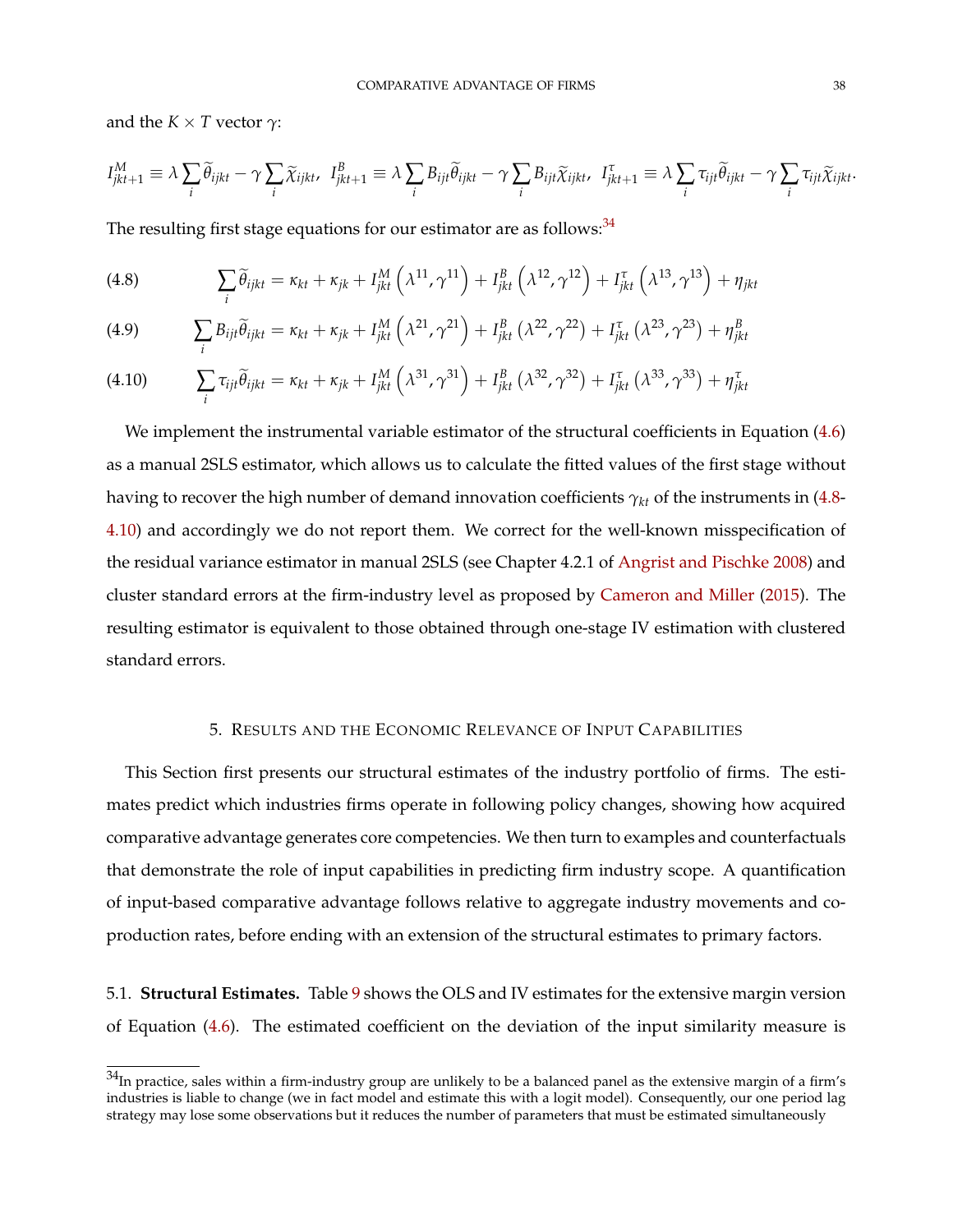$\kappa_0 = 0.0086$  in the OLS, which rises to 0.1630 in the IV.<sup>[35](#page-0-0)</sup> The policy coefficient of interest for the entry barriers is  $\kappa_1 \alpha_B = -0.0004$  in the OLS which increases in magnitude to  $-0.0016$  in the IV. Comparing this with the coefficient on tariffs interacted with the input similarity deviation,  $\kappa_1 \alpha_\tau = -0.0168$ , the effect of entry barriers is a tenth of this. Both entry barriers and higher tariffs reduce the role of Input Distance since fewer suppliers disincentivise investing in input capabilities. The tariff equivalent of dereservation is then  $\alpha_B/\alpha_\tau = 0.0016/0.0168 = 0.095$ . Entry barriers from reservation of inputs for small scale firms therefore lower industry adoption, and their estimated effect is equivalent to a 9.5 percentage tariff on inputs.

<span id="page-39-0"></span>

|                       |                                                                                                                     |             |             | Positive Sales for Plant <i>j</i> in Industry $k (R_{ikt} > 0)$ |              |
|-----------------------|---------------------------------------------------------------------------------------------------------------------|-------------|-------------|-----------------------------------------------------------------|--------------|
|                       |                                                                                                                     | (1)         | (2)         | (3)                                                             | (4)          |
|                       | <b>Input Distance</b> $\sum_i \left( \theta_{ijt} \overline{\theta}_{ik} - \theta_{ijt}^2 / 2 \right)$              | $0.0085**$  | $0.0086**$  | $0.1362**$                                                      | $0.1630**$   |
|                       |                                                                                                                     | (0.0002)    | (0.0002)    | (0.0229)                                                        | (0.0226)     |
|                       | <b>Input Distance</b> $\sum_{i} B_{ijt} \cdot (\theta_{ijt} \overline{\theta}_{ik} - \theta_{iit}^2/2)$             | $-0.0004**$ | $-0.0004**$ | $-0.0016**$                                                     | $-0.0016**$  |
| <b>Entry Barriers</b> |                                                                                                                     | (0.0001)    | (0.0001)    | (0.0004)                                                        | (0.0004)     |
|                       | <b>Input Distance</b> $\sum_i \tau_{ijt} \cdot \left(\theta_{ijt} \overline{\theta}_{ik} - \theta_{iit}^2/2\right)$ |             | $-0.0005$   |                                                                 | $-0.0168**$  |
| Tariffs               |                                                                                                                     |             | (0.0003)    |                                                                 | (0.0027)     |
| $\kappa_{jk}$         |                                                                                                                     | Yes         | Yes         | Yes                                                             | Yes          |
| $\kappa_{kt}$         |                                                                                                                     | Yes         | Yes         | Yes                                                             | Yes          |
| Estimator             |                                                                                                                     | <b>OLS</b>  | <b>OLS</b>  | IV                                                              | IV           |
| N                     |                                                                                                                     | 77,745,382  | 77,745,382  | 46, 185, 150                                                    | 46, 185, 150 |
| $R^2$                 |                                                                                                                     | 0.762       | 0.762       | 0.760                                                           | 0.760        |

TABLE 9. Structural Estimates for Multi-Industry Sales Premium

Standard errors in parentheses, clustered at the firm-industry level.

<sup>+</sup> *p* < 0.10, <sup>∗</sup> *p* < 0.05, ∗∗ *p* < 0.01

5.2. **Input-based Comparative Advantage Estimates.** The structural estimates can be used to quantify the importance of input capabilities in shaping firm-level comparative advantage. Input-based comparative advantage (*CA*) can be summarized by the premium arising from input linkages in the production probability frontier. By expanding ln *Rjkt*, taking out industry-time, industry-firm and firm-time fixed effects we have

<span id="page-39-1"></span>(5.1) 
$$
CA_{jkt} \equiv \hat{\kappa}_0 \sum_i \overline{\theta}_{ik} \theta_{ijt} + \hat{\kappa}_1 \sum_i (\hat{\alpha}_B B_{ijt} + \hat{\alpha}_\tau \tau_{ijt}) \overline{\theta}_{ik} \theta_{ijt},
$$

<sup>35</sup>For the IV sample, the OLS coefficients for the RHS variables are similar: 0.0092 (0.0002), -0.0004 (0.0002) and -0.0001 (0.0004) respectively. Relevant summary statistics are in Table [17](#page-54-0) of the Appendix.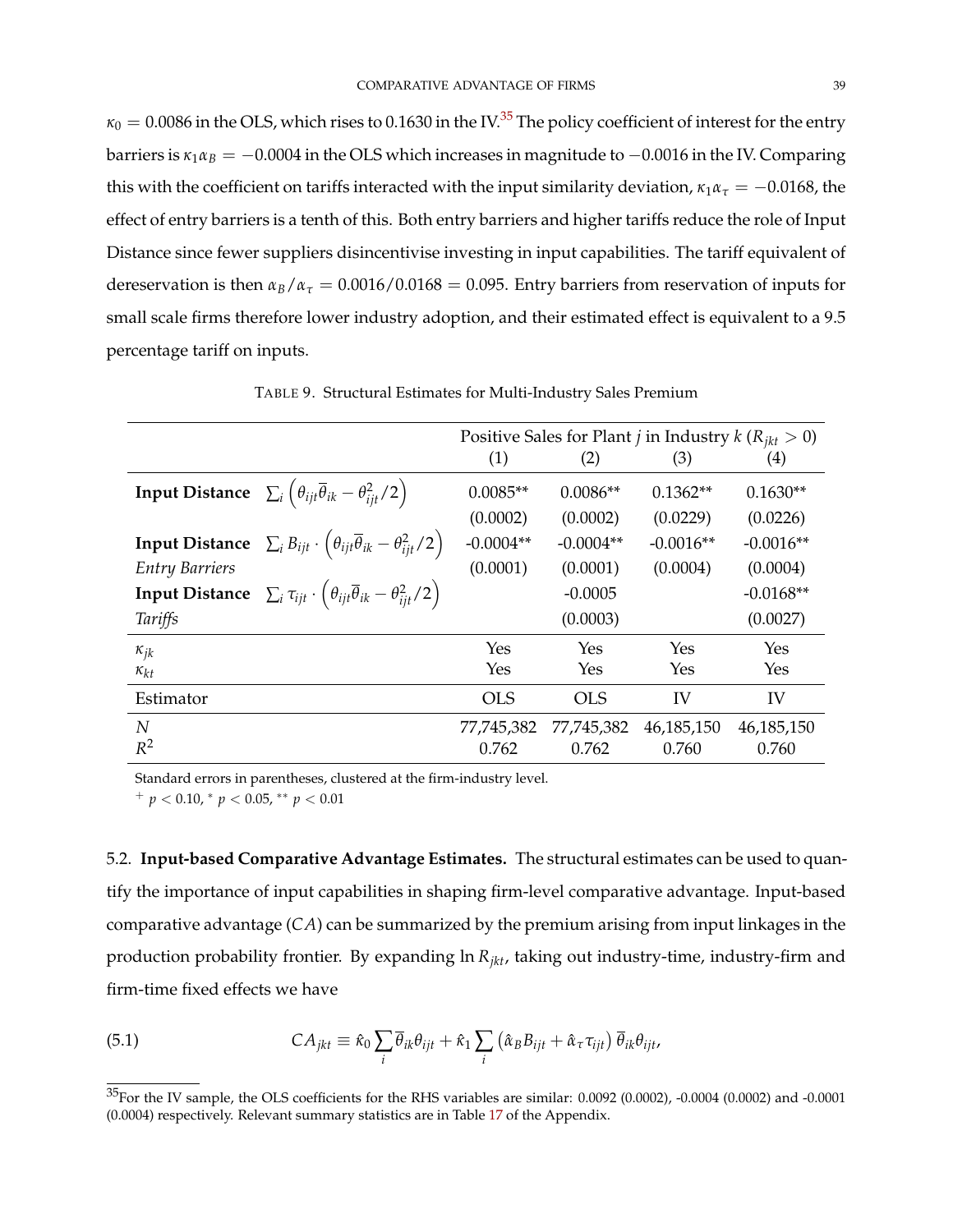where parameters with a hat denote our IV estimates of the parameters. Note that due to fixed effects, these estimates are within firm-industry so they are inferred from shifts in comparative advantage, and they are also within industry-time so they measure shifts relative to other firms in an industry. Therefore, this measure captures movements in comparative advantage.

Table [10](#page-40-0) shows summary statistics of *CA* for firms across industries they produce in by sales rank. On average across firms and industries, *CA* increases the production probability by 4.3 percentage points, and for more than 13 percentage points in the top tenth percentile. On average, *CA* is higher for single-industry firms because they can choose their input capabilities in a way that is tailored to their industry. In line with the model, *CA* decreases as firms are active in more industries, since firms have to spread their input capabilities across a larger range of inputs and factor intensities.

| Industry rank | Obs     | Mean  | $p_{10}$ | $p_{90}$ |
|---------------|---------|-------|----------|----------|
| 1             | 307,294 | 0.054 | 0.004    | 0.153    |
| 2             | 98,413  | 0.026 | 0.001    | 0.071    |
| 3             | 34,416  | 0.017 | 0.000    | 0.040    |
| 4             | 11,693  | 0.013 | 0.000    | 0.032    |
| 5             | 4,850   | 0.011 | 0.000    | 0.028    |
| 6             | 2,015   | 0.010 | 0.000    | 0.028    |
| 7             | 817     | 0.009 | 0.000    | 0.024    |
| 8             | 278     | 0.009 | 0.000    | 0.024    |
| 9             | 95      | 0.008 | 0.001    | 0.018    |
| $10+$         | 38      | 0.005 | 0.000    | 0.010    |
| Total         | 459,909 | 0.043 | 0.002    | 0.132    |

<span id="page-40-0"></span>TABLE 10. Input-based Comparative Advantage by Industry Sales Rank

We now study *CA* for industries that firms do not produce in, which is the additional probability that a firm would produce in a new industry by virtue of their input capabilities, holding fixed their capability choice. Since the space of inputs is large and many industries will not have inputs in common with the firm, *CA* is often close to zero for any given firm and industry. But for more input similar firm-industry combinations, as suggested by Figure [1.1,](#page-3-0) *CA* is economically significant. Table [11](#page-41-0) contrasts the average *CA* for single product firms in three industries they might enter. Singleindustry firms in the Edible fruits and nuts/edible vegetables industry (code 121) on average enjoy a *CA* in the Fruit and vegetable juices industry (135) of 8.5pp, whereas the single-industry firms in the (perhaps technologically more similar) industry of Soft drinks and mineral water (152) would on average only get a 0.6pp premium. In this example, the Edible fruits and nuts/edible vegetables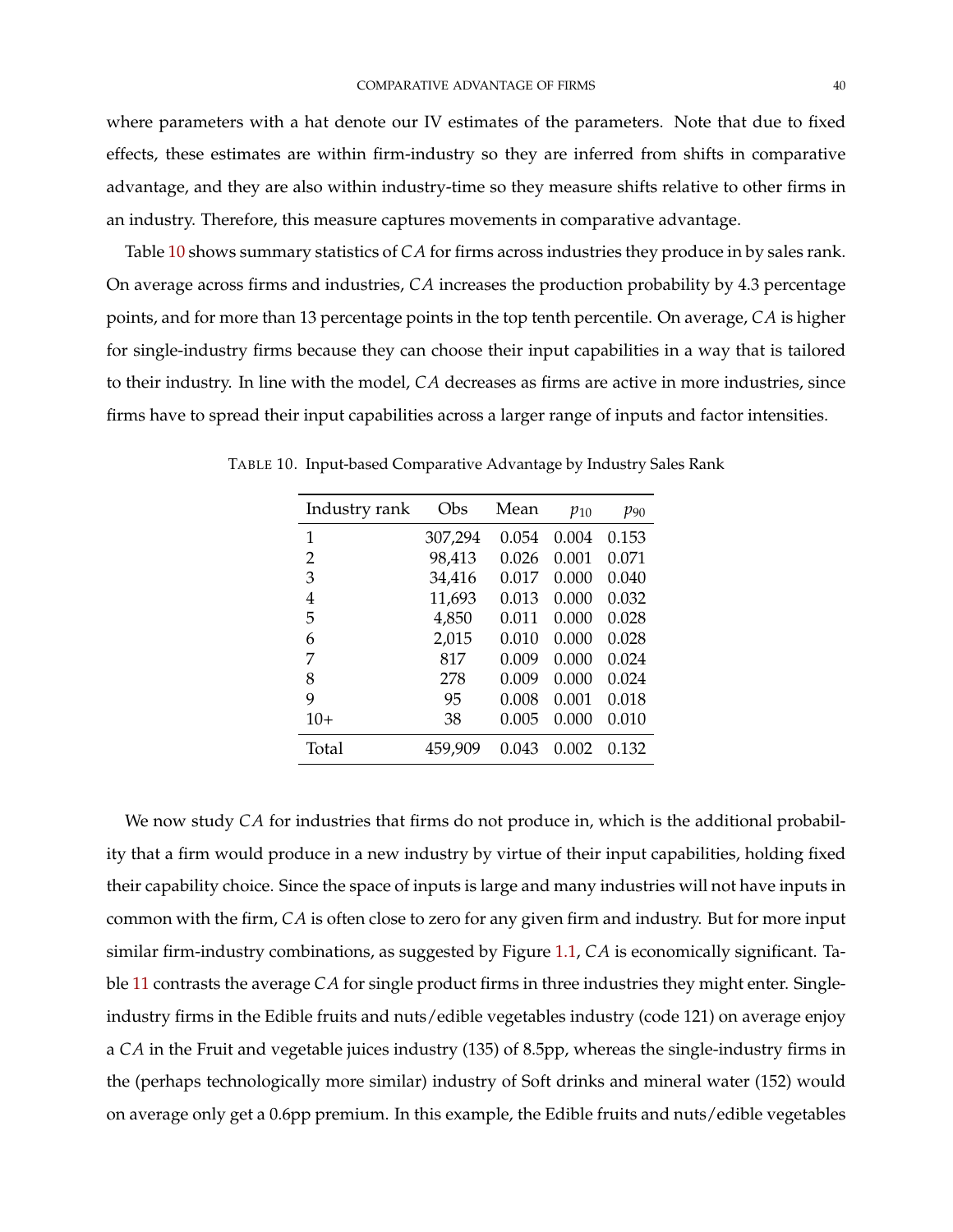industry is upstream to the Fruit and vegetables juices industry, and may therefore share intermediate inputs. Many industry pairs where *CA* is economically relevant, however, are not vertically related. Consider the Leather Bags and Purses industry (441), which is not vertically related to both Leather footwear (443) and Plastic footwear (423). Given the Leather footwear industry's shared input use of leather with the Leather Bags and Purses industry, its premium is 6.8pp, whereas the Plastic footwear industry's premium is only 0.4pp. Table [28](#page-75-0) in Appendix [E](#page-75-1) states the average *CA* with the highest premium for 25 industries. It shows the examples below are not outliers: in many industries input capabilities shape firm-level comparative advantage to an extent that is economically relevant to firms.

TABLE 11. Input-based Comparative Advantage for the Second Industry

<span id="page-41-0"></span>

| Comparative Advantage in: Fruit and vegetable juices (135)<br>Edible fruits & nuts, edible vegetables (121)<br>Soft drinks & mineral water (152) | 8.5 <sub>pp</sub><br>$0.6$ pp          |
|--------------------------------------------------------------------------------------------------------------------------------------------------|----------------------------------------|
| Comparative Advantage in: Animal Oils & Fats (115)<br>Other produce of animal origin (119)<br>Vegetable oils and fats (125)                      | 5.3 <sub>pp</sub><br>1.1 <sub>pp</sub> |
| Comparative Advantage in: Leather Bags and Purses etc. (441)<br>Leather footwear (443)<br>Plastic footwear (423)                                 | $6.8$ pp<br>0.4pp                      |

Note: The table shows the average firm-level comparative advantage among singleindustry plants of two contrasting industries for the italicized industry. "Other produce of animal origin" covers mostly bone, horn, and meals thereof.

Table [12](#page-42-0) further highlights the core competencies feature of input-based comparative advantage. The columns contain the number of industries firms operate in and the rows contain the firm sales ranking of each industry. For firms that produce in a single industry (top left), tailoring input capabilities to the needs of the industry increases production probabilities by 5.2pp to the production probability. Firms that produce in two industries experience a 6pp premium on their core industry and about half of that, 2.9pp, on their secondary industry. As firms diversify into more industries, the returns to capabilities for an individual industry decline. This occurs along the rows and the columns, showing that the estimated industry adoption falls for firms that offer a wider industry mix and also for core industries because the acquired capabilities are less tailored to the needs of a single industry.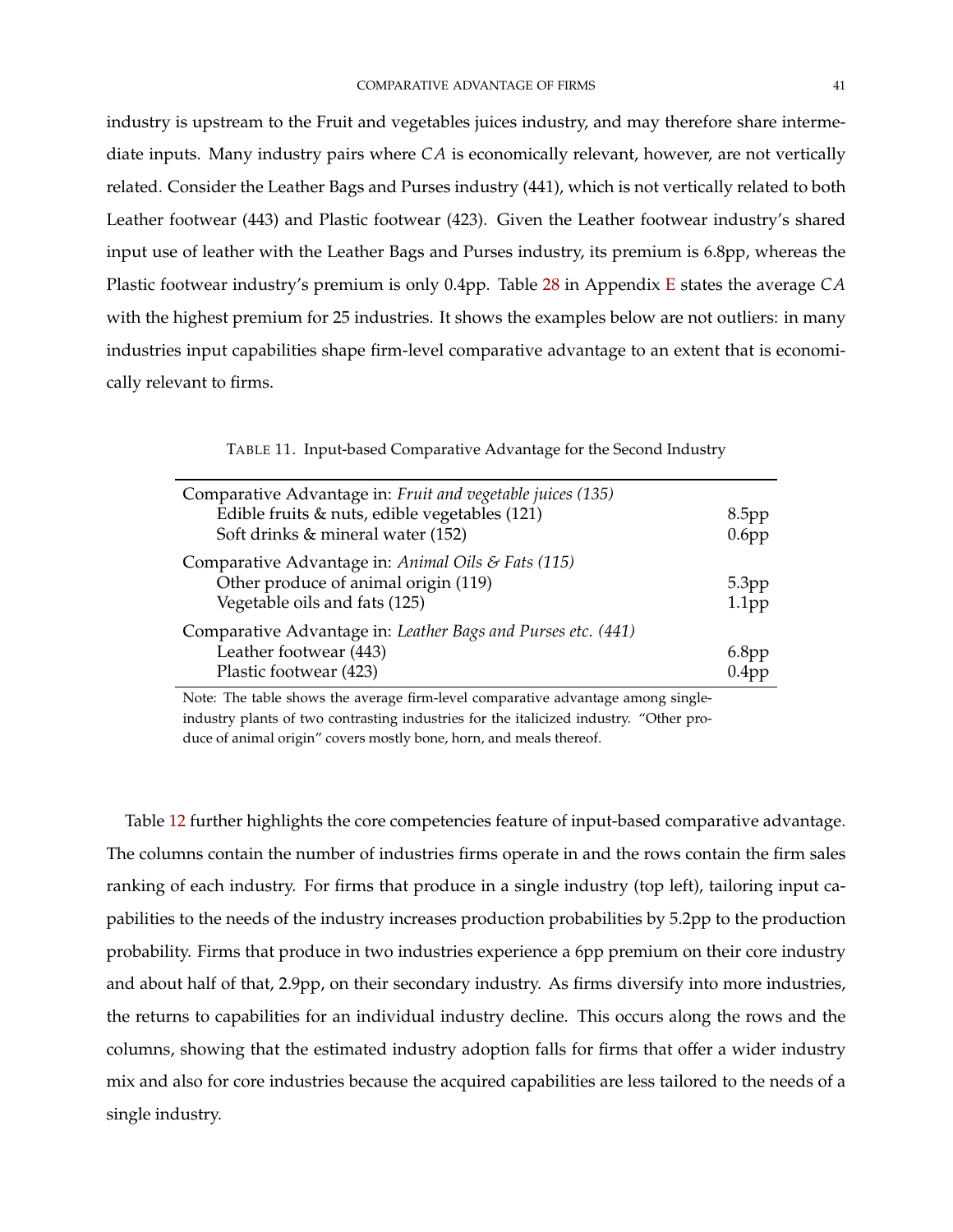| Industry | # of Industries With Positive Sales |       |       |       |       |       |       |       |       |       |
|----------|-------------------------------------|-------|-------|-------|-------|-------|-------|-------|-------|-------|
| rank     | 1                                   | 2     | 3     | 4     | 5     | 6     | 7     | 8     | 9     | $10+$ |
|          | 0.052                               | 0.060 | 0.061 | 0.033 | 0.026 | 0.021 | 0.020 | 0.019 | 0.014 | 0.020 |
| 2        |                                     | 0.029 | 0.023 | 0.018 | 0.017 | 0.016 | 0.014 | 0.015 | 0.010 | 0.022 |
| 3        |                                     |       | 0.019 | 0.015 | 0.013 | 0.013 | 0.011 | 0.011 | 0.014 | 0.015 |
| 4        |                                     |       |       | 0.013 | 0.013 | 0.012 | 0.011 | 0.009 | 0.010 | 0.016 |
| 5        |                                     |       |       |       | 0.011 | 0.011 | 0.011 | 0.009 | 0.011 | 0.009 |
| 6        |                                     |       |       |       |       | 0.010 | 0.010 | 0.010 | 0.010 | 0.006 |
|          |                                     |       |       |       |       |       | 0.010 | 0.009 | 0.009 | 0.007 |
| 8        |                                     |       |       |       |       |       |       | 0.009 | 0.008 | 0.008 |
| 9        |                                     |       |       |       |       |       |       |       | 0.008 | 0.009 |
| 10+      |                                     |       |       |       |       |       |       |       |       | 0.005 |

<span id="page-42-0"></span>TABLE 12. Core Competency Sales Premium from Input-Based Comparative Advantage

Table [12](#page-42-0) shows that more diversified multiproduct firms experience lower returns from inputbased comparative advantage in percentage terms. This of course conceals the large economic magnitudes of premia associated with input-based comparative advantage in more diversified firms, which are much bigger than other firms. To highlight this selection effect, entries in Table [13](#page-43-0) contain the size-weighted *CA* of firms. We normalize sales weights by the average sales of a single-product firm in that industry, so that the interpretation is premia weighted by the equivalent number of typical single-product firms. The single-industry premium from acquiring capabilities is hardly changed at 5.5pp, compared to the typical single-industry firm. Firms in multiple industries now show large premia even when we move along the rows of core industries for firms that operate in more and more industries. For example, a firm operating in nine industries has a 46.8pp higher (size weighted) premium in its core industry compared to a 7.2pp core premium for a two-industry firm. Moving down the columns, firms see larger premia on their core products, compared to their peripheral products. The lowest ranked industries of a firm show small premia, of under 1pp. Examination of the analogous Tables for the model extended to factors of production in Appendix [F](#page-76-0) shows broadly the same patterns at roughly half the size.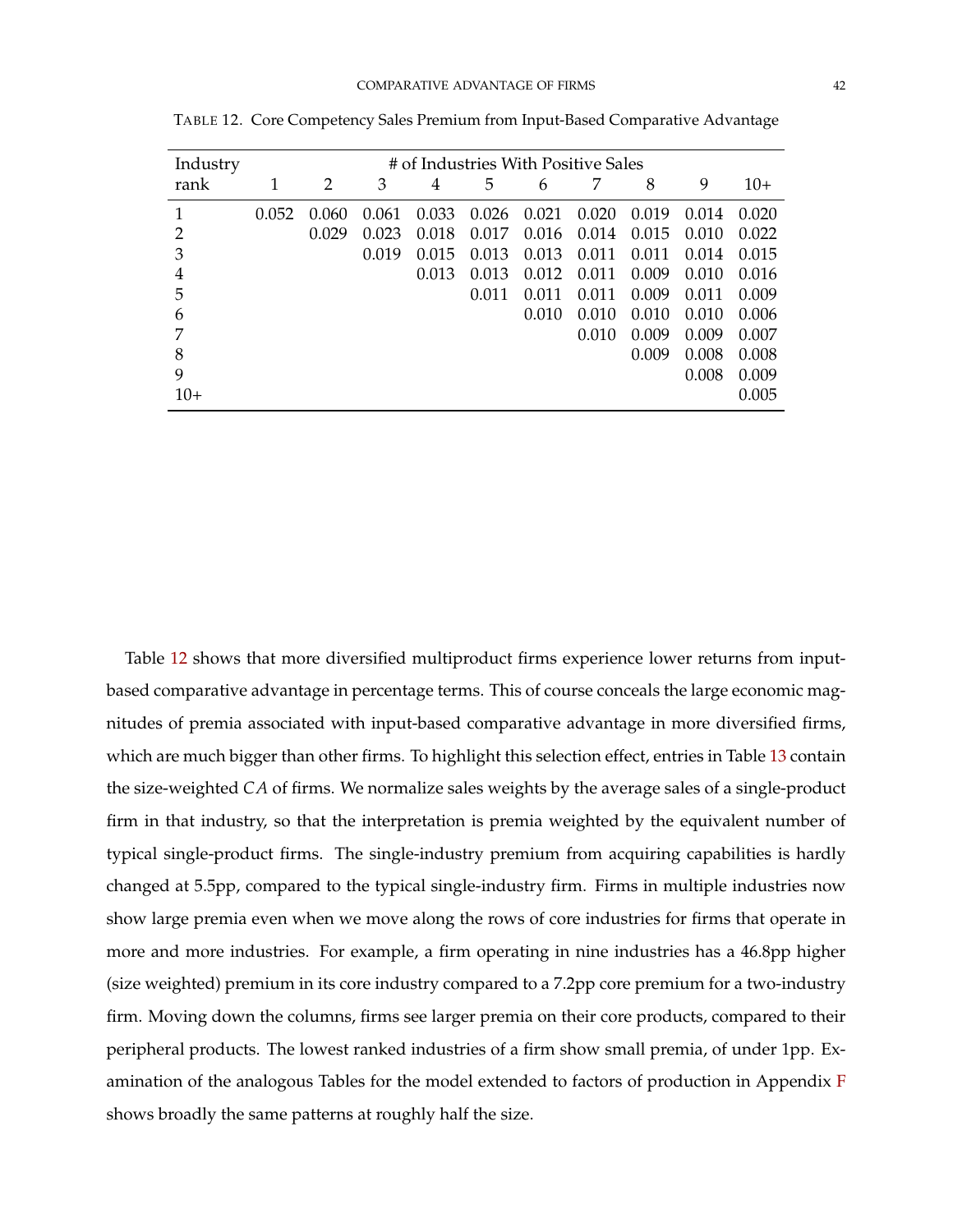| Industry rank |       | # of Industries With Positive Sales (CA weighted by size) |       |       |       |       |       |       |       |       |
|---------------|-------|-----------------------------------------------------------|-------|-------|-------|-------|-------|-------|-------|-------|
|               | 1     |                                                           | 3     | 4     | 5     | 6     |       | 8     | 9     | $10+$ |
|               | 0.055 | 0.072                                                     | 0.130 | 0.157 | 0.143 | 0.179 | 0.178 | 0.284 | 0.468 | 1.727 |
|               |       | 0.005                                                     | 0.012 | 0.039 | 0.158 | 0.301 | 0.266 | 0.332 | 0.018 | 3.499 |
| З             |       |                                                           | 0.002 | 0.005 | 0.007 | 0.048 | 0.019 | 0.041 | 0.245 | 1.375 |
| 4             |       |                                                           |       | 0.001 | 0.007 | 0.057 | 0.017 | 0.024 | 0.019 | 0.185 |
| 5             |       |                                                           |       |       | 0.004 | 0.009 | 0.014 | 0.008 | 0.019 | 0.047 |
| 6             |       |                                                           |       |       |       | 0.004 | 0.007 | 0.008 | 0.006 | 0.011 |
|               |       |                                                           |       |       |       |       | 0.002 | 0.006 | 0.005 | 0.019 |
| 8             |       |                                                           |       |       |       |       |       | 0.002 | 0.001 | 0.006 |
| 9             |       |                                                           |       |       |       |       |       |       | 0.005 | 0.004 |
| $10+$         |       |                                                           |       |       |       |       |       |       |       | 0.002 |

<span id="page-43-0"></span>TABLE 13. Core Competency Sales Premium from Input-Based Comparative Advantage – Size-Weighted

Tables [12](#page-42-0) and [13](#page-43-0) therefore confirm the core competencies feature of input-based comparative advantage. Together they show that multiproduct firms experience growth as a result of economies of scope in inputs, but that these decline as firms diversify into more and more industries.

5.3. **Economic Significance.** To examine the economic importance of input-based comparative advantage, we compare the distribution of industry-level variation in co-production, which are captured in the fixed effects, with the model-implied comparative advantage terms. A large literature in international economics seeks to quantify the importance of alternative drivers of productivity and welfare, such as by decomposing the margins for welfare gains from trade. Taking a similar approach, this sub-section decomposes the margins of co-production within firms. It relates them to potential underlying drivers, such as industry-level demand and supply shocks, which are being explicitly modelled in the theory and are being picked up in the form of fixed effects in the empirical analysis of Sections 3 and 5.

The left panel of Figure [5.1](#page-44-0) compares the distribution of *CA*, in lighter yellow, to the distribution of (unconditional) co-production rates within industry-pair cells, in darker blue. Comparative advantage is estimated as in Equation [\(5.1\)](#page-39-1), while the unconditional co-production rates capture, for example, demand complementarities such as left shoes being co-produced with right shoes. The distributions overlap substantially, showing that input-based comparative advantage shifts entry probabilities to an extent that is similar to time-invariant co-production rates within industry pairs. In other words, *CA* is as important in driving entry as summary statistics of observed co-production rates across industries. Further, input-based comparative advantage explains much of the variation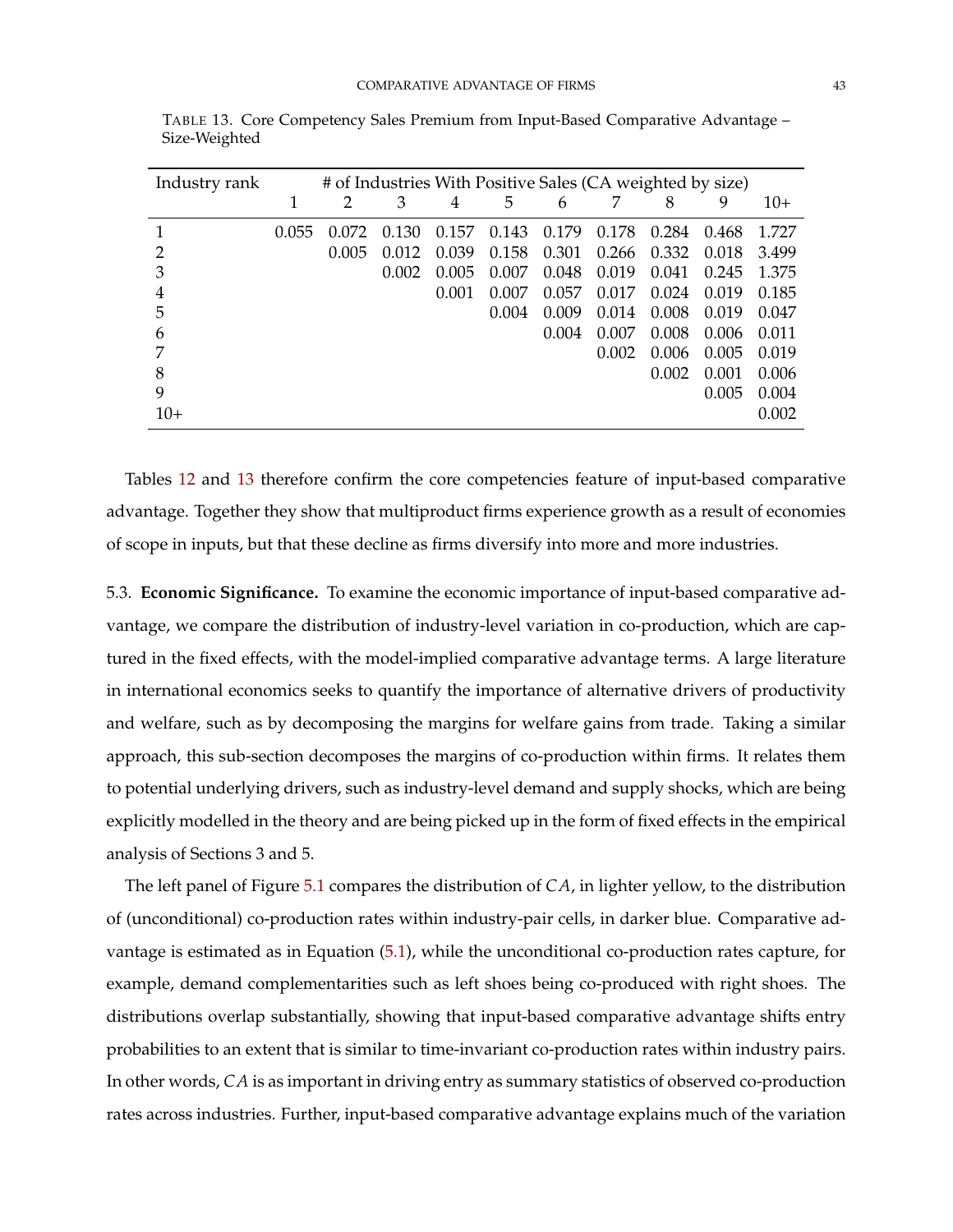<span id="page-44-0"></span>



FIGURE 5.1. Comparing Input-based Comparative Advantage with Other Drivers of Entry

in entry probabilities across industry-pairs, implying a limited role that confounders could play in altering the contribution of *CA* towards entry into an industry.

The right panel compares the distribution of *CA*, in yellow, to the distribution of entry probabilities within industry-year cells (i.e. what an industry-year fixed effect would pick up), in blue. Although smaller, the overlap continues to be substantive. The quantitative importance of the modelimplied *CA* in driving production choices is therefore in between the importance of industry-pairlevel drivers and industry-year shocks.

5.4. **Extension to Primary Factors.** The model and structural estimation can be readily extended to primary factors, such as capital and labour. This extension is motivated by product-level findings of [Schott](#page-52-0) [\(2004\)](#page-52-0), which shows that countries' within-product specialization reflects factor-based comparative advantage. It is also related to [Crozet and Trionfetti](#page-48-1) [\(2013\)](#page-48-1) that examines factor intensity and firm exports and to [Fontagne et al.](#page-49-0) [\(2018\)](#page-49-0) which examines the typical product vectors of firm exports.

Adding primary factors *f* in an analogous way to intermediate inputs (details in the Appendix), the revenue equation then contains a factor similarity term as follows:

$$
(5.2) \quad \ln R_{jkt} = \kappa_{kt} + \kappa_{jk} + \sum_i \left[ \kappa_0^I + \kappa_1^I \left( \alpha_B B_{ijt} + \alpha_\tau \tau_{ijt} \right) \right] \left( \theta_{ijt} \overline{\theta}_{ik} - \frac{\theta_{ijt}^2}{2} \right) + \sum_j \kappa_1^F \left( \theta_{fjt} \overline{\theta}_{fk} - \frac{\theta_{fjt}^2}{2} \right).
$$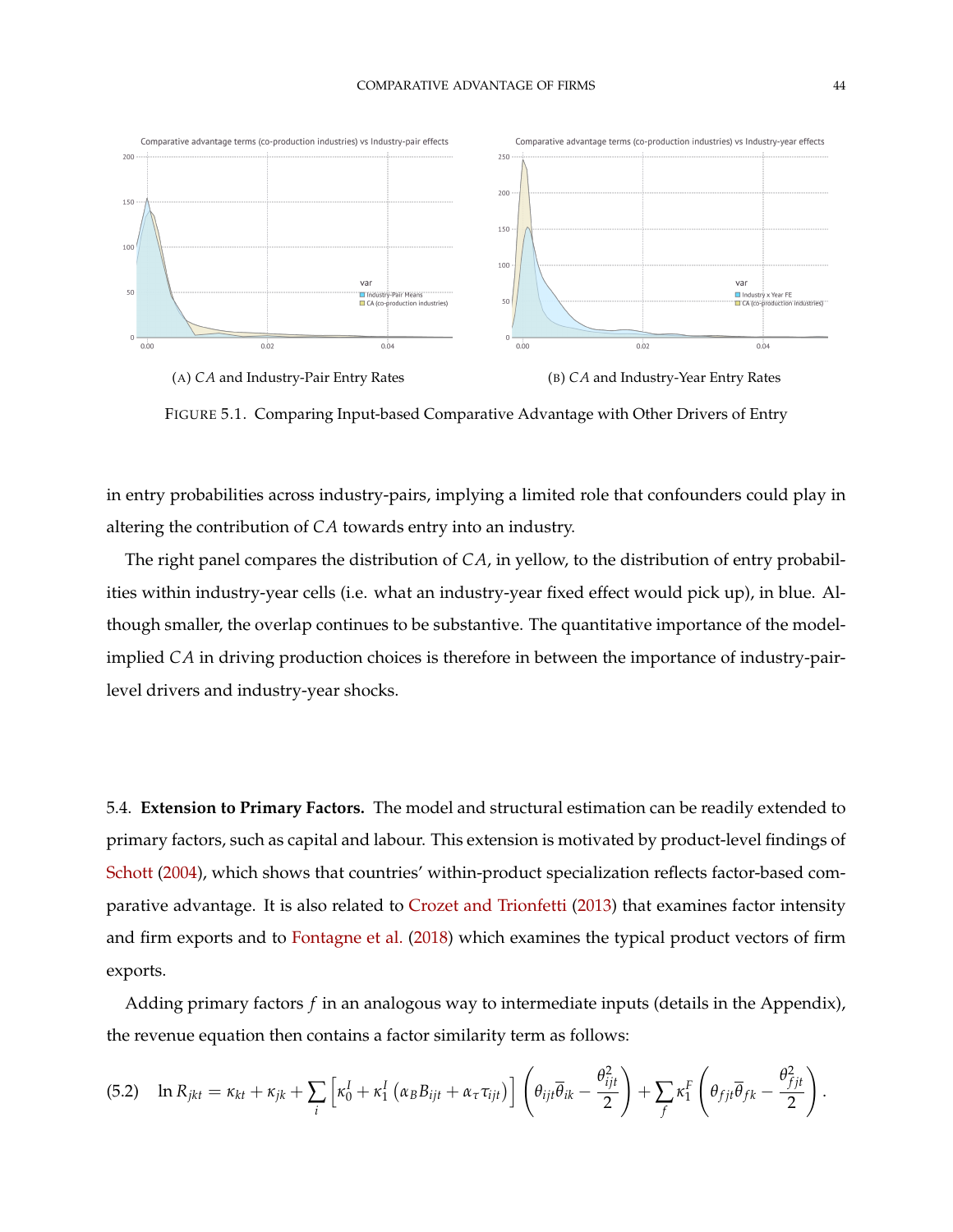with  $\kappa_0^I=\Theta_{i0}^2\rho$  /  $(1-\rho)$ ,  $\kappa_1^I=2\Theta_{i0}\rho$  /  $(1-\rho)$   $(\sigma-1)$ ,  $\kappa_1^F=2\Theta_{f0}\rho$  /  $(1-\rho)$   $(\sigma-1)$ . The IV estimator is analogous to the one above with an additional instrument for firm level factor shares to correct for biases from firm-factor shocks, detailed in the Appendix.

Taking the extended model to data, Table [14](#page-45-0) shows structural estimates accounting for primary factor - capital *K* and labour *L*. It finds similar results with a slightly smaller coefficient on the input similarity term and minor reductions in the magnitudes of the interaction terms. The results suggest that firms are also more likely to move into industries that have a similar primary factor mix, and they provide some evidence for theories of the firm suggesting co-production in high capital intensity industries. Tables [21](#page-58-0) and [22](#page-58-1) in the Appendix provide reduced form results with primary factors.

<span id="page-45-0"></span>

|                           |                                                                                                                     | Positive Sales Dummy ( $R_{ikt} > 0$ ) |                      |                      |                      |  |
|---------------------------|---------------------------------------------------------------------------------------------------------------------|----------------------------------------|----------------------|----------------------|----------------------|--|
|                           |                                                                                                                     | (1)                                    | (2)                  | (3)                  | (4)                  |  |
| <b>Input Distance</b>     | $\sum_{i \notin \{K,L\}} \left( \theta_{ijt} \overline{\theta}_{ik} - \theta_{ijt}^2 / 2 \right)$                   | $0.0068***$                            | $0.0068***$          | $0.1277***$          | $0.1112***$          |  |
|                           |                                                                                                                     | (0.0002)                               | (0.0002)             | (0.0127)             | (0.0110)             |  |
|                           | <b>Factor Distance</b> $\sum_{f \in \{K,L\}} (\theta_{fjt} \overline{\theta}_{fk} - \theta_{fit}^2/2)$              | $0.0084***$                            | $0.0084***$          | $0.1094***$          | $0.0600***$          |  |
|                           |                                                                                                                     | (0.0003)                               | (0.0003)             | (0.0122)             | (0.0080)             |  |
| <b>Input Distance</b>     | $\sum_i B_{ijt} \cdot \left( \theta_{ijt} \overline{\theta}_{ik} - \theta_{ijt}^2/2 \right)$                        | $-0.0000$                              | $-0.0000$            | $-0.0040***$         | $-0.0036***$         |  |
| <b>Entry Barriers</b>     |                                                                                                                     | (0.0002)                               | (0.0002)             | (0.0006)             | (0.0006)             |  |
|                           | <b>Input Distance</b> $\sum_i \tau_{ijt} \cdot \left(\theta_{ijt} \overline{\theta}_{ik} - \theta_{ijt}^2/2\right)$ |                                        | 0.0008               |                      | $-0.0210***$         |  |
| Tariffs                   |                                                                                                                     |                                        | (0.0005)             |                      | (0.0027)             |  |
| $\kappa_{jk}$             |                                                                                                                     | Yes                                    | Yes                  | Yes                  | Yes                  |  |
| $\kappa_{kt}$             |                                                                                                                     | Yes                                    | Yes                  | Yes                  | Yes                  |  |
| Estimator                 |                                                                                                                     | <b>OLS</b>                             | <b>OLS</b>           | IV                   | IV                   |  |
| $\boldsymbol{N}$<br>$R^2$ |                                                                                                                     | 77,745,382<br>0.7622                   | 77,745,382<br>0.7622 | 46,185,150<br>0.7598 | 46,185,150<br>0.7598 |  |

TABLE 14. Structural Estimates for Multi-Industry Sales Premium, with Primary Factors

Standard errors in parentheses, clustered at the firm-industry level.

<sup>+</sup> *p* < 0.10, <sup>∗</sup> *p* < 0.05, ∗∗ *p* < 0.01

#### 6. CONCLUSION

Even though multiproduct firms account for a disproportionately large share of economic activity, systematic theory and evidence examining product diversification is thin. In this paper we examine the role of common use of input capabilities as a determinant of the evolution of firms'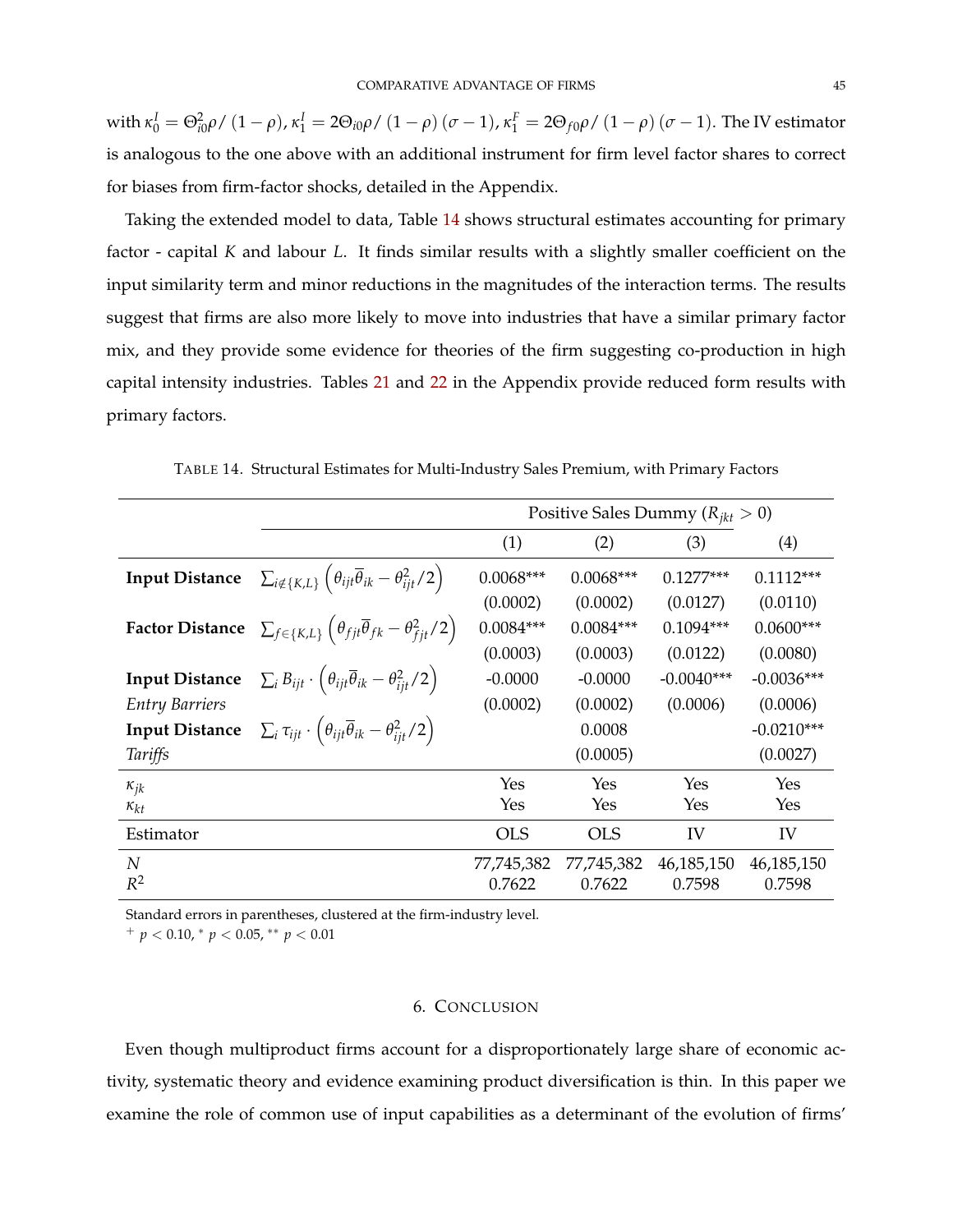product space. This formalises the resource-based view of the firm in ways that enables an assessment of its economic significance. We bring this theory to Indian manufacturing data to study the relevance of input capabilities in both reduced form and through structural estimation. We use the removal of size-based entry barriers in input markets to establish a causal channel from input capabilities to the firm's industry mix. Estimating the structural parameters that govern the elasticity of revenue with respect to the capabilities component of cost, we find that input capabilities determine the content of a firm's 'core competencies', and they are quantitatively as important as time-invariant co-production rates across industries.

A key theoretical insight of our framework is that economies of scope within multiproduct firms imply production choices and input capabilities are jointly determined. Production choices are interdependent on the relative demand and supply conditions a firm faces and the portfolio of industries a firm enters depends on the extent of its input similarity to that industry. The theory motivates an instrumental variable strategy which shows that input capabilities are quantitatively important in determining the production patterns of firms.

Broadly speaking, the fact that the mechanisms of this paper are quantitatively important underscores that multiproduct firms do not behave like collections of single product firms. Therefore in aggregate, industries may respond to policy in ways that will not be captured by single product firm models. Coupled with the obvious role of input-output linkages central to economies of scope shown here, this calls for additional research on these linkages both between firms and at the macroeconomic level to look for policy effects *within* firms that so far may have been missed.

#### **REFERENCES**

- ACEMOGLU, D., P. ANTRÀS, AND E. HELPMAN (2007): "Contracts and Technology Adoption," *American Economic Review*, 97, 916–943.
- ACEMOGLU, D., V. M. CARVALHO, A. OZDAGLAR, AND A. TAHBAZ-SALEHI (2012): "The network origins of aggregate fluctuations," *Econometrica*, 80, 1977–2016.
- AMIHUD, Y. AND B. LEV (1981): "Risk reduction as a managerial motive for conglomerate mergers," *The Bell Journal of Economics*, 605–617.
- AMIRAPU, A., M. GECHTER, AND G. SMAGGHUE (2018): "Dynamic Effects of Product Market Regulation: Evidence from India," *Working Paper*.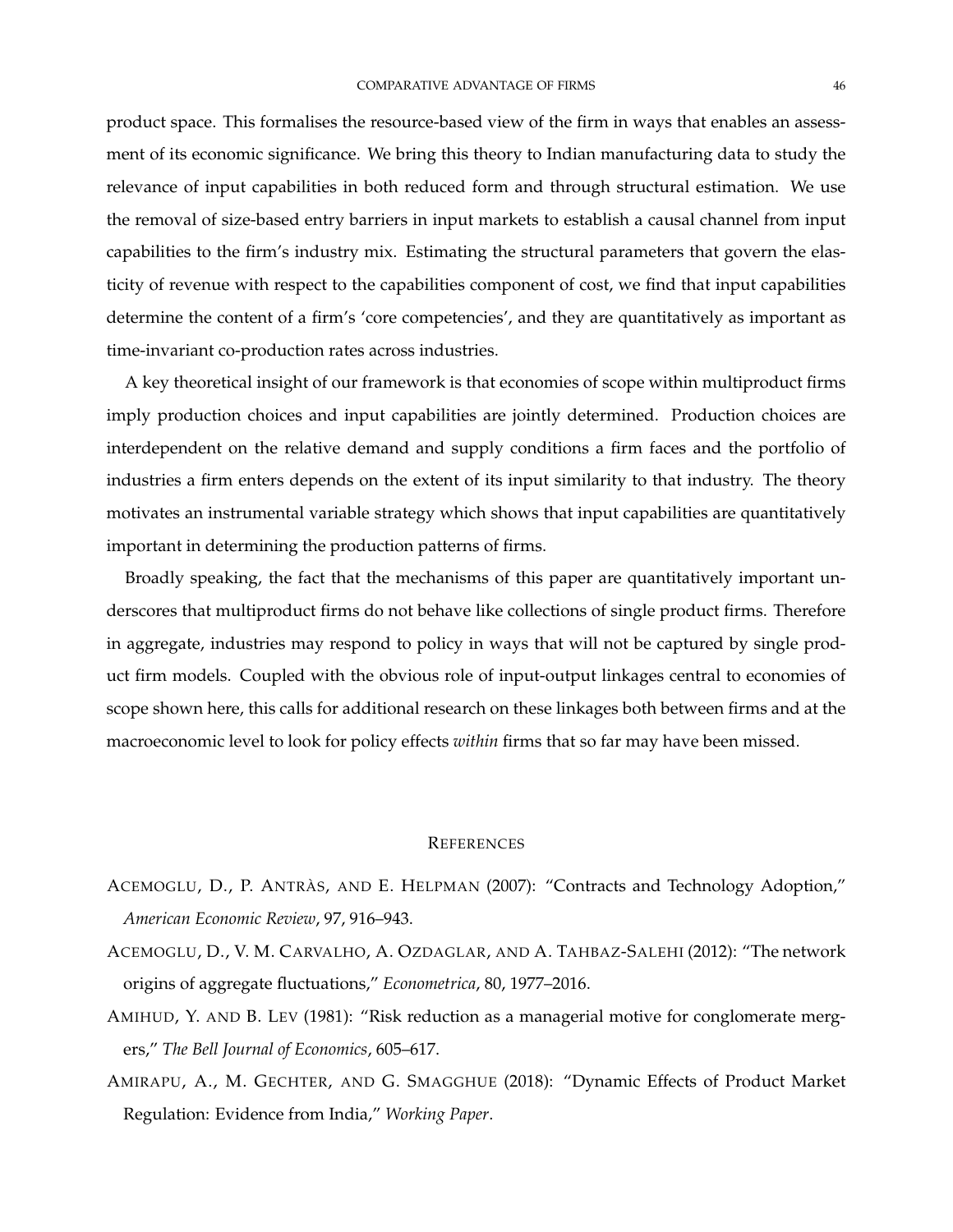- AMITI, M. AND J. KONINGS (2007): "Trade liberalization, intermediate inputs, and productivity: Evidence from Indonesia," *The American Economic Review*, 1611–1638.
- <span id="page-47-0"></span>ANGRIST, J. D. AND J.-S. PISCHKE (2008): *Mostly harmless econometrics: An empiricist's companion*, Princeton University Press.
- ANTRAS, P. AND D. CHOR (2013): "Organizing the global value chain," *Econometrica*, 81, 2127–2204.
- ATALAY, E., A. H. SU, M. J. LI, AND C. SYVERSON (2019): "How Wide is the Firm Border?" *The Quarterly Journal of Economics*, 134, 1845–1882.
- AW, B. Y. AND Y. LEE (2009): "Product Choice and Market Competition: The Case of Multiproduct Electronic Plants in Taiwan," *The Scandinavian Journal of Economics*, 111, 711–740.
- BAUMOL, W. J. (1977): "On the proper cost tests for natural monopoly in a multiproduct industry," *The American Economic Review*, 67, 809–822.
- BERNARD, A. B., E. J. BLANCHARD, I. VAN BEVEREN, AND H. VANDENBUSSCHE (2018): "Carry-Along Trade," *The Review of Economic Studies*, 0, 1–38.
- BERNARD, A. B., E. DHYNE, G. MAGERMAN, K. MANOVA, AND A. MOXNES (2021): "The origins of firm heterogeneity: A production network approach," *forthcoming Journal of Political Economy*.
- BERNARD, A. B., J. EATON, J. B. JENSEN, AND S. KORTUM (2003): "Plants and Productivity in International Trade," *The American Economic Review*, 93, 1268–1290.
- BERNARD, A. B., J. B. JENSEN, S. J. REDDING, AND P. K. SCHOTT (2007): "Firms in International Trade," *The Journal of Economic Perspectives*, 21, 105–130.
- BERNARD, A. B., S. J. REDDING, AND P. K. SCHOTT (2010): "Multiple-Product Firms and Product Switching," *The American Economic Review*, 100, 70–97.
- ——— (2011): "Multiproduct Firms and Trade Liberalization," *The Quarterly Journal of Economics*, 126, 1271–1318.
- BERNHEIM, B. D. AND M. D. WHINSTON (1990): "Multimarket contact and collusive behavior," *The RAND Journal of Economics*, 1–26.
- BLOOM, N., A. MAHAJAN, D. MCKENZIE, AND J. ROBERTS (2010): "Why Do Firms in Developing Countries Have Low Productivity?" *The American Economic Review*, 619–623.
- BLOOM, N., M. SCHANKERMAN, AND J. VAN REENEN (2013): "Identifying technology spillovers and product market rivalry," *Econometrica*, 81, 1347–1393.
- BOEHM, J., S. DHINGRA, AND J. MORROW (2016): "Swimming upstream: input-output linkages and the direction of product adoption," *CEP discussion paper*, 1407.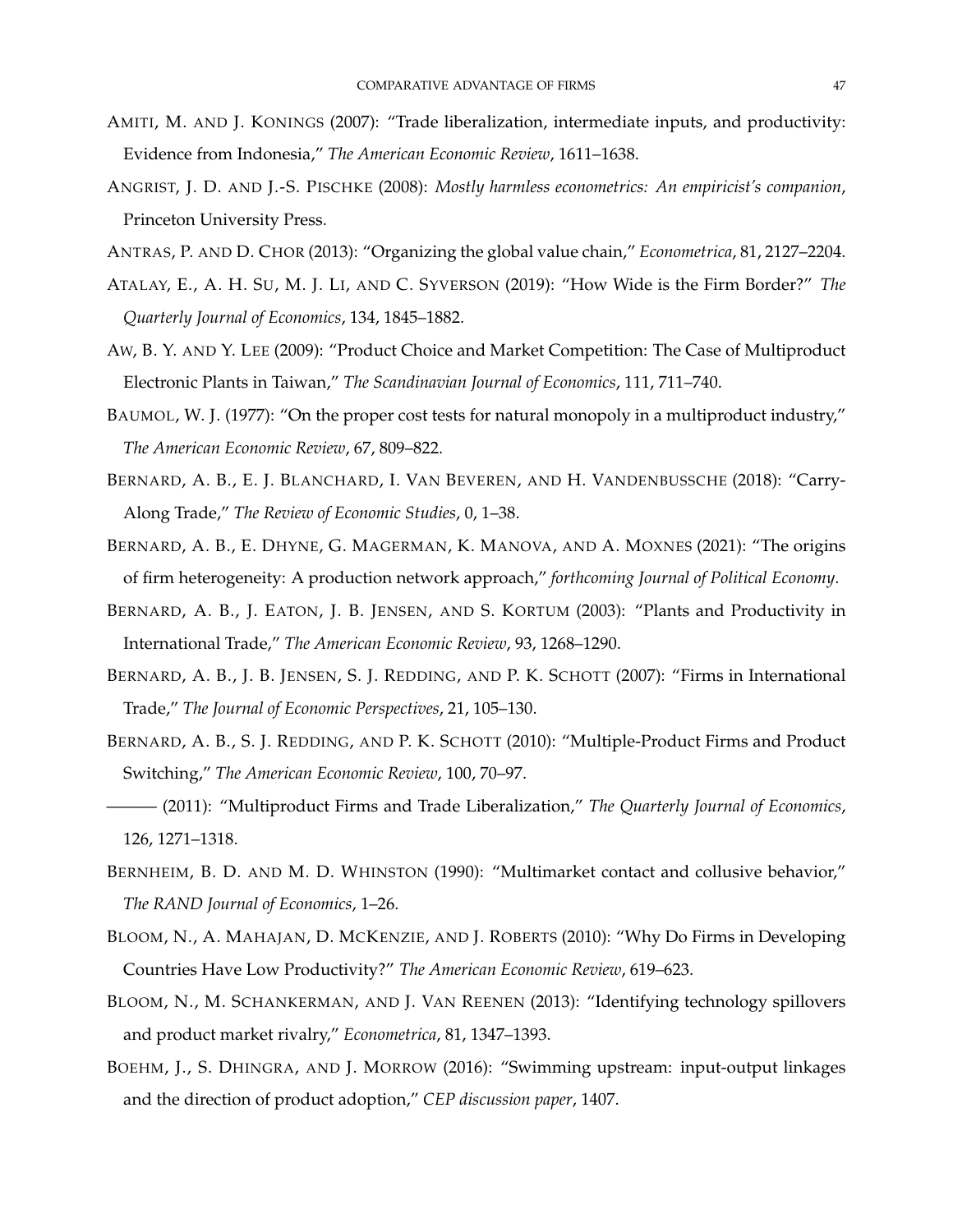——— (2018): "Product Diversification in Indian Manufacturing," *Developments in Global Sourcing*, 337.

- BOLLARD, A., P. J. KLENOW, AND G. SHARMA (2013): "India's Mysterious Manufacturing Miracle," *Review of Economic Dynamics*, 16, 59–85.
- BOWEN, H. P. AND M. F. WIERSEMA (2005): "Foreign-based Competition and Corporate Diversification Strategy," *Strategic Management Journal*, 26, 1153–1171.
- BOWN, C. P. AND M. A. CROWLEY (2016): "The Empirical Landscape of Trade Policy," in *Handbook of Commercial Policy*, Elsevier, vol. 1, 3–108.
- BRANDER, J. A. AND J. EATON (1984): "Product Line Rivalry," *The American Economic Review*, 74, 323–334.
- BRODA, C. AND D. E. WEINSTEIN (2006): "Globalization and the Gains from Variety," *Quarterly Journal of Economics*, 121, 541–585.
- BRYCE, D. J. AND S. G. WINTER (2009): "A General Interindustry Relatedness Index," *Management Science*, 55, 1570–1585.
- <span id="page-48-0"></span>CAMERON, A. C. AND D. L. MILLER (2015): "A practitioner's guide to cluster-robust inference," *Journal of Human Resources*, 50, 317–372.
- CHANDLER, A. D. (1992): "Organizational capabilities and the economic history of the industrial enterprise," *Journal of Economic Perspectives*, 6, 79–100.
- COMBES, P.-P. AND L. GOBILLON (2015): "The Empirics of Agglomeration Economies," in *Handbook of Regional and Urban Economics*, Elsevier, vol. 5, 247–348.
- CONLEY, T. G. AND B. DUPOR (2003): "A spatial analysis of sectoral complementarity," *Journal of Political Economy*, 111, 311–352.
- <span id="page-48-1"></span>CROZET, M. AND F. TRIONFETTI (2013): "Firm-level comparative advantage," *Journal of International Economics*, 91, 321–328.
- DE BLAS, B. AND K. N. RUSS (2015): "Understanding Markups in the Open Economy," *American Economic Journal: Macroeconomics*, 7, 157–180.
- DHINGRA, S. (2013): "Trading away wide brands for cheap brands," *The American Economic Review*, 103, 2554–2584.
- DHINGRA, S. AND J. MORROW (2019): "Monopolistic competition and optimum product diversity under firm heterogeneity," *Journal of Political Economy*, 127, 196–232.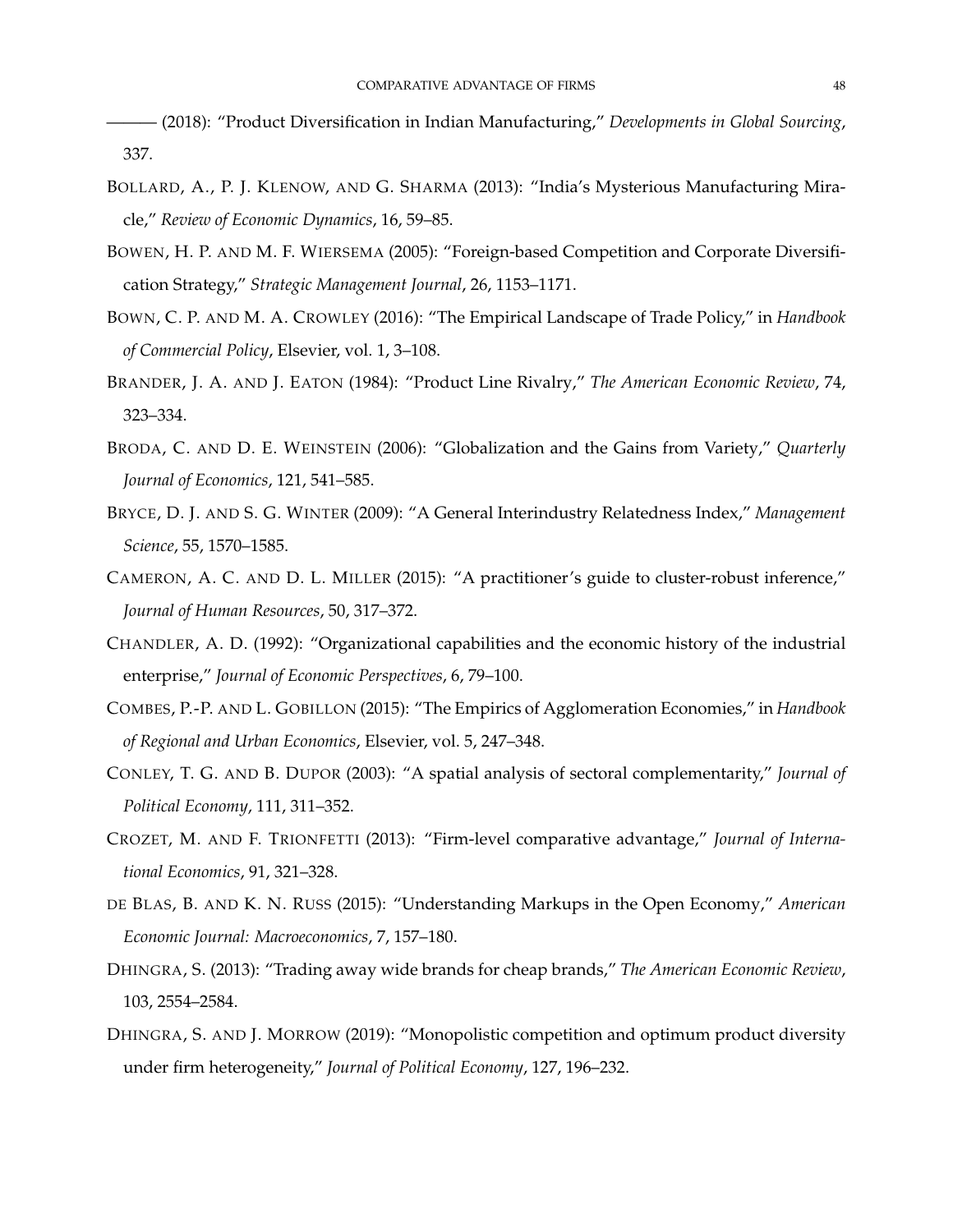- DI GIOVANNI, J., A. A. LEVCHENKO, AND I. MÉJEAN (2014): "Firms, destinations, and aggregate fluctuations," *Econometrica*, 82, 1303–1340.
- DING, X. (2019): "Intangible Economies of Scope: Micro Evidence and Macro Implications," *Working Paper*.
- DURLAUF, S. N. (1993): "Nonergodic economic growth," *The Review of Economic Studies*, 60, 349– 366.
- EATON, B. C. AND N. SCHMITT (1994): "Flexible manufacturing and market structure," *The American Economic Review*, 875–888.
- ECKEL, C., L. IACOVONE, B. JAVORCIK, AND J. P. NEARY (2015): "Multi-product firms at home and away: Cost-versus quality-based competence," *Journal of International Economics*, 95, 216–232.
- ECKEL, C. AND P. NEARY (2010): "Multi-product Firms and Flexible Manufacturing in the Global Economy," *Review of Economic Studies*, 77, 188–217.
- ETHIER, W. (1982): "National and international returns to scale in the modern theory of international trade," *The American Economic Review*, 72, 389–405.
- FAN, J. P. AND L. H. LANG (2000): "The Measurement of Relatedness: An Application to Corporate Diversification," *The Journal of Business*, 73, 629–660.
- FLAGGE, M. AND R. CHAUREY (2014): "Firm-Product Linkages and the Evolution of Product Scope," *Working Paper*.
- <span id="page-49-0"></span>FONTAGNE, L., A. SECCHI, AND C. TOMASI (2018): "Exporters' product vectors across markets," *European Economic Review*, 110, 150–180.
- FOSTER, L., J. HALTIWANGER, AND C. SYVERSON (2008): "Reallocation, firm turnover, and efficiency: Selection on productivity or profitability?" *American Economic Review*, 98, 394–425.
- GALLE, S. (2015): "Competition, Financial Constraints and Misallocation: Plant-Level Evidence from Indian Manufacturing," *UC Berkeley Working Paper*.
- GARCIA-SANTANA, M. AND J. PIJOAN-MAS (2014): "The reservation laws in India and the misallocation of production factors," *Journal of Monetary Economics*, 66, 193–209.
- GOLDBERG, P. K., A. K. KHANDELWAL, N. PAVCNIK, AND P. TOPALOVA (2009): "Multi-product Firms and Product Turnover in the Developing World: Evidence from India," *The Review of Economics and Statistics*.
	- $-$  (2010): "Imported intermediate inputs and domestic product growth: Evidence from India," *The Quarterly Journal of Economics*, 125, 1727–1767.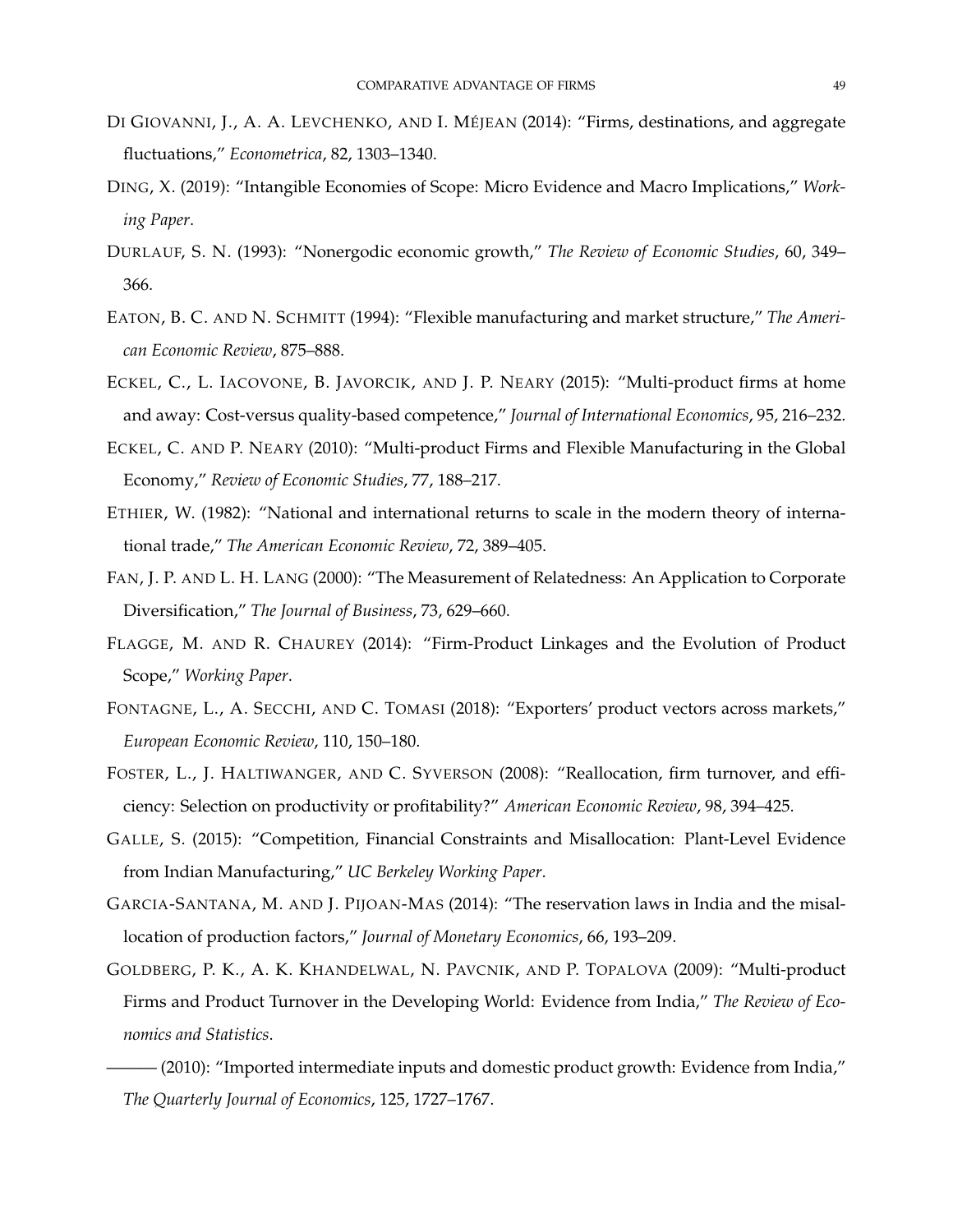- GOVERNMENT OF INDIA (2009): "Micro, Small, and Medium Enterprises in India: An Overview," Tech. rep.
- HALPERN, L., M. KOREN, AND A. SZEIDL (2015): "Imported inputs and productivity," *American Economic Review*, 105, 3660–3703.
- HARRISON, A. AND A. RODRIGUEZ-CLARE (2010): "Trade, foreign investment, and industrial policy for developing countries," *Handbook of Development Economics*, 5, 4039–4214, publisher: Elsevier.
- HAUSMANN, R. AND C. A. HIDALGO (2011): "The network structure of economic output," *Journal of Economic Growth*, 16, 309–342.
- HAUSMANN, R., J. HWANG, AND D. RODRIK (2007): "What you export matters," *Journal of Economic Growth*, 12, 1–25.
- HIDALGO, C. A., B. KLINGER, A. L. BARABASI, AND R. HAUSMANN (2007): "The product space conditions the development of nations," *Science*, 317, 482–487.
- HOBERG, G. AND G. PHILLIPS (2016): "Text-based network industries and endogenous product differentiation," *Journal of Political Economy*, 124, 1423–1465.
- HOTTMAN, C. J., S. J. REDDING, AND D. E. WEINSTEIN (2016): "Quantifying the sources of firm heterogeneity," *The Quarterly Journal of Economics*, 131, 1291–1364.
- HUSSAIN, A. (1997): *Report of the expert committee on small enterprises*, Ministry of Industry, Government of India, by National Council of Applied Economic Research.
- HUTCHINSON, J., J. KONINGS, AND P. P. WALSH (2010): "The firm size distribution and interindustry diversification," *Review of Industrial Organization*, 37, 65–82.
- IACOVONE, L. AND B. S. JAVORCIK (2010): "Multi-Product Exporters: Product Churning, Uncertainty and Export Discoveries," *The Economic Journal*, 120, 481–499.
- JENSEN, M. C. (1986): "Agency costs of free cash flow, corporate finance, and takeovers," *The American Economic Review*, 76, 323–329.
- JOVANOVIC, B. (1987): "Micro shocks and aggregate risk," *The Quarterly Journal of Economics*, 395– 409.
- JOVANOVIC, B. AND R. J. GILBERT (1993): "The diversification of production," *Brookings papers on economic activity. Microeconomics*, 1993, 197–247.
- KASAHARA, H. AND J. RODRIGUE (2008): "Does the use of imported intermediates increase productivity? Plant-level evidence," *Journal of Development Economics*, 87, 106–118.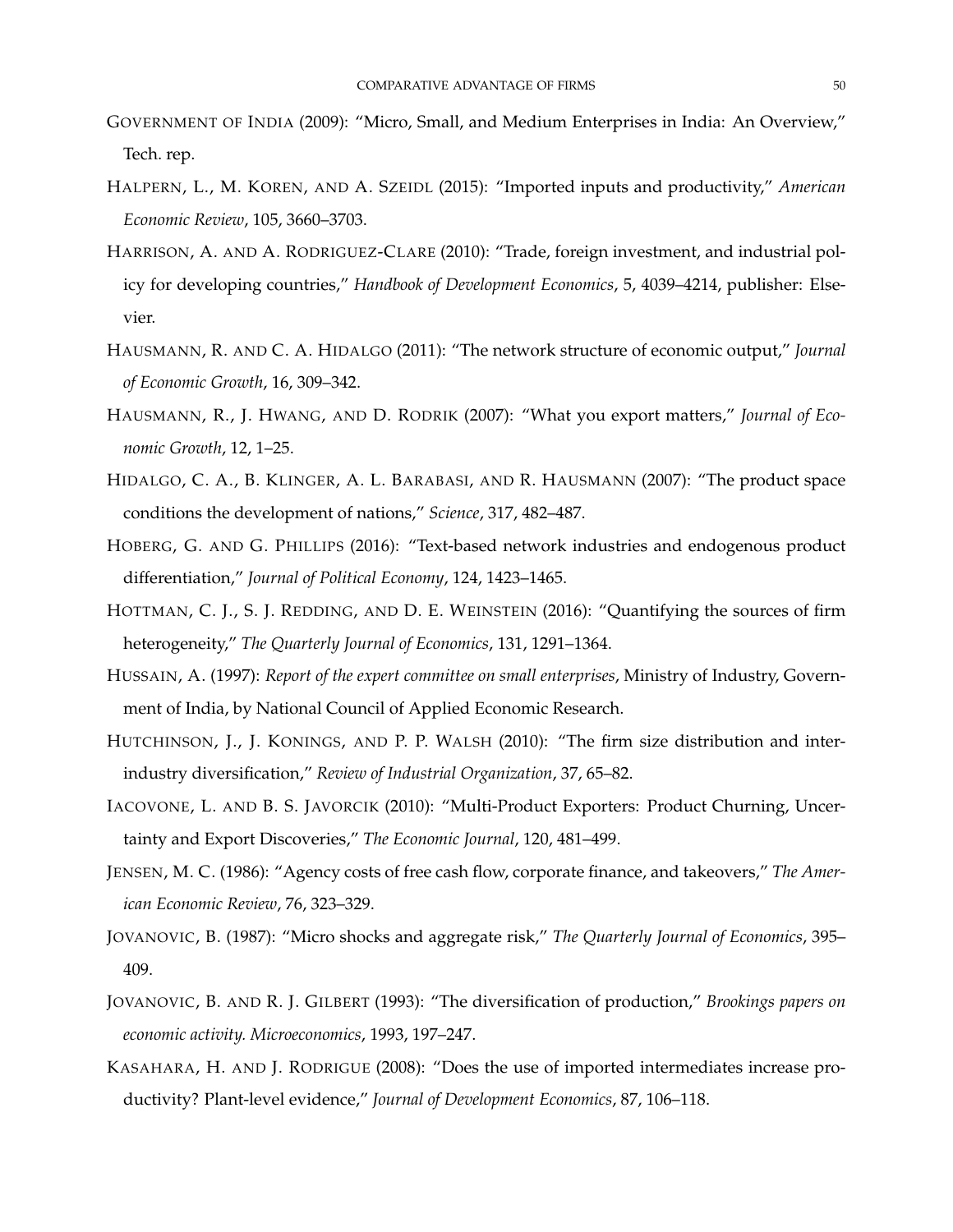- KOREN, M. AND S. TENREYRO (2013): "Technological diversification," *The American Economic Review*, 103, 378–414.
- KUGLER, M. AND E. VERHOOGEN (2009): "Plants and Imported Inputs: New Facts and an Interpretation," *American Economic Review*, 99, 501–507.
- ——— (2012): "Prices, Plant Size, and Product Quality," *The Review of Economic Studies*, 79, 307–339.
- LICHTENBERG, F. R. (1992): "Industrial de-diversification and its consequences for productivity," *Journal of Economic Behavior & Organization*, 18, 427–438.
- LIU, R. (2010): "Import competition and firm refocusing," *Canadian Journal of Economics/Revue canadienne d'économique*, 43, 440–466.
- LOPEZ, R. A. AND J. SUDEKUM (2009): "Vertical Industry Relations, Spillovers, and Productivity: Evidence from Chilean Plants," *Journal of Regional Science*, 49, 721–747.
- LU, D., A. MARISCAL, AND L.-F. MEJIA (2016): "How Firms Accumulate Inputs: Evidence from Import Switching," *Working Paper*.
- MAKSIMOVIC, V. AND G. M. PHILLIPS (2013): "Conglomerate firms, internal capital markets, and the theory of the firm," *Annu. Rev. Financ. Econ.*, 5, 225–244.
- MARTIN, L. A., S. NATARAJ, AND A. E. HARRISON (2017): "In with the big, out with the small: Removing small-scale reservations in India," *American Economic Review*, 107, 354–86.
- MAYER, T., M. J. MELITZ, AND G. I. P. OTTAVIANO (2014): "Market size, competition, and the product mix of exporters," *American Economic Review*, 104, 495–536.
- ——— (2020): "Product Mix and Firm Productivity Responses to Trade Competition," *Review of Economics and Statistics*, 59.
- MONTGOMERY, C. A. (1994): "Corporate diversificaton," *Journal of Economic Perspectives*, 8, 163–178.
- MORCK, R., A. SHLEIFER, AND R. W. VISHNY (1990): "Do managerial objectives drive bad acquisitions?" *The Journal of Finance*, 45, 31–48.
- PANZAR, J. C. AND R. D. WILLIG (1981): "Economies of scope," *The American Economic Review*, 71, 268–272.
- PENROSE, E. (1955): "Limits to the Growth and Size of Firms," *The American Economic Review*, 531– 543.
- RACHAPALLI, S. (2021): "Learning between Buyers and Sellers Along the Global Value Chain," *Working Paper*.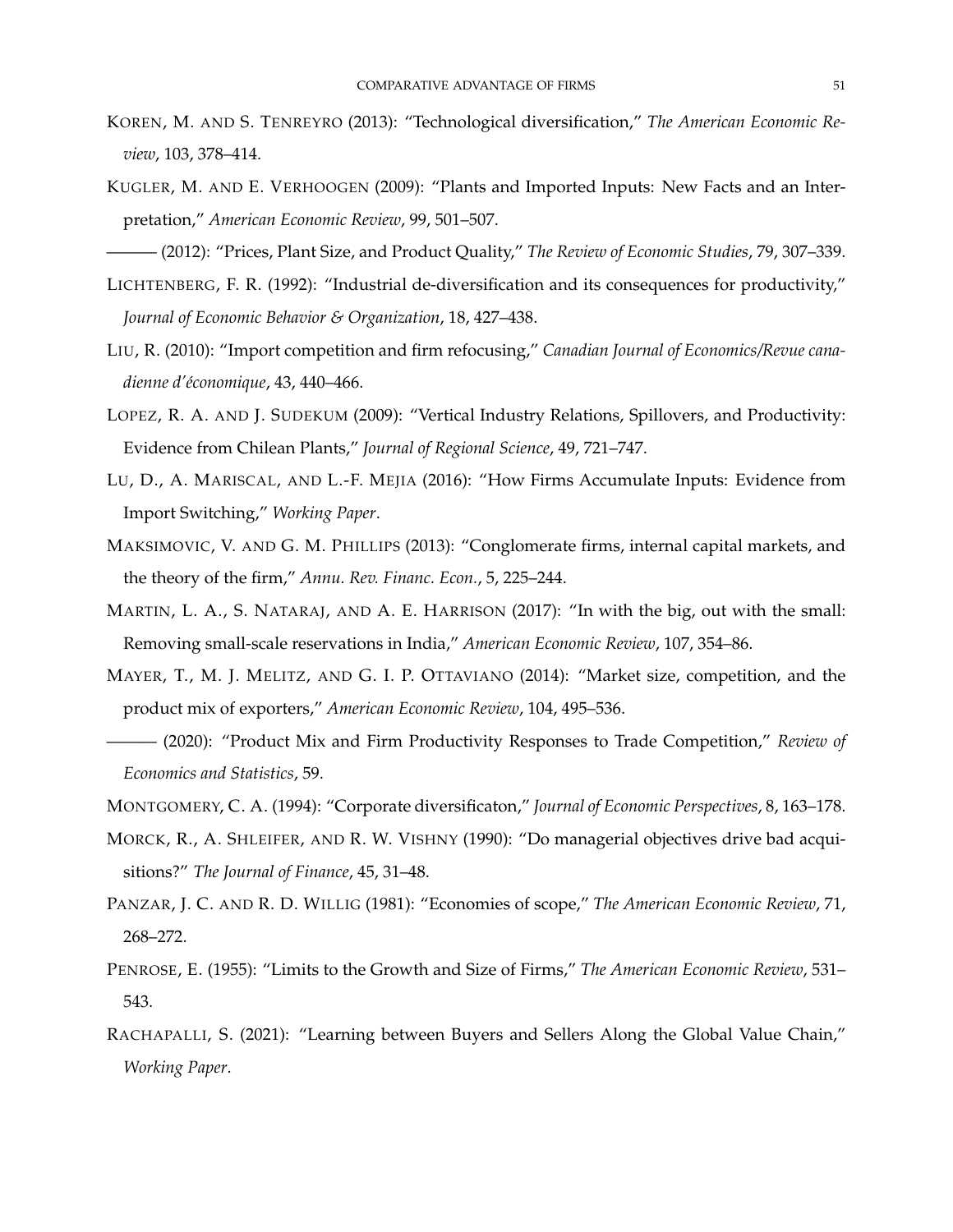- ROBINS, J. AND M. F. WIERSEMA (1995): "A Resource-based Approach to the Multibusiness Firm: Empirical Analysis of Portfolio Interrelationships and Corporate Financial Performance," *Strategic Management Journal*, 16, 277–299.
- RONDI, L. AND D. VANNONI (2005): "Are EU leading firms returning to core business? Evidence on refocusing and relatedness in a period of market integration," *Review of Industrial Organization*, 27, 125–145.
- SCHERER, F. M. (1982): "Inter-Industry Technology Flows and Productivity Growth," *The Review of Economics and Statistics*, 64, pp. 627–634.
- <span id="page-52-0"></span>SCHOTT, P. K. (2004): "Across-product versus within-product specialization in international trade," *The Quarterly Journal of Economics*, 119, 647–678.
- SHAKED, A. AND J. SUTTON (1990): "Multiproduct firms and market structure," *The RAND Journal of Economics*, 45–62.
- STIGLER, G. J. (1951): "The Division of Labor is Limited by the Extent of the Market," *Journal of Political Economy*, 59, 185–193.
- SUTTON, J. AND D. TREFLER (2016): "Capabilities, wealth, and trade," *Journal of Political Economy*, 124, 826–878.
- TEECE, D. J. (1982): "Towards an Economic Theory of the Multiproduct Firm," *Journal of Economic Behavior & Organization*, 3, 39–63.
- TYBOUT, J. R. (2000): "Manufacturing firms in developing countries: How well do they do, and why?" *Journal of Economic literature*, 11–44.
- VANDENBUSSCHE, H. AND C. VIEGELAHN (2018): "Input reallocation within multi-product firms," *Journal of International Economics*, 114, 63–79.
- WILLIG, R. D., S. C. SALOP, AND F. M. SCHERER (1991): "Merger analysis, industrial organization theory, and merger guidelines," *Brookings Papers on Economic Activity. Microeconomics*, 1991, 281– 332.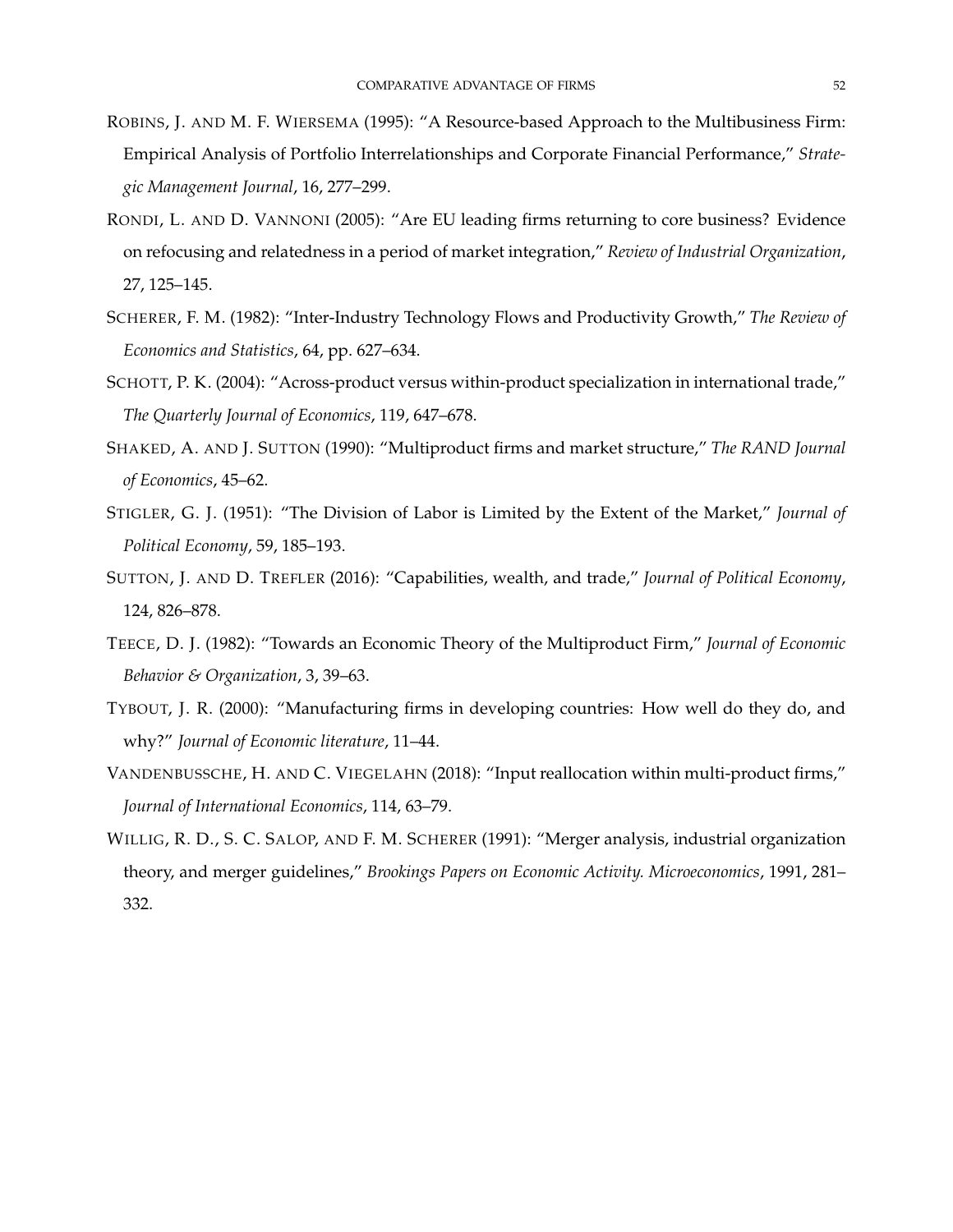# APPENDIX A. DESCRIPTIVE STATISTICS

|                                             | count      | mean      | sd   | min     | max |
|---------------------------------------------|------------|-----------|------|---------|-----|
| <b>Industry Add Dummy</b>                   | 52,691,029 | 0.0011    | 0.03 | 0.00    |     |
| InputSimilarity $_{ik}^0$                   | 52,691,029 | 0.0110    | 0.05 | 0.00    |     |
| InputSimilarity-Dereservation $_{ikt}^{0}$  | 52,691,029 | 0.0005    | 0.01 | 0.00    |     |
| InputSimilarity-Tariff $_{ikt}^{0}$         | 52,691,029 | $-0.0001$ | 0.00 | $-0.33$ | 0   |
| OutputSimilarity $_{ik}^0$                  | 52,691,029 | 0.0038    | 0.05 | 0.00    |     |
| OutputSimilarity-Dereservation ${}_{jkt}^0$ | 52,691,029 | 0.0005    | 0.02 | 0.00    | 1   |
| Upstream $_{ik}^0$                          | 52,691,029 | 0.0035    | 0.03 | 0.00    | 1   |
| Downstream $_{ik}^0$                        | 52,691,029 | 0.0058    | 0.04 | (0.00)  |     |

TABLE 15. Summary Statistics

TABLE 16. Correlation Matrix of Similarity Indices

|                                                         |      |           |      | $\text{IS}^0_{ik}$ OS <sup>0</sup> <sub>ik</sub> IS-DR <sup>0</sup> <sub>ikt</sub> OS-DR <sup>0</sup> <sub>ikt</sub> Up <sup>0</sup> <sub>ik</sub> Down <sup>0</sup> <sub>ik</sub> |      |      |
|---------------------------------------------------------|------|-----------|------|------------------------------------------------------------------------------------------------------------------------------------------------------------------------------------|------|------|
|                                                         | 1.00 |           |      |                                                                                                                                                                                    |      |      |
| InputSimilarity $_{jk}^0$<br>OutputSimilarity $_{jk}^0$ | 0.37 | 1.00      |      |                                                                                                                                                                                    |      |      |
| InputSimilarity-Dereservation ${}_{ikt}^0$              |      | 0.17 0.06 | 1.00 |                                                                                                                                                                                    |      |      |
| OutputSimilarity-Dereservation $_{ikt}^{0}$             | 0.09 | 0.37      | 0.10 | 1.00                                                                                                                                                                               |      |      |
| Upstream $_{jk}^0$                                      | 0.46 | 0.54      | 0.05 | 0.10                                                                                                                                                                               | 1.00 |      |
| Downstream $_{ik}^0$                                    | 0.54 | 0.45      | 0.06 | 0.08                                                                                                                                                                               | 0.50 | 1.00 |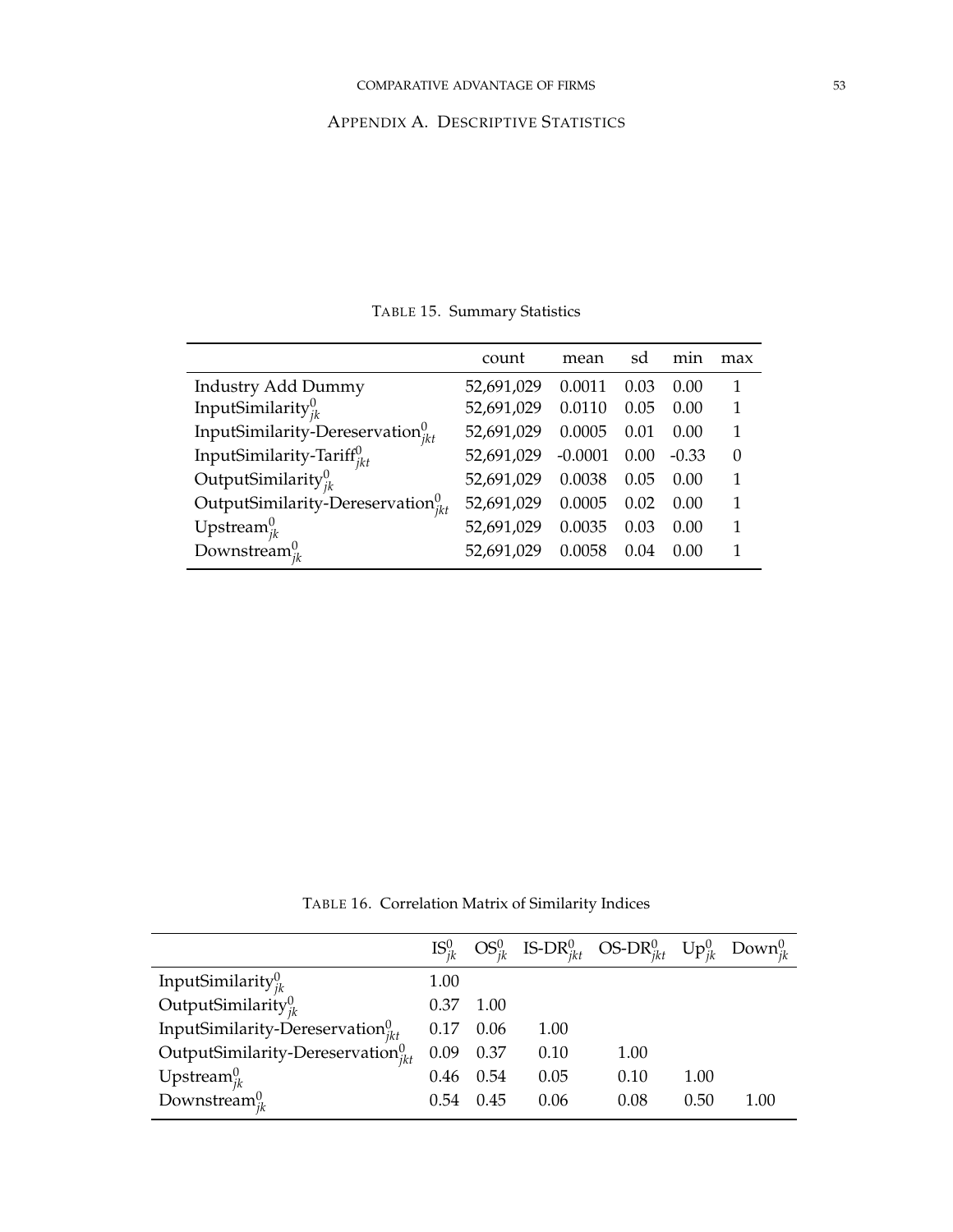TABLE 17. Structural Summary Statistics

<span id="page-54-0"></span>

|                                                                                                | count      | mean      | sd   | min     | max      |
|------------------------------------------------------------------------------------------------|------------|-----------|------|---------|----------|
| Indicator $R_{jkt} > 0$ (OLS)                                                                  | 77,745,382 | 0.0059    | 0.08 | 0.00    | 1        |
| $\sum_i \left( \overline{\theta}_{ik} \theta_{ijt} - \theta_{ijt}^2 / 2 \right)$               | 77,745,382 | $-0.3585$ | 0.15 | $-0.50$ | 1        |
| $\sum_i B_{it} \cdot (\overline{\theta}_{ik}\theta_{ijt} - \theta_{ijt}^2/2)$                  | 77,745,382 | $-0.0142$ | 0.07 | $-0.50$ | 0        |
| $\sum_i \tau_{it} \cdot \left( \overline{\theta}_{ik} \theta_{ijt} - \theta_{ijt}^2/2 \right)$ | 77,745,382 | $-0.0067$ | 0.02 | $-1.05$ | 0        |
| Indicator $R_{ikt} > 0$ (IV)                                                                   | 46,185,150 | 0.0060    | 0.08 | 0.00    | 1        |
| $\sum_i \left( \overline{\theta}_{ik} \theta_{ijt} - \theta_{ijt}^2 / 2 \right)$               | 46,185,150 | $-0.3477$ | 0.15 | $-0.50$ | 1        |
| $\sum_i B_{it} \cdot (\overline{\theta}_{ik} \theta_{ijt} - \theta_{ijt}^2/2)$                 | 46,185,150 | $-0.0128$ | 0.06 | $-0.50$ | $\Omega$ |
| $\sum_i \tau_{it} \cdot (\overline{\theta}_{ik}\theta_{ijt} - \theta_{ijt}^2/2)$               | 46,185,150 | $-0.0076$ | 0.03 | $-0.83$ | $\Omega$ |
| $\sum_i \left( \overline{\theta}_{ik} \theta_{ijt-1} - \theta_{ijt-1}^2 / 2 \right)$           | 46,185,150 | $-0.3374$ | 0.17 | -1.46   | 1        |
| $\sum_i B_{it} \cdot (\overline{\theta}_{ik} \theta_{ijt-1} - \theta_{ijt-1}^2/2)$             | 46,185,150 | $-0.0130$ | 0.07 | $-1.00$ | $\Omega$ |
| $\sum_i \tau_{it} \cdot (\overline{\theta}_{ik} \theta_{ijt-1} - \theta_{ijt-1}^2/2)$          | 46,185,150 | $-0.0061$ | 0.02 | -0.91   | 0        |
| $\sum_i \chi_{jkt-1} (\overline{\theta}_{ik} - \theta_{ijt-1})^2$                              | 46,185,150 | 0.0000    | 0.00 | 0.00    | 1        |
| $\sum_i B_{it} \cdot \chi_{jkt-1} (\overline{\theta}_{ik} - \theta_{ijt-1})^2$                 | 46,185,150 | 0.0011    | 0.02 | 0.00    | 3        |
| $\sum_i \tau_{it} \cdot \chi_{jkt-1} (\overline{\theta}_{ik} - \theta_{ijt-1})^2$              | 46,185,150 | 0.0001    | 0.01 | 0.00    | 1        |

## APPENDIX B. ROBUSTNESS OF ESTIMATES AND FURTHER RESULTS

B.1. **Robustness of Industry Add, Drop and Sales Regressions.** Table [18](#page-55-0) shows the results of the most stringent specification of the industry addition regressions on particular subsamples. Column 1 shows the benchmark results on the full sample. Column 2 shows results for single-plant firms. Given that the vast majority of plants are single-plant firms, the results are virtually unchanged. Column 3 shows results for the plants that get surveyed every year (what the ASI calls the "census", all plants that have more than 100 employees). Finally, in column 4, we exclude all industries *k* which never have any co-production with the main industry (defined as the one where *j* has the highest amount of sales). This removes about 90% of observations from the sample (which always have zeros on the left-hand side). Tables [19](#page-56-0) shows how the probability to drop an industry from the industry mix is shaped by input similarity. Table [20](#page-57-0) shows how log sales are correlated with input similarity with a wide range of input-output linkage controls.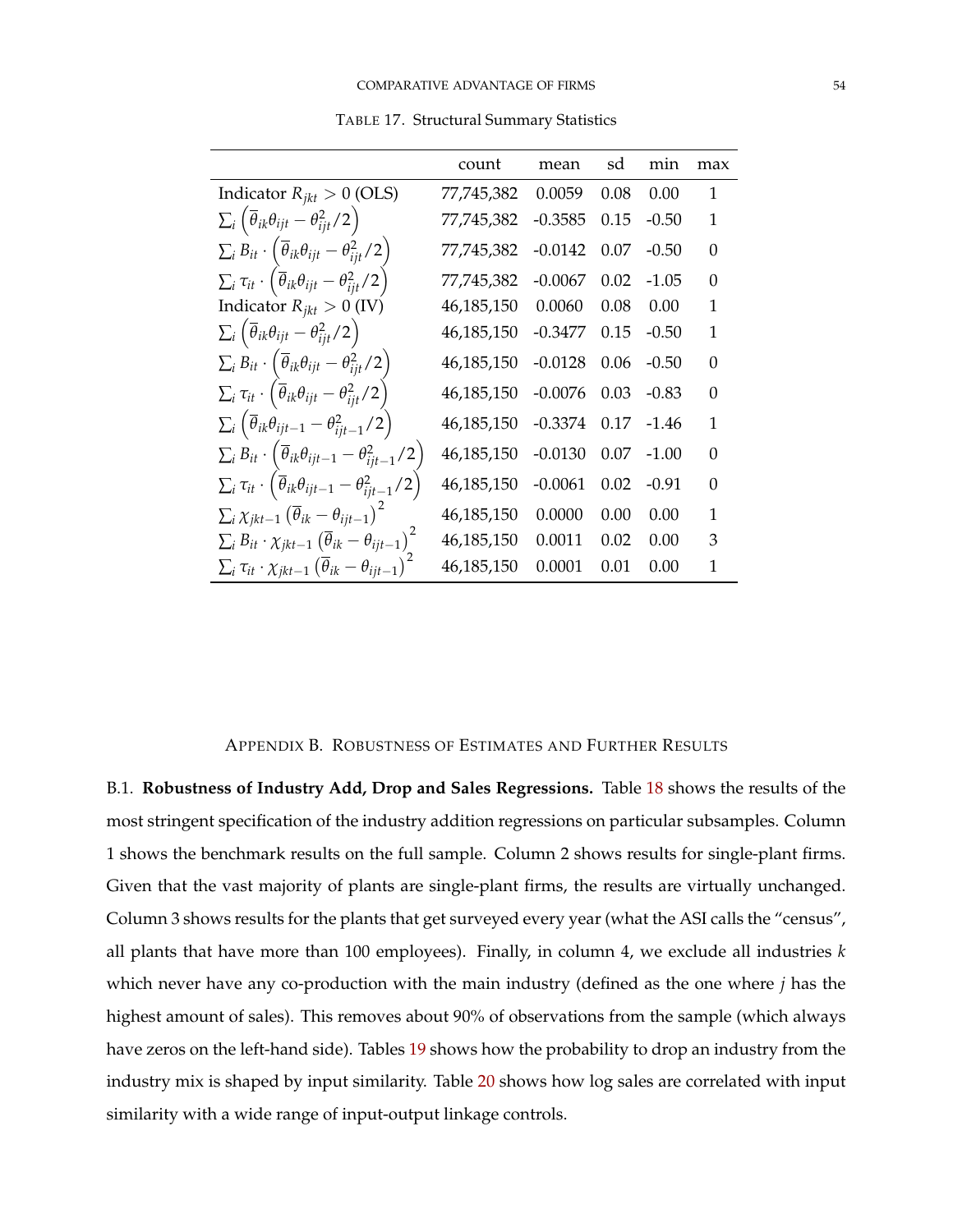<span id="page-55-0"></span>

|                                               | Dependent variable: $Add_{ikt}$ |                    |               |                          |  |  |  |
|-----------------------------------------------|---------------------------------|--------------------|---------------|--------------------------|--|--|--|
|                                               | (1)                             | (2)                | (3)           | (4)                      |  |  |  |
| InputSimilarity $_{ik}^0$                     | $0.0199**$                      | $0.0196**$         | $0.0251***$   | $0.0360**$               |  |  |  |
|                                               | (0.00057)                       | (0.00062)          | (0.00087)     | (0.0011)                 |  |  |  |
| InputSimilarity-Dereservation ${}_{ikt}^{0}$  | $0.0155**$                      | $0.0146**$         | $0.0110**$    | $0.0214**$               |  |  |  |
|                                               | (0.0023)                        | (0.0027)           | (0.0028)      | (0.0042)                 |  |  |  |
| OutputSimilarity $_{ik}^0$                    | $0.100**$                       | $0.0970**$         | $0.119**$     | $0.0858**$               |  |  |  |
|                                               | (0.0018)                        | (0.0020)           | (0.0025)      | (0.0019)                 |  |  |  |
| OutputSimilarity-Dereservation ${}_{ikt}^{0}$ | $0.0171**$                      | $0.0178**$         | $0.0179**$    | $0.0147**$               |  |  |  |
|                                               | (0.0022)                        | (0.0025)           | (0.0030)      | (0.0021)                 |  |  |  |
| Upstream $_{ik}^0$                            | $0.0291**$                      | $0.0219**$         | $0.0358**$    | $0.0186**$               |  |  |  |
|                                               | (0.0030)                        | (0.0032)           | (0.0041)      | (0.0035)                 |  |  |  |
| Downstream ${}_{ik}^{0}$                      | $-0.00351*$                     | $-0.00443**$       | $-0.00384*$   | $-0.0148**$              |  |  |  |
|                                               | (0.0014)                        | (0.0016)           | (0.0020)      | (0.0029)                 |  |  |  |
| Sample                                        | Full                            | Single-plant firms | Census plants | Co-production industries |  |  |  |
| Firm $\times$ Year FE                         | Yes                             | Yes                | Yes           | Yes                      |  |  |  |
| $k \times k' \times t$ FE                     | Yes                             | Yes                | Yes           | Yes                      |  |  |  |
| $R^2$                                         | 0.0646                          | 0.0660             | 0.0848        | 0.0965                   |  |  |  |
| Observations                                  | 52666907                        | 43120945           | 27076486      | 5165511                  |  |  |  |

# TABLE 18. Revealed Comparative Advantage – Robustness

Standard errors in parentheses, clustered at the firm-industry level.

<sup>+</sup> *p* < 0.10, <sup>∗</sup> *p* < 0.05, ∗∗ *p* < 0.01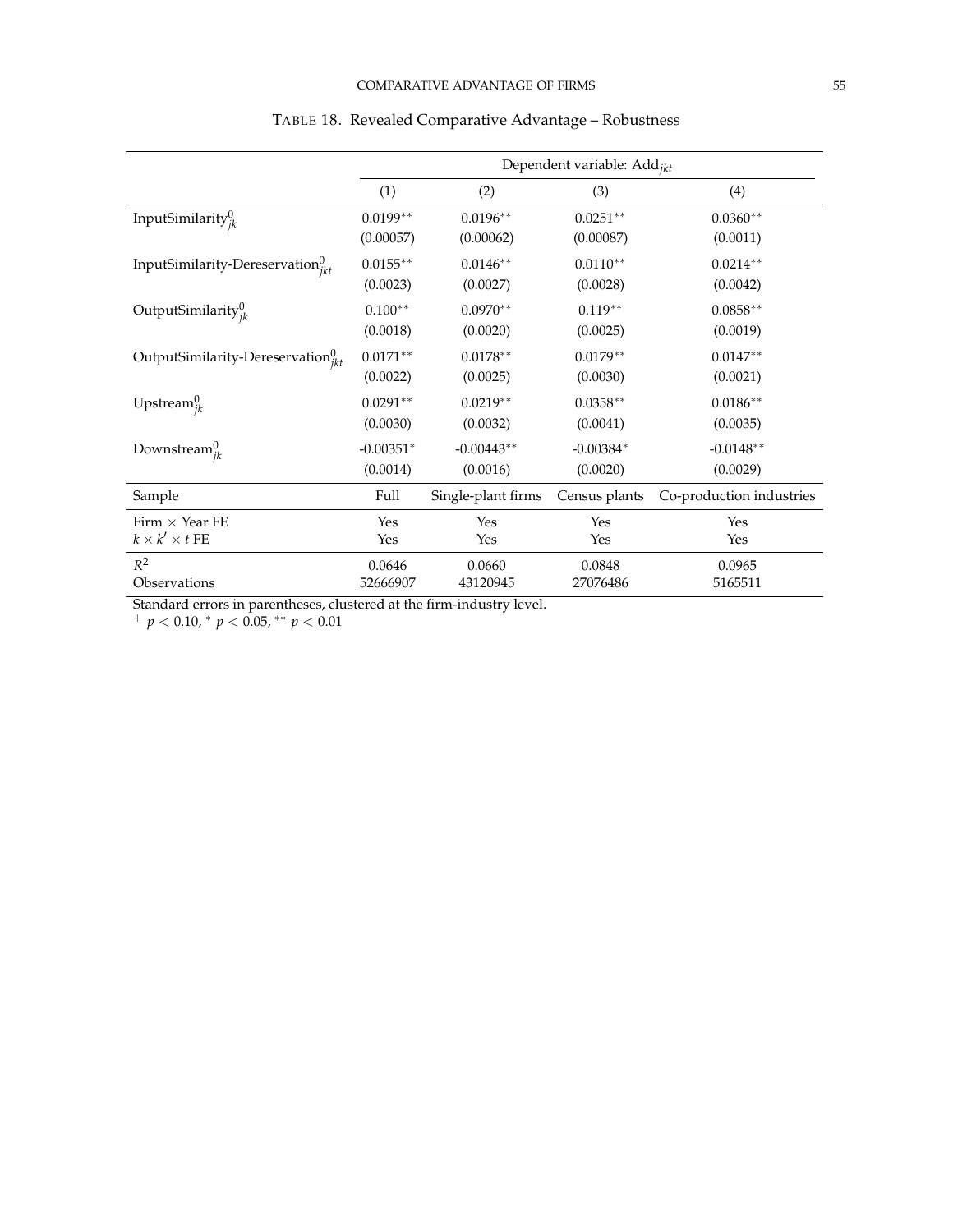<span id="page-56-0"></span>

|                                               | Dependent variable: $Drop_{ikt}$ |              |                       |  |  |
|-----------------------------------------------|----------------------------------|--------------|-----------------------|--|--|
|                                               | (1)                              | (2)          | (3)                   |  |  |
| InputSimilarity $_{ikt}^{0}$                  | $0.0128 +$                       | $-0.195**$   | $-0.139**$            |  |  |
|                                               | (0.0078)                         | (0.013)      | (0.014)               |  |  |
| InputSimilarity $KL_{ik}^{0}$                 | $-0.780**$                       | $-0.961**$   | $-0.663**$            |  |  |
|                                               | (0.100)                          | (0.15)       | (0.18)                |  |  |
| InputSimilarity-Dereservation $v_{ikt}^0$     | $-0.400**$                       | $-0.133^{+}$ | $-0.144$ <sup>+</sup> |  |  |
|                                               | (0.066)                          | (0.070)      | (0.087)               |  |  |
| OutputSimilarity $_{ikt}^{0}$                 | $-0.249**$                       | $-0.263**$   | $-0.213**$            |  |  |
|                                               | (0.0040)                         | (0.0049)     | (0.0074)              |  |  |
| OutputSimilarity-Dereservation ${}_{ikt}^{0}$ | $-0.131**$                       | $-0.101**$   | $-0.0721**$           |  |  |
|                                               | (0.0095)                         | (0.011)      | (0.014)               |  |  |
| Firm $\times$ Year FE $\alpha_{it}$           | Yes                              | Yes          | Yes                   |  |  |
| Industry $\times$ Year FE $\alpha_{kt}$       |                                  | Yes          |                       |  |  |
| $k \times k' \times t$ FE $\alpha_{kk't}$     |                                  |              | Yes                   |  |  |
| $R^2$                                         | 0.536                            | 0.572        | 0.656                 |  |  |
| Observations                                  | 159001                           | 158920       | 134861                |  |  |

TABLE 19. Industry Drop Regressions

Standard errors in parentheses, clustered at the firm-industry level.

<sup>+</sup> *p* < 0.10, <sup>∗</sup> *p* < 0.05, ∗∗ *p* < 0.01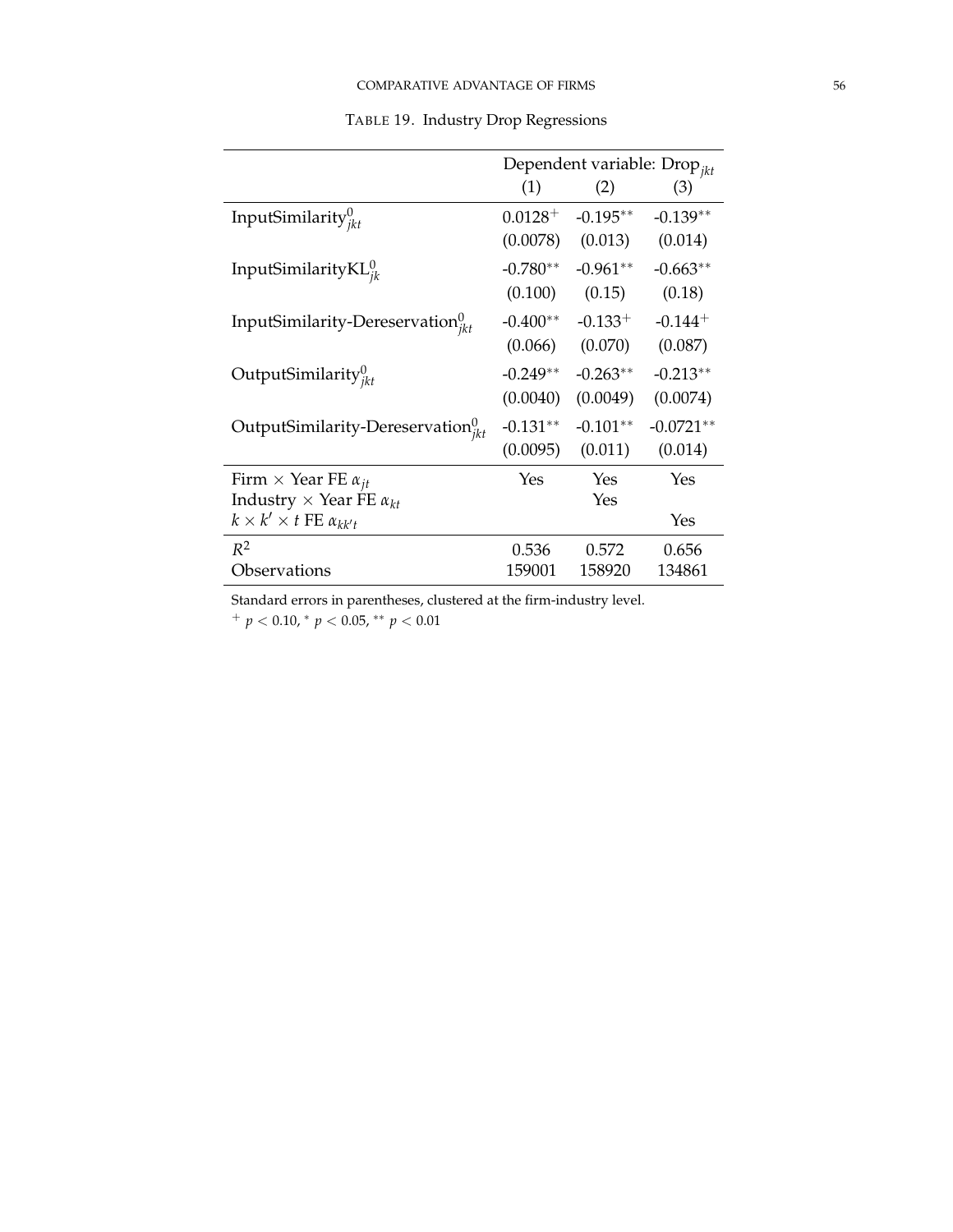<span id="page-57-0"></span>

|                                             | Dependent variable: log Sales <sub>ikt</sub> |            |            |  |  |
|---------------------------------------------|----------------------------------------------|------------|------------|--|--|
|                                             | (1)                                          | (2)        | (3)        |  |  |
| InputSimilarity $_{ikt}^{0}$                | $0.526**$                                    | $1.043**$  | $0.508**$  |  |  |
|                                             | (0.036)                                      | (0.052)    | (0.051)    |  |  |
| InputSimilarity $KL_{ik}^{0}$               | $1.851**$                                    | $4.891**$  | 4.916**    |  |  |
|                                             | (0.51)                                       | (0.73)     | (0.72)     |  |  |
| InputSimilarity-Dereservation $v_{ikt}^0$   | $1.250**$                                    | $0.672**$  | $0.866**$  |  |  |
|                                             | (0.26)                                       | (0.25)     | (0.24)     |  |  |
| OutputSimilarity $_{ikt}^{0}$               | $4.110**$                                    | $3.475**$  | $1.507**$  |  |  |
|                                             | (0.019)                                      | (0.022)    | (0.024)    |  |  |
| OutputSimilarity-Dereservation ${}_{ikt}^0$ | $-0.381**$                                   | $-0.548**$ | $-0.262**$ |  |  |
|                                             | (0.039)                                      | (0.044)    | (0.041)    |  |  |
| Firm $\times$ Year FE $\alpha_{it}$         | Yes                                          | Yes        | Yes        |  |  |
| Industry $\times$ Year FE $\alpha_{kt}$     |                                              | Yes        |            |  |  |
| $k \times k' \times t$ FE $\alpha_{kk't}$   |                                              |            | Yes        |  |  |
| $R^2$                                       | 0.802                                        | 0.832      | 0.911      |  |  |
| Observations                                | 251026                                       | 250963     | 220613     |  |  |

TABLE 20. Intensive Margin of Sales

Standard errors in parentheses, clustered at the firm-industry level.

<sup>+</sup> *p* < 0.10, <sup>∗</sup> *p* < 0.05, ∗∗ *p* < 0.01

B.2. **Robustness of Industry Add Regressions to the Inclusion of Factors.** Tables [21](#page-58-0) and [22](#page-58-1) include analogous measures of factor similarity (capital and labor) in the reduced form, showing similar results.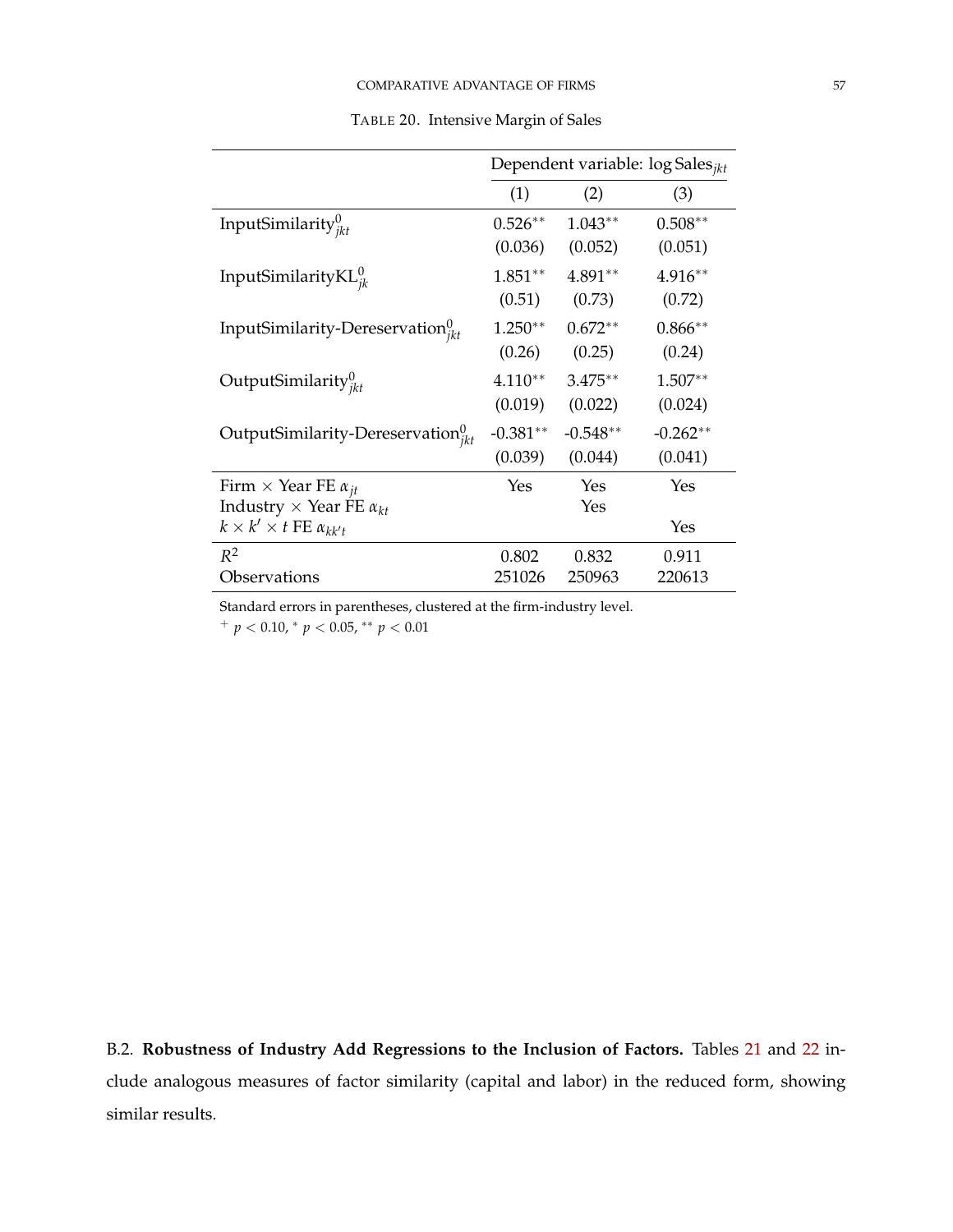<span id="page-58-0"></span>

|                                           | Dependent variable: $Add_{ikt}$ |              |              |              |              |              |  |  |  |
|-------------------------------------------|---------------------------------|--------------|--------------|--------------|--------------|--------------|--|--|--|
|                                           | (1)                             | (2)          | (3)          | (4)          | (5)          | (6)          |  |  |  |
| InputSimilarity $v_{ik}^0$                | $0.0543**$                      | $0.0543**$   | $0.0530**$   | $0.0529**$   | $0.0377**$   | $0.0376**$   |  |  |  |
|                                           | (0.00055)                       | (0.00055)    | (0.00055)    | (0.00055)    | (0.00089)    | (0.00089)    |  |  |  |
| InputSimilarity $KL_{ik}^{0}$             |                                 | $0.00322**$  |              | $0.00767**$  |              | $0.00449**$  |  |  |  |
|                                           |                                 | (0.00020)    |              | (0.00026)    |              | (0.00030)    |  |  |  |
| Constant                                  | $0.000815**$                    | $0.000713**$ | $0.000824**$ | $0.000582**$ | $0.000931**$ | $0.000789**$ |  |  |  |
|                                           | (0.0000052)                     | (0.0000077)  | (0.0000052)  | (0.0000093)  | (0.0000075)  | (0.000012)   |  |  |  |
| Firm $\times$ Year FE $\alpha_{it}$       | Yes                             | Yes          | Yes          | Yes          | Yes          | Yes          |  |  |  |
| Industry $\times$ Year FE $\alpha_{kt}$   |                                 |              | Yes          | Yes          |              |              |  |  |  |
| $k \times k' \times t$ FE $\alpha_{kk't}$ |                                 |              |              |              | Yes          | Yes          |  |  |  |
| $R^2$                                     | 0.00879                         | 0.00880      | 0.0109       | 0.0110       | 0.0572       | 0.0572       |  |  |  |
| Observations                              | 46387505                        | 46387505     | 46387505     | 46387505     | 46360567     | 46360567     |  |  |  |

## TABLE 21. Industry Entry Correlations, with Primary Factors

Standard errors in parentheses, clustered at the firm-industry level.

<span id="page-58-1"></span><sup>+</sup> *p* < 0.10, <sup>∗</sup> *p* < 0.05, ∗∗ *p* < 0.01

|                                                                                | Dependent variable: Add <sub>ikt</sub> |                             |                            |                            |  |  |  |  |
|--------------------------------------------------------------------------------|----------------------------------------|-----------------------------|----------------------------|----------------------------|--|--|--|--|
|                                                                                | (1)                                    | (2)                         | (3)                        | (4)                        |  |  |  |  |
| InputSimilarity $_{ik}^0$                                                      | $0.0525**$<br>(0.00055)                | $0.0511**$<br>(0.00055)     | $0.0365**$<br>(0.00089)    | $0.0357**$<br>(0.00089)    |  |  |  |  |
| InputSimilarity $KL_{ik}^{0}$                                                  | $0.00324**$<br>(0.00020)               | $0.00768**$<br>(0.00026)    | $0.00449**$<br>(0.00030)   | $0.00449**$<br>(0.00030)   |  |  |  |  |
| InputSimilarity-Dereservation ${}_{ikt}^{0}$                                   | $0.0713**$<br>(0.0043)                 | $0.0705**$<br>(0.0042)      | $0.0339**$<br>(0.0040)     | $0.0325**$<br>(0.0040)     |  |  |  |  |
| InputSimilarity-Tariff <sup>0</sup> ikt                                        |                                        |                             |                            | $-0.0997**$<br>(0.014)     |  |  |  |  |
| Constant                                                                       | $0.000704**$<br>(0.0000077)            | $0.000574**$<br>(0.0000093) | $0.000787**$<br>(0.000012) | $0.000787**$<br>(0.000012) |  |  |  |  |
| Firm $\times$ Year FE $\alpha_{jt}$<br>Industry $\times$ Year FE $\alpha_{kt}$ | Yes                                    | Yes<br>Yes                  | Yes                        | Yes                        |  |  |  |  |
| $k \times k' \times t$ FE $\alpha_{kk't}$                                      |                                        |                             | Yes                        | Yes                        |  |  |  |  |
| $R^2$<br>Observations                                                          | 0.00893<br>46387505                    | 0.0111<br>46387505          | 0.0573<br>46360567         | 0.0573<br>46360567         |  |  |  |  |

## TABLE 22. Industry Entry, with Primary Factors

Standard errors in parentheses, clustered at the firm-industry level.

<sup>+</sup> *p* < 0.10, <sup>∗</sup> *p* < 0.05, ∗∗ *p* < 0.01

B.3. **Robustness of Industry Add Regressions to Logit.** Table [23](#page-59-0) shows the results of the logit estimation of the industry addition regressions, corresponding to the baseline specifications of Table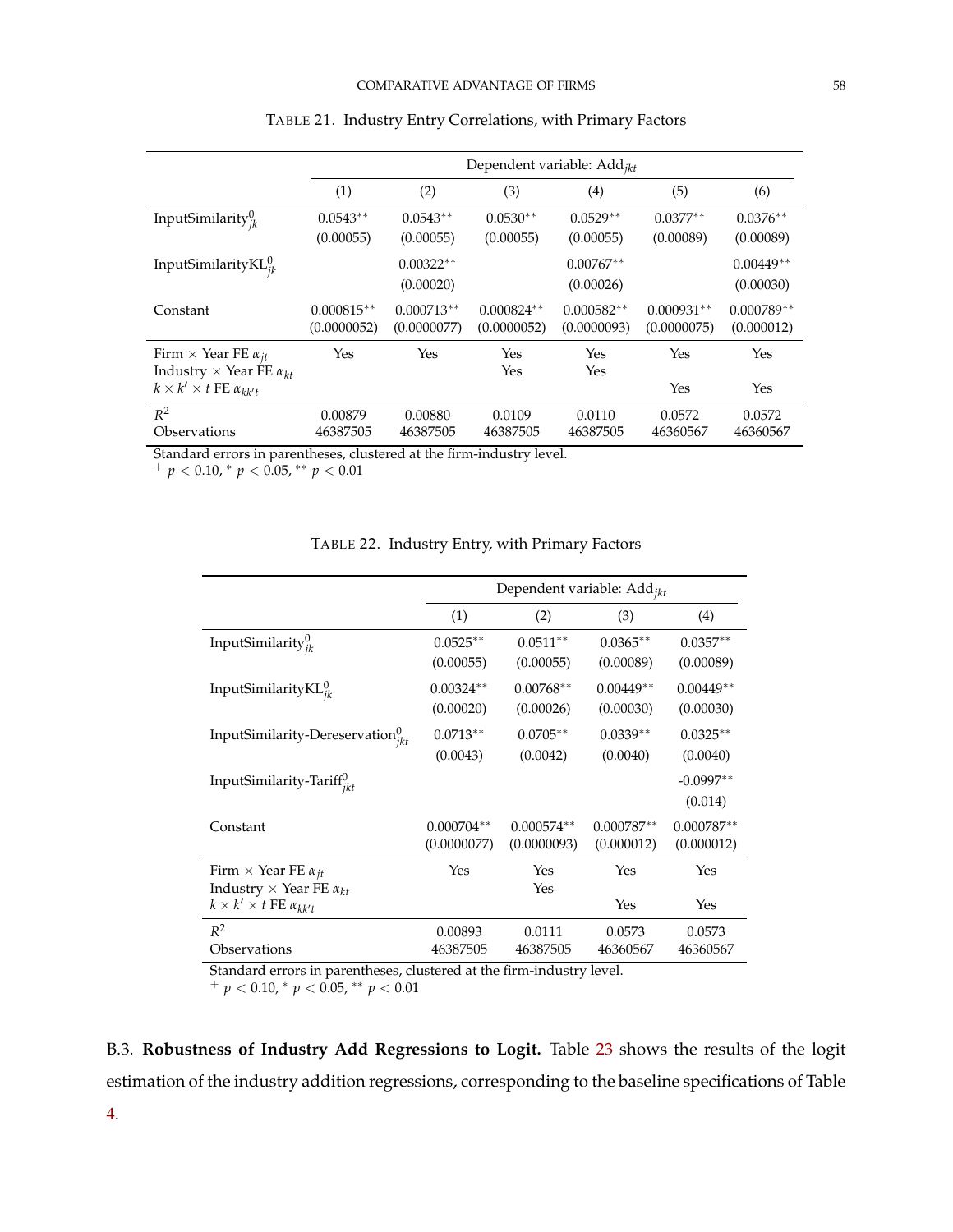<span id="page-59-0"></span>

|                                                                                 |                          | Dependent variable: $Add_{ikt}$ |                          |                          |                          |                          |  |  |  |
|---------------------------------------------------------------------------------|--------------------------|---------------------------------|--------------------------|--------------------------|--------------------------|--------------------------|--|--|--|
|                                                                                 | (1)                      | (2)                             | (3)                      | (4)                      | (5)                      | (6)                      |  |  |  |
| InputSimilarity $v_{ik}^0$                                                      | $6.665***$<br>(0.031)    | $5.209***$<br>(0.070)           | $6.585***$<br>(0.032)    | $8.204***$<br>(0.047)    | $5.136***$<br>(0.071)    | $5.095***$<br>(0.072)    |  |  |  |
| InputSimilarity-Dereservation $v_{jkt}^0$                                       |                          |                                 | $2.134***$<br>(0.172)    | $2.448***$<br>(0.198)    | $1.455***$<br>(0.247)    | 1.388***<br>(0.247)      |  |  |  |
| InputSimilarity-Tariff $_{ikt}^{0}$                                             |                          |                                 |                          |                          |                          | $-3.731**$<br>(0.899)    |  |  |  |
| Plant $\times$ Year FE $\alpha_{it}$<br>Industry $\times$ Year FE $\alpha_{kt}$ | Yes                      | Yes                             | Yes                      | Yes<br>Yes               | Yes                      | Yes                      |  |  |  |
| $k \times k' \times t$ FE                                                       |                          | Yes                             |                          |                          | Yes                      | Yes                      |  |  |  |
| Estimator<br>Observations                                                       | Logit (ML)<br>52,691,029 | Logit (ML)<br>52,691,029        | Logit (ML)<br>52,691,029 | Logit (ML)<br>52,691,029 | Logit (ML)<br>52,691,029 | Logit (ML)<br>52,691,029 |  |  |  |

## TABLE 23. Revealed Comparative Advantage – Robustness

Standard errors in parentheses, clustered at the firm-industry level.

<sup>∗</sup> *p* < 0.10, ∗∗ *p* < 0.05, ∗∗∗ *p* < 0.01

B.4. **Robustness of Unit Value Regressions.** Table [24](#page-60-0) shows results of a regression of log unit values of domestically sourced intermediate inputs (by 5-digit input category *i*) on a dummy that is one when input *i* used to be reserved and has been dereserved in the current or a past year. The regressions include either input *i* fixed effects, or firm-input fixed effects, and therefore show the impact that the de-reservation had on average prices paid on *i*. The ASI unit value data are noisy, and we correct for known problems. One particular problem is that from 2005 onwards, the magnitudes of reported quantities (and therefore unit values) jump inexplicably by a factor of 100 or 1,000 within firm-input observations. In columns 3 and 4 of Table [24](#page-60-0) we report results for a sample of "safe" observations where we are pretty sure that this problem is not present to begin with (more precisely, all observations that are within a factor of 90 of the median of the pre-2005 distribution of unit values for that product code).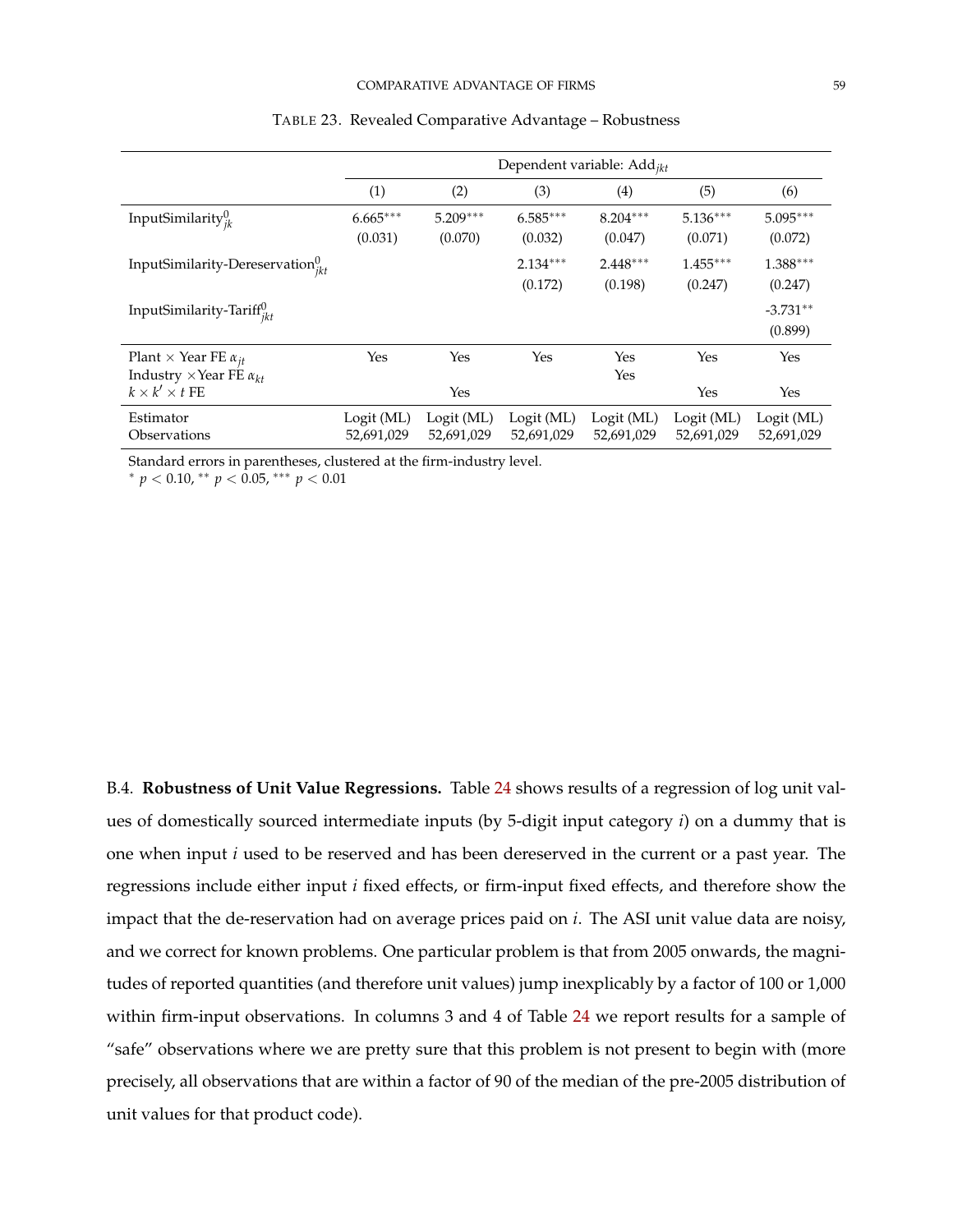<span id="page-60-0"></span>

|                                                               | Dependent variable: $\log p_{\mathit{jit}}$ |                               |                                |                                |  |  |  |
|---------------------------------------------------------------|---------------------------------------------|-------------------------------|--------------------------------|--------------------------------|--|--|--|
|                                                               | (1)                                         | (2)                           | (3)                            | (4)                            |  |  |  |
| $t \geq$ year <i>i</i> was de-reserved                        | $-0.130**$<br>(0.014)<br>A11                | $-0.0864**$<br>(0.015)<br>A11 | $-0.0477**$<br>(0.012)<br>Safe | $-0.0635**$<br>(0.014)<br>Safe |  |  |  |
| Year FE<br>Input Product FE<br>Firm $\times$ Input Product FE | Yes<br>Yes                                  | Yes<br>Yes                    | Yes<br>Yes                     | Yes<br>Yes                     |  |  |  |
| $R^2$<br>Observations                                         | 0.850<br>957056                             | 0.955<br>547866               | 0.880<br>789791                | 0.966<br>453948                |  |  |  |

TABLE 24. Domestic Input Unit Values After Dereservation – Robustness

Standard errors in parentheses, clustered at the firm-year level.

<sup>+</sup> *p* < 0.10, <sup>∗</sup> *p* < 0.05, ∗∗ *p* < 0.01

B.5. **Diversification Discount - Robustness.** The dependent variable in the following Tables is log average sales of the firm in the industry it entered over a three-year and five-year horizon, where the average is taken across all years where we observe the firm. Table [25](#page-61-0) includes fixed effects for the firms' industry times year, so we are comparing entries of firms *from the same industry* into different industries. We find that entry into industries with more similar input mixes are associated with higher sales performance. Table [26](#page-61-1) also includes industry-year fixed effects and finds similar results. Finally, Table [27](#page-62-0) performs a stringent exercise by comparing firms that are both in the same industry and are entering the same industry. Estimates for unweighted input similarity are closer to zero than in the tables before, but policy-weighted input similarity is still of a similar magnitude and statistically significant. At least for dereservation-induced entry, input similarity is positively associated with post-entry performance.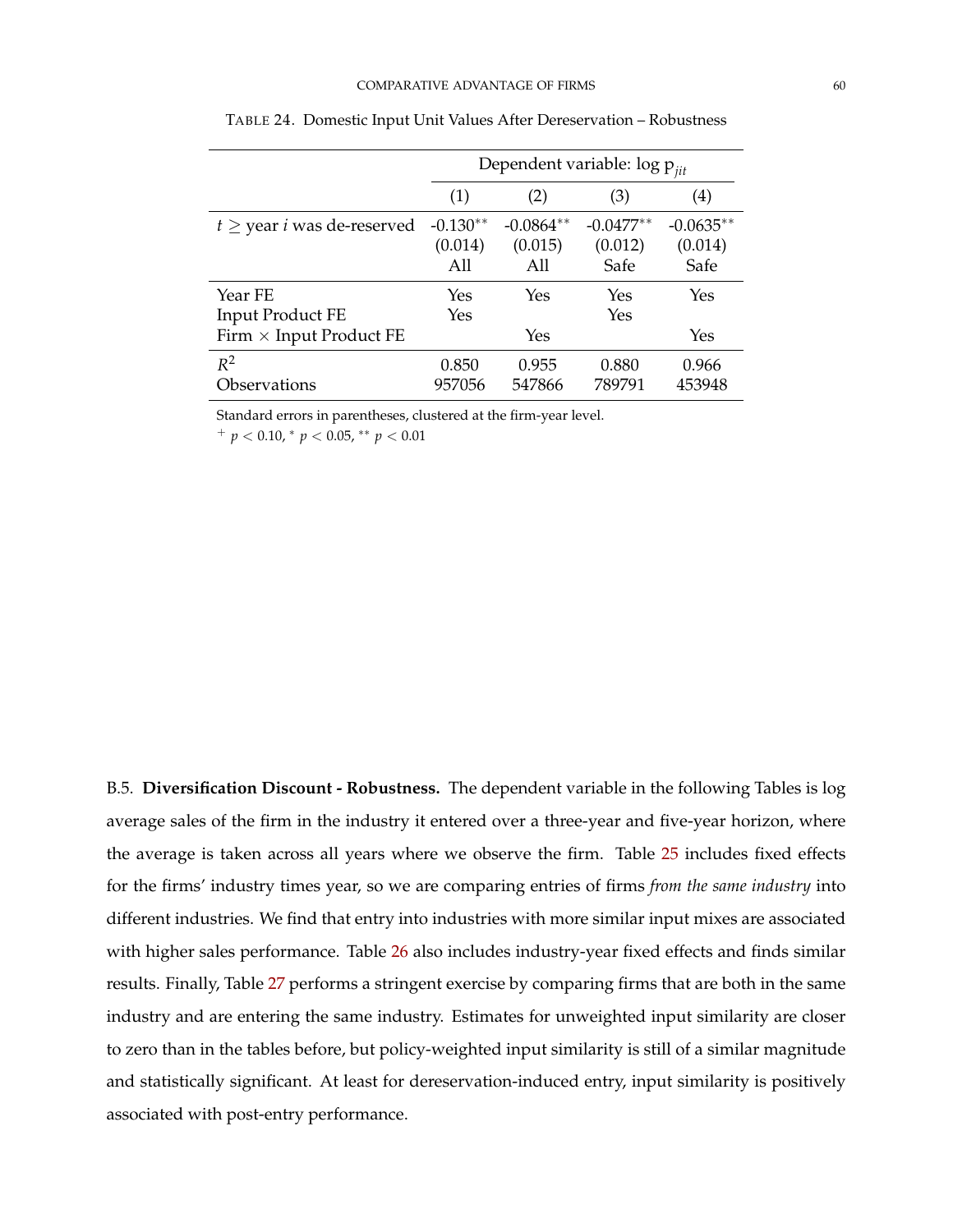<span id="page-61-0"></span>

|                                               | Dep. var.: $\log (\text{Avg. Sales}_{ik}^{t,,t+3})$ |           |            | Dep. var.: $\log (\text{Avg. Sales}_{ik}^{t,,t+5})$ |           |            |
|-----------------------------------------------|-----------------------------------------------------|-----------|------------|-----------------------------------------------------|-----------|------------|
|                                               | (1)                                                 | (2)       | (3)        | (4)                                                 | (5)       | (6)        |
| InputSimilarity $v_{ik}^0$                    | $0.971**$                                           | $0.896**$ | $0.761**$  | $1.160**$                                           | $1.084**$ | $0.949**$  |
|                                               | (0.082)                                             | (0.083)   | (0.084)    | (0.083)                                             | (0.084)   | (0.085)    |
| InputSimilarity-Dereservation $v_{ikt}^0$     |                                                     | $2.199**$ | $1.831**$  |                                                     | $2.225**$ | $1.856**$  |
|                                               |                                                     | (0.33)    | (0.33)     |                                                     | (0.33)    | (0.33)     |
| InputSimilarity-Tariff $u_{ikt}$              |                                                     |           | $-20.08**$ |                                                     |           | $-20.13**$ |
|                                               |                                                     |           | (1.34)     |                                                     |           | (1.36)     |
| Firm Industry $\times$ Year FE $\alpha_{k'l}$ | Yes                                                 | Yes       | Yes        | Yes                                                 | Yes       | Yes        |
| $R^2$                                         | 0.159                                               | 0.159     | 0.164      | 0.166                                               | 0.167     | 0.172      |
| Observations                                  | 55296                                               | 55296     | 55296      | 55296                                               | 55296     | 55296      |

|  |  | TABLE 25. Post-entry Growth: Within Continuing Industries |  |
|--|--|-----------------------------------------------------------|--|
|  |  |                                                           |  |

Standard errors in parentheses, clustered at the firm-industry level.

<sup>+</sup> *p* < 0.10, <sup>∗</sup> *p* < 0.05, ∗∗ *p* < 0.01

Notes: Dependent variable is the log average sales by firm *j* in industry *k* between  $t + 1$  and  $t + h$  for  $h = 3$  or 5 years. Years where the firm is not surveyed are excluded in the calculation of the average.

|  |  | TABLE 26. Post-entry Growth: Within Continuing and Entering Industries |  |
|--|--|------------------------------------------------------------------------|--|
|  |  |                                                                        |  |

<span id="page-61-1"></span>

|                                                                                               | Dep. var.: $\log (\text{Avg. Sales}_{ik}^{t,,t+3})$ |                      |                       | Dep. var.: $\log (\text{Avg. Sales}_{ik}^{t,,t+5})$ |                      |                      |
|-----------------------------------------------------------------------------------------------|-----------------------------------------------------|----------------------|-----------------------|-----------------------------------------------------|----------------------|----------------------|
|                                                                                               | (1)                                                 | (2)                  | (3)                   | $\left( 4\right)$                                   | (5)                  | (6)                  |
| InputSimilarity $_{ik}^0$                                                                     | $1.292**$<br>(0.088)                                | $1.230**$<br>(0.088) | $1.077**$<br>(0.089)  | $1.485***$<br>(0.089)                               | $1.423**$<br>(0.090) | $1.268**$<br>(0.091) |
| InputSimilarity-Dereservation $v_{ik}^0$                                                      |                                                     | $1.538**$<br>(0.34)  | $1.231**$<br>(0.33)   |                                                     | $1.557**$<br>(0.34)  | $1.249**$<br>(0.33)  |
| InputSimilarity-Tariff <sup>0</sup>                                                           |                                                     |                      | $-19.66$ **<br>(1.27) |                                                     |                      | $-19.70**$<br>(1.28) |
| Industry $k \times$ Year FE $\alpha_{kt}$<br>Firm Industry $k' \times$ Year FE $\alpha_{k't}$ | Yes<br>Yes                                          | Yes<br>Yes           | Yes<br>Yes            | Yes<br>Yes                                          | Yes<br>Yes           | Yes<br>Yes           |
| $R^2$<br>Observations                                                                         | 0.259<br>55163                                      | 0.260<br>55163       | 0.264<br>55163        | 0.266<br>55163                                      | 0.267<br>55163       | 0.271<br>55163       |

Standard errors in parentheses, clustered at the firm-industry level.

<sup>+</sup> *p* < 0.10, <sup>∗</sup> *p* < 0.05, ∗∗ *p* < 0.01

Notes: Dependent variable is the log average sales by firm *j* in industry *k* between  $t + 1$  and  $t + h$  for  $h = 3$  or 5 years. Years where the firm is not surveyed are excluded in the calculation of the average.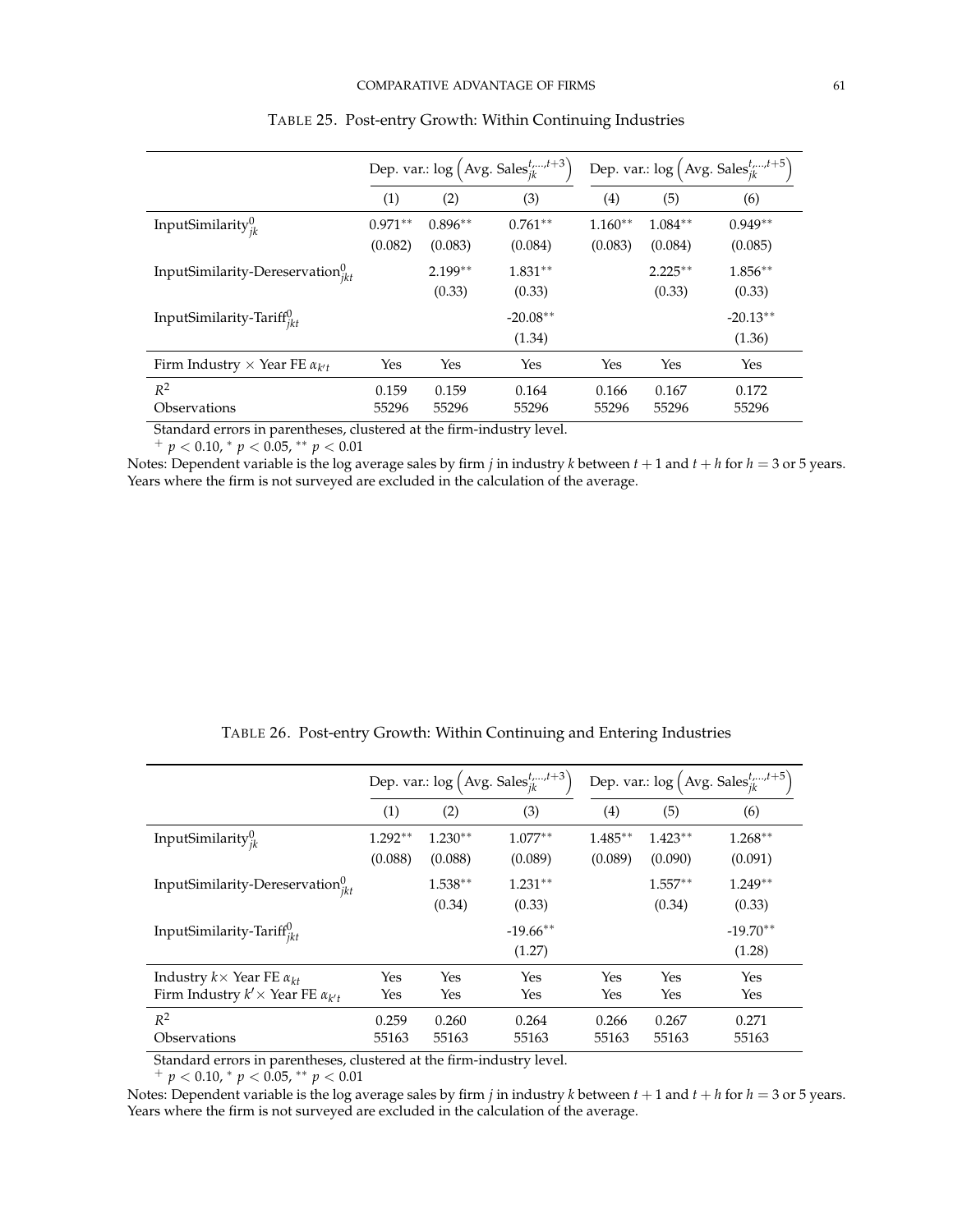<span id="page-62-0"></span>

|                                           | Dep. var.: $\log (\text{Avg. Sales}_{ik}^{t,,t+3})$ |                     |                      | Dep. var.: $\log (\text{Avg. Sales}_{ik}^{t,,t+5})$ |                     |                      |
|-------------------------------------------|-----------------------------------------------------|---------------------|----------------------|-----------------------------------------------------|---------------------|----------------------|
|                                           | (1)                                                 | (2)                 | (3)                  | (4)                                                 | (5)                 | (6)                  |
| InputSimilarity $v_{ik}^0$                | $0.219^{+}$<br>(0.12)                               | 0.155<br>(0.12)     | 0.0125<br>(0.13)     | $0.334**$<br>(0.13)                                 | $0.273*$<br>(0.13)  | 0.132<br>(0.13)      |
| InputSimilarity-Dereservation $v_{ikt}^0$ |                                                     | $1.600**$<br>(0.39) | $1.439**$<br>(0.39)  |                                                     | $1.533**$<br>(0.39) | $1.372**$<br>(0.39)  |
| InputSimilarity-Tariff <sup>U</sup>       |                                                     |                     | $-17.46**$<br>(1.48) |                                                     |                     | $-17.37**$<br>(1.48) |
| $k \times k' \times t$ FE $\alpha_{kk't}$ | Yes                                                 | Yes                 | Yes                  | Yes                                                 | Yes                 | Yes                  |
| $R^2$<br>Observations                     | 0.445<br>39695                                      | 0.445<br>39695      | 0.448<br>39695       | 0.450<br>39695                                      | 0.450<br>39695      | 0.453<br>39695       |

TABLE 27. Post-entry Growth: Within Industry-Pairs

Standard errors in parentheses, clustered at the firm-industry level.

<sup>+</sup> *p* < 0.10, <sup>∗</sup> *p* < 0.05, ∗∗ *p* < 0.01

Notes: Dependent variable is the log average sales by firm *j* in industry *k* between  $t + 1$  and  $t + h$  for  $h = 3$  or 5 years. Years where the firm is not surveyed are excluded in the calculation of the average.

## APPENDIX C. DATA APPENDIX

# C.1. **Data sources.**

C.1.1. *Manufacturing plant data:* Our manufacturing plant data is the "detailed unit level data with factory identifier" of the Indian *Annual Survey of Industries* (ASI), years 2000/01 to 2009/10. The data can be obtained by writing to: ASI Processing and Report (Deputy Director General, CSO (IS Wing) 1, Council House Street, Kolkata, email: asidata.cc-mospi@gov.in.

C.1.2. *Tariff data:* The Indian import tariff data comes from UNCTAD-TRAINS (accessed 05/14/2016 through WITS: http://wits.worldbank.org/).

C.1.3. *Dereservation data:* Notices of dereservation of products from the website of the Development Commissioner, Ministry of Micro, Small, and Medium Enterprises.<sup>[36](#page-0-0)</sup> We manually concord the product codes to 5-digit ASIC codes based on the text description of the dereserved items.

## C.2. **Variable definitions.**

• *Add dummies* Add*jkt* : one if and only if *j* does not produce any product in 3-digit industry *k* at time *t* and does produce a product in *k* at time *t* + 1. We exclude outputs with zero or missing sales from the set of produced products.

 $36$ http://www.dcmsme.gov.in/publications/reserveditems/resvex.htm (accessed December 2014)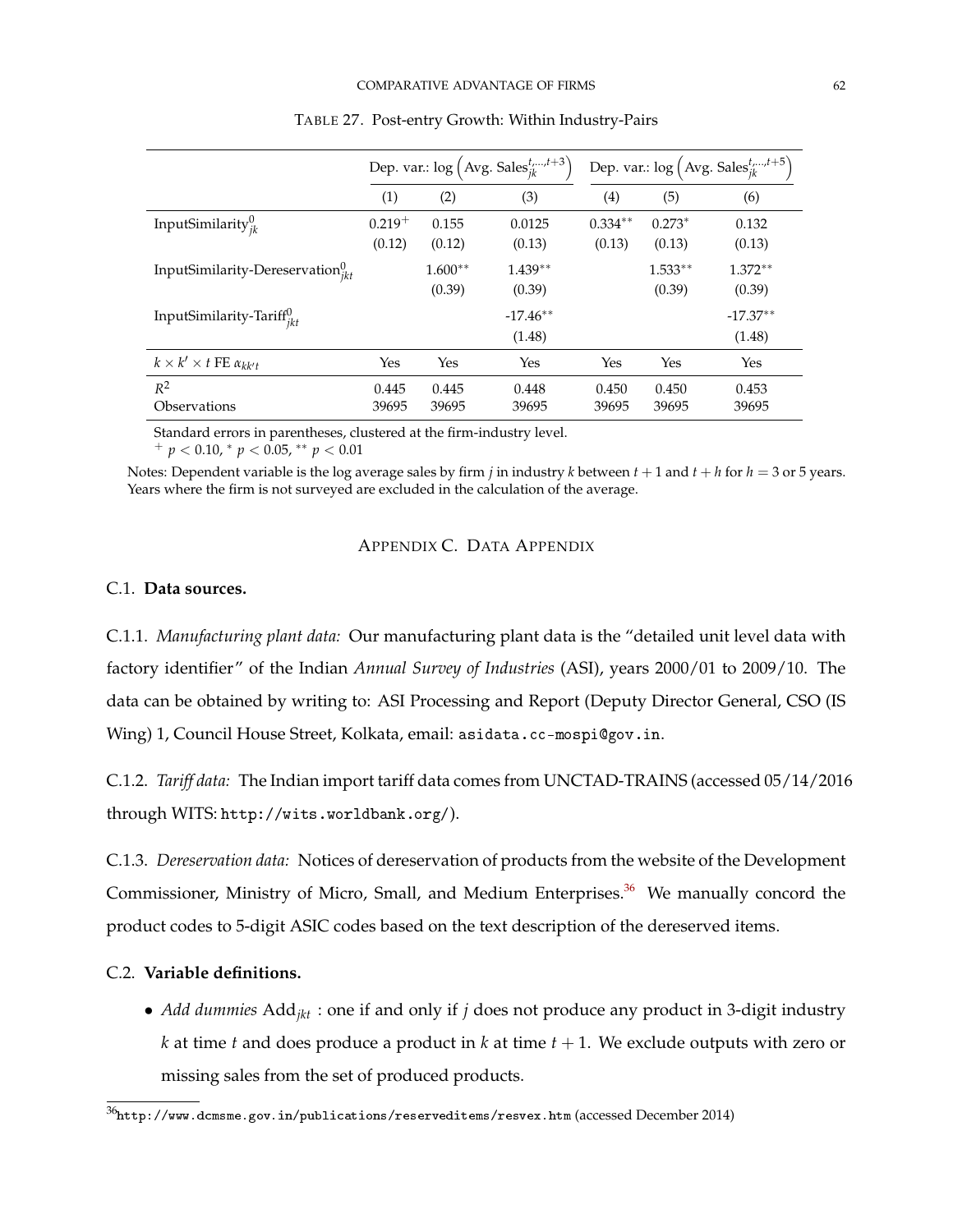- *Drop dummies* Drop*jkt* : one if and only if *j* does produce a product in 3-digit industry *k* at time *t* and does not produce any product in *k* at time *t* + 1. We exclude outputs with zero or missing sales from the set of produced products.
- *Salesjkt* : *j*'s total sales of products in 3-digit industry *k* at time *t*, including exports.
- *Plant expenditure shares θijt* : expenditure on intermediate inputs in 3-digit category *i* by *j* at time *t*, divided by total expenditure on individually listed intermediate inputs of *j* at time *t*. These listed intermediate inputs include all agricultural, mining, and manufacturing products that are being *consumed* in the production process (including imports) during the current period, and exclude energy and services inputs.
- *Aggregate expenditure shares*  $\bar{\theta}_{ik}$ : sum of expenditures of single-industry plants that produce only products in 3-digit industry *k* on intermediate inputs from 3-digit category *i*, divided by total expenditure of these plants on individually listed intermediate inputs (including imports).
- *Plant sales shares*  $\sigma_{kj}^t$ ,  $\chi_{jkt}$  : plant *j'*s total gross sales revenue of products in 3-digit category *k* divided by *j*'s gross sales of individually listed physical outputs (which excludes revenue from services, renting out capital, interest, etc.); both at time *t*, including exports.
- *Aggregate sales shares*  $\bar{\sigma}_{ik}$ ,  $\bar{\chi}_{ik}$  : total gross sales in 3-digit category *i* of plants that derive the highest fraction of their revenue from sales of products in 3-digit category *k*, divided by total gross sales of individually listed physical outputs of these plants, including exports.
- *Dereservation dummy δijt* and *Bijt*: one if and only if there is a 5-digit input in the 3-digit basket *i* that has been dereserved during or prior to *t* and shows up at some point in *j*'s basket of intermediate inputs. In Section 4, the reservation dummy *Bijt* is one when there is 5-digit product in the 3-digit basket *i* that the firm is using at some point and that is reserved at time *t*.
- *Tariff change* ∆*τijt* : Difference between year *t* Indian import tariff and year 2000 tariff on 5-digit products in 3-digit category *i*, weighted by *j*'s average expenditure share on 5-digit imports in *i*. We concord tariffs from the 6-digit Harmonized System codes reported by TRAINS to ASIC codes via the the ASIC 2009/10 – NPCMS concordance published by MO-SPI, and the CPC–HS concordance published by UNSTATS (the first five digits of NPCMS are CPC v2.0 codes). Tariffs are effective applied tariffs where available, and MFN tariffs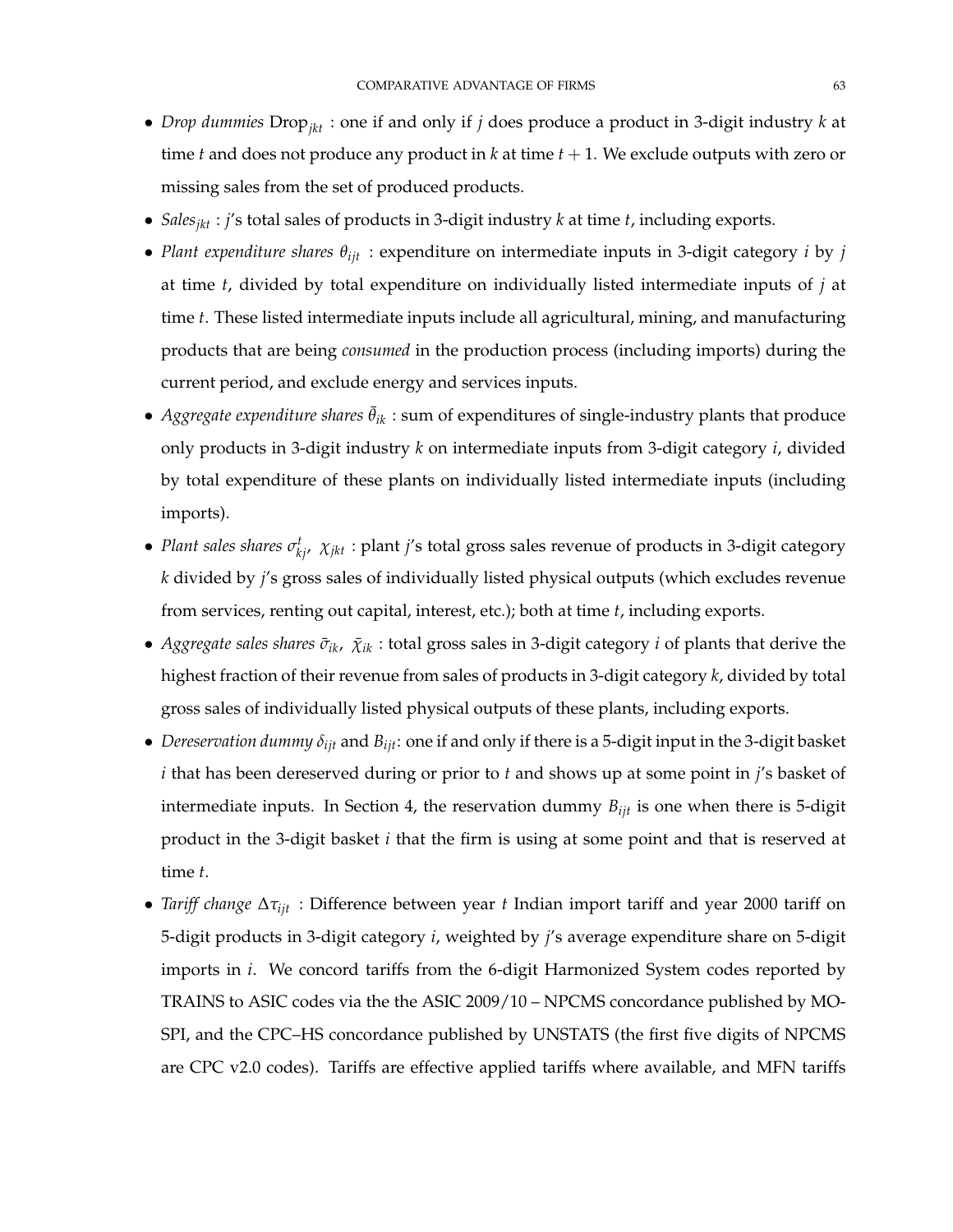otherwise. We focus on non-agricultural tariffs to avoid endogeneity concerns with agricultural tariffs, which often vary due to policy responses to domestic economic conditions that can affect firm sales directly. In Section 4, *τijt* is defined analogously as the level of that tariff.

• *Input Similarity* InputSimilarity*<sup>t</sup> jk* (where N is the number of 3-digit industries):

InputSimilarly 
$$
_{jk}^{t} \equiv \sum_{i=1}^{N} \theta_{ijt} \bar{\theta}_{ik}
$$

• *Output Similarity* OutputSimilarity*<sup>t</sup> jk* :

$$
OutputSimilarly_{jk}^{t} \equiv \sum_{i=1}^{N} \sigma_{ijt} \bar{\sigma}_{ik}
$$

• *Input Similarity weighted by policy changes:*

InputSimilarity-Dereservation $^t_{jk}$   $\equiv$ *N* ∑ *i*=1  $\delta_{ijt}\theta_{ijt}\bar{\theta}_{ik}$ , InputSimilarity-Tariff<sup>t</sup><sub>jk</sub> ≡ *N* ∑ *i*=1  $\Delta \tau_{ijt} \theta_{ijt} \bar{\theta}_{ik}$ 

• *Output Similarity weighted by a policy change:*

$$
\text{OutputSimilarity-Dereservation}_{jk}^t \equiv \sum_{i=1}^N \delta_{ijt} \sigma_{ijt} \bar{\sigma}_{ik}, \qquad \text{OutputSimilarity-Tariff}_{jk}^t \equiv \sum_{i=1}^N \Delta \tau_{ijt} \sigma_{ijt} \bar{\sigma}_{ik}
$$

• *Upstream and Downstream:*

$$
\text{Upstream}_{jk}^t = \sum_{i=1}^N \sigma_{ji}^t \overline{\theta}_{ik}, \qquad \text{Downstream}_{jk}^t = \sum_{i=1}^N \sigma_{ji}^t \overline{\theta}_{ki}.
$$

C.3. **Sample definition.** Our sample consists of all plant-year observations between 2000/01 and 2009/10 that report being in operation and that report both physical intermediate inputs and outputs.

## APPENDIX D. THEORY APPENDIX

## D.1. **Firm Input Choice.**

Proof of Proposition [1.](#page-28-0)

*Proof.* Final goods firms purchase from the lowest price supplier. If  $b_1$  and  $b_2$  are the lowest and second lowest supplier cost draws, then the price  $s_{\text{lit}}$  charged to firms with be either the monopolistically competitive markup over *b*<sub>1</sub> or the limit price *b*<sub>2</sub>, implying  $s_{i t t} = \min \{ \sigma b_1 / (\sigma - 1), b_2 \}.$ Letting *G* denote the cdf of supplier cost draws and suppressing *i*, *j* and *t* subscripts, a general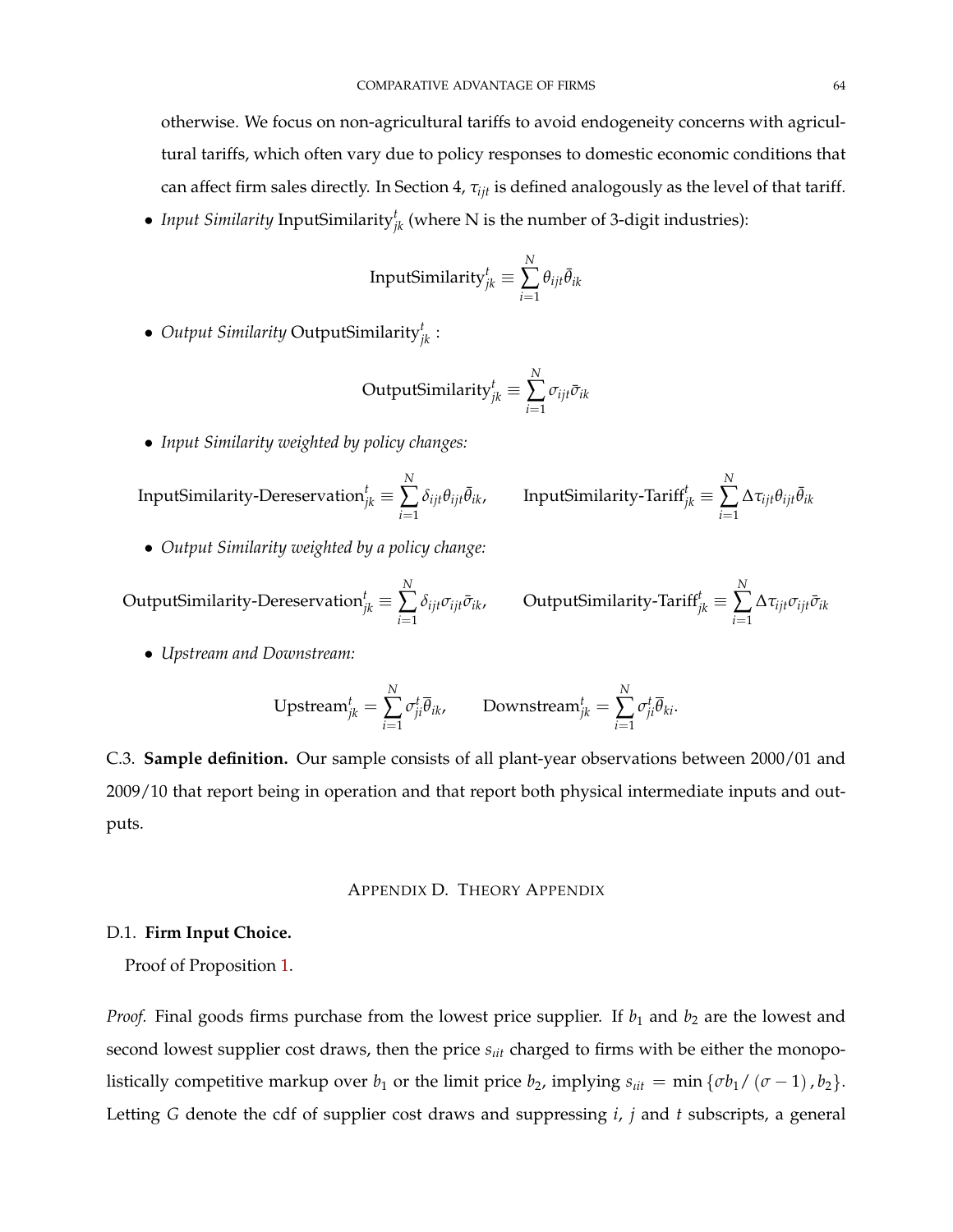positive moment of  $S^{\alpha}_{ijt}$  is

$$
E\left[S^{\alpha}\right] = E\left[S^{\alpha} \mid \sigma b_{1} / (\sigma - 1) \leq b_{2}\right] + E\left[S^{\alpha} \mid \sigma b_{1} / (\sigma - 1) > b_{2}\right]
$$
\n
$$
= \int_{c}^{\infty} \left(\frac{\sigma}{\sigma - 1} b_{1}\right)^{\alpha} \int_{\frac{\sigma}{\sigma - 1} b_{1}}^{\infty} \frac{N! b_{2}^{-\lambda (N - 2)} s_{m}^{\lambda (N - 2)}}{(N - 2)!} dG\left(b_{2}\right) dG\left(b_{1}\right)
$$
\n
$$
+ \int_{c}^{\infty} \int_{b_{1}}^{\frac{\sigma}{\sigma - 1} b_{1}} b_{2}^{\alpha} \frac{N! b_{2}^{-\lambda (N - 2)} s_{m}^{\lambda (N - 2)}}{(N - 2)!} dG\left(b_{2}\right) dG\left(b_{1}\right)
$$
\n
$$
= \int_{c}^{\infty} \left(\frac{\sigma}{\sigma - 1} b_{1}\right)^{\alpha} \int_{\frac{\sigma}{\sigma - 1} b_{1}}^{\infty} \left(\frac{\lambda b_{2}^{-\lambda - 1}}{s_{m}^{-\lambda}}\right) \frac{N! b_{2}^{-\lambda (N - 2)} s_{m}^{\lambda (N - 2)}}{(N - 2)!} d b_{2} dG\left(b_{1}\right)
$$
\n
$$
+ \int_{c}^{\infty} \int_{b_{1}}^{\frac{\sigma}{\sigma - 1} b_{1}} b_{2}^{\alpha} \left(\frac{\lambda b_{2}^{-\lambda - 1}}{s_{m}^{-\lambda}}\right) \frac{N! b_{2}^{-\lambda (N - 2)} s_{m}^{\lambda (N - 2)}}{(N - 2)!} d b_{2} dG\left(b_{1}\right)
$$
\n
$$
+ \int_{c}^{\infty} \left(\frac{\sigma}{\sigma - 1} b_{1}\right)^{\alpha} \int_{\frac{\sigma}{\sigma - 1} b_{1}}^{\infty} \frac{N! \lambda b_{2}^{-\lambda (N - 1) - 1} s_{m}^{\lambda (N - 1)}}{(N - 2)!} d b_{2} dG\left(b_{1}\right)
$$
\n
$$
+ \int_{c}^{\infty} b_{1} s_{m}^{\lambda (N - 1)} \left(\frac{\sigma}{\sigma - 1
$$

which gives the expression above for  $\alpha = 1 - \sigma$ . The Cobb-Douglas cost index is straightforward.

 $\Box$ 

Proof of Proposition [2.](#page-29-0)

*Proof.* What we want is the index that converts supplier revenues to profits under limit pricing. Intuitively, supplier revenues convert to profits at a rate of price minus cost over price, which is  $1/\sigma$  under monopolistic pricing and when the lowest cost supplier has marginal cost  $b_1$  and must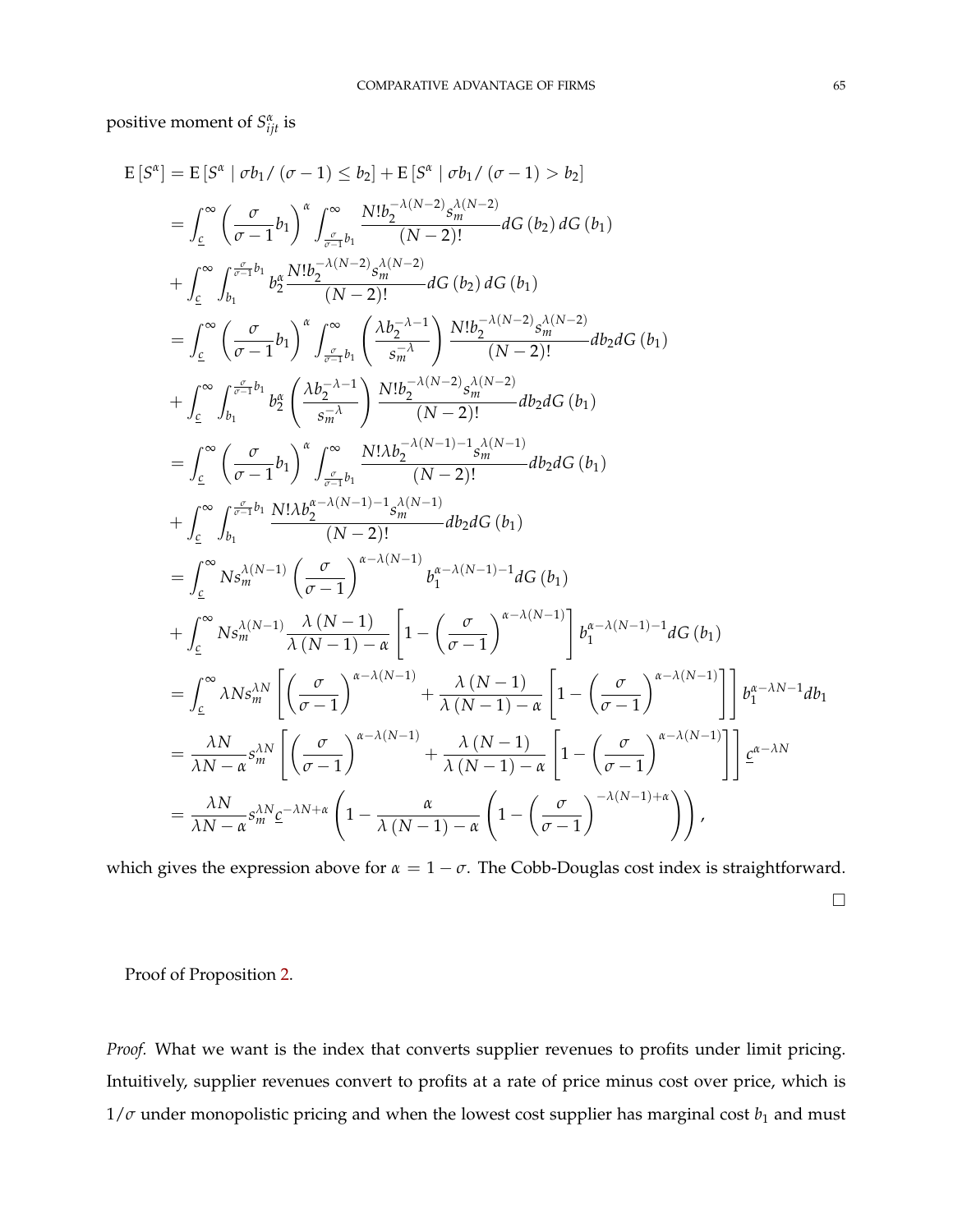undercut the second lowest cost producer at marginal cost  $b_2$ , this becomes  $(b_2 - b_1) / b_2$ . The aggregate Lerner index under monopolistic pricing for a firm with capability *cjit*, letting *G* denote the cdf of supplier cost draws is therefore

$$
\int_{c_{jit}}^{\infty} \int_{\frac{\sigma}{\sigma-1}b_1}^{\infty} \frac{1}{\sigma} \frac{N_{it}!b_2^{-\lambda(N_{it}-2)}s_m^{\lambda(N_{it}-2)}}{(N_{it}-2)!} dG(b_2) dG(b_1) = \int_{c_{jit}}^{\infty} \int_{\frac{\sigma}{\sigma-1}b_1}^{\infty} \frac{1}{\sigma} \left(\frac{\lambda s_m^{\lambda}}{b_2^{\lambda+1}}\right) \frac{N_{it}!b_2^{-\lambda(N_{it}-2)}s_m^{\lambda(N_{it}-2)}}{(N_{it}-2)!} db_2 dG(b_1) \n= \int_{c_{jit}}^{\infty} \frac{1}{\sigma} \left(\frac{\sigma}{\sigma-1}\right)^{-\lambda(N_{it}-1)} \frac{N_{it}!b_1^{-\lambda(N_{it}-1)}s_m^{\lambda(N_{it}-1)}}{(N_{it}-1)!} \left(\frac{\lambda s_m^{\lambda}}{b_1^{\lambda+1}}\right) db_1 \n= \frac{1}{\sigma} \left(\frac{\sigma}{\sigma-1}\right)^{-\lambda(N_{it}-1)} c_{jit}^{-\lambda N_{it}} s_m^{\lambda N_{it}}.
$$

The probability of limit pricing is therefore Pr (LP) =  $\left(1 - \left(\frac{\sigma}{\sigma - 1}\right)^{-\lambda(N_{it}-1)}\right) \underline{c_{jit}}^{-\lambda N_{it}} s_m^{\lambda N_{it}}$  while the probability of not producing (with a Lerner index of zero) is  $1-\frac{c^{-\lambda N_H}_{jit}s^{N_H}_{m}}{s^{N_H}_{m}}.$  The aggregate Lerner index under limit pricing is

$$
Pr (LP) - \int_{\mathcal{L}_{jit}}^{\infty} b_1 \int_{b_1}^{\frac{\sigma}{\sigma-1}b_1} b_2^{-1} \frac{N_{it}! b_2^{-\lambda(N_{it}-2)} s_m^{\lambda(N_{it}-2)}}{(N_{it}-2)!} dG (b_2) dG (b_1)
$$
  
\n
$$
= Pr (LP) - \int_{\mathcal{L}_{jit}}^{\infty} b_1 \int_{b_1}^{\frac{\sigma}{\sigma-1}b_1} \frac{\lambda N_{it}! b_2^{-\lambda(N_{it}-1)-2} s_m^{\lambda(N_{it}-1)}}{(N_{it}-2)!} db_2 dG (b_1)
$$
  
\n
$$
= Pr (LP) - \int_{\mathcal{L}_{jit}}^{\infty} b_1 \frac{\lambda N_{it}! b_1^{-\lambda(N_{it}-1)-1} s_m^{\lambda(N_{it}-1)}}{(\lambda(N_{it}-1)+1) (N_{it}-2)!} \left(1 - \left(\frac{\sigma-1}{\sigma}\right)^{\lambda(N_{it}-1)+1}\right) \left(\frac{\lambda b_1^{-\lambda-1}}{s_m^{-\lambda}}\right) db_1
$$
  
\n
$$
= Pr (LP) - \int_{\mathcal{L}}^{\infty} \frac{\lambda^2 N_{it}! b_1^{-\lambda N-1} s_m^{ \lambda N_{it}}}{(\lambda(N_{it}-1)+1) (N_{it}-2)!} \left(1 - \left(\frac{\sigma-1}{\sigma}\right)^{\lambda(N_{it}-1)+1}\right) db_1
$$
  
\n
$$
= \frac{1}{\lambda(N_{it}-1)+1} \left(1 - \left(\frac{\sigma-1}{\sigma}\right)^{\lambda(N_{it}-1)+1}\right) \mathcal{L}_{jit}^{-\lambda N_{it}} s_m^{ \lambda N_{it}}.
$$

Adding these indexes conditional on monopolistic, limit pricing and not producing gives the expression above.

We define  $\Lambda \equiv \lambda (N - 1) + 1 \geq 1 - \lambda > 0$  and suppress the *i* and *t* subscripts for brevity. The percentage change in the expected Lerner index with entry is

$$
\frac{d\ln\mathcal{L}}{dN}=\frac{-\frac{1}{\sigma}\left(\frac{\sigma-1}{\sigma}\right)^{\Lambda-1}\lambda\ln\frac{\sigma}{\sigma-1}+\frac{1}{\Lambda}\left(\frac{\sigma-1}{\sigma}\right)^{\Lambda}\lambda\ln\frac{\sigma}{\sigma-1}-\frac{\lambda}{\Lambda^2}\left(1-\left(\frac{\sigma-1}{\sigma}\right)^{\Lambda}\right)}{\frac{1}{\sigma}\left(\frac{\sigma-1}{\sigma}\right)^{\Lambda-1}+\frac{1}{\Lambda}\left(1-\left(\frac{\sigma-1}{\sigma}\right)^{\Lambda}\right)}.
$$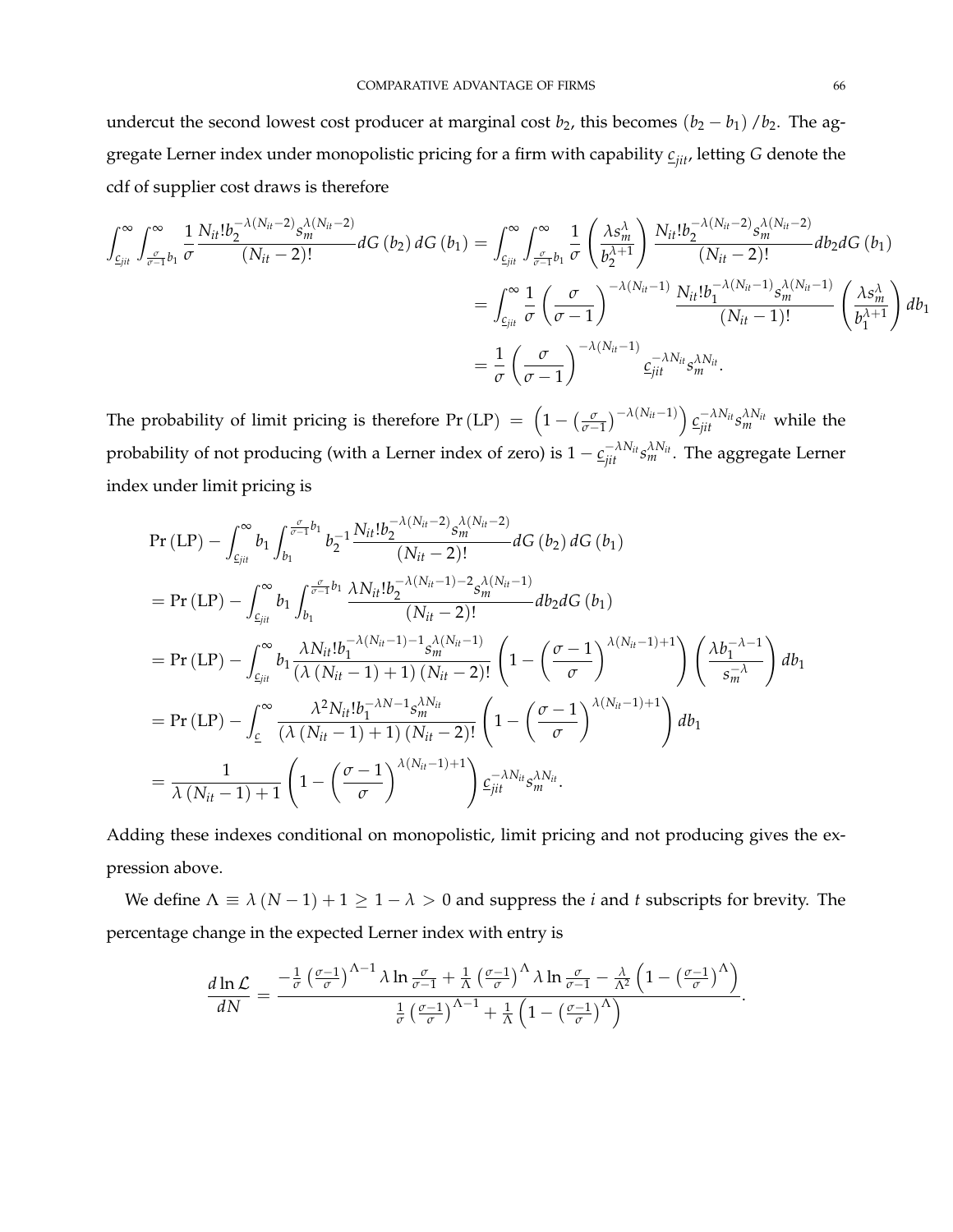The first three terms correspond to how the expected Lerner index falls,  $d \ln \mathcal{L}/dN < 0$  as the probability of monopoly pricing decreases (which is the highest possible markup) and while the probability of limit pricing increases, the expected Bertrand markup decreases as well. The numerator of  $\frac{d \ln \mathcal{L}}{d N}$  can be written

$$
\lambda \left(\frac{\sigma}{\sigma - 1}\right)^{-\Lambda} \left[ \left(\frac{1}{\Lambda} - \frac{1}{\sigma - 1}\right) \ln \frac{\sigma}{\sigma - 1} + \left(1 - \left(\frac{\sigma}{\sigma - 1}\right)^{\Lambda}\right) \frac{1}{\Lambda^2}\right].
$$

The first term is weakly negative for  $\Lambda \ge \sigma - 1$  which holds for  $N \ge 1 + \frac{\sigma - 2}{\lambda}$ , the second term is negative. The upper bound for  $\mathcal L$  comes from evaluation at  $N = 1 + \frac{\sigma - 2}{\lambda}$ .

Proof of Proposition [2.](#page-29-0)

*Proof.* We define  $\Lambda\equiv\lambda$   $(N-1)+1$ , suppress  $i$  and  $t$  subscripts. For  $\overline{R}\equiv\sum_j\sum_k\rho\overline{\theta}_kR_{jk}\left(s_m/\underline{c}_j\right)^{\lambda N}/N$ , noting  $\pi_{jk} = (1 - \rho) R_{jk}$  and holding capabilities fixed that

$$
\frac{d\ln\overline{R}}{dN} = \frac{\sum_{j}\sum_{k}\overline{\theta}_{k} \cdot d\pi_{jk}\left(s_{m}/\underline{c}_{j}\right)^{\lambda N}/dN}{\sum_{j}\sum_{k}\overline{\theta}_{k}\pi_{jk}\left(s_{m}/\underline{c}_{j}\right)^{\lambda N}} - \frac{1}{N} = \frac{\sum_{j}\sum_{k}\overline{\theta}_{k}\left(s_{m}/\underline{c}_{j}\right)^{\lambda N} \cdot d\pi_{jk}/dN}{\sum_{j}\sum_{k}\overline{\theta}_{k}\pi_{jk}\left(s_{m}/\underline{c}_{j}\right)^{\lambda N}} + \frac{\sum_{j}\sum_{k}\overline{\theta}_{k}\pi_{jk} \cdot d\left(s_{m}/\underline{c}_{j}\right)^{\lambda N}/dN}{\sum_{j}\sum_{k}\overline{\theta}_{k}\pi_{jk}\left(s_{m}/\underline{c}_{j}\right)^{\lambda N}}
$$

Now considering the individual profit terms, holding capabilities fixed, these may increase profits through increased downstream demand in response to lower costs. Note that

$$
\left. \frac{d \ln \pi_{jk}}{dN} \right|_{\mathcal{L}_{jt} \text{ fixed}} = -\frac{\rho}{1-\rho} \frac{d \ln c_{jkt}}{dN} \right|_{\mathcal{L}_{jt} \text{ fixed}} = \frac{\rho}{1-\rho} \sum_{i} \frac{\overline{\theta}_{ik}}{\sigma - 1} \frac{d \ln \frac{\Omega_{it} \vartheta_{it}}{\Omega_{it} + (\sigma - 1)}}{dN}
$$

For  $\Omega_{it} = \lambda N_{it}$  and  $\Phi_{it} \equiv \lambda (N_{it} - 1) + \sigma - 1$ ,  $\vartheta_{it} = 1 - \frac{\sigma - 1}{\Phi_{it}} \left( 1 - (\frac{\sigma - 1}{\sigma}) \right)$  $\left(\frac{-1}{\sigma}\right)^{\Phi_{it}}$ ). Consider that after some rearrangement

$$
\frac{d \ln \frac{\Omega_{it} \theta_{it}}{\Omega_{it} + (\sigma - 1)}}{dN} = \frac{1}{N} + \frac{\frac{\lambda (\sigma - 1)}{\Phi} \left(\frac{1}{\Phi + \lambda} + \frac{1}{\Phi}\right) \left(1 - \left(\frac{\sigma - 1}{\sigma}\right)^{\Phi}\right) - \frac{\sigma - 1}{\Phi} \left(\frac{\sigma - 1}{\sigma}\right)^{\Phi} \lambda \ln \frac{\sigma}{\sigma - 1} - \frac{\lambda}{\Phi + \lambda}}{1 - \frac{\sigma - 1}{\Phi} \left(1 - \left(\frac{\sigma - 1}{\sigma}\right)^{\Phi}\right)}
$$

 $\lambda (N-1) + \sigma - 1 > 0$  is assumed and implies that  $\left(\frac{\sigma - 1}{\sigma}\right)$  $\left(\frac{-1}{\sigma}\right)^{\lambda(N-1)+\sigma-1}$  < 1, which implies

$$
\frac{d\ln\pi_{jk}}{dN}\bigg|_{\underline{c}_{jt}\text{ fixed}} = \frac{\rho}{1-\rho}\frac{1}{\sigma-1}\left(\frac{1}{N}+\frac{\lambda}{\Phi}\frac{\left(1+\frac{\Phi}{\Phi+\lambda}\right)\frac{(\sigma-1)}{\Phi}\left(1-\left(\frac{\sigma-1}{\sigma}\right)^{\Phi}\right)-(\sigma-1)\left(\frac{\sigma-1}{\sigma}\right)^{\Phi}\ln\frac{\sigma}{\sigma-1}-\frac{\Phi}{\Phi+\lambda}}{1-\frac{\sigma-1}{\Phi}\left(1-\left(\frac{\sigma-1}{\sigma}\right)^{\Phi}\right)}\right).
$$

−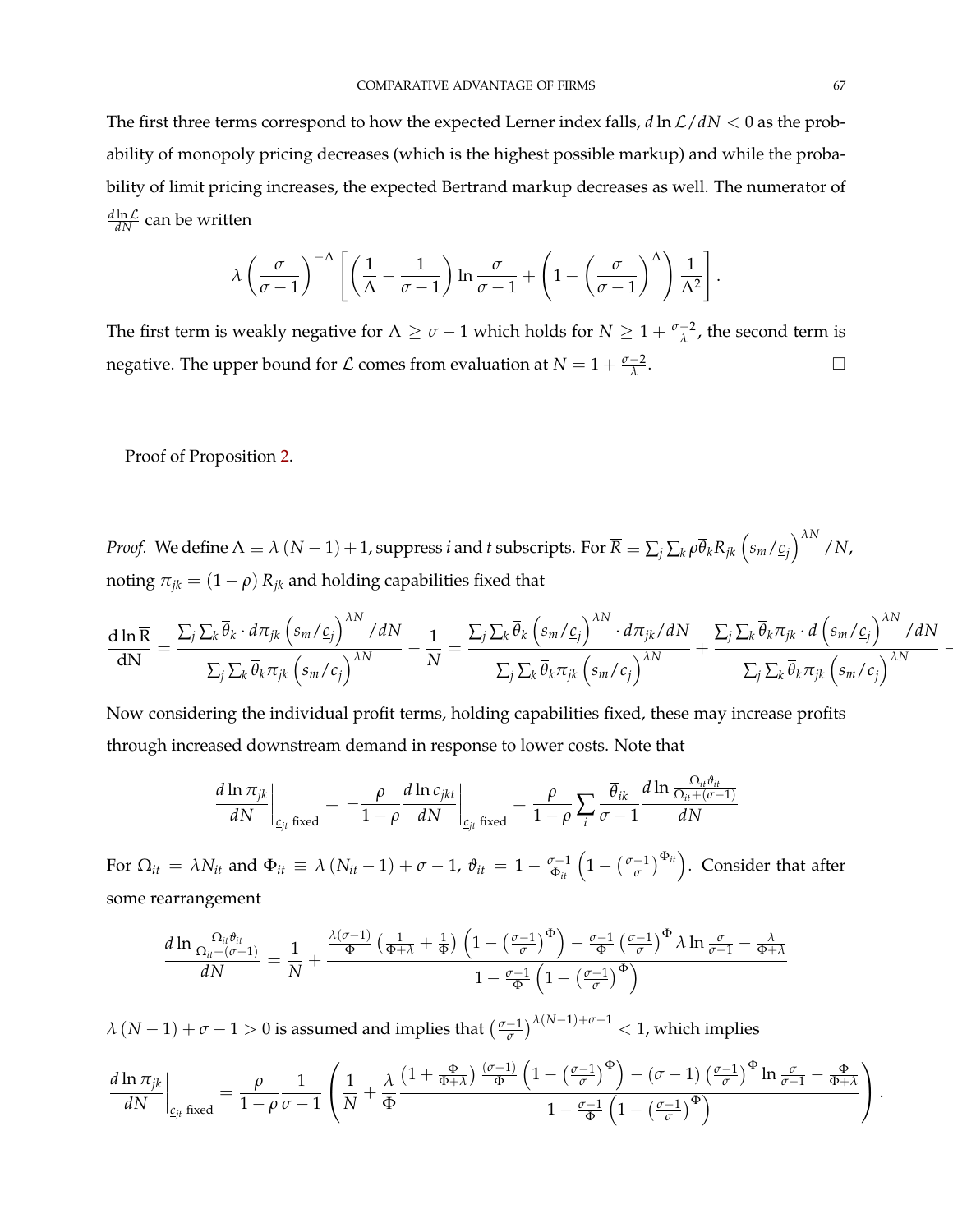Returning to the sum of profits across firms and industries, we have

$$
\sum_{j} \sum_{k} \overline{\theta}_{k} \frac{d\pi_{jk}}{dN} \left( \frac{s_{m}}{\underline{c}_{j}} \right)^{\lambda N}
$$
\n
$$
= \sum_{j} \sum_{k} \overline{\theta}_{k} \pi_{jk} \frac{\rho}{1 - \rho} \frac{1}{\sigma - 1} \left( \frac{1}{N} + \frac{\lambda}{\Phi} \frac{\left( 1 + \frac{\Phi}{\Phi + \lambda} \right) \frac{(\sigma - 1)}{\Phi} \left( 1 - \left( \frac{\sigma - 1}{\sigma} \right)^{\Phi} \right) - (\sigma - 1) \left( \frac{\sigma - 1}{\sigma} \right)^{\Phi} \ln \frac{\sigma}{\sigma - 1} - \frac{\Phi}{\Phi + \lambda}}{1 - \frac{\sigma - 1}{\Phi} \left( 1 - \left( \frac{\sigma - 1}{\sigma} \right)^{\Phi} \right)} \right) \left( \frac{s_{m}}{\underline{c}_{j}} \right)^{\lambda N}
$$
\n
$$
= \frac{\rho}{1 - \rho} \frac{1}{\sigma - 1} \left( \frac{1}{N} + \frac{\lambda}{\Phi} \frac{\left( 1 + \frac{\Phi}{\Phi + \lambda} \right) \frac{(\sigma - 1)}{\Phi} \left( 1 - \left( \frac{\sigma - 1}{\sigma} \right)^{\Phi} \right) - (\sigma - 1) \left( \frac{\sigma - 1}{\sigma} \right)^{\Phi} \ln \frac{\sigma}{\sigma - 1} - \frac{\Phi}{\Phi + \lambda}}{1 - \frac{\sigma - 1}{\Phi} \left( 1 - \left( \frac{\sigma - 1}{\sigma} \right)^{\Phi} \right)} \right) \sum_{j} \sum_{k} \overline{\theta}_{k} \pi_{jk} \left( \frac{s_{m}}{\underline{c}_{j}} \right)^{\lambda N}
$$

We also have from  $s_m \leq \underline{c}_j$  that

$$
W(N) = \frac{\sum_{j} \sum_{k} \overline{\theta}_{k} \frac{\pi_{jk} d\left(s_{m}/c_{j}\right)^{MN}}{dN}}{\sum_{j} \sum_{k} \overline{\theta}_{k} \pi_{jk} \left(s_{m}/c_{j}\right)^{MN}} = \frac{\sum_{j} \sum_{k} \overline{\theta}_{k} \pi_{jk} \left(s_{m}/c_{j}\right)^{MN} \lambda \ln \frac{s_{m}}{c_{j}}}{\sum_{j} \sum_{k} \overline{\theta}_{k} \pi_{jk} \left(s_{m}/c_{j}\right)^{MN}} \leq 0.
$$

So we can conclude using  $W(N) \cdot N \leq 0$  and the arguments above that

$$
\frac{d\ln\overline{R}}{d\ln N}\leq\frac{\rho}{1-\rho}\frac{1}{\sigma-1}\left(1+\frac{\lambda N}{\Phi}\frac{\left(1+\frac{\Phi}{\Phi+\lambda}\right)\frac{(\sigma-1)}{\Phi}\left(1-\left(\frac{\sigma-1}{\sigma}\right)^{\Phi}\right)-(\sigma-1)\left(\frac{\sigma-1}{\sigma}\right)^{\Phi}\ln\frac{\sigma}{\sigma-1}-\frac{\Phi}{\Phi+\lambda}}{1-\frac{\sigma-1}{\Phi}\left(1-\left(\frac{\sigma-1}{\sigma}\right)^{\Phi}\right)}\right)-1.
$$

In what follows, the denominator  $1-\frac{\sigma-1}{\Phi}\left(1-(\frac{\sigma-1}{\sigma})\right)$  $\left(\frac{-1}{\sigma}\right)^{\Phi}$ ) is positive so long as  $N\,\geq\,1$  which is assumed. Since

$$
\lim_{N \to \infty} \frac{d \ln \overline{R}}{d \ln N} \leq \frac{\rho}{1-\rho} \frac{1-\lambda}{\sigma-1} - 1 < \frac{\rho+1-\sigma+\sigma\rho-\rho}{(1-\rho)(\sigma-1)} = \frac{1-\sigma(1-\rho)}{(1-\rho)(\sigma-1)}.
$$

Clearly then  $\sigma(1-\rho) \geq 1$  is sufficient for average weighted revenues to be decreasing and approach zero as  $N \to \infty$  because  $\lambda > 0$ .

Proof of Proposition [4.3.](#page-29-1)

*Proof.* We define  $\Lambda \equiv \lambda (N - 1) + 1$  and suppress the *i* and *t* subscripts for brevity. Taking logs and differentiating E [ $\zeta$ <sup>*l*</sup>] w.r.t. *N*, holding input capabilities fixed and noting that  $\pi_{jk} = (1 - \rho) R_{jk}$ , we see that

$$
\frac{d \ln \mathrm{E} \left[\zeta_i\right]}{dN} = \frac{d \ln \mathcal{L}}{dN} + \frac{\sum_j \sum_k \overline{\theta}_k \cdot d\pi_{jk} \left(s_m / c_j\right)^{\lambda N} / dN}{\sum_j \sum_k \overline{\theta}_k \pi_{jk} \left(s_m / c_j\right)^{\lambda N}} - \frac{1}{N}.
$$

.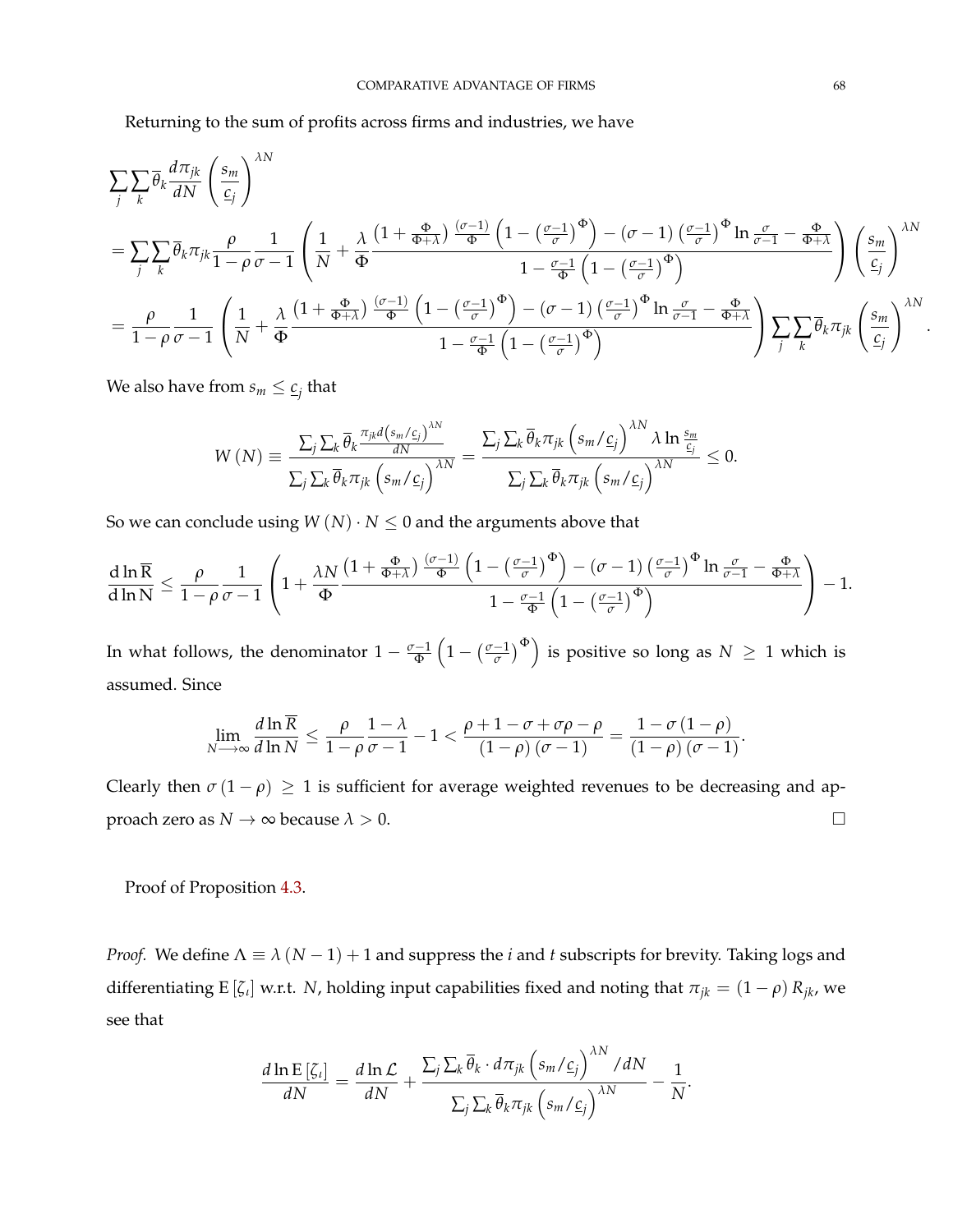Also, direct inspection shows that

$$
\lim_{N \to \infty} \frac{d \ln \mathcal{L}}{d \ln N} = \lim_{N \to \infty} \frac{\lambda \left(\frac{\sigma}{\sigma - 1}\right)^{-\Lambda} \left[ \left(\frac{N}{\Lambda} - \frac{N}{\sigma - 1}\right) \ln \frac{\sigma}{\sigma - 1} + \left(1 - \left(\frac{\sigma}{\sigma - 1}\right)^{\Lambda}\right) \frac{N}{\Lambda^2} \right]}{\frac{1}{\sigma} \left(\frac{\sigma - 1}{\sigma}\right)^{\Lambda - 1} + \frac{1}{\Lambda} \left(1 - \left(\frac{\sigma - 1}{\sigma}\right)^{\lambda(N - 1) + 1}\right)}
$$

$$
= \lambda \ln \frac{\sigma}{\sigma - 1} \cdot \lim_{N \to \infty} \frac{\frac{N}{\Lambda} - \frac{N}{\sigma - 1}}{\frac{1}{\sigma - 1}} = -\infty,
$$

so from the proof of Proposition [3,](#page-30-0) we have

$$
\lim_{N \to \infty} \frac{d \ln \mathrm{E} \left[ \zeta_{\iota} \right]}{dN} < \lim_{N \to \infty} \frac{d \ln \mathcal{L}}{d \ln N} + \frac{\rho}{1 - \rho} \frac{1 - \lambda}{\sigma - 1} - 1 = -\infty
$$

which implies lim*N*−→<sup>∞</sup> E [*ζι*] = 0. We also have from the proof of Proposition [3](#page-30-0) that

$$
\frac{d\ln\mathrm{E}\left[\zeta_{\iota}\right]}{dN} < \frac{d\ln\mathcal{L}}{d\ln N} + \frac{\rho}{1-\rho}\frac{1}{\sigma-1}\left(1 + \frac{\lambda N}{\Phi}\frac{\left(1+\frac{\Phi}{\Phi+\lambda}\right)\frac{(\sigma-1)}{\Phi}\left(1-\left(\frac{\sigma-1}{\sigma}\right)^{\Phi}\right)-(\sigma-1)\left(\frac{\sigma-1}{\sigma}\right)^{\Phi}\ln\frac{\sigma}{\sigma-1}-\frac{\Phi}{\Phi+\lambda}}{1-\frac{\sigma-1}{\Phi}\left(1-\left(\frac{\sigma-1}{\sigma}\right)^{\Phi}\right)}\right) - 1.
$$

Since from Proposition [2,](#page-29-0)  $\frac{d \ln \mathcal{L}}{d \ln N}$  < 0 for  $N > \max\left\{1 + \frac{\sigma - 2}{\lambda}, 1\right\}$ , a sufficient condition on demand for expected profits to be decreasing in entry holding capabilities fixed is therefore

<span id="page-69-0"></span>
$$
(D.1)
$$

$$
\frac{\left(1-\rho\right)\left(\sigma-1\right)}{\rho} > 1 + \frac{\lambda N}{\Phi} \frac{\left[1+\frac{\Phi}{\Phi+\lambda}+\Phi\ln\frac{\sigma}{\sigma-1}\right]\frac{\left(\sigma-1\right)}{\Phi}\left(1-\left(\frac{\sigma-1}{\sigma}\right)^{\Phi}\right)-\left(\sigma-1\right)\ln\frac{\sigma}{\sigma-1}-\frac{\Phi}{\Phi+\lambda}}{1-\frac{\sigma-1}{\Phi}\left(1-\left(\frac{\sigma-1}{\sigma}\right)^{\Phi}\right)} \equiv B\left(N\right)
$$

Dropping the  $\ln \frac{\sigma}{\sigma-1}$  terms in Equation [\(D.1\)](#page-69-0) that are in sum negative, and using  $\lambda N < \Phi$  from  $\lambda < \sigma - 1$  implies

$$
B\left(N\right) < \frac{1 - \frac{\sigma - 1}{\Phi}\left(1 - \left(\frac{\sigma - 1}{\sigma}\right)^{\Phi}\right) + \frac{(\sigma - 1)}{\Phi}\left(1 - \left(\frac{\sigma - 1}{\sigma}\right)^{\Phi}\right) + \frac{(\sigma - 1)}{\Phi + \lambda}\left(1 - \left(\frac{\sigma - 1}{\sigma}\right)^{\Phi}\right) - \frac{\lambda N}{\Phi + \lambda}}{1 - \frac{\sigma - 1}{\Phi}\left(1 - \left(\frac{\sigma - 1}{\sigma}\right)^{\Phi}\right)}
$$
\n
$$
= \frac{\frac{(\sigma - 1)}{\Phi + \lambda} + \frac{(\sigma - 1)}{\Phi + \lambda} - \frac{(\sigma - 1)}{\Phi + \lambda}\left(\frac{\sigma - 1}{\sigma}\right)^{\Phi}}{1 - \frac{\sigma - 1}{\Phi}\left(1 - \left(\frac{\sigma - 1}{\sigma}\right)^{\Phi}\right)} = \frac{2 - \left(\frac{\sigma - 1}{\sigma}\right)^{\Phi}}{\frac{\Phi + \lambda}{\sigma - 1}\left(1 - \frac{\sigma - 1}{\Phi}\left(1 - \left(\frac{\sigma - 1}{\sigma}\right)^{\Phi}\right)\right)}
$$
\n
$$
= \frac{2 - \left(\frac{\sigma - 1}{\sigma}\right)^{\Phi}}{\frac{\Phi + \lambda}{\sigma - 1} - \left(1 + \frac{\lambda}{\Phi}\right)\left(1 - \left(\frac{\sigma - 1}{\sigma}\right)^{\Phi}\right)} < \frac{2}{\frac{\Phi + \lambda}{\sigma - 1} - \left(1 + \frac{\lambda}{\Phi}\right)} = \frac{2}{\frac{\lambda N}{\sigma - 1} - \frac{\lambda}{\lambda(N - 1) + \sigma - 1}}.
$$

This last equation is decreasing in *N* where the denominator is positive, which happens for  $N > 1$ as assumed and the minimum value *N* can take by assumption is  $1 + \frac{\sigma - 2}{\lambda}$ . Substituting this in to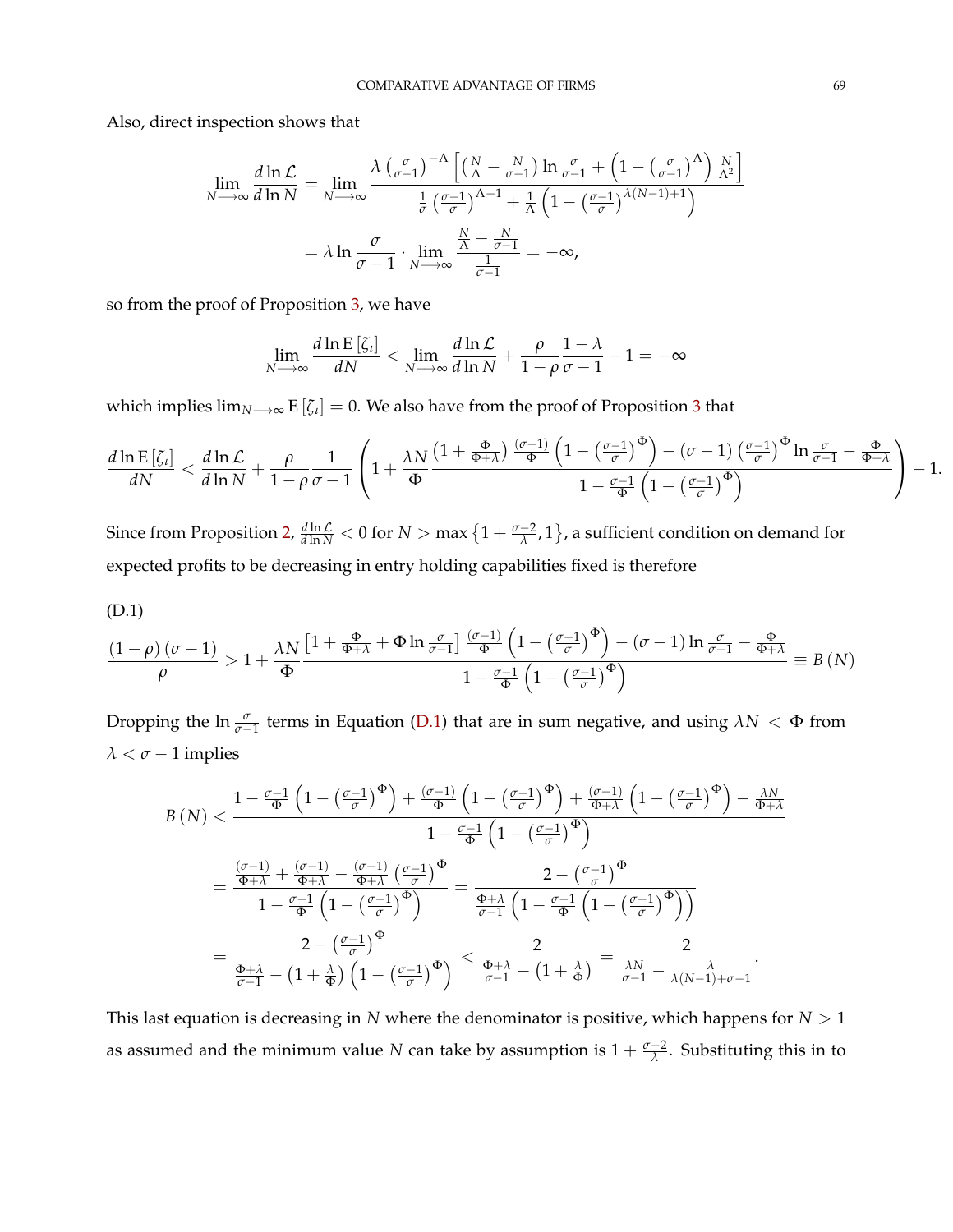the last term we have

$$
\frac{2}{\frac{\lambda+\sigma-2}{\sigma-1}-\frac{\lambda}{\sigma-2+\sigma-1}}\leq\frac{2}{\frac{\lambda+\sigma-2}{\sigma-1}-\frac{\lambda}{\sigma-1}}=2\frac{\sigma-1}{\sigma-2}
$$

so 2  $(\sigma-1)$  /  $(\sigma-2)$  is an upper bound for *B*  $(N)$  for  $N\geq1+\frac{\sigma-2}{\lambda}$ . We can conclude that  $\frac{(1-\rho)(\sigma-1)}{\rho}\geq$  $2\frac{\sigma-1}{\sigma-2}$ *σ*<sup>−1</sup></sup> implies expected profits are decreasing in entry which holds for  $(1 - \rho) \sigma \ge 2$ .

Proof of Proposition [1.](#page-28-0)

*Proof.* Firms solve

$$
\min_{m_{ijkt}} \int_{c_{ijt}}^{\infty} s_{iit} m_{iijkt} dG_{it}(\iota) \text{ subject to } \left( \int_{c_{ijt}}^{\infty} m_{iijkt}^{(\sigma-1)/\sigma} dG_{it}(\iota) \right)^{\sigma/(\sigma-1)} \geq M_{ijkt}.
$$

A natural question is why not frame this as a free endpoint problem with a choice of input varieties  $\left[\frac{c_{ijt}}{c_{ijt}}\right]$ . The reason we have not is that for the case  $\sigma > 1$ , 'love for variety' implies  $\overline{c}_{ijt} = \infty$  and for  $\sigma$  < 1, the production function exhibits 'hate for variety' and allowing the producer to choose a subset of suppliers will cause them to snap to the lowest cost supplier.

Cost minimization conditional on  $c_{ijt}$  implies a first order condition of<sup>[37](#page-0-0)</sup>

$$
m_{i\bar{i}jkt}^{(\sigma-1)/\sigma}=M_{i\bar{j}kt}^{(\sigma-1)/\sigma}\left(\frac{\sigma}{\sigma-1}\frac{s_{i\bar{i}t}}{\eta}\right)^{1-\sigma}\text{ where }\eta_{it}=\left(-\int_{\infty}^{\underline{c}_{i\bar{j}t}}\left(\frac{\sigma}{\sigma-1}s\right)^{1-\sigma}dG_{it}(s)\right)^{1/(1-\sigma)}.
$$

Under these distributional assumptions, we have

$$
\eta_{it} = \frac{\sigma}{\sigma - 1} \left( \frac{\Omega_{it}}{\Omega_{it} + (\sigma - 1)} s_m^{\Omega_{it}} c_{ijt}^{1 - \sigma - \Omega_{it}} \right)^{1/(1 - \sigma)}
$$

under the condition  $\Omega_{it} > 1 - \sigma$ ,  $\eta_{it}$  is finite and the input choice is non-degenerate.<sup>[38](#page-0-0)</sup> Defining the cost index of input *i* as  $S_{ijt}$  we have minimum costs of  $S_{ijt}M_{ijkt}$  where

$$
S_{ijt} = \left(\frac{\Omega_{it} \vartheta_{it}}{\Omega_{it} + (\sigma - 1)}\right)^{1/(1-\sigma)} \underline{c}_{ijt}^{1-\Omega_{it}/(1-\sigma)} s_m^{\Omega_{it}/(1-\sigma)}
$$

and therefore

$$
d \ln S_{ijt} / d \ln \underline{c}_{ijt} = 1 + \Omega_{it} / (\sigma - 1).
$$

<sup>&</sup>lt;sup>37</sup>This is for  $\sigma > 1$ , for  $\sigma < 1$ , replace  $\frac{\sigma}{\sigma-1}$  with  $\frac{\sigma}{1-\sigma}$  as the sign of the inequality constraint changes. The second order condition holds for  $\sigma > 0$  (weakly at  $\sigma = 1$ ).

<sup>38</sup>Otherwise for *σ* < 1 it is optimal to use all of the cheapest input and for *σ* > 1, input vectors of the type *κs* <sup>1</sup>−*<sup>σ</sup>* all satisfy the production constraint so as  $\kappa \longrightarrow 0$ , costs go to zero.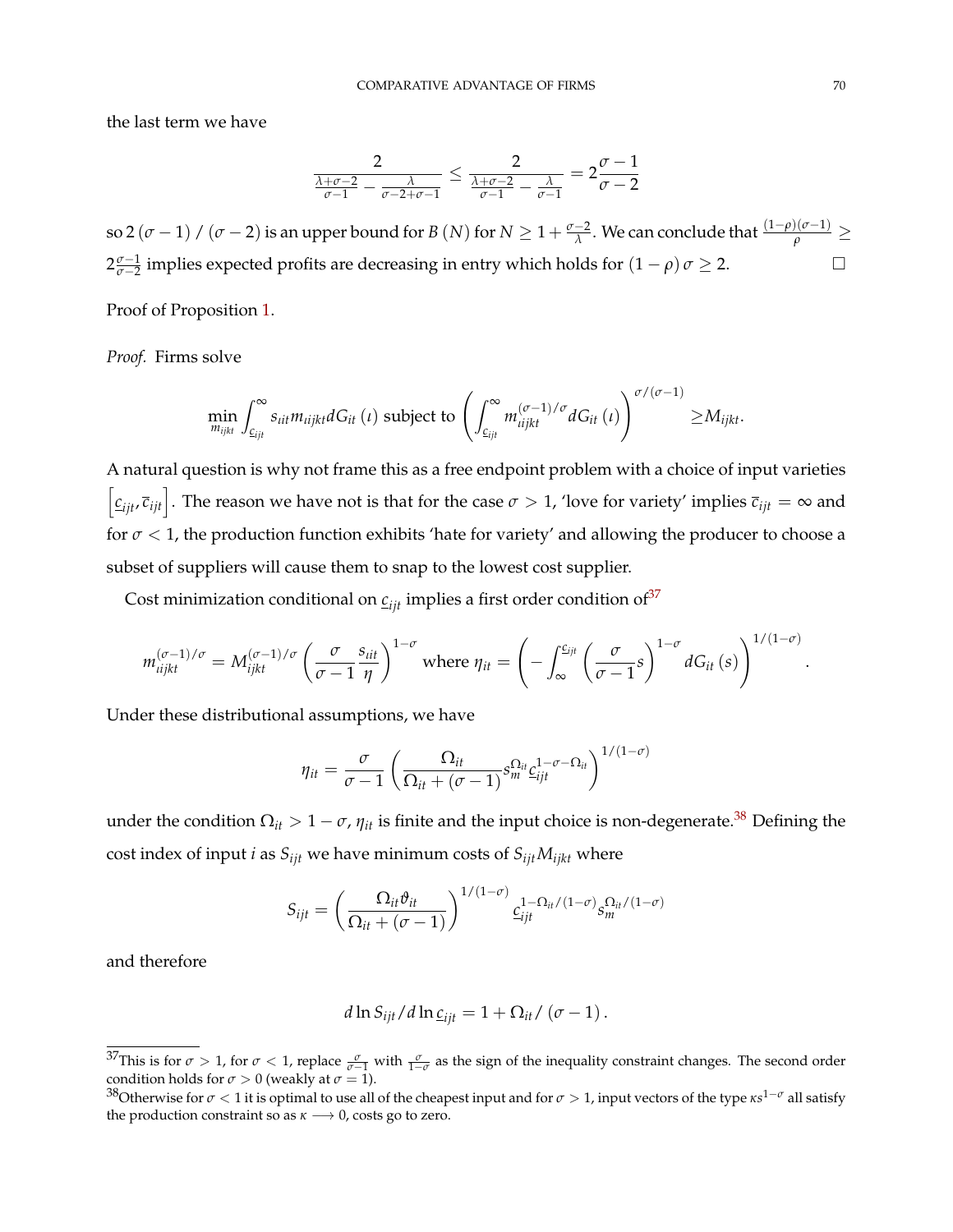Now the restriction  $\Omega_{it} > 1 - \sigma$  is especially informative as if  $\sigma > 1$  then  $d \ln S_{ijt}/d \ln \rho_{ijt} > 0$ , consistent with love for variety and  $d \ln S_{ijt}/d \ln \rho_{ijt}$  < 0 for  $\sigma$  < 1 consistent with hate for variety. Unit input costs  $c_{jkt}$  conditional on capabilities are then as above.

Proof of Proposition [6.](#page-32-0)

*Proof.* Profit maximization can be considered in two steps, maximizing industry profits conditional on unit costs and then maximizing joint profits by choosing capabilities. A firm will optimally choose a markup  $p_{jkt} = c_{jkt}/\rho$  in the first maximization step, so the profit accruing from each industry is

<span id="page-71-1"></span>(D.2) 
$$
\pi_{jkt} = (1/\rho - 1) \gamma \left(\underline{c}_{jt}\right) c_{jkt} q_{jkt} = (1/\rho - 1) (\rho D_{kt})^{1/(1-\rho)} / \left(\gamma \left(\underline{c}_{jt}\right) c_{jkt}\right)^{\rho/(1-\rho)}.
$$

Noting that for this particular profit form and common markups across industries, we have

$$
\frac{d \ln \pi_{jkt}}{d \ln \underline{c}_{ijt}} = -\frac{\rho}{1-\rho} \left[ \frac{d \ln \gamma (\underline{c}_{jt})}{d \ln \underline{c}_{ijt}} + \frac{d \ln c_{jkt}}{d \ln \underline{c}_{ijt}} \right] = -\frac{\rho}{1-\rho} \left[ \ln \underline{c}_{ijt} - \ln \underline{c}_{i0} + \overline{\theta}_{ik} (1 - \Omega_{it} / (1-\sigma)) \right]
$$

it follows that the first order condition for profit maximization

<span id="page-71-0"></span>(D.3) 
$$
\frac{d\pi_{jt}}{d\underline{c}_{ijt}} = \sum_{k} \frac{\pi_{jkt}}{c_{ijt}} \frac{d\ln \pi_{jkt}}{d\ln \underline{c}_{ijt}} = -\frac{\rho}{1-\rho} \sum_{k} \frac{\pi_{jkt}}{c_{ijt}} \left[ \ln \underline{c}_{ijt} - \ln \underline{c}_{i0} + \overline{\theta}_{ik} \left( 1 - \Omega_{it} / (1-\sigma) \right) \right] = 0.
$$

Using the fact that  $\rho\pi_{jkt}/\left(1-\rho\right)=\gamma\left(\underline{c}_{jt}\right)c_{jkt}q_{jkt}$ , Equation [\(D.3\)](#page-71-0) implies that for firm-input expenditure shares of *θijt*, the optimal capability choice satisfies

$$
\ln \underline{c}_{ijt} = \ln \underline{c}_{i0} - (1 + \Omega_{it} / (\sigma - 1)) \theta_{ijt}.
$$

Substitution into Equation [\(D.2\)](#page-71-1) and further expansion shows that revenues  $R_{jkt}$  take the above form.  $\Box$ 

D.2. **Extensive Product Margin.** Equation [\(4.6\)](#page-35-0) can be modified to consider the extensive product margin choice of firms. Assume firms face a fixed cost  $(1 - \rho) f_{kt}$  to produce in an industry *k* each period, so produce when profits  $\pi_{jkt} = (1 - \rho) R_{jkt} > (1 - \rho) f_{kt}$ . From Equation [\(4.5\)](#page-34-1), with identical coefficients and fixed effects similar to Equation [\(4.6\)](#page-35-0) and error terms with −*ejkt* logistic, firms operate in industry *k* when either of the following equations is positive:

(D.4) 
$$
\ln \frac{R_{jkt}}{f_{kt}} = \kappa_{kt} + \kappa_{jk} - \kappa_0 \sum_i \left(\theta_{ijt} - \overline{\theta}_{ik}\right)^2 + \kappa_1 \sum_i \left(\alpha_B B_{ijt} + \alpha_\tau \Delta \tau_{ijt}\right) \left(\theta_{ijt} - \overline{\theta}_{ik}\right)^2 + \epsilon_{jkt},
$$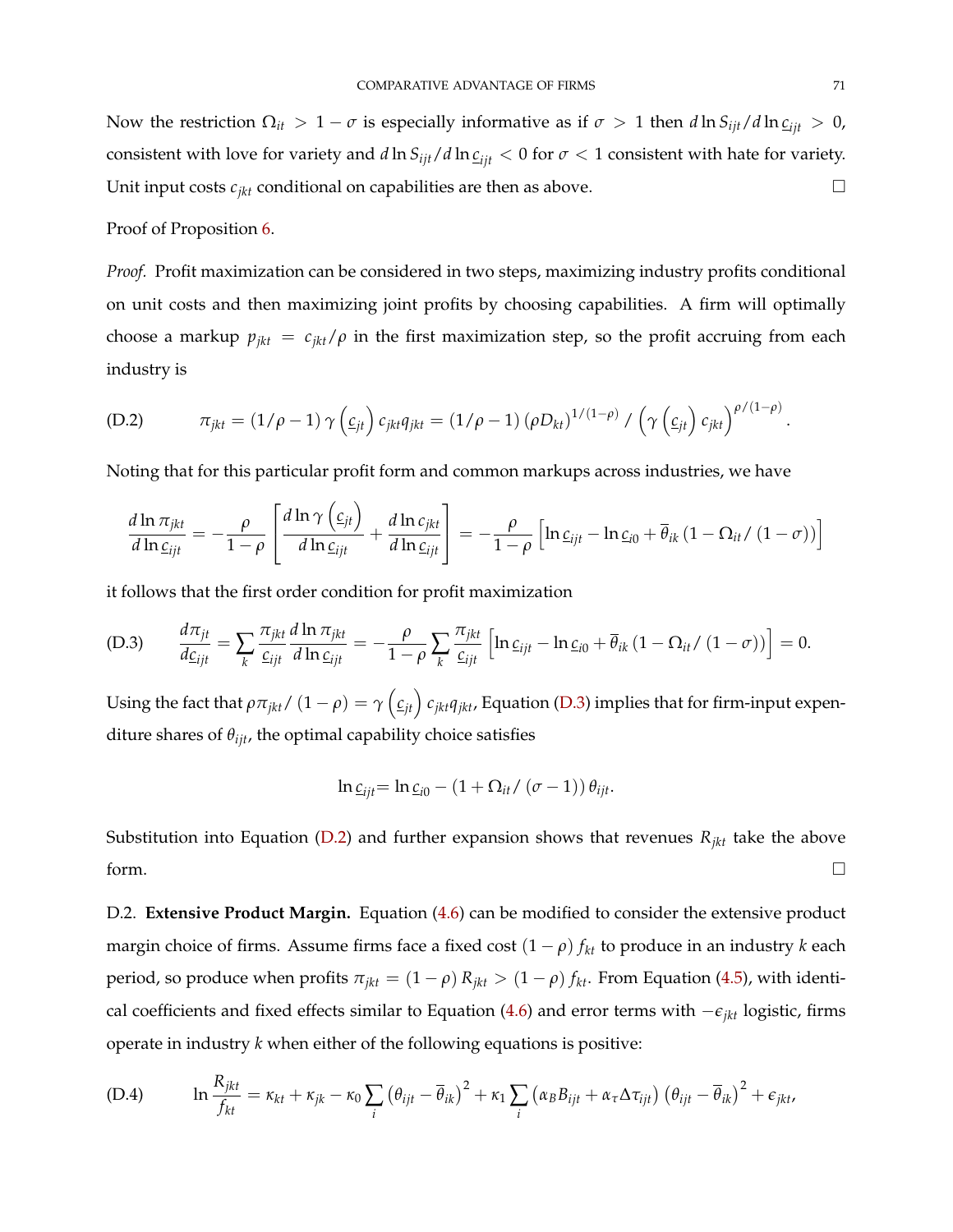Equation [\(D.4\)](#page-71-0) can be estimated to recover the tariff equivalent of dereservation on the extensive margin of industry adoption.

### D.3. **Input Similarity Equation.**

Proposition [7.](#page-34-0)

*Proof.* Let  $\{D_{kt}\}$  be demand shifters in period *t*. Let  $C_{jk} = c_{jk}q_{jk}$  be the variable costs for firm *j* in producing in industry *k* and  $C_j = \sum_k C_{jk}$  total variable costs so that

$$
\theta_{ijt} = \frac{\sum_{k} \overline{\theta}_{ik} C_{jk}}{C_j} = \frac{\sum_{k} \overline{\theta}_{ik} D_{kt}^{1/(1-\rho)} c_{jkt}^{-\rho/(1-\rho)}}{\sum_{k} D_{kt}^{1/(1-\rho)} c_{jkt}^{-\rho/(1-\rho)}}.
$$

Holding  $c_{ijk}$  fixed, for  $\chi_{jkt} \equiv C_{jk}/C_j$  the cost share of industry *k* for firm *j* (equal to revenue shares), it is the case that

$$
\frac{d\theta_{ijt}}{dD_{kt}} = \frac{1}{C_j^2} \left[ \frac{\overline{\theta}_{ik}}{1-\rho} \frac{C_{jk}}{D_{kt}} C_j - \frac{1}{1-\rho} \frac{C_{jk}}{D_{kt}} \sum_k \overline{\theta}_{ik} C_{jk} \right] = \frac{\chi_{jkt}}{1-\rho} \frac{\overline{\theta}_{ik} - \theta_{ijt}}{D_{kt}}
$$

it follows from the mean value theorem that for some  $\{\delta_{jk}\}$  with each  $\delta_{jk}\in[D_{kt-1},D_{kt}]$  and cost shares  $\chi^*_{jk}$  and expenditure shares  $\theta^*_{ij}$  evaluated at  $\{\delta_{jk}\}$  that

$$
\sum_i \left( \overline{\theta}_{ik} \theta_{ijt} - \theta_{ijt}^2 / 2 \right) - \left( \overline{\theta}_{ik} \theta_{ijt-1} - \theta_{ijt-1}^2 / 2 \right) = \sum_i \left( \overline{\theta}_{ik} - \theta_{ijt}^* \right) \frac{\chi_{jk}^*}{1 - \rho} \left( \overline{\theta}_{ik} - \theta_{ijt}^* \right) \frac{D_{kt} - D_{kt-1}}{\delta_{jk}}.
$$

Redefining  $\delta_{jk} = D_{kt-1}$  as common across firms, yields the (feasible) approximation

$$
\sum_{i} \left( \overline{\theta}_{ik} \theta_{ijt} - \frac{\theta_{ijt}^2}{2} \right) \approx \sum_{i} \left( \overline{\theta}_{ik} \theta_{ijt-1} - \frac{\theta_{ijt-1}^2}{2} \right) + \sum_{i} \left( \overline{\theta}_{ik} - \theta_{ijt-1} \right)^2 \frac{\chi_{jkt-1}}{1 - \rho} \frac{D_{kt} - D_{kt-1}}{D_{kt-1}}
$$

adding  $\overline{\theta}_{ik}^2$  and rearranging gives the result.  $\hfill \Box$ 

D.4. **Extensions to Primary Factors.** The model can be extended on the production side to include factor services that are not directly consumed, in particular factors such as capital, different types of labor and other firm balance sheet items. In this extension, to produce a quantity *qjkt* in industry *k* at time *t*, firm *j* combines inputs from industry *i*, *Mijkt*, and factor services from factor *f* , *Ff jkt*, using a constant return to scale Cobb-Douglas technology with industry input expenditure shares  $\bar{\theta}_{ik}$ ,  $\bar{\theta}_{fk}$ and idiosyncratic industry productivity labeled  $\varphi_{jk}$ . At input prices  $S_{ijt}\psi_{it}$  and factor service prices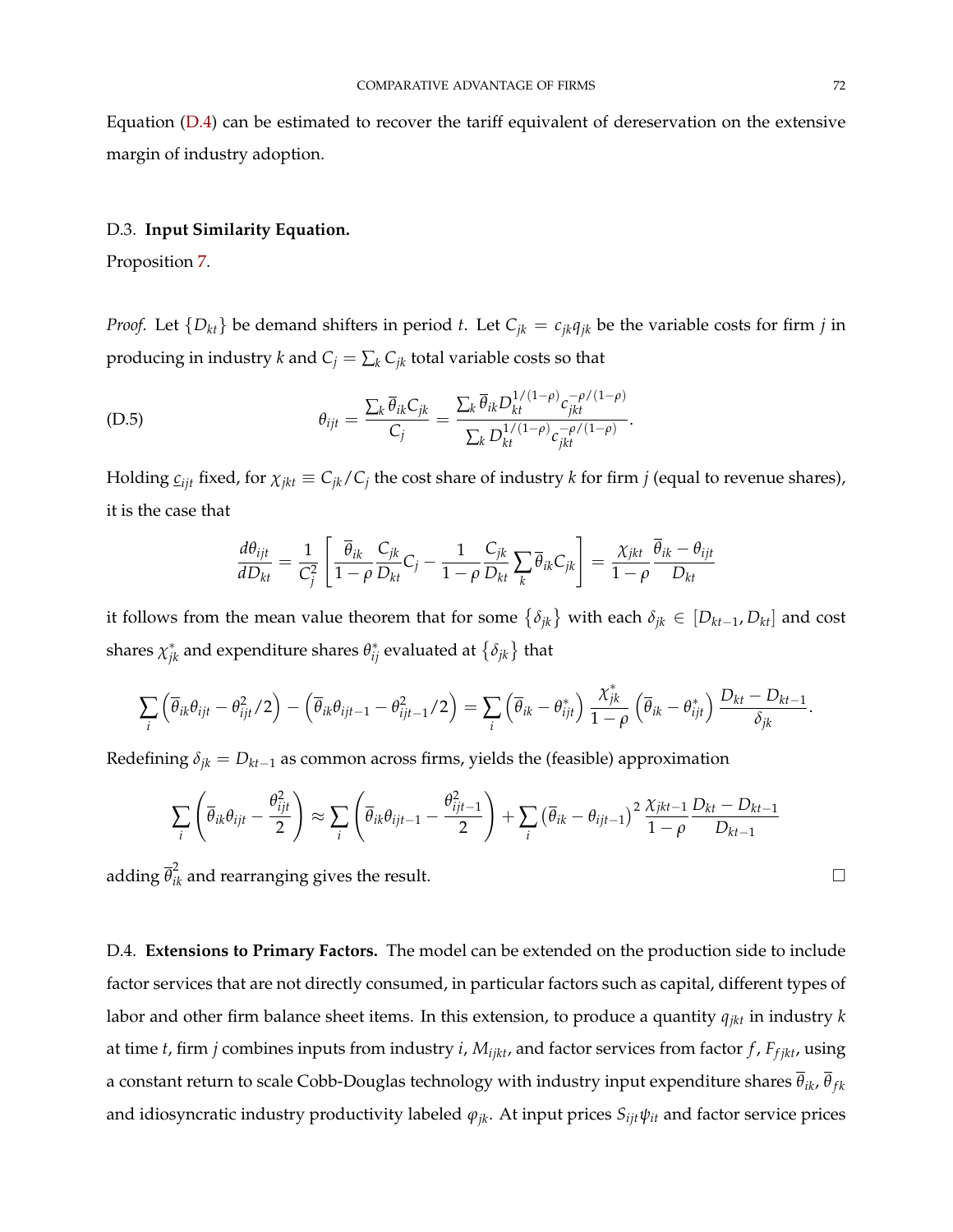$W_{fit}\psi_{ft}$ , the unit cost of firm *j* to produce in industry *k* at time *t*, is therefore

$$
c_{jkt} \equiv \prod_i \left( S_{ijt} \psi_{it} / \overline{\theta}_{ik} \varphi_{jk} \right)^{\overline{\theta}_{ik}} \cdot \prod_f \left( W_{fjt} \psi_{ft} / \overline{\theta}_{fk} \varphi_{jk} \right)^{\overline{\theta}_{fk}}.
$$

Thus *cjkt* is a vector of unit costs which are influenced by input prices and industry productivities. Industry level inputs *Mijk* and *F* are again composite quantities of varieties through a CES aggregator with elasticity of substitution  $\sigma$  for inputs and  $\sigma_f$  for factor services where varieties follow a Pareto distribution with Pr ( $s_{itt} \geq s$ ) =  $(s/s_m)^{-\Omega_{it}}$  for inputs and Pr  $(w_{ift} \geq w) = (w/w_m)^{-\Omega_{ft}}$ for factors with  $\Omega_{ft} = \lambda N_{ft}$  and  $N_{ft}$  is the mass of suppliers as modelled above but for factor services. Firms have capabilities of using inputs with prices  $\bigl[\underline{c}_{ijt},\infty\bigr)$  for inputs and  $\bigl[\underline{c}_{fjt},\infty\bigr)$  for factors where  $c_{ijt}$  and  $c_{fjt}$  are chosen by the firm. The analogous version of Proposition [1](#page-28-0) go through with corresponding and symmetric terms for factors. Letting  $c_{it}$  denote the vector of acquired capabilities, the actual unit costs of a multiproduct firm are given by  $\gamma\left(\underline{c}_{jt}\right)c_{jkt}$  in each industry are assumed to follow

$$
\gamma\left(\underline{c}_{jt}\right) \equiv \exp\left\{\sum_i \left(\ln \underline{c}_{ijt}\right)^2/2 + \sum_f \left(\ln \underline{c}_{fjt}\right)^2/2\right\}.
$$

A firm can use its acquired capabilities across any number of products and re-optimizes by choosing capabilities each period.

In period *t*, firms pay a fixed cost of  $f_{kt}$  to operate in industry  $k$  and face inverse demand in industry *k* of

$$
p_{jkt}\left(q_{jkt}\right) = D_{kt}q_{jkt}^{\rho-1}
$$

as above. A firm's profit maximizing capability and production choices considering product mar-kets jointly are analogous to Proposition [6,](#page-32-0) in particular for  $\Theta_{it} \equiv 1 + \Omega_{it}/(\sigma - 1)$  and  $\Theta_{ft} \equiv 1 +$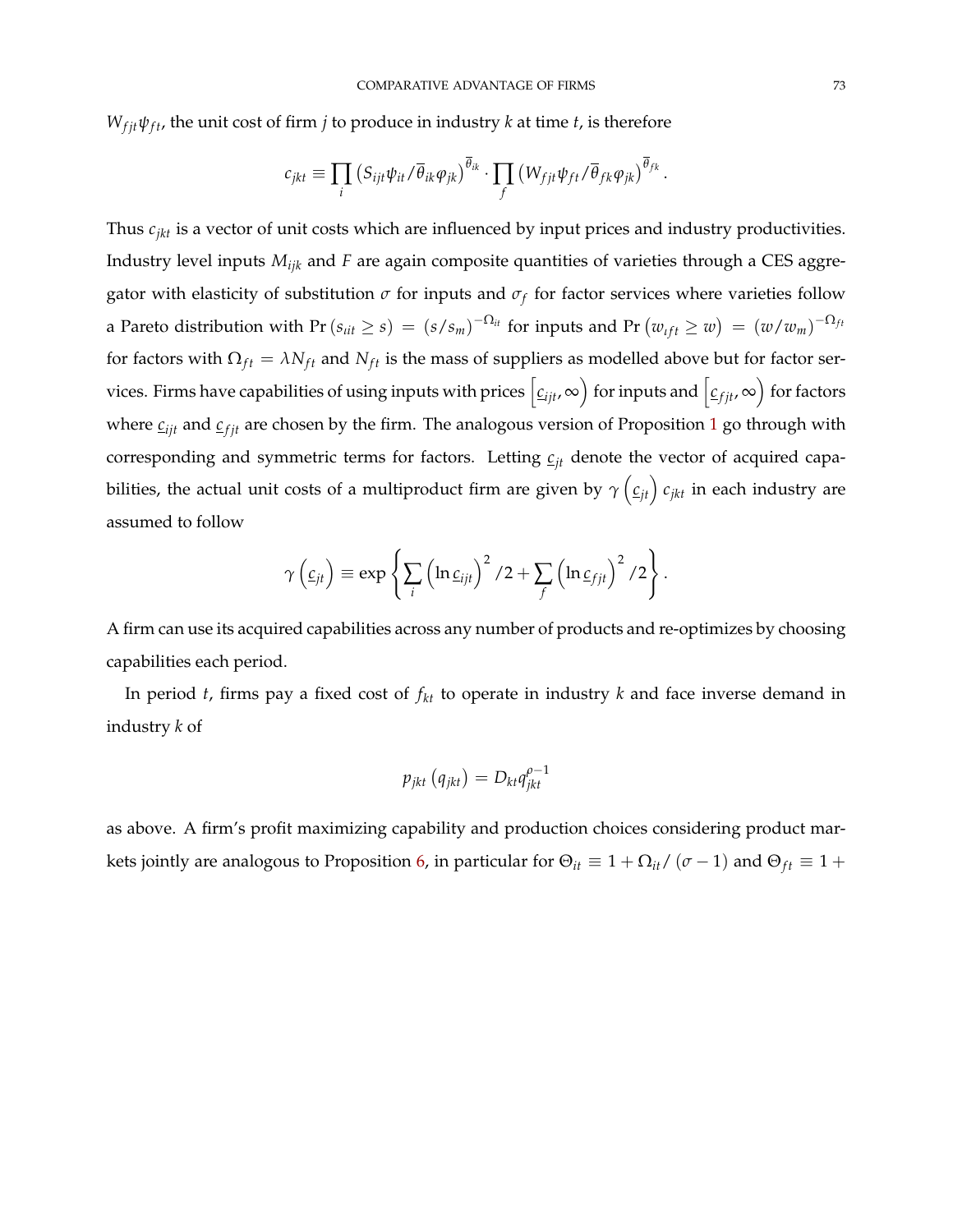$$
\Omega_{ft} / (\sigma_f - 1), \text{ firm revenues are given by (where } \theta_{ft} \equiv 1 + \frac{\sigma}{\lambda (N_{ft} - 1) + \sigma - 1} \left( 1 - ((\sigma - 1) / \sigma)^{\lambda (N_{ft} - 1) + \sigma - 1} \right)):
$$
\n
$$
\ln R_{jkt} = \underbrace{\frac{\rho}{1 - \rho} \ln \varphi_{jk}}_{\text{RCA } (jk)} + \underbrace{\ln \left( \rho^{\frac{\rho}{1 - \rho}} D_{kt}^{\frac{1}{1 - \rho}} \right)}_{\text{Denand } (kt)}
$$
\n
$$
- \underbrace{\frac{\rho}{1 - \rho} \sum_{i} \overline{\theta}_{ik} \ln \psi_{it} \vartheta_{ft}^{\frac{1}{1 - \sigma}} \left( 1 - \Theta_{it}^{-1} \right)^{\frac{1}{1 - \sigma} \frac{1}{\sigma}} \frac{s_m^{1 - \Theta_{it}}}{\overline{\theta}_{ik}}}_{\text{Input Supplementary (k)}
$$
\n
$$
+ \underbrace{\frac{\rho}{2 (1 - \rho)} \left[ \sum_{i} \Theta_{it}^2 \overline{\theta}_{ik}^2 + \sum_{f} \Theta_{ft}^2 \overline{\theta}_{fk}^2 \right]}_{\text{Supplier (kt)}} - \underbrace{\frac{\rho}{2 (1 - \rho)} \left[ \sum_{i} \Theta_{it}^2 (\theta_{ijt} - \overline{\theta}_{ik})^2 + \sum_{f} \Theta_{ft}^2 (\theta_{fjt} - \overline{\theta}_{fk})^2 \right]}_{\text{Core Competency } (jkt)}
$$
\n
$$
= \underbrace{\frac{\rho}{2 (1 - \rho)} \left[ \sum_{i} \Theta_{it}^2 \overline{\theta}_{ik}^2 + \sum_{f} \Theta_{ft}^2 \overline{\theta}_{fk}^2 \right]}_{\text{Compartative Advantage } (jkt)}
$$

Linearizing  $\Omega_{it}$  and  $\Omega_{ft}$  around the initial policy state  $\Omega_{i0} = \overline{\Omega}$  and  $\Omega_{f0} = \overline{\Omega}_f$  and letting  $\kappa_x$ represent a fixed effect for characteristic *x* yields Equation [\(5.2\)](#page-44-0). The IV estimator is analogous to the one above, for  $\widetilde{\theta}_{fjkt} \equiv \left(\theta_{fjt}\overline{\theta}_{fk} - \theta_{fjt}^2/2\right)$  and  $\widetilde{\chi}_{fjkt} \equiv \chi_{jkt} \left(\theta_{fjt}\overline{\theta}_{fk} - \theta_{fjt}^2/2\right)$  we define

$$
I_{jkt}^{M}(\lambda, \gamma) \equiv \lambda \sum_{i} \widetilde{\theta}_{ijkt-1} - \gamma \sum_{i} \widetilde{\chi}_{ijkt-1}, \qquad I_{jkt}^{F}(\lambda, \gamma) \equiv \lambda \sum_{f} \widetilde{\theta}_{fjkt-1} - \gamma \sum_{f} \widetilde{\chi}_{fjkt-1},
$$
  

$$
I_{jkt}^{B}(\lambda, \gamma) \equiv \lambda \sum_{i} B_{ijt} \widetilde{\theta}_{ijkt-1} - \gamma \sum_{i} B_{ijt} \widetilde{\chi}_{ijkt-1}, \qquad I_{jkt}^{T}(\lambda, \gamma) \equiv \lambda \sum_{i} \tau_{ijt} \widetilde{\theta}_{ijkt-1} - \gamma \sum_{i} \tau_{ijt} \widetilde{\chi}_{ijkt-1}.
$$

The resulting first stage equations for our estimator are as follows for  $\zeta^{ij}\equiv(\lambda^{ij},\gamma^{ij})^{.39}$  $\zeta^{ij}\equiv(\lambda^{ij},\gamma^{ij})^{.39}$  $\zeta^{ij}\equiv(\lambda^{ij},\gamma^{ij})^{.39}$ 

(D.6) 
$$
\sum_{i} \widetilde{\theta}_{ijkt} = \kappa_{kt} + \kappa_{jk} + I_{jkt}^{M} (\zeta^{11}) + I_{jkt}^{F} (\zeta^{12}) + I_{jkt}^{B} (\zeta^{13}) + I_{jkt}^{T} (\zeta^{14}) + \eta_{jkt}^{M}
$$

(D.7) 
$$
\sum_{f} \widetilde{\theta}_{fjkt} = \kappa_{kt} + \kappa_{jk} + I_{jkt}^M \left( \zeta^{21} \right) + I_{jkt}^F \left( \zeta^{22} \right) + I_{jkt}^B \left( \zeta^{23} \right) + I_{jkt}^{\tau} \left( \zeta^{24} \right) + \eta_{jkt}^L,
$$

(D.8) 
$$
\sum_{i} B_{ijt} \widetilde{\theta}_{ijkt} = \kappa_{kt} + \kappa_{jk} + I_{jkt}^{M} (\zeta^{31}) + I_{jkt}^{F} (\zeta^{32}) + I_{jkt}^{B} (\zeta^{33}) + I_{jkt}^{T} (\zeta^{34}) + \eta_{jkt}^{B},
$$

(D.9) 
$$
\sum_i \tau_{ijt} \widetilde{\theta}_{ijkt} = \kappa_{kt} + \kappa_{jk} + I_{jkt}^M \left( \zeta^{41} \right) + I_{jkt}^F \left( \zeta^{42} \right) + I_{jkt}^B \left( \zeta^{43} \right) + I_{jkt}^{\tau} \left( \zeta^{44} \right) + \eta_{jkt}^{\tau}.
$$

With our base and extended models in hand, along with an instrumental variable strategy, we next turn to our estimate results and counterfactuals regarding the comparative advantage of firms.

 $39$ In practice, sales within a firm-industry group are unlikely to be a balanced panel as the extensive margin of a firm's industries is liable to change (we in fact model and estimate this with a logit model). Consequently, our one period lag strategy may lose some observations but it reduces the number of parameters that must be estimated simultaneously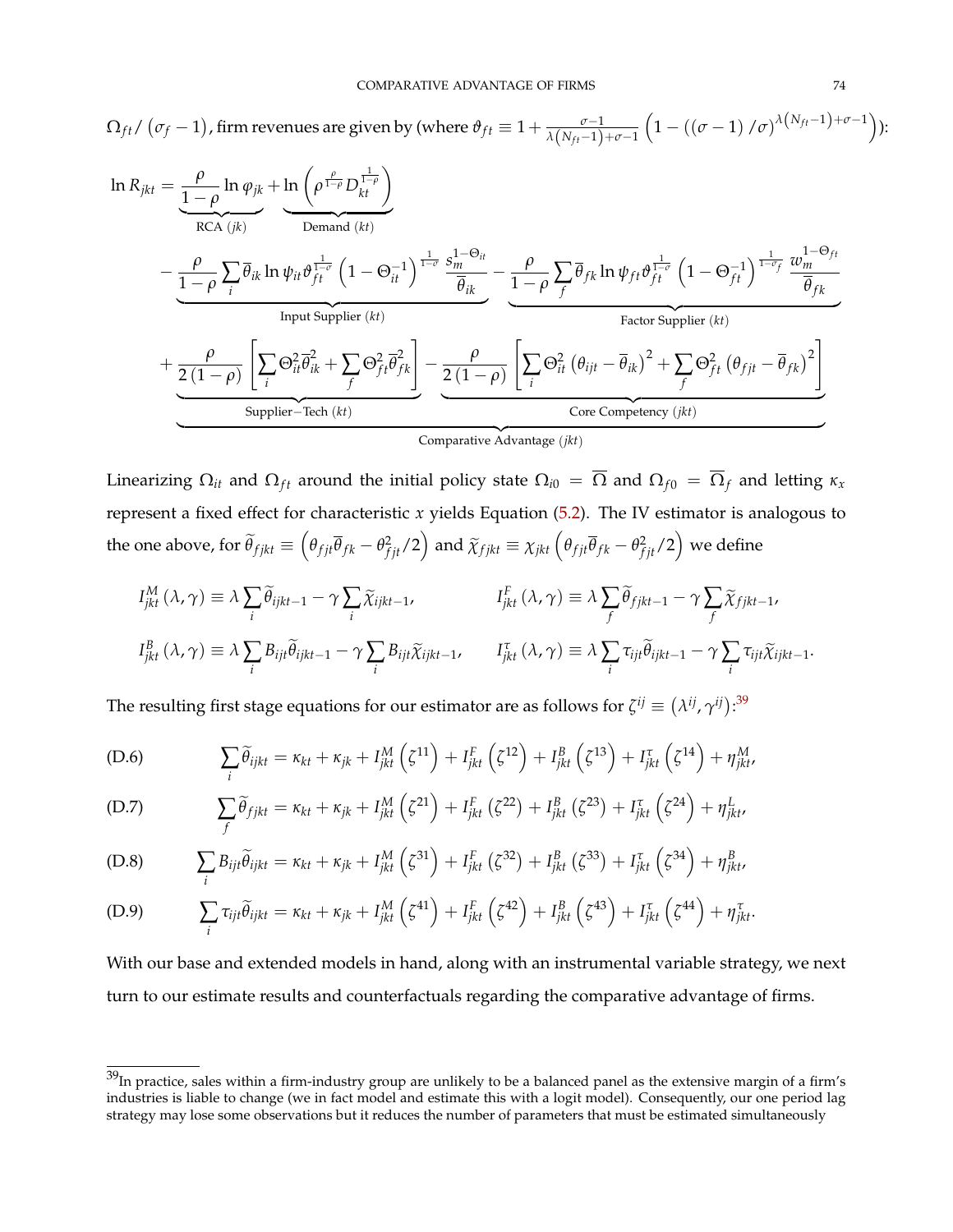# APPENDIX E. AVERAGE FIRM-LEVEL COMPARATIVE ADVANTAGE, BY INDUSTRY

Table  $28$  shows the average comparative advantage of single-industry firms in industry  $k'$ , for the industry in which they enjoy the highest average *CAjkt*.

| TABLE 28. Comparative Advantage of Single-industry Firms, by Industry |  |  |  |
|-----------------------------------------------------------------------|--|--|--|
|                                                                       |  |  |  |

<span id="page-75-0"></span>

| Industry $k'$                                             | Highest average comparative advantage industry (ex-<br>$\operatorname{cept}(k')$ | Comp Adv  |
|-----------------------------------------------------------|----------------------------------------------------------------------------------|-----------|
| Dairy products                                            | Live animals, chiefly for food                                                   | $15.8**$  |
| Other jute and natural fibre goods, n.e.c.                | Fabrics & cloth of jute, coir, sisal, hemp, mista etc.                           | $13.1**$  |
| Fabrics & cloth of jute, coir, sisal, hemp, mista etc.    | Other jute and natural fibre goods, n.e.c.                                       | $12.3**$  |
| Fibre of jute, coir, and other plants                     | Fabrics & cloth of jute, coir, sisal, hemp, mista etc.                           | $11.7*$   |
| Cereals (incl. rice) and pulses, unmilled                 | Products of milling industries; malt & malted milk                               | $11.6***$ |
| Products of milling industries; malt & malted milk        | Cereals (incl. rice) and pulses, unmilled                                        | $11.5*$   |
| Ginned cotton, cotton, and raw cotton waste               | Cotton yarn and fibre, incl. cotton thread                                       | $10.2**$  |
| Cotton yarn and fibre, incl. cotton thread                | Ginned cotton, cotton, and raw cotton waste                                      | $10.0*$   |
| Vegetables oils & fats                                    | Diesel products & by-products.                                                   | 9.8       |
| Raw fibre of jute, coir, sisal, hemp, mista etc           | Fabrics & cloth of jute, coir, sisal, hemp, mista etc.                           | 9.6       |
| Aluminium and aluminium alloys, unwrought                 | Aluminium and aluminium alloys worked                                            | $9.5**$   |
| Leather apparel                                           | Leather bags, cases, purse & other novelty items                                 | $9.2**$   |
| Fruit juices and vegetable juices & syrup, pickles        | Edible fruits & nuts; edible vegetables and certain roots                        | 9.2       |
| Craft paper and paper for special use                     | Boards, paper boards                                                             | $9.1**$   |
| Leather bags, cases, purse & other novelty items          | Leather apparel                                                                  | $9.0**$   |
| Boards, paper boards                                      | Craft paper and Paper for special use.                                           | 8.7       |
| Chocolate, cocoa & cocoa preparations and sugar           | Sugar, Mollasses, Khandsari, Gur.                                                | 8.6       |
| Edible fruits & nuts; edible vegetables and certain roots | Fruit juices and vegetable juices & syrup, Pickles                               | $8.5**$   |
| Aluminium and aluminium alloys worked                     | Aluminium and Aluminium alloys, unwrought                                        | 8.2       |
| Paper (uncoated) used for newsprint and for other spe-    | Craft paper and paper for special use                                            | 8.0       |
| cial purposes                                             |                                                                                  |           |
| Pig Iron/Ferro alloys etc. in primary form                | Metro railways and tramways and rolling stock                                    | $7.9**$   |
| Cotton apparel                                            | Fur skins and articles thereof                                                   | 7.7       |
| Inorganic elements, excl. base metals, rare gas           | Charcoal                                                                         | 7.4       |
| Misc. leather manufactured items                          | Leather bags, cases, purse & other novelty items                                 | 7.3       |
| Copper & copper alloy, refined or not, unwrought          | Copper and copper alloys, worked                                                 | $7.0**$   |

Note: Table shows the average comparative advantage  $\overline{CA}_{jkt}$  of single-industry plants in industry  $k'$ , for the industry *k* where  $\overline{CA}_{jkt}$  is the highest.  $^{**}p < 0.05$ , $^{*}p < 0.10$ .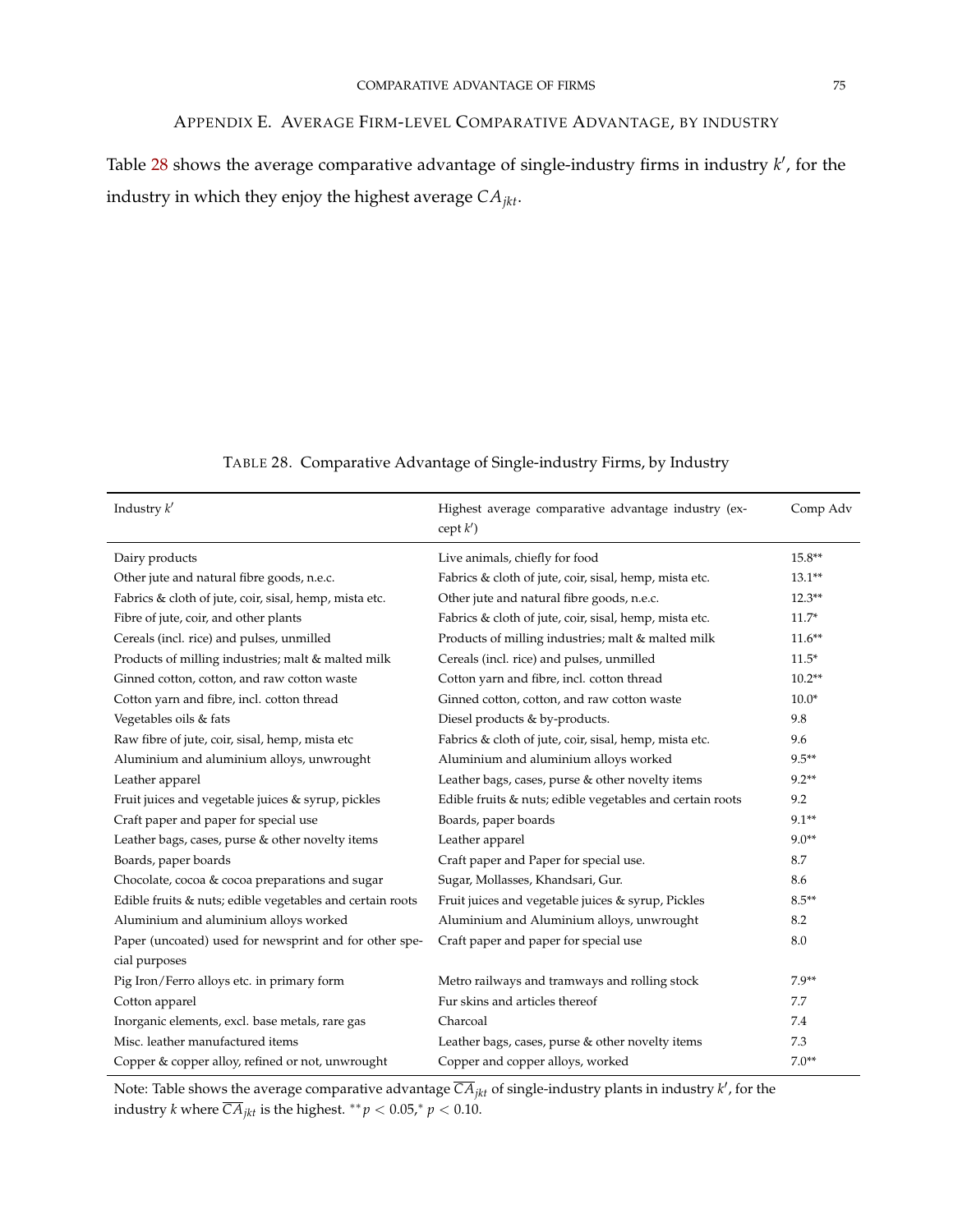## APPENDIX F. CORE COMPETENCY PREMIA WITH FACTOR COMPLEMENTARITY

| Industry rank |       | Number of Industries With Positive Sales |       |       |       |       |       |       |       |       |
|---------------|-------|------------------------------------------|-------|-------|-------|-------|-------|-------|-------|-------|
|               | 1     | $\overline{2}$                           | 3     | 4     | 5     | 6     |       | 8     | 9     | $10+$ |
|               | 0.024 | 0.030                                    | 0.030 | 0.017 | 0.013 | 0.011 | 0.010 | 0.010 | 0.007 | 0.011 |
| 2             |       | 0.014                                    | 0.012 | 0.009 | 0.009 | 0.008 | 0.008 | 0.008 | 0.006 | 0.014 |
| 3             |       |                                          | 0.010 | 0.008 | 0.007 | 0.007 | 0.006 | 0.006 | 0.008 | 0.009 |
| 4             |       |                                          |       | 0.007 | 0.007 | 0.006 | 0.006 | 0.005 | 0.006 | 0.009 |
| 5             |       |                                          |       |       | 0.006 | 0.006 | 0.006 | 0.005 | 0.006 | 0.005 |
| 6             |       |                                          |       |       |       | 0.006 | 0.006 | 0.006 | 0.006 | 0.004 |
| 7             |       |                                          |       |       |       |       | 0.005 | 0.005 | 0.005 | 0.004 |
| 8             |       |                                          |       |       |       |       |       | 0.005 | 0.005 | 0.005 |
| 9             |       |                                          |       |       |       |       |       |       | 0.005 | 0.005 |
| $10+$         |       |                                          |       |       |       |       |       |       |       | 0.003 |

TABLE 29. Core Competency Sales Premium, with Primary Factors

TABLE 30. Core Competency Sales Premium, with Primary Factors – Weighted

| Industry rank |       | Number of Industries With Positive Sales |       |       |       |       |       |       |       |       |
|---------------|-------|------------------------------------------|-------|-------|-------|-------|-------|-------|-------|-------|
|               | 1     | 2                                        | 3     | 4     | 5     | 6     | 7     | 8     | 9     | $10+$ |
|               | 0.029 | 0.038                                    | 0.070 | 0.085 | 0.076 | 0.077 | 0.097 | 0.168 | 0.299 | 1.102 |
| 2             |       | 0.003                                    | 0.007 | 0.022 | 0.098 | 0.198 | 0.166 | 0.205 | 0.014 | 2.214 |
| 3             |       |                                          | 0.001 | 0.003 | 0.004 | 0.031 | 0.012 | 0.023 | 0.144 | 0.858 |
| 4             |       |                                          |       | 0.001 | 0.004 | 0.025 | 0.010 | 0.014 | 0.014 | 0.116 |
| 5             |       |                                          |       |       | 0.002 | 0.005 | 0.008 | 0.006 | 0.011 | 0.029 |
| 6             |       |                                          |       |       |       | 0.002 | 0.004 | 0.006 | 0.004 | 0.007 |
| 7             |       |                                          |       |       |       |       | 0.001 | 0.004 | 0.003 | 0.011 |
| 8             |       |                                          |       |       |       |       |       | 0.001 | 0.001 | 0.004 |
| 9             |       |                                          |       |       |       |       |       |       | 0.003 | 0.003 |
| $10+$         |       |                                          |       |       |       |       |       |       |       | 0.001 |

## APPENDIX G. ONLINE APPENDIX

G.1. **Input Unit Values and Dereservation.** Table [31](#page-77-0) shows results of a regression of log unit values of domestically sourced intermediate inputs (by 5-digit input category *i*) on dereservation and tariff changes.

G.2. **Additional Robustness Checks. Clustering at the firm level:** Tables [32](#page-77-1) and [33](#page-78-0) below, which are the main reduced-form regression table and its robustness table from the paper, are re-estimated with standard errors clustered at the firm level.

**Single-industry firms:** Table [34](#page-79-0) below shows the benchmark reduced-form regressions using only single-industry firm-year observations (producers that are currently producing in one threedigit industry only).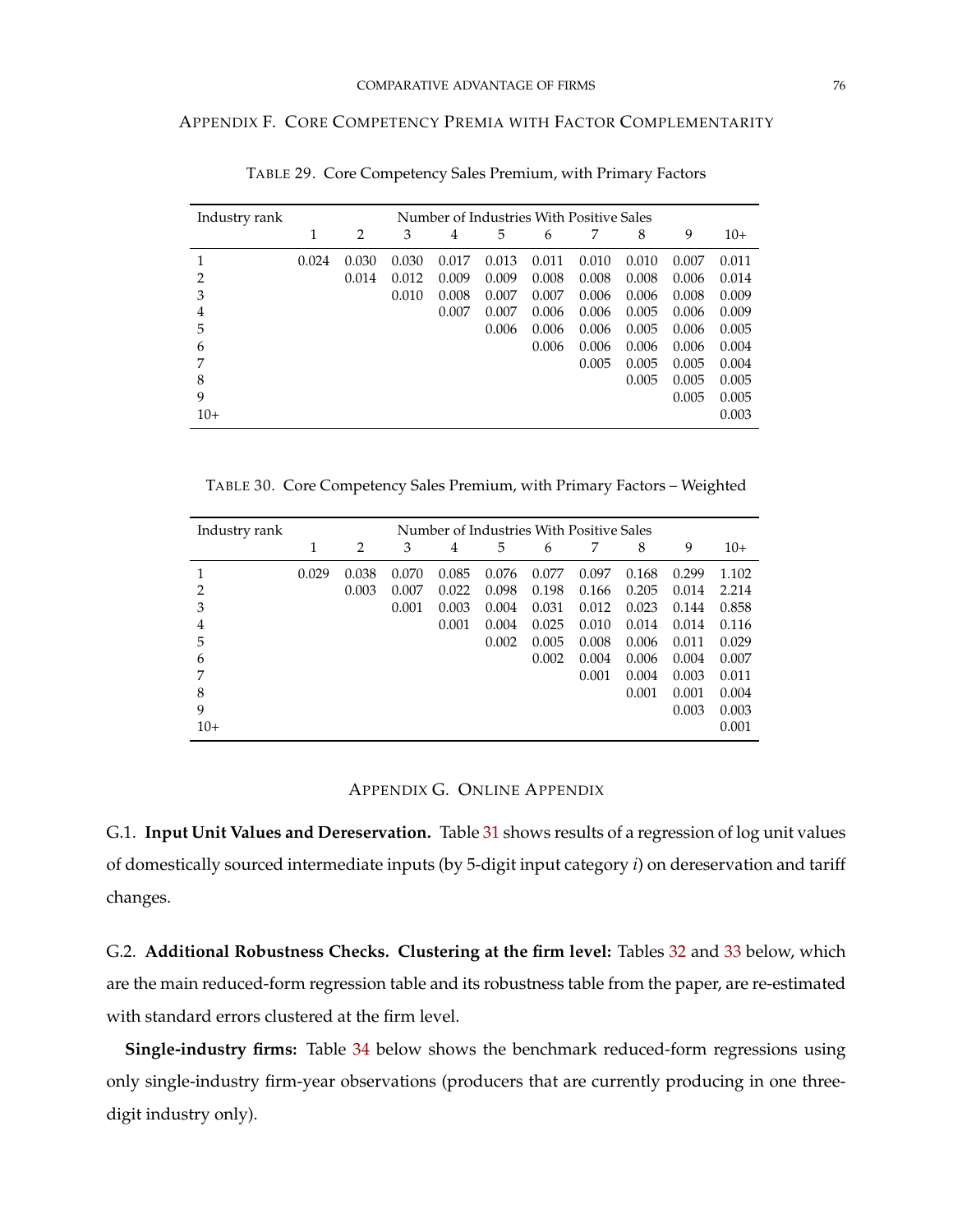<span id="page-77-0"></span>

|                                        | Dependent variable: $\log p_{ijt}$ |             |  |
|----------------------------------------|------------------------------------|-------------|--|
|                                        | (1)                                | (2)         |  |
| $t \geq$ year <i>i</i> was de-reserved | $-0.139**$                         | $-0.0915**$ |  |
|                                        | (0.014)                            | (0.015)     |  |
| $\log$ InputTariff <sub>it</sub>       | $-0.0706**$                        | $-0.0344**$ |  |
|                                        | (0.0051)                           | (0.0053)    |  |
| Year FE                                | Yes                                | Yes         |  |
| <b>Input Product FE</b>                | Yes                                |             |  |
| Firm $\times$ Input Product FE         |                                    | Yes         |  |
| $R^2$                                  | 0.847                              | 0.954       |  |
| Observations                           | 861991                             | 491953      |  |

TABLE 31. Domestic Input Unit Values After Dereservation

Standard errors in parentheses, clustered at the firm-year level.

<sup>+</sup> *p* < 0.10, <sup>∗</sup> *p* < 0.05, ∗∗ *p* < 0.01

<span id="page-77-1"></span>

|                                                                                | Dependent variable: Add <sub>ikt</sub> |                         |                         |                         |  |
|--------------------------------------------------------------------------------|----------------------------------------|-------------------------|-------------------------|-------------------------|--|
|                                                                                | (1)                                    | (2)                     | (3)                     | (4)                     |  |
| InputSimilarity $_{ik}^0$                                                      | $0.0379**$<br>(0.00041)                | $0.0371**$<br>(0.00041) | $0.0273**$<br>(0.00062) | $0.0268**$<br>(0.00062) |  |
| InputSimilarity-Dereservation $v_{jkt}^0$                                      | $0.0429**$<br>(0.0027)                 | $0.0424**$<br>(0.0027)  | $0.0203**$<br>(0.0025)  | $0.0192**$<br>(0.0025)  |  |
| InputSimilarity-Tariff $_{ikt}^{0}$                                            |                                        |                         |                         | $-0.0701**$<br>(0.010)  |  |
| Firm $\times$ Year FE $\alpha_{it}$<br>Industry $\times$ Year FE $\alpha_{kt}$ | Yes                                    | Yes<br>Yes              | Yes                     | Yes                     |  |
| $k \times k' \times t$ FE $\alpha_{kk't}$                                      |                                        |                         | Yes                     | Yes                     |  |
| $R^2$<br>Observations                                                          | 0.00981<br>52691029                    | 0.0118<br>52691029      | 0.0575<br>52666907      | 0.0576<br>52666907      |  |

TABLE 32. Industry Entry with Dereservation, Clustering at firm level

Standard errors in parentheses, clustered at the firm level.

 $^{+}$  *p* < 0.10,  $^{*}$  *p* < 0.05,  $^{**}$  *p* < 0.01

**Industries with Many Firms:** There are few industries with just a few producers. 90% of all industry-years have more than 8 producers (75% more than 26 producers). More than 70% of producers in those industries with less than 8 producers are multi-industry firms. Table [35](#page-79-1) shows the main reduced-form regressions on the subsample of industry-years with more than 8 producers. Results are very similar to those from the baseline specifications.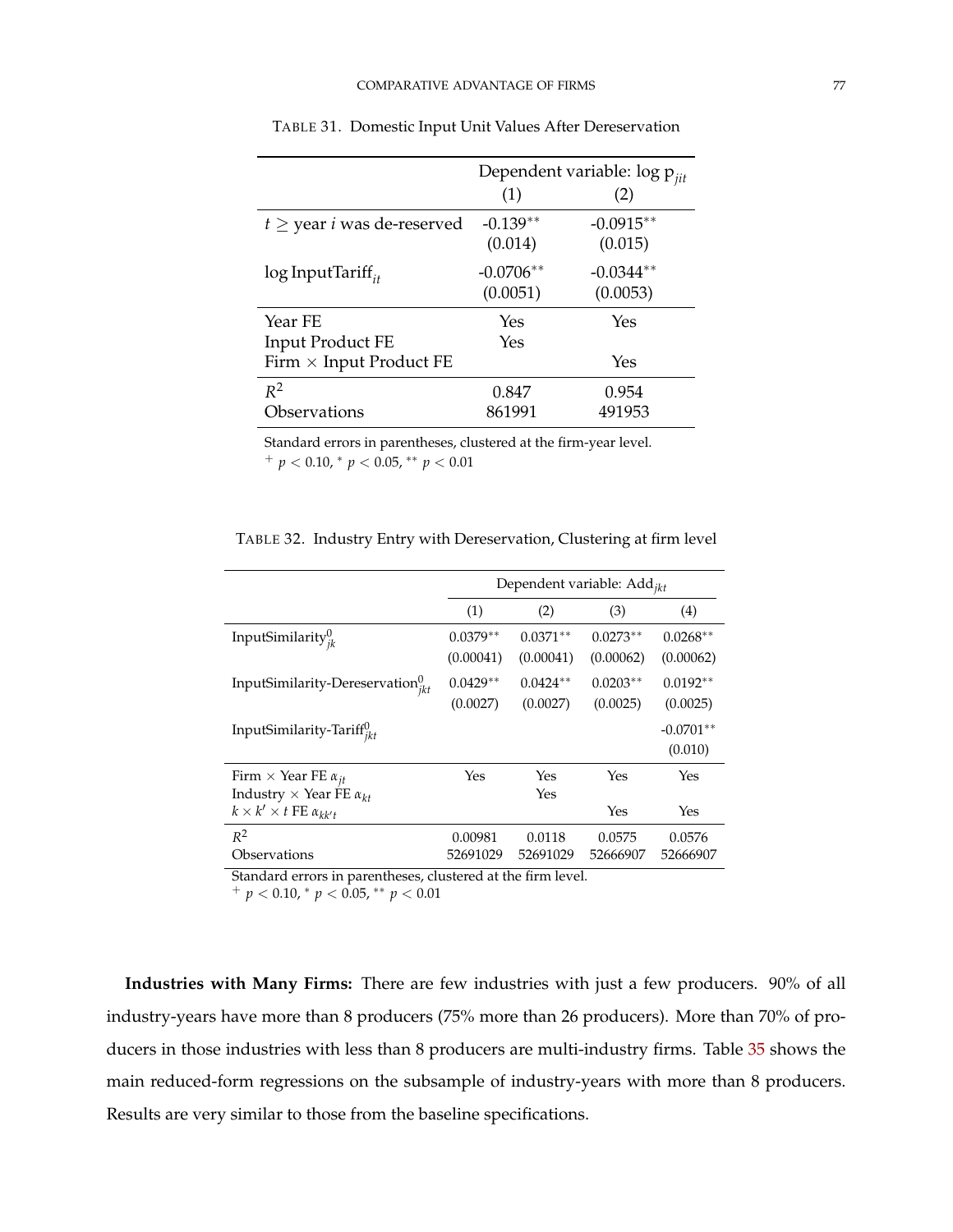|                                                                                      | Dependent variable: Add <sub>ikt</sub> |                           |                           |                         |                         |
|--------------------------------------------------------------------------------------|----------------------------------------|---------------------------|---------------------------|-------------------------|-------------------------|
|                                                                                      | (1)                                    | (2)                       | (3)                       | (4)                     | (5)                     |
| InputSimilarity $v_{ik}^0$                                                           | $0.0379**$<br>(0.00041)                | $0.0251**$<br>(0.00049)   | $0.0245**$<br>(0.00050)   | $0.0199**$<br>(0.00060) | $0.0195**$<br>(0.00061) |
| InputSimilarity-Dereservation $v_{ikt}^0$                                            | $0.0429**$<br>(0.0027)                 | $0.0383**$<br>(0.0027)    | $0.0378**$<br>(0.0026)    | $0.0155**$<br>(0.0025)  | $0.0145**$<br>(0.0025)  |
| OutputSimilarity $v_{ik}^0$                                                          |                                        | $0.0136**$<br>(0.00060)   | $0.0136**$<br>(0.00061)   | $0.100**$<br>(0.0018)   | $0.100**$<br>(0.0018)   |
| OutputSimilarity-Dereservation $v_{jkt}$                                             |                                        | $0.0344**$<br>(0.0016)    | $0.0334**$<br>(0.0016)    | $0.0171**$<br>(0.0022)  | $0.0171**$<br>(0.0022)  |
| Upstream $_{ik}^{0}$                                                                 |                                        | $0.0335**$<br>(0.00092)   | $0.0315**$<br>(0.00092)   | $0.0291**$<br>(0.0029)  | $0.0291**$<br>(0.0029)  |
| Downstream $_{ik}^{\upsilon}$                                                        |                                        | $-0.00826**$<br>(0.00062) | $-0.00756**$<br>(0.00062) | $-0.00351*$<br>(0.0015) | $-0.00356*$<br>(0.0015) |
| InputSimilarity-Tariff <sup>U</sup> ikt                                              |                                        |                           |                           |                         | $-0.0640**$<br>(0.0100) |
| Firm $\times$ Year FE $\alpha_{it}$                                                  | Yes                                    | Yes                       | Yes                       | Yes                     | Yes                     |
| Industry $\times$ Year FE $\alpha_{kt}$<br>$k \times k' \times t$ FE $\alpha_{kk't}$ |                                        |                           | Yes                       | Yes                     | Yes                     |
| $R^2$<br>Observations                                                                | 0.00981<br>52691029                    | 0.0122<br>52691029        | 0.0140<br>52691029        | 0.0646<br>52666907      | 0.0646<br>52666907      |

<span id="page-78-0"></span>TABLE 33. Industry Entry with Dereservation, Clustering at firm level - Robustness

Standard errors in parentheses, clustered at the firm level.

<sup>+</sup> *p* < 0.10, <sup>∗</sup> *p* < 0.05, ∗∗ *p* < 0.01

**Wholesalers Excluded:** The ASI contains a survey question, G11, which asks for the "sale value of goods sold in the same condition as purchased". That value is missing for about 12% of observations. Among those with nonmissing observations, it is zero for about 66% of observations, below one percent of *manufacturing* gross output for 78% of observations, and below 5 percent for 84% of observations. In Table [36](#page-80-0) below, we show the regressions from the reduced-form section of the paper for observations that report a G11 of less than one percent (column (2)), less than five percent (column (3)), and less than ten percent (column (4)) of manufacturing gross output. The results are almost the same as for the full sample.

G.3. **Estimated Technology Changes from Dereservation.** Figure [G.1](#page-80-1) provides a histogram of coefficients from regressing the average single product firm 3-digit expenditure shares *θikt* each period on fixed effects for each input-industry and whether a within industry *i* has been dereserved at time *t*. While the estimates are on average slightly negative with a mean of −0.01 and standard deviation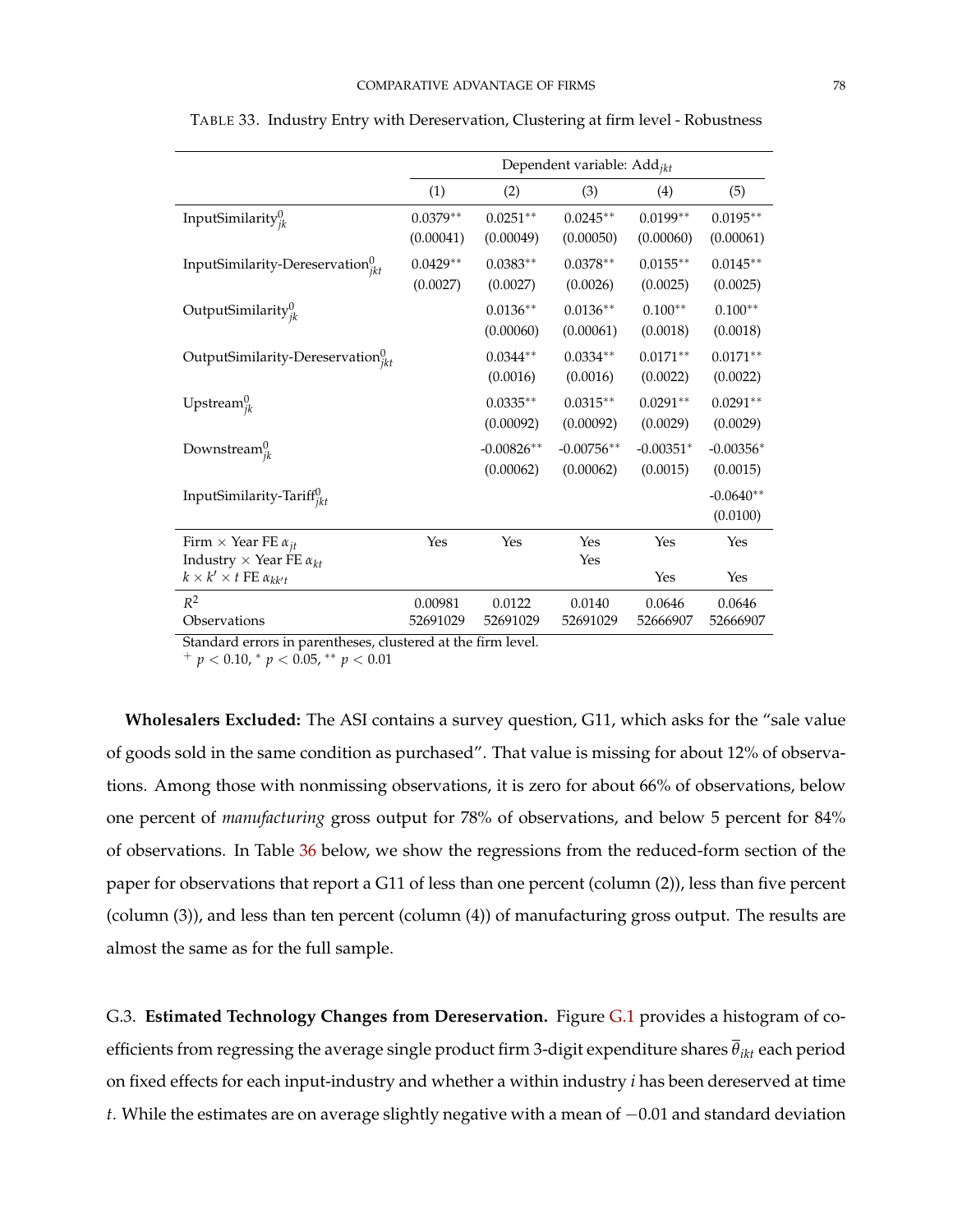<span id="page-79-0"></span>

|                                            |            |             |            | Dependent variable: Add <sub>ikt</sub> |             |             |
|--------------------------------------------|------------|-------------|------------|----------------------------------------|-------------|-------------|
|                                            |            |             |            |                                        |             |             |
|                                            | (1)        | (2)         | (3)        | (4)                                    | (5)         | (6)         |
| InputSimilarity $_{ik}^{0}$                | $0.0371**$ | $0.0246**$  | $0.0367**$ | $0.0244**$                             | $0.0294**$  | $0.0223**$  |
|                                            | (0.00046)  | (0.00055)   | (0.00046)  | (0.00056)                              | (0.00074)   | (0.00072)   |
| InputSimilarity-Dereservation $v_{ikt}^0$  | $0.0358**$ | $0.0320**$  | $0.0355**$ | $0.0317**$                             | $0.0155**$  | $0.0109**$  |
|                                            | (0.0030)   | (0.0029)    | (0.0030)   | (0.0029)                               | (0.0029)    | (0.0028)    |
| OutputSimilarity $v_{ik}^0$                |            | $0.0139**$  |            | $0.0137**$                             |             | $0.120**$   |
|                                            |            | (0.00072)   |            | (0.00072)                              |             | (0.0025)    |
| OutputSimilarity-Dereservation $v_{ikt}^0$ |            | $0.0286**$  |            | $0.0279**$                             |             | $0.0104**$  |
|                                            |            | (0.0018)    |            | (0.0018)                               |             | (0.0026)    |
| Upstream $_{ik}^0$                         |            | $0.0333**$  |            | $0.0321**$                             |             | $0.0347**$  |
|                                            |            | (0.0011)    |            | (0.0011)                               |             | (0.0041)    |
| Downstream $_{ik}^{0}$                     |            | $-0.0103**$ |            | $-0.00976**$                           |             | $-0.00434*$ |
|                                            |            | (0.00069)   |            | (0.00069)                              |             | (0.0021)    |
| InputSimilarity-Tariff <sup>0</sup>        |            |             |            |                                        | $-0.0488**$ | $-0.0420**$ |
|                                            |            |             |            |                                        | (0.012)     | (0.012)     |
| Firm $\times$ Year FE $\alpha_{it}$        | Yes        | Yes         | Yes        | Yes                                    | Yes         | Yes         |
| Industry $\times$ Year FE $\alpha_{kt}$    |            |             | Yes        | Yes                                    |             |             |
| $k \times k' \times t$ FE $\alpha_{kk't}$  |            |             |            |                                        | Yes         | Yes         |
| $R^2$                                      | 0.0100     | 0.0131      | 0.0117     | 0.0146                                 | 0.0783      | 0.0900      |
| Observations                               | 35318097   | 35318097    | 35318097   | 35318097                               | 35286189    | 35286189    |

# TABLE 34. Industry Entry – Single-industry Firms Only

Standard errors in parentheses, clustered at the firm-industry level.

<span id="page-79-1"></span><sup>+</sup> *p* < 0.10, <sup>∗</sup> *p* < 0.05, ∗∗ *p* < 0.01

|  | TABLE 35. Industry Entry with Dereservation - Industry-Years with $> 8$ producers |
|--|-----------------------------------------------------------------------------------|

|                                           | Dependent variable: $Add_{ikt}$ |                         |                         |                         |  |  |
|-------------------------------------------|---------------------------------|-------------------------|-------------------------|-------------------------|--|--|
|                                           | (1)                             | (2)                     | (3)                     | (4)                     |  |  |
| InputSimilarity $_{ik}^0$                 | $0.0443**$<br>(0.00042)         | $0.0434**$<br>(0.00042) | $0.0344**$<br>(0.00072) | $0.0338**$<br>(0.00073) |  |  |
| InputSimilarity-Dereservation $v_{ikt}^0$ | $0.0521**$<br>(0.0029)          | $0.0516**$<br>(0.0029)  | $0.0243**$<br>(0.0028)  | $0.0230**$<br>(0.0028)  |  |  |
| InputSimilarity-Tariff $u_{ikt}$          |                                 |                         |                         | $-0.0825**$<br>(0.011)  |  |  |
| Firm $\times$ Year FE $\alpha_{it}$       | Yes                             | Yes                     | Yes                     | Yes                     |  |  |
| Industry $\times$ Year FE $\alpha_{kt}$   |                                 | Yes                     |                         |                         |  |  |
| $k \times k' \times t$ FE $\alpha_{kk't}$ |                                 |                         | Yes                     | Yes                     |  |  |
| $R^2$                                     | 0.0113                          | 0.0131                  | 0.0584                  | 0.0584                  |  |  |
| Observations                              | 44366233                        | 44366233                | 44345156                | 44345156                |  |  |

Standard errors in parentheses, clustered at the firm-industry level.

<sup>+</sup> *p* < 0.10, <sup>∗</sup> *p* < 0.05, ∗∗ *p* < 0.01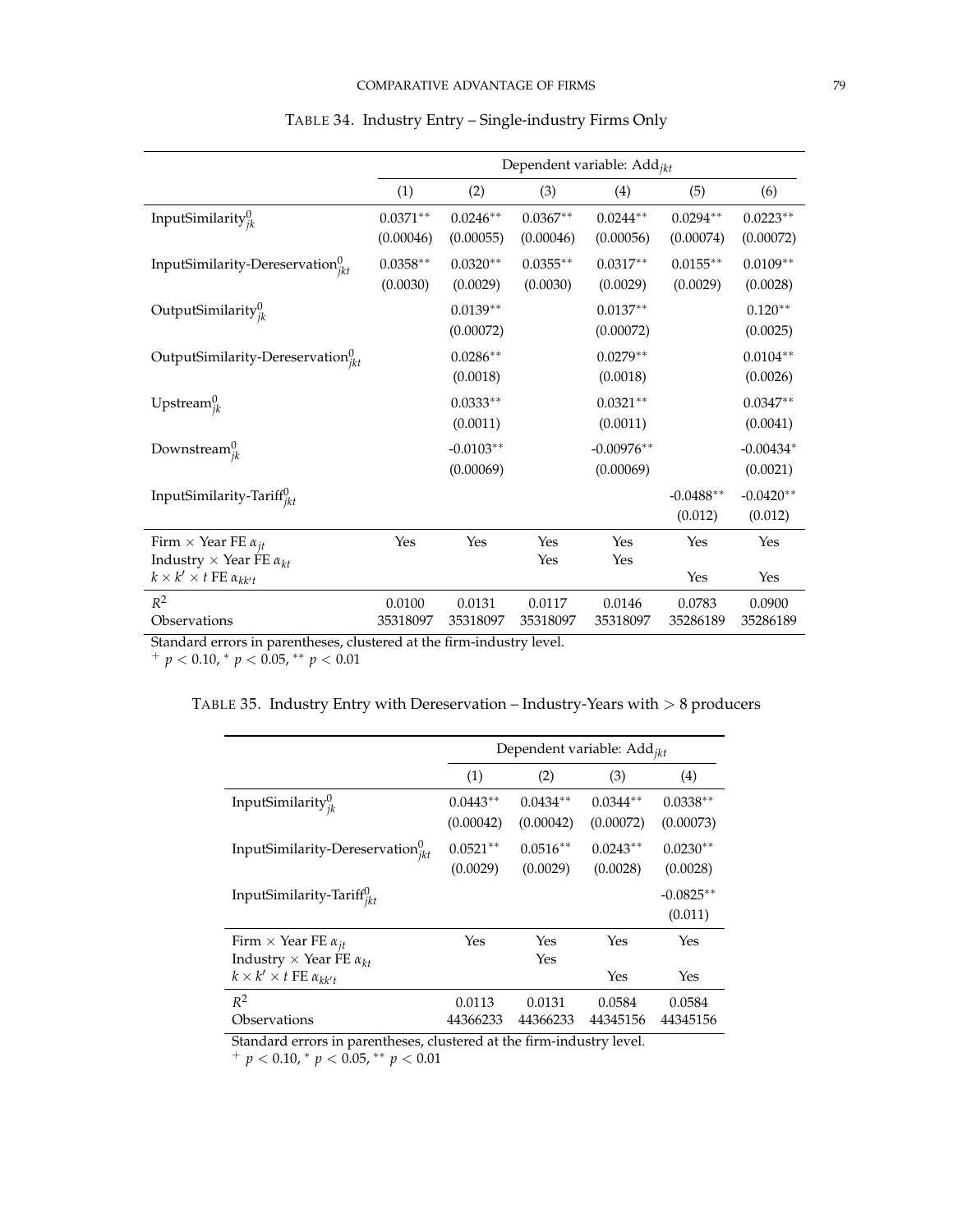<span id="page-80-0"></span>

|                                              | Dependent variable: Add <sub>ikt</sub> |               |                                  |               |  |
|----------------------------------------------|----------------------------------------|---------------|----------------------------------|---------------|--|
|                                              | (1)                                    | (2)           | (3)                              | (4)           |  |
| InputSimilarity $y_{jk}^0$                   | $0.0195**$                             | $0.0197**$    | $0.0198**$                       | $0.0196**$    |  |
|                                              | (0.00057)                              | (0.00065)     | (0.00063)                        | (0.00062)     |  |
| InputSimilarity-Dereservation $v_{jkt}^0$    | $0.0145**$                             | $0.0131**$    | $0.0138**$                       | $0.0140**$    |  |
|                                              | (0.0023)                               | (0.0026)      | (0.0025)                         | (0.0025)      |  |
| InputSimilarity-Tariff $_{ikt}^{0}$          | $-0.0640**$                            | $-0.0494**$   | $-0.0523**$                      | $-0.0564**$   |  |
|                                              | (0.0095)                               | (0.011)       | (0.010)                          | (0.010)       |  |
| OutputSimilarity $v_{ik}^0$                  | $0.100**$                              | $0.102**$     | $0.101**$                        | $0.101**$     |  |
|                                              | (0.0018)                               | (0.0021)      | (0.0020)                         | (0.0020)      |  |
| OutputSimilarity-Dereservation $v_{jkt}^0$   | $0.0171**$                             | $0.0152**$    | $0.0159**$                       | $0.0165**$    |  |
|                                              | (0.0022)                               | (0.0026)      | (0.0025)                         | (0.0025)      |  |
| Upstream ${}_{ik}^0$                         | $0.0291**$                             | $0.0314**$    | $0.0314**$                       | $0.0313**$    |  |
|                                              | (0.0030)                               | (0.0034)      | (0.0033)                         | (0.0033)      |  |
| Downstream $v_{jk}^{\text{U}}$               | $-0.00356*$                            | $-0.00268$    | $-0.00294 +$                     | $-0.00284 +$  |  |
|                                              | (0.0014)                               | (0.0017)      | (0.0016)                         | (0.0016)      |  |
| Sample                                       |                                        | $\chi < 0.01$ | $\chi < 0.05$                    | $\chi < 0.10$ |  |
| Firm $\times$ Year FE $\alpha_{it}$          | Yes                                    | Yes           | Yes                              | Yes           |  |
| Industry $\times$ Year FE $\alpha_{kt}$      |                                        |               |                                  |               |  |
| $k \times k' \times t$ FE $\alpha_{kk't}$    | Yes                                    | Yes           | Yes                              | Yes           |  |
| $R^2$                                        | 0.0646                                 | 0.0692        | 0.0676                           | 0.0669        |  |
| Observations<br>$\mathbf{1}$<br>$\mathbf{I}$ | 52666907                               | 36046972      | 39388763<br>$\mathbf{1}$ .<br>ı. | 41037045      |  |

TABLE 36. Industry Entry, with No Wholesalers

Standard errors in parentheses, clustered at the firm-industry level.

<sup>+</sup> *p* < 0.10, <sup>∗</sup> *p* < 0.05, ∗∗ *p* < 0.01

Notes: *χ* is the fraction of sales from wholesaling activity (G11) in manufacturing gross output (total sales in the J block).

<span id="page-80-1"></span>of 0.018, indicating the average movement is very small and the distribution of changes are hard to distinguish from zero.